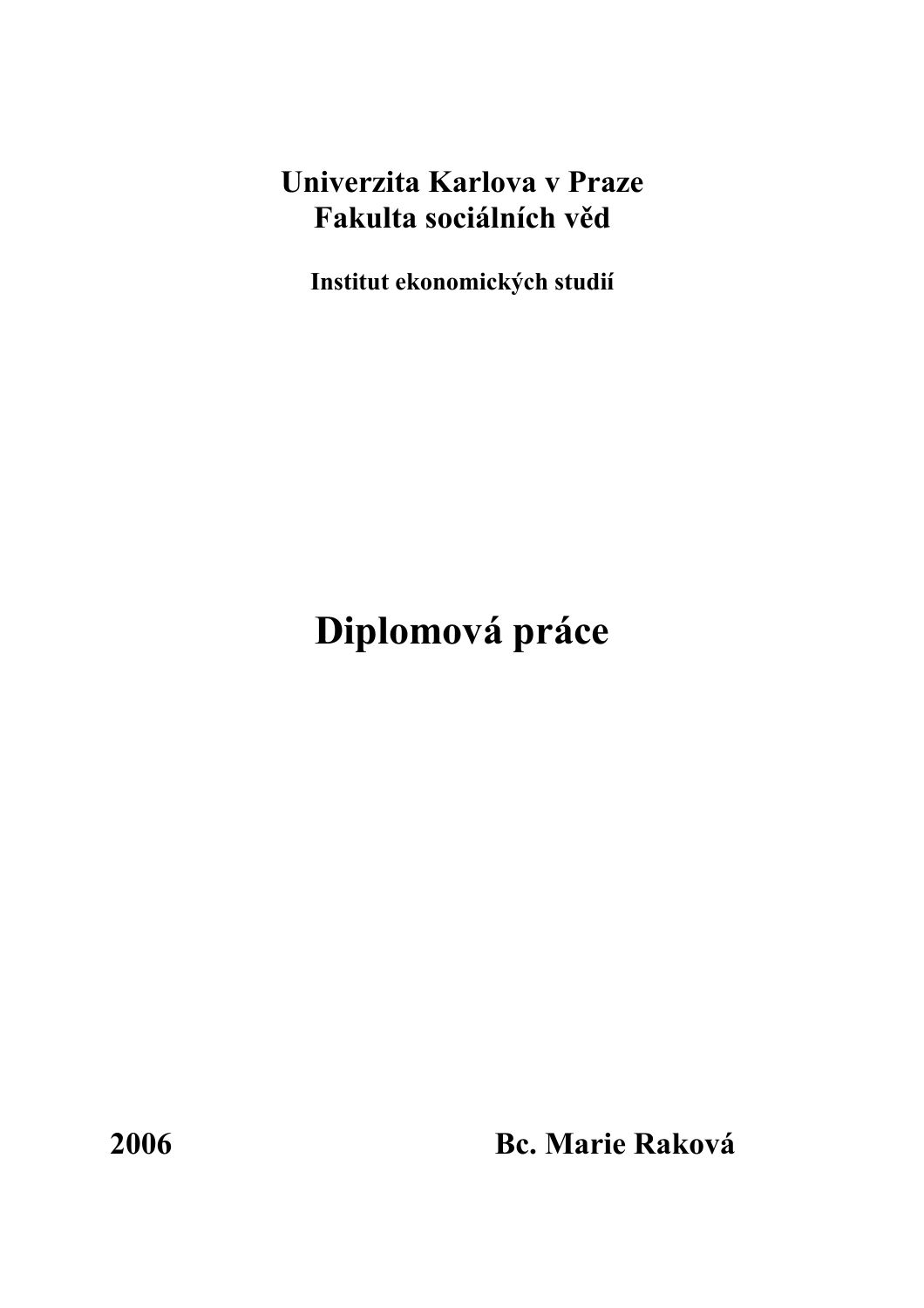# **Univerzita Karlova v Praze Fakulta sociálních věd**

**Institut ekonomických studií** 

# **DIPLOMOVÁ PRÁCE**

**Rovnovážný měnový kurz: vliv konkurence na rovnovážný reálný kurz – panelová analýza dat exportérů**

**Akademický rok: 2005/2006** 

**Vypracovala: Bc. Marie Raková Vedoucí: Ing. Jiří Podpiera, Ph.D.**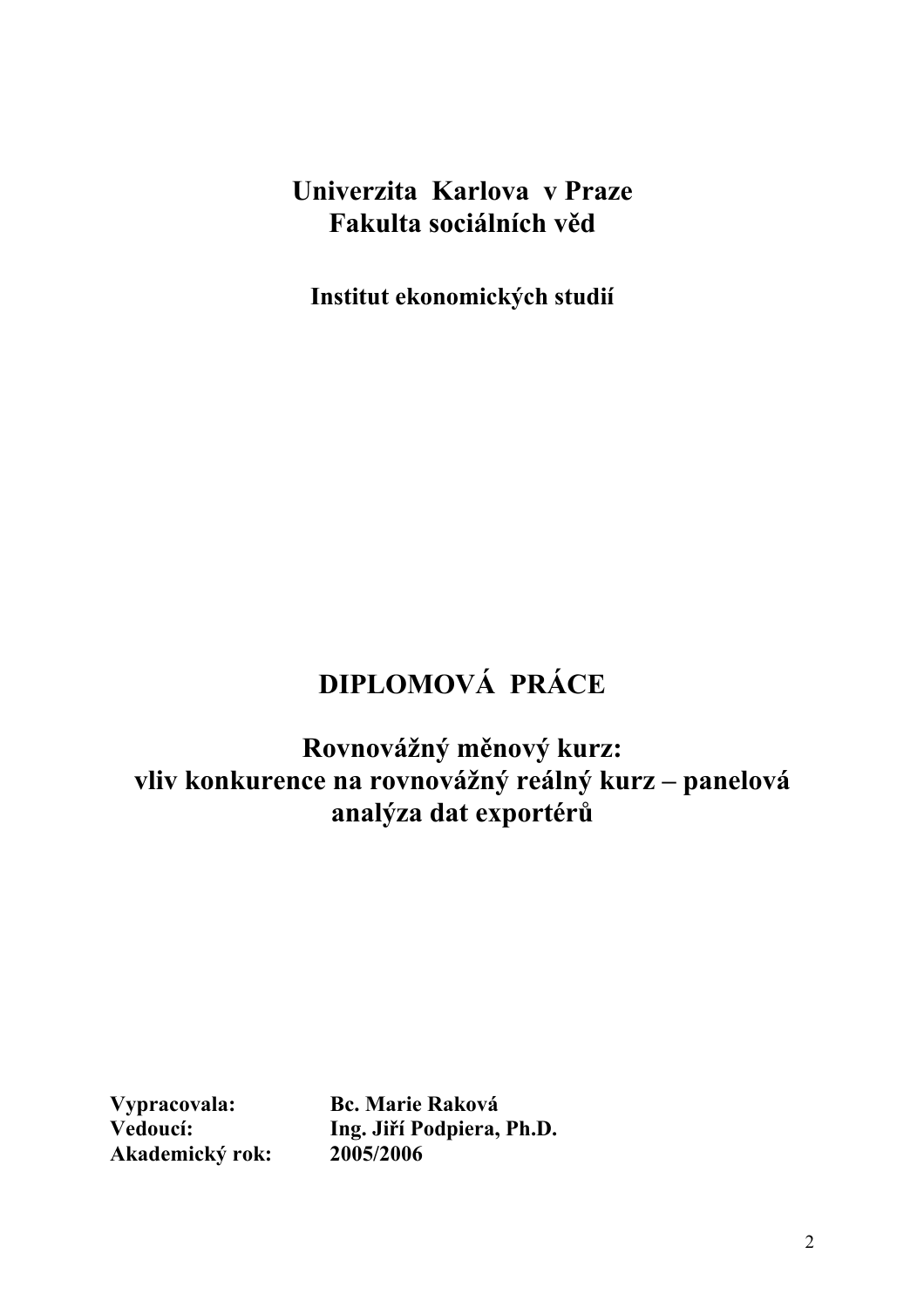# **Charles University in Prague Faculty of Social Sciences**

Institute of Economic Studies

# **MASTER THESIS**

**Equilibrium exchange rate: Effect of the degree of competition on the real equilibrium exchange rate – evidence from a panel of exporting companies** 

**Author: Bc. Marie Raková Consultant: Ing. Jiří Podpiera, Ph.D. Academic year: 2005/2006**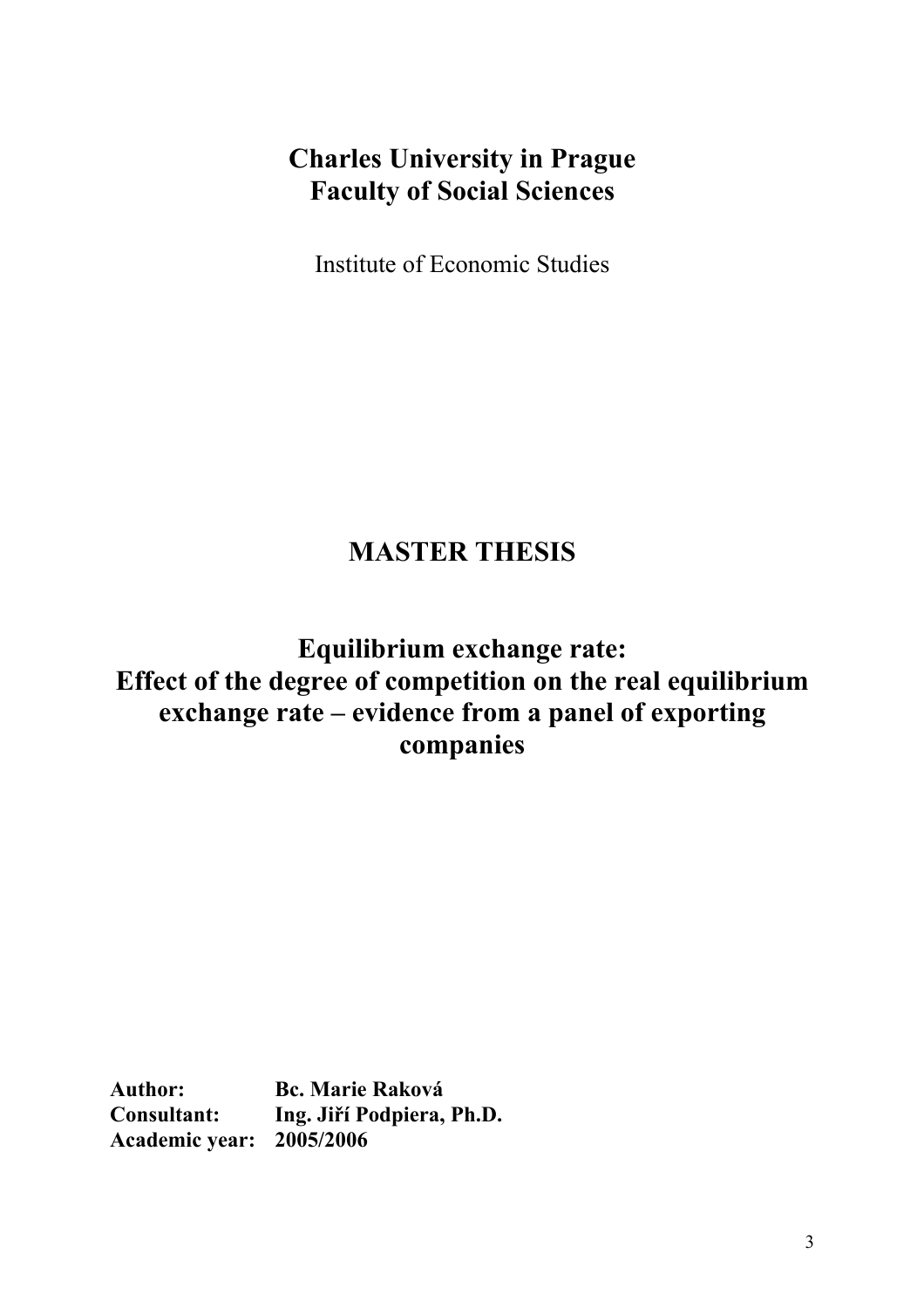Prohlášení

Prohlašuji, že jsem diplomovou práci vypracovala samostatně a použila pouze uvedené prameny a literaturu.

Hereby I declare that I compiled this thesis independently, using only the listed literature and resources.

V Praze dne podpis studenta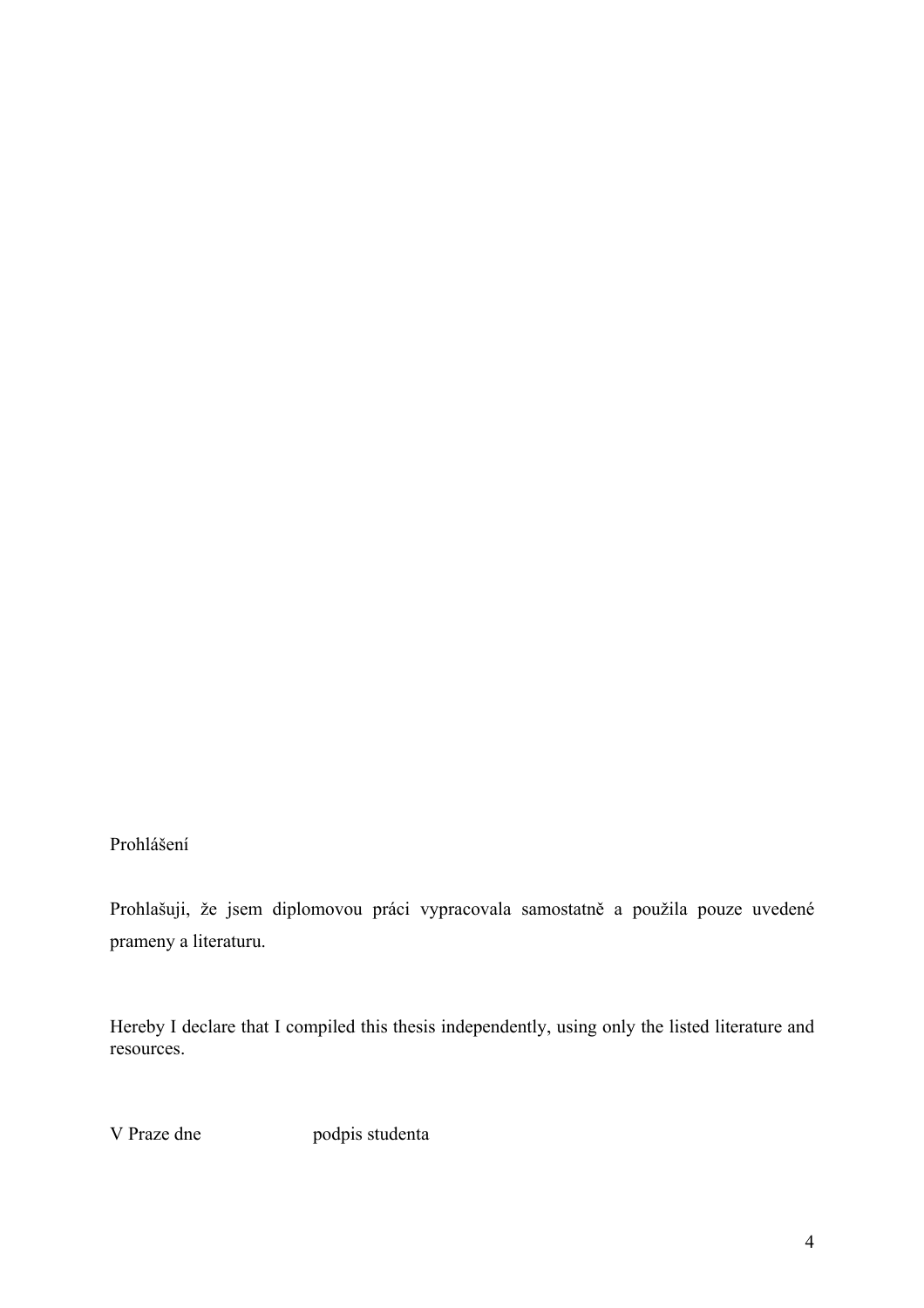#### ABSTRAKT:

Diplomová práce analyzuje reálný rovnovážný kurz. Skládá se ze dvou částí. První část představuje základní teorie rovnovážného měnového kurzu a jejich empirické výsledky. Tato část se také zaměřuje na současné empirické přístupy, jimiž se testuje, zda-li měnový kurz je v rovnováze. V druhé části je analyzován vliv struktury trhu neboli stupeň konkurence na reálný rovnovážný kurz. Práce odpovídá na následující otázky: Jaké jsou příčiny vychýlení reálného měnového kurzu? Závisí toto vychýlení na struktuře trhu? A mohl by být považován za určité míry konkurence jakýkoli pohyb nominálního směnného kurzu vždy jako rovnovážný?

#### ABSTRACT:

This thesis analyzes the real equilibrium exchange rate. It consists of two parts. The purpose of the first part is to introduce the main equilibrium exchange rate theories and their empirical results. This part also focuses on the present empirical approaches, which are used by economists for testing the equilibrium exchange rate. The aim of the second part is to analyze the impact of market structure, expressed in degree of competition, on the equilibrium real exchange rate. Here we examine the following questions: What are the causes of misalignment of the real exchange rate? Does it depend on the market structure? And could, under certain degree of competition, be every move of nominal exchange rate assessed as equilibrium?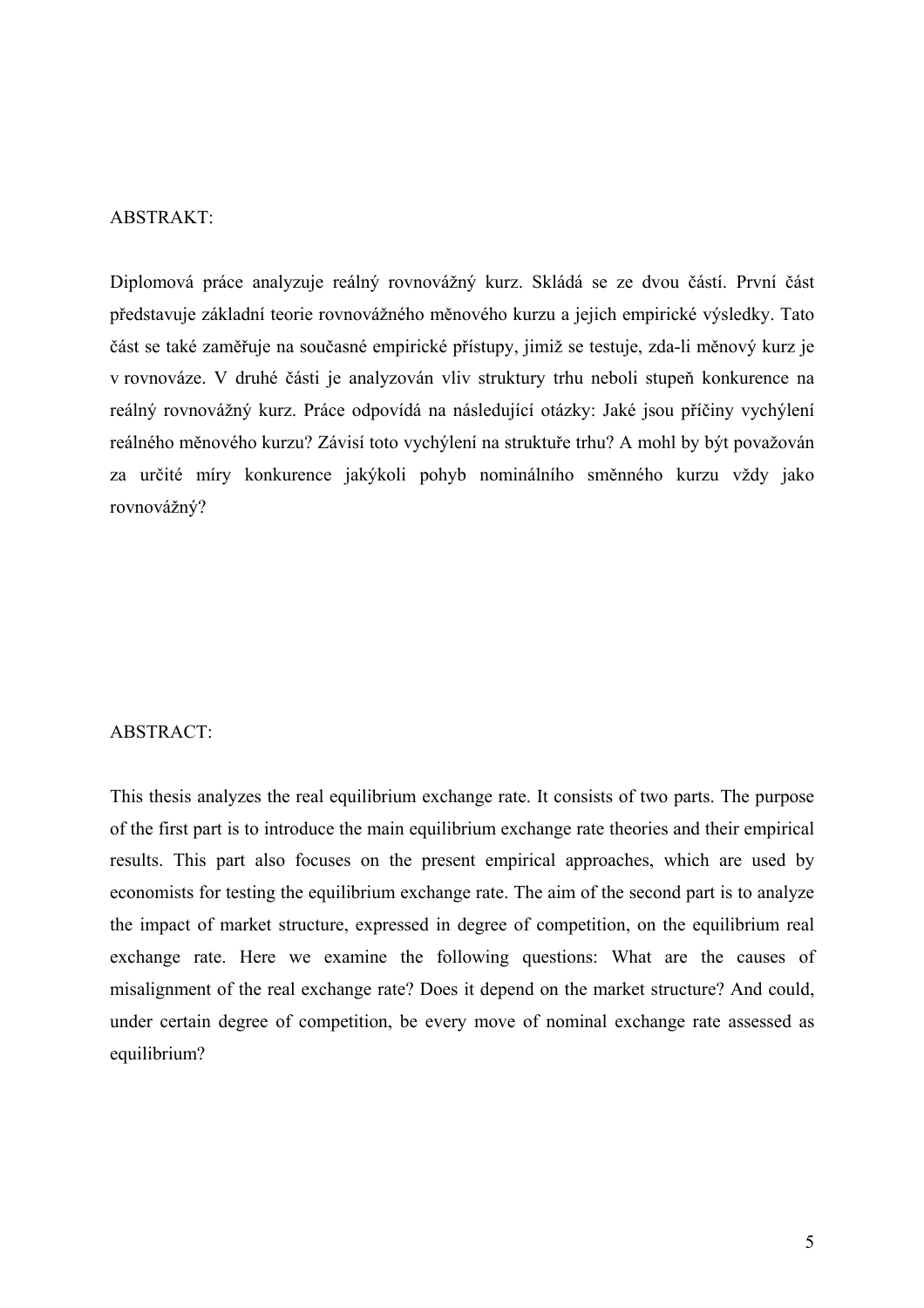### Acknowledgements:

I would like to thank Jiří Podpiera of the Czech National Bank for supervising my work on this thesis. I have greatly benefited from our numerous discussions and I owe him a great deal for many useful suggestions and comments regarding the thesis.

Special thanks belong to my friend Filip for his support during all the years of my studies and to my parents for their devotion.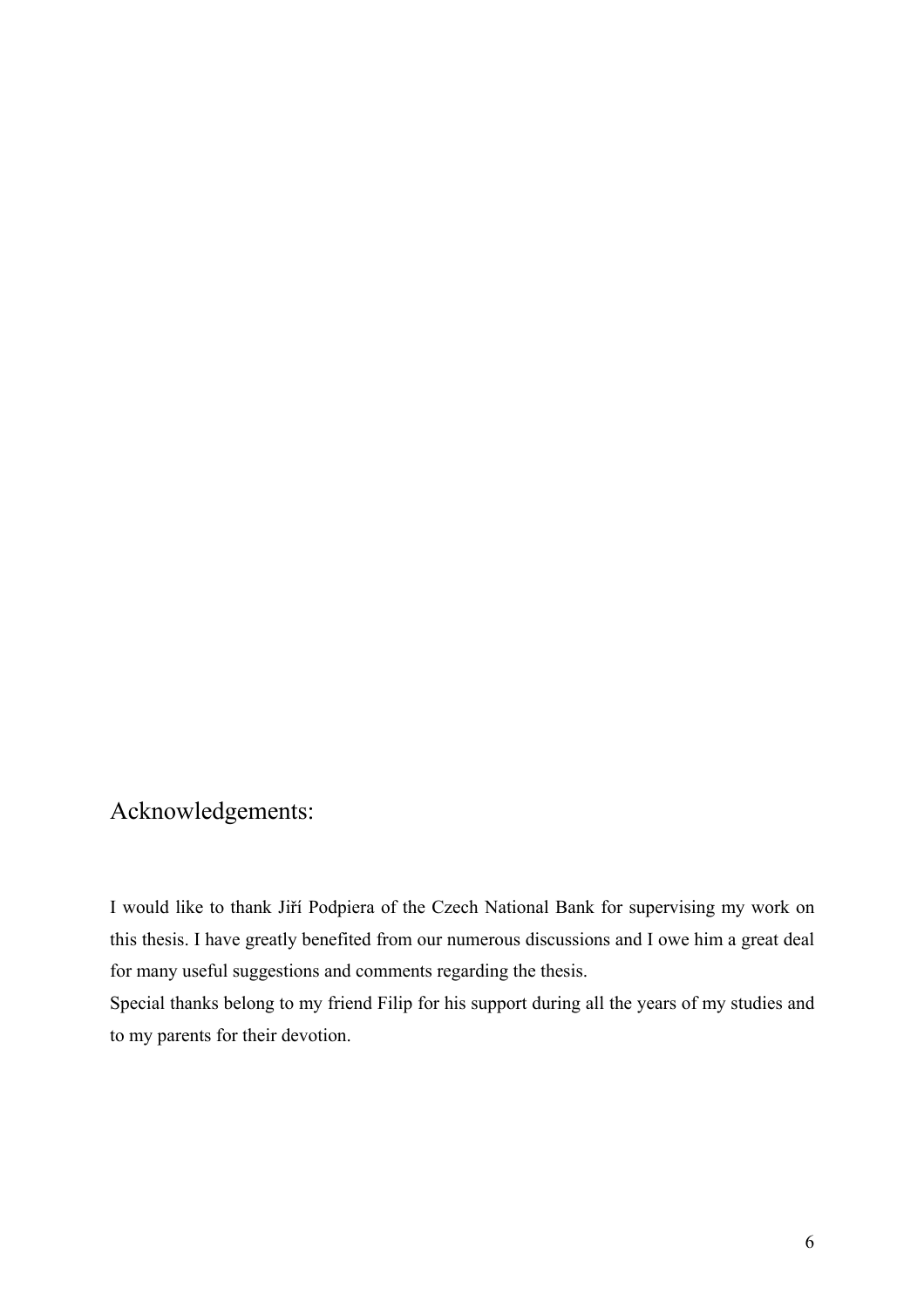### **CONTENTS:**

| 4. APPROACHES FOR ESTIMATING REAL EQUILIBRIUM EXCHANGE RATE                           |  |
|---------------------------------------------------------------------------------------|--|
|                                                                                       |  |
|                                                                                       |  |
|                                                                                       |  |
|                                                                                       |  |
|                                                                                       |  |
| 5. RELATIONSHIP BETWEEN COMPETITION AND REAL EXCHANGE RATE -                          |  |
|                                                                                       |  |
|                                                                                       |  |
|                                                                                       |  |
|                                                                                       |  |
|                                                                                       |  |
|                                                                                       |  |
|                                                                                       |  |
|                                                                                       |  |
|                                                                                       |  |
|                                                                                       |  |
|                                                                                       |  |
|                                                                                       |  |
| 5.8 Relationship between degree of competition and real equilibrium exchange rate 65  |  |
| 5.8.1 The derivation of the real exchange rate from the Balassa-Samuelson model  66   |  |
| 5.8.2 The effect of the degree of competition on REER estimated by various approaches |  |
|                                                                                       |  |
|                                                                                       |  |
|                                                                                       |  |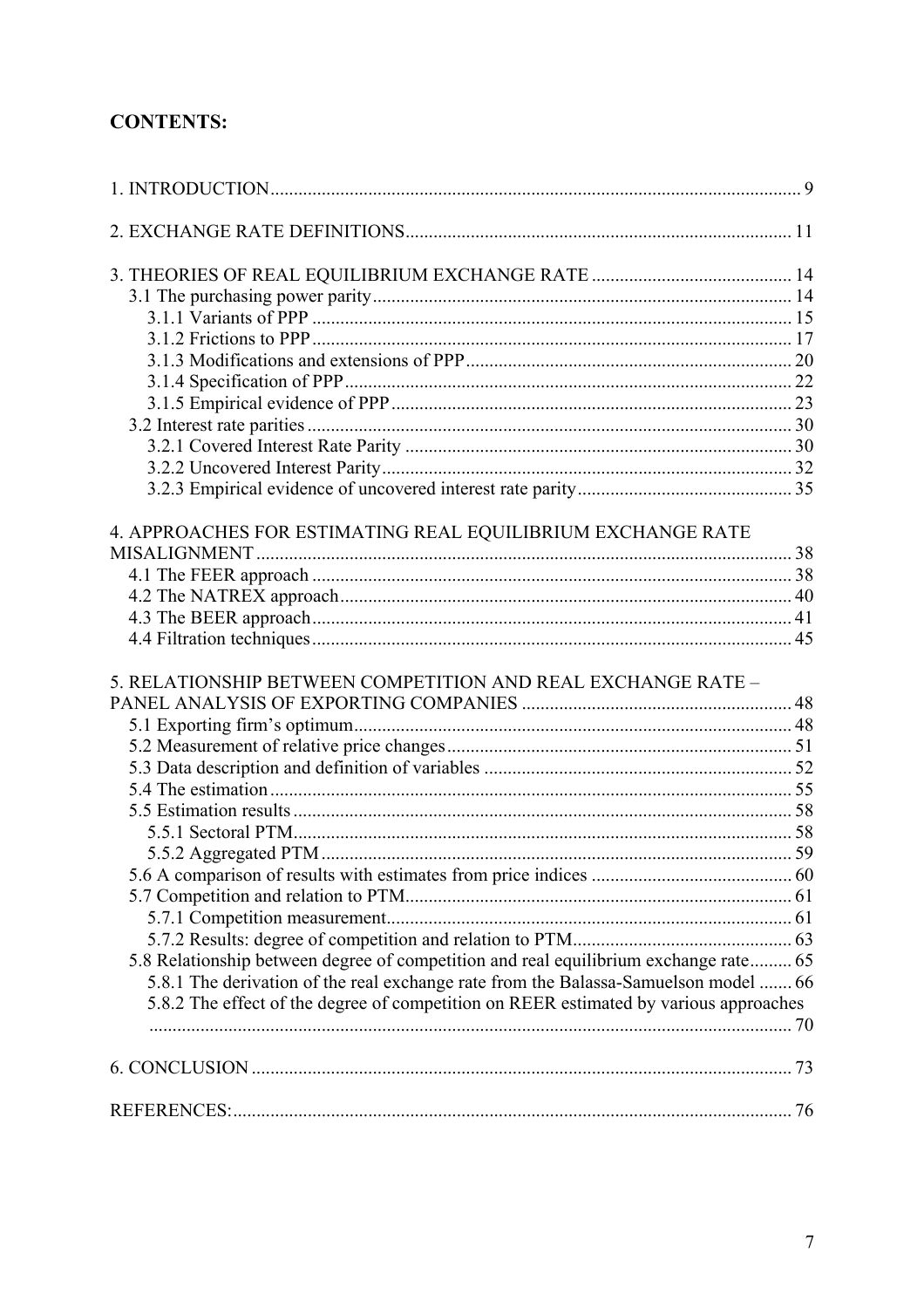### **List of tables:**

| Table 11: Comparison of results with estimates from price indices (Cincibuch, Podpiera 2006) |  |
|----------------------------------------------------------------------------------------------|--|
|                                                                                              |  |
| Table 12: Competition (Lerner index – Rosse-Panzar elasticity) and relation to PTM 64        |  |

### **List of figures:**

| Figure 1: Buliř and Šmídková (2004): Misalignment of the Czech Koruna – FEER  39        |  |
|-----------------------------------------------------------------------------------------|--|
|                                                                                         |  |
| Figure 3: Comparison of results with estimates from price indices (Cincibuch, Podpiera, |  |
|                                                                                         |  |
|                                                                                         |  |
|                                                                                         |  |
|                                                                                         |  |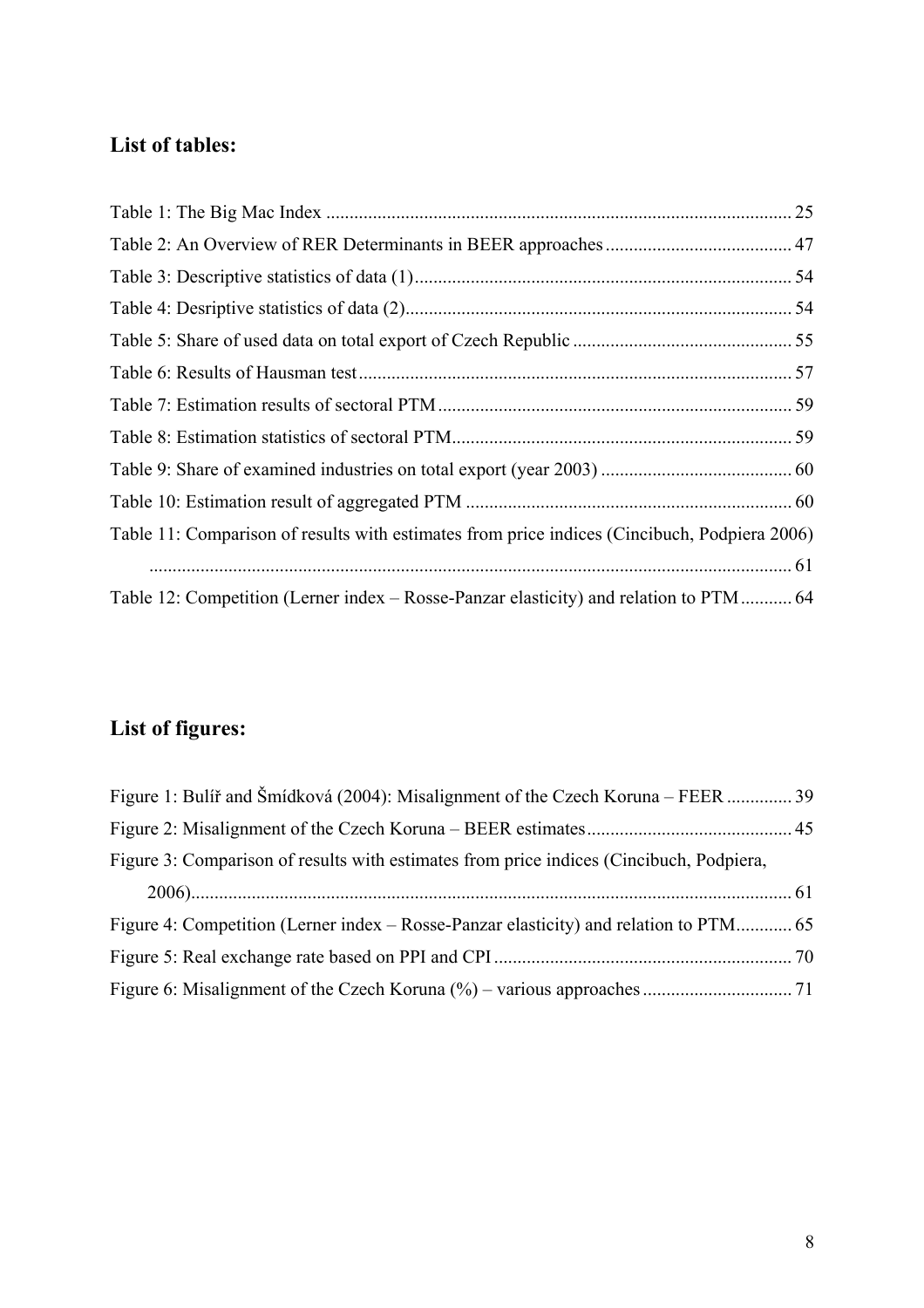#### **1. INTRODUCTION**

The theme of this thesis is the equilibrium exchange rate. The exchange rate is crucial factor in economy, especially, in a small open economy. The development of exchange rate has an effect on almost every economic activity. When a country's currency depreciates, foreigners find that its exports are cheaper and domestic residents find that imports from abroad are more expensive. An appreciation has an opposite effect, foreigners pay more for the country's products and domestic consumers pay less for foreign products. Simultaneously, when domestic currency appreciates, all assets of that country are more valued in comparison with assets of other's countries. Moreover, if a country is indebted in a foreign currency, and the exchange rate appreciates, the cost of debt service gets smaller. That makes all citizens richer. That seems to indicate that appreciation of currency is only positive, however, if the currency appreciates faster than what corresponds to the equilibrium path, the country gets less competitive in a world trade, causing some domestic firms to bankrupt, consequently the unemployment rises and GDP growth slows down. Hence, policy makers are very interested in finding the equilibrium value of the exchange rate. Especially, the equilibrium exchange rate will be a top topic for the New EU member states before the Euro adoption.

The aim of this thesis is to analyze the real equilibrium exchange. The thesis consists of two parts. The purpose of the first part is to introduce the main equilibrium exchange rate theories and their empirical results. This part also focuses on the present empirical approaches which are used by economists for testing the equilibrium exchange rate. The aim of the second part is to analyze the impact of market structure, expressed in degree of competition, on the equilibrium real exchange rate. Here we examine the following questions:

- What are the causes of misalignment of the real exchange rate?
- Does it depend on the market structure?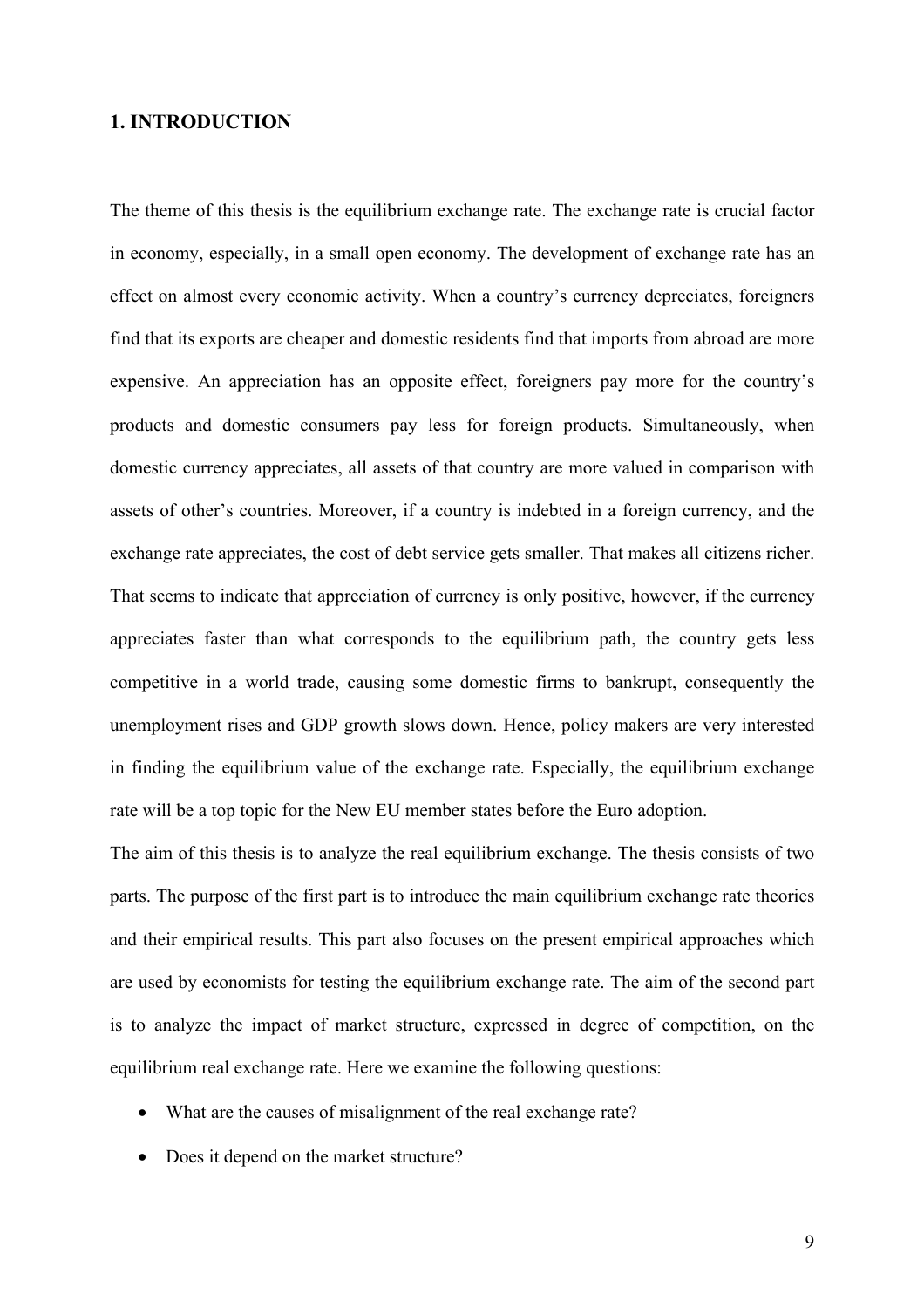• And could, under certain degree of competition, be every move of nominal exchange rate assessed as equilibrium?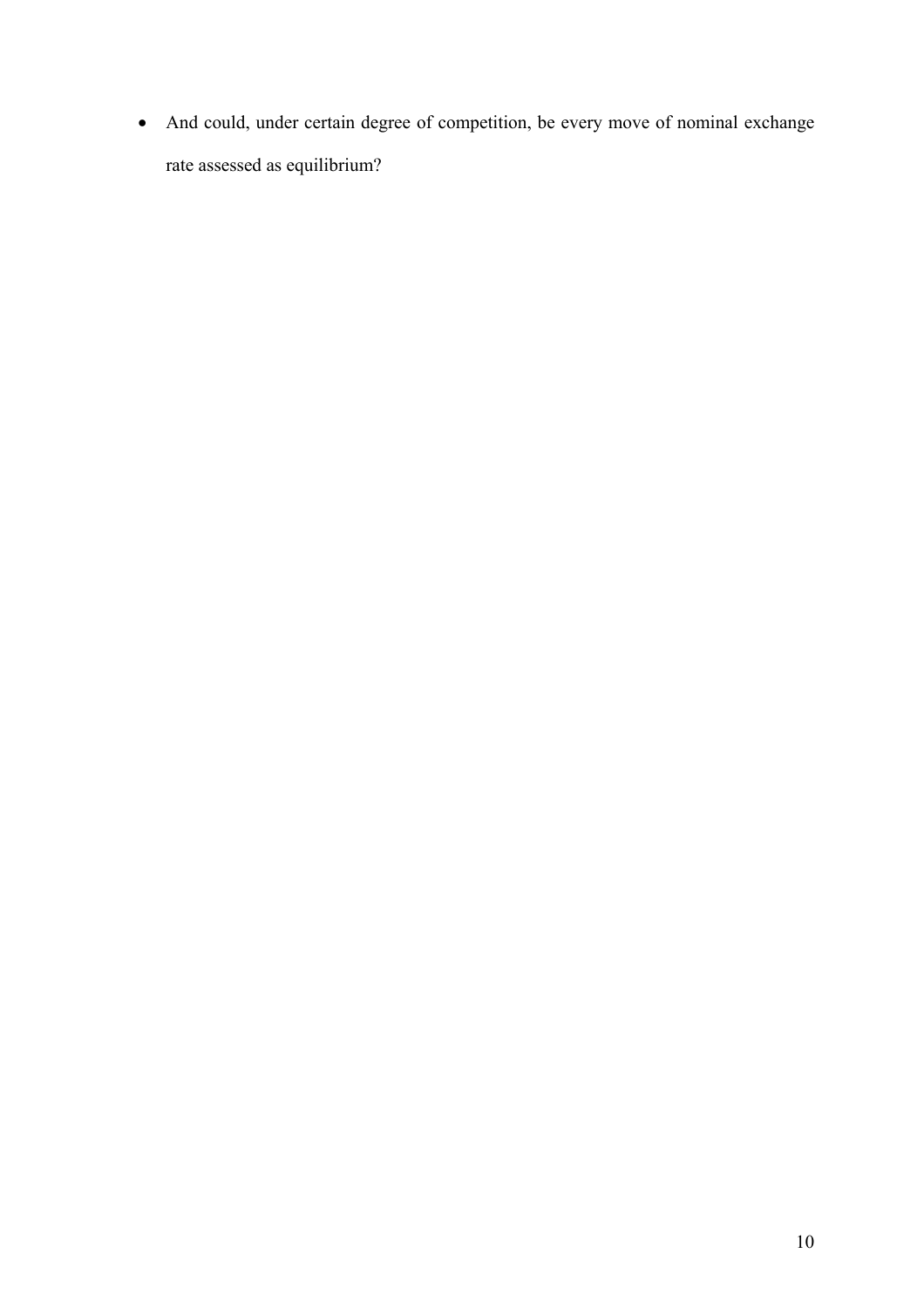#### **2. EXCHANGE RATE DEFINITIONS**

Commonly, when we speak about the exchange rate we mean the **nominal exchange rate**, which is the "the price of one country's currency in terms of another country's currency".<sup>1</sup>

Sometimes economists use the effective exchange rate<sup>2</sup> which takes into account the fact that the currency varies differently against each of the other currencies. It is calculated as a weighted average of the individual or bilateral rates, and the weights are chosen to reflect the trade with each country. The effective exchange rate is calculated as an index and it shows us how the exchange rate behaves in comparison with all the currencies, which are for the country important. The effective exchange rate may be constructed for real exchange rate, nevertheless, more often is used for nominal exchange rate.

$$
r_{ei} = \sum_{j=1, j\neq i}^{n} w_j E_{ji}, \ \sum_{j=1}^{n} w_j = 1, \tag{1}
$$

where  $r_{ei}$  is (nominal) effective exchange rate of currency *i*,

 $E_{ij}$  is nominal exchange rate of currency *i* with respect to currency *j* 

 $w_i$  is the weight given to currency *j* in the construction of the index; by definition, the sum of weight equal one

However, the theories of exchange rate are concerning mostly **the real exchange rate**, which takes into account the information about price levels or inflation. Thus the real exchange rate is more predicative than the nominal exchange rate, which does not say anything about prices of goods.

 1 Krugman, Obstfeld (1999), p. 331 2 Gandolfo (2001), p.15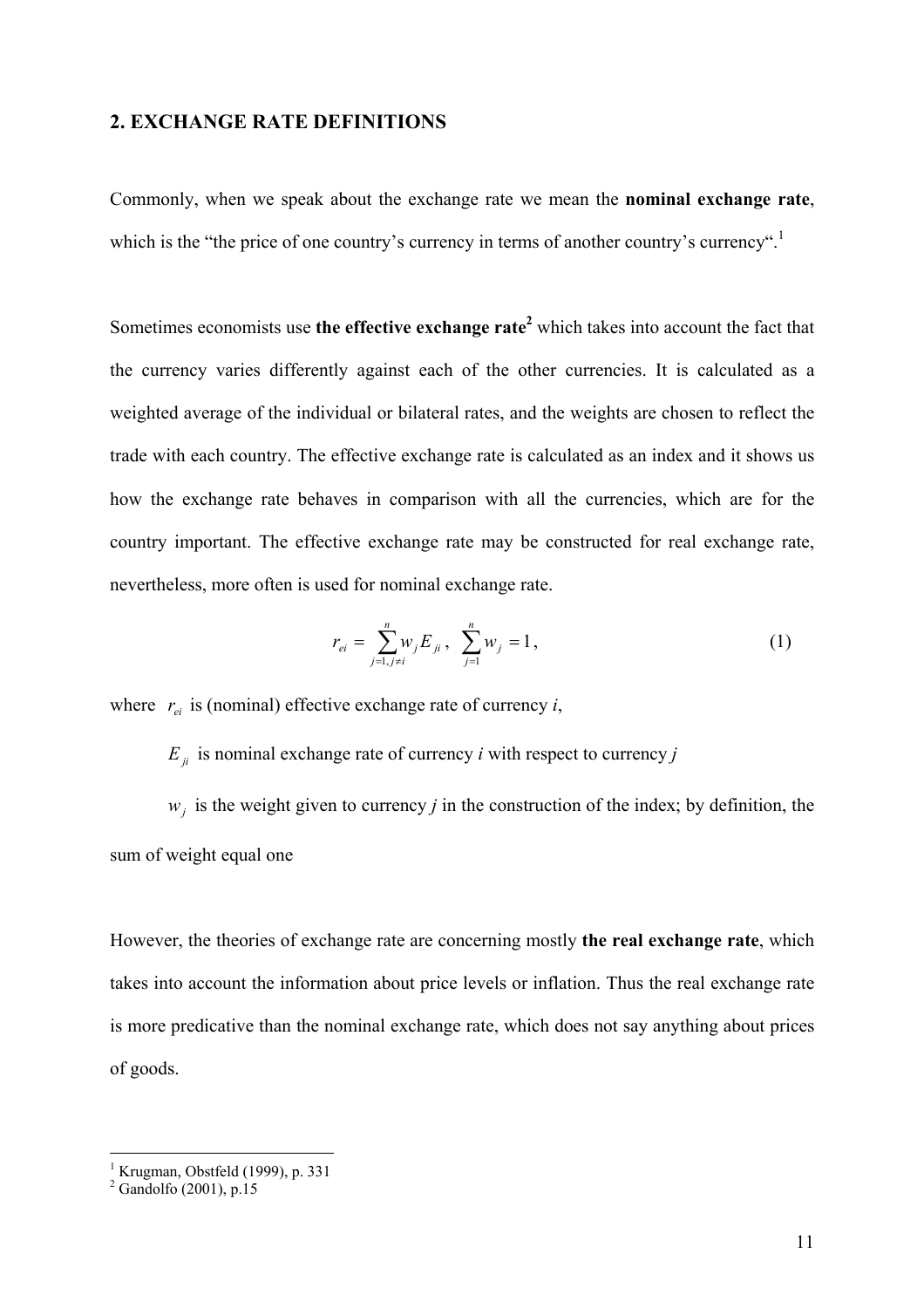**The real exchange rate** (RER) is designed to measure the rate at which home goods are exchanged for goods from other country. The textbook definition of RER is: *"the real exchange rate between two countries' currencies is a broad summary of the prices of one country's goods and services relative to the other's".* <sup>3</sup>

In symbols:

$$
Q = \frac{E.P}{P^*}
$$
 (2)

*q* is the real exchange rate

*E* is the exchange rate, defined as the home-currency price of foreign currency *P* is the domestic-currency price of good *i*

 $P^*$  is the foreign currency price

The real exchange rate depends on the nominal exchange rate and on differences in national price levels. If the same basket of goods would cost 100 crowns and in Germany 5 euro, then the real exchange rate would be  $Q = \frac{1720}{100} = 0.7$ 5  $Q = \frac{1/28.4*100}{I} = 0.7$ . That also means that prices in Czech Republic are 70% of the German prices and hereby it measures the competitiveness of the domestic goods on the foreign market. We say that the home country experiences a real appreciation, when the ratio  $\frac{E.I}{D^*}$ *P*  $\frac{E.P}{\sigma^*}$  rises – domestic prices are relatively increasing.

Since the real exchange rate takes into account the information about price levels or inflation, it is is much more predicative for economists than the nominal exchange rate. Thus most of

 3 Krugman, Obstfeld (1999), p. 421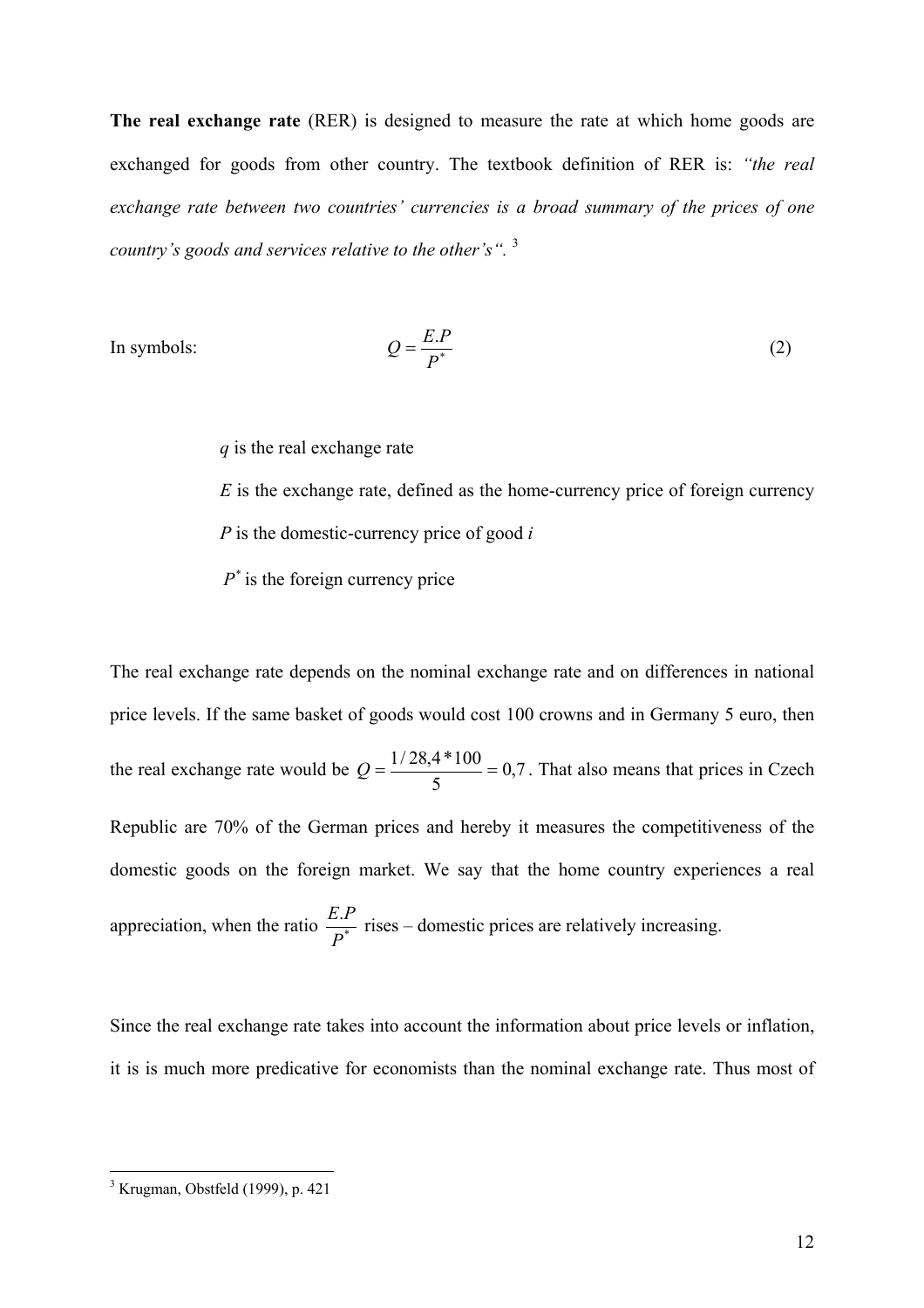the theories and approaches are concerned with the real exchange rate. As well as, this thesis is devoted to the analysis of the real exchange rate.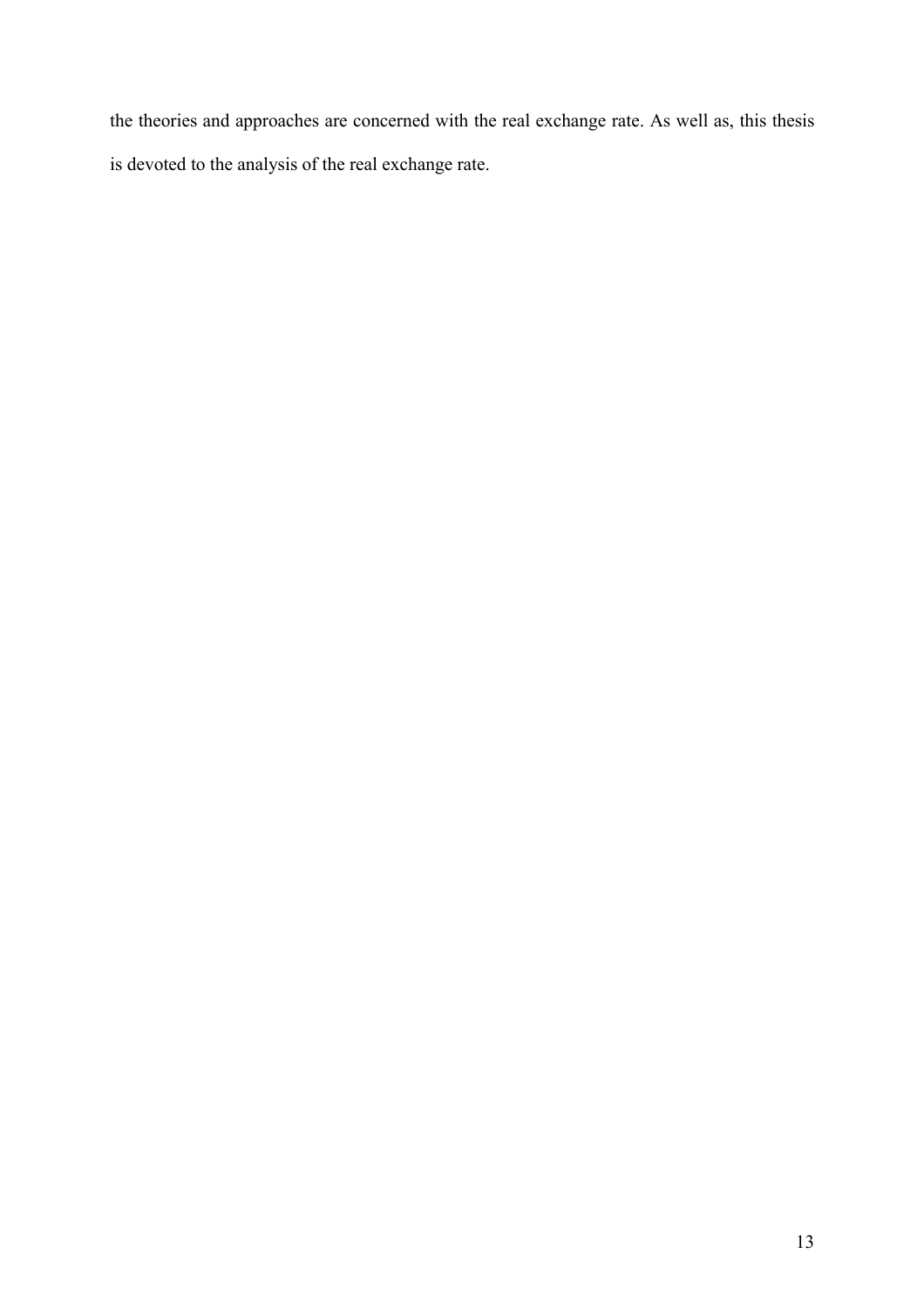#### **3. THEORIES OF REAL EQUILIBRIUM EXCHANGE RATE**

The main theories of real equilibrium exchange rate are two: purchasing power parity theory (PPP) and uncovered interest rate parity theory (UIP). The purchasing power parity theory is the fundamental theory. If PPP would hold, the real exchange rate would be a constant; hence a discussion of PPP is actually as the discussion of the real exchange rate. Contrary to PPP, the uncovered interest rate parity theory is criticized due to its substantial drawbacks; however it is very often used in approaches which are trying to find the real equilibrium exchange rate.

#### **3.1 The purchasing power parity**

The oldest and simplest theory of an equilibrium exchange rate is the purchasing power parity (PPP). In its simplest form says that goods should have the same price across countries. That was already known in the sixteenth century, when it was first articulated by the Salamanca school<sup>4</sup>. The theory was first properly formalized in the 1920s by the Swedish economist Gustav Cassel  $(1921)^5$ , who was the first one who singled out the problems of PPP (see chapter 3.1.2 frictions to PPP) and who proposed to use this theory practically in restoring the gold standard after World War I. The gold standard was abandoned at the beginning of the war, because countries let their currencies depreciate in order to gain seignorage to finance the war. After the war, the countries wanted to restore the gold standard again, however, the inflation during the war was different across the nations, so it was not possible to take the parities, which were used before the war. Therefore Gustav Cassel proposed to calculate cumulative CPI inflation rates from the beginning 1914 and that use for calculating the new

 $4$  Officer (1982)

 $<sup>5</sup>$  Rogoff (1996)</sup>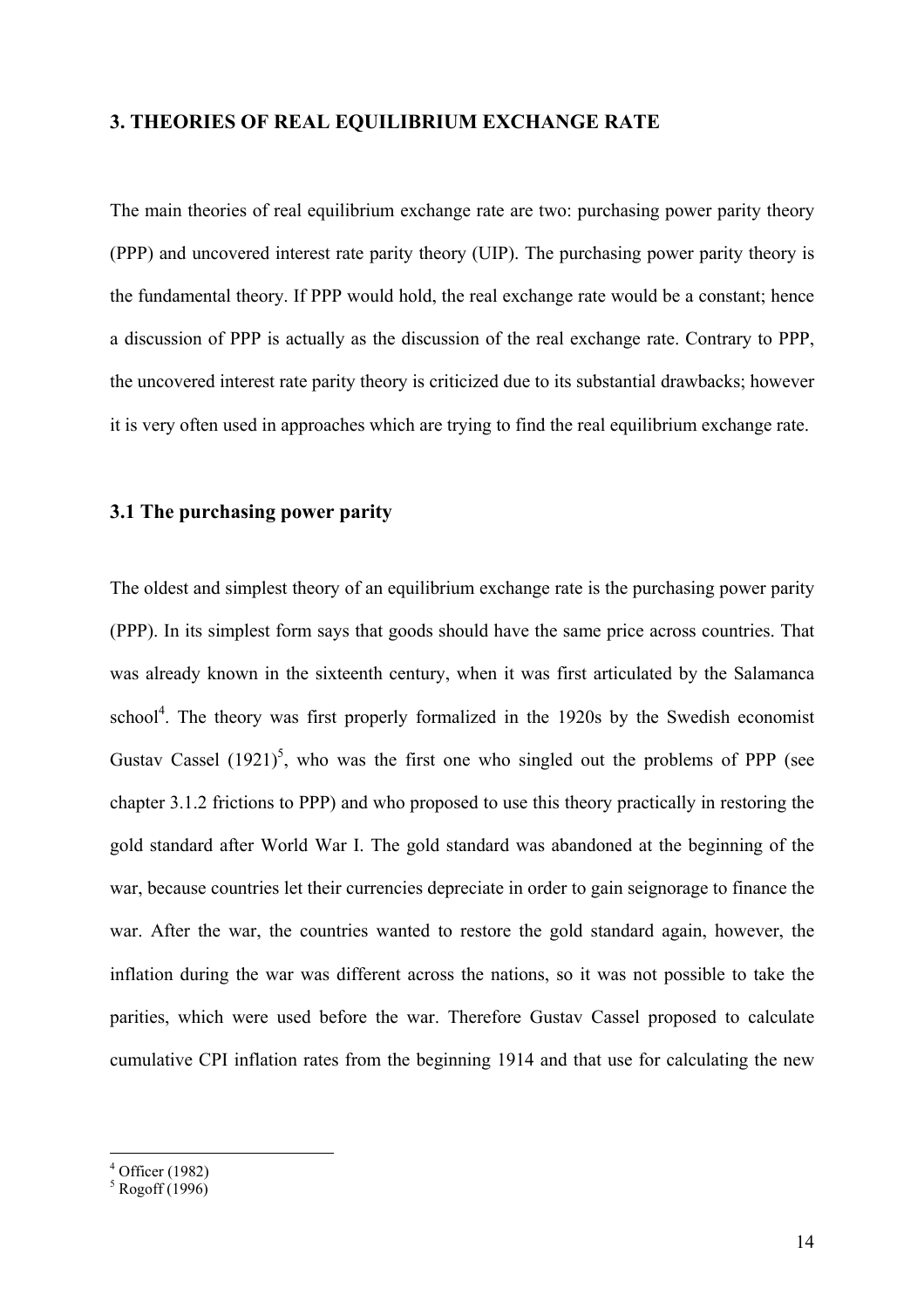nominal exchange rates. In that time, he properly formalized the PPP theory and he used it as first one as a practical mean to find the equilibrium exchange rate.  $6\overline{ }$ 

### **3.1.1 Variants of PPP7**

The purchasing power parity has three variants: the law of one price, the absolute version and the relative version.

#### **1) The law of one price**

The law of one price indicates the intuitive idea that identical goods should sell at the same price in different countries when their prices are expressed in terms of the same currency, in absence of transactions costs. Written symbolically:

$$
P_i = EP_i^*,\tag{3}
$$

where  $P_i$  is the domestic-currency price of good  $i$ 

 $P_i^*$  is the foreign currency price

*E* is the exchange rate, defined as the home-currency price of foreign currency

The law of one price assumes competitive markets free of transportation costs and official barriers to trade (such as tariffs). When trade is open and costless, identical goods must trade at the same relative prices regardless of where they are sold.

The equality of prices should be forced by the international goods arbitrage. For instance, if the same good would cost in Germany 100 euro and in Czech Republic 50 euro converted to euro, then the German importers and consumers and Czech exporters would have the

 6 Rogoff (1996), p.649 7 Rogoff (1996), p. 650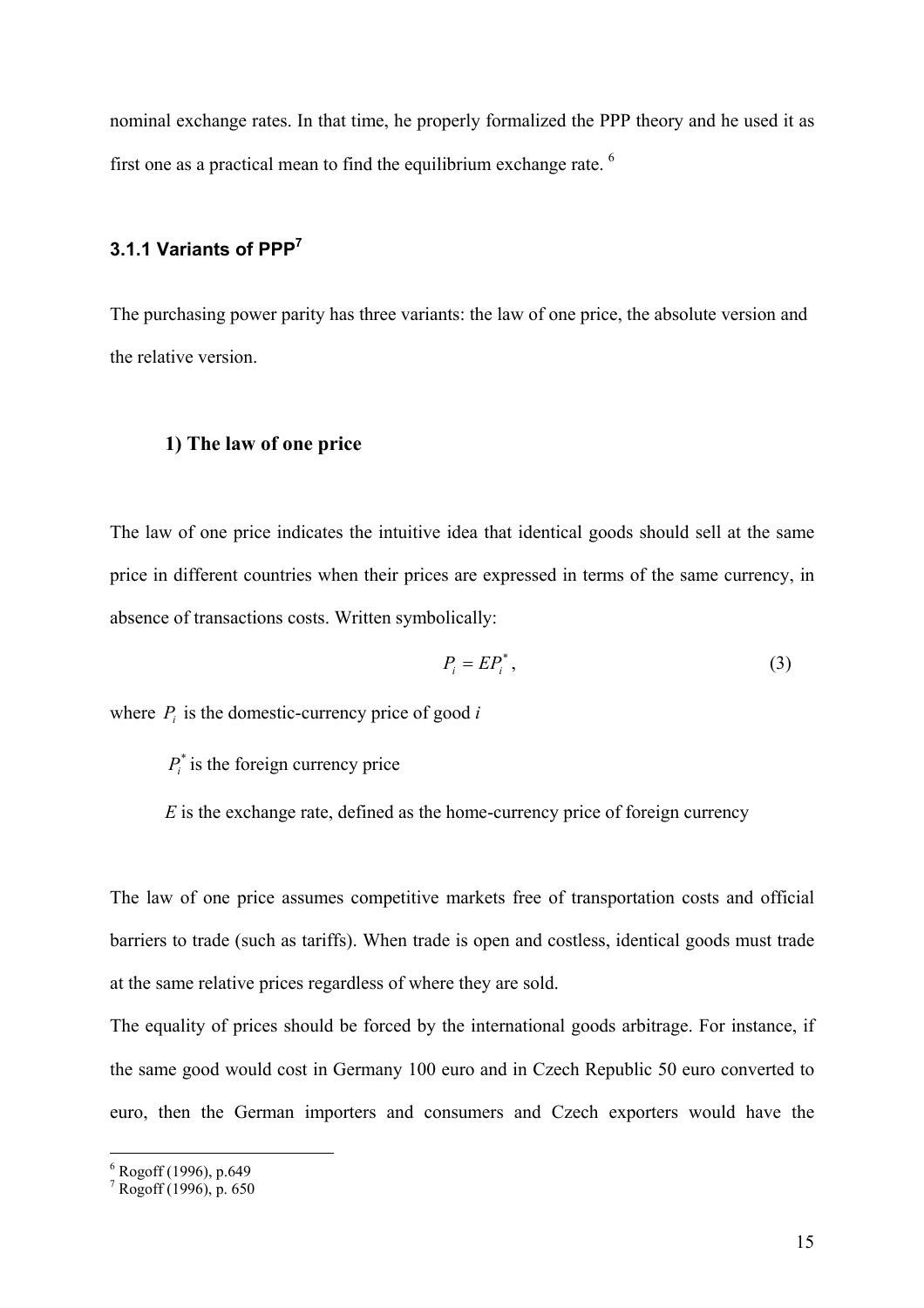incentive to buy the good only in Czech Republic and transport it to Germany until a single price prevails on the both markets.

Nevertheless, as we analyze further, the conditions that allow the perfect arbitrage are not always fulfilled. Therefore, the law of one price holds more less only for highly traded commodities, such gold, silver or oil.

#### **2) Absolute version of PPP**

The absolute version of PPP takes the version of the law of one price more aggregately, it compares a bundle of goods, not individual goods, and it asserts that the price of the bundle of goods in one country should be equivalent to the price of the same bundle of goods in another country, when their prices are expressed in terms of the same currency. Mostly the consumer goods prices are taken, that is:

$$
\sum_{i=1}^{n} P_i = E \sum_{i=1}^{n} P_i^*, \qquad (4)
$$

where the sums are taken over consumer prices.

That means, according to the absolute PPP that domestic price level should be the same as the foreign price level.

If we take the definition of the real exchange rate  $Q = \frac{E}{R}$ *P*  $Q = \frac{E.P}{\sqrt{2\pi}}$  we see, that the real exchange rate may be viewed as a measure of the deviation from PPP. If the absolute version of PPP would hold, then the real exchange rate would be equal unity.

Unfortunately, the statistics of consumer prices across countries are not available, only different indices are published. And since the CPI or other indices are in the forms of index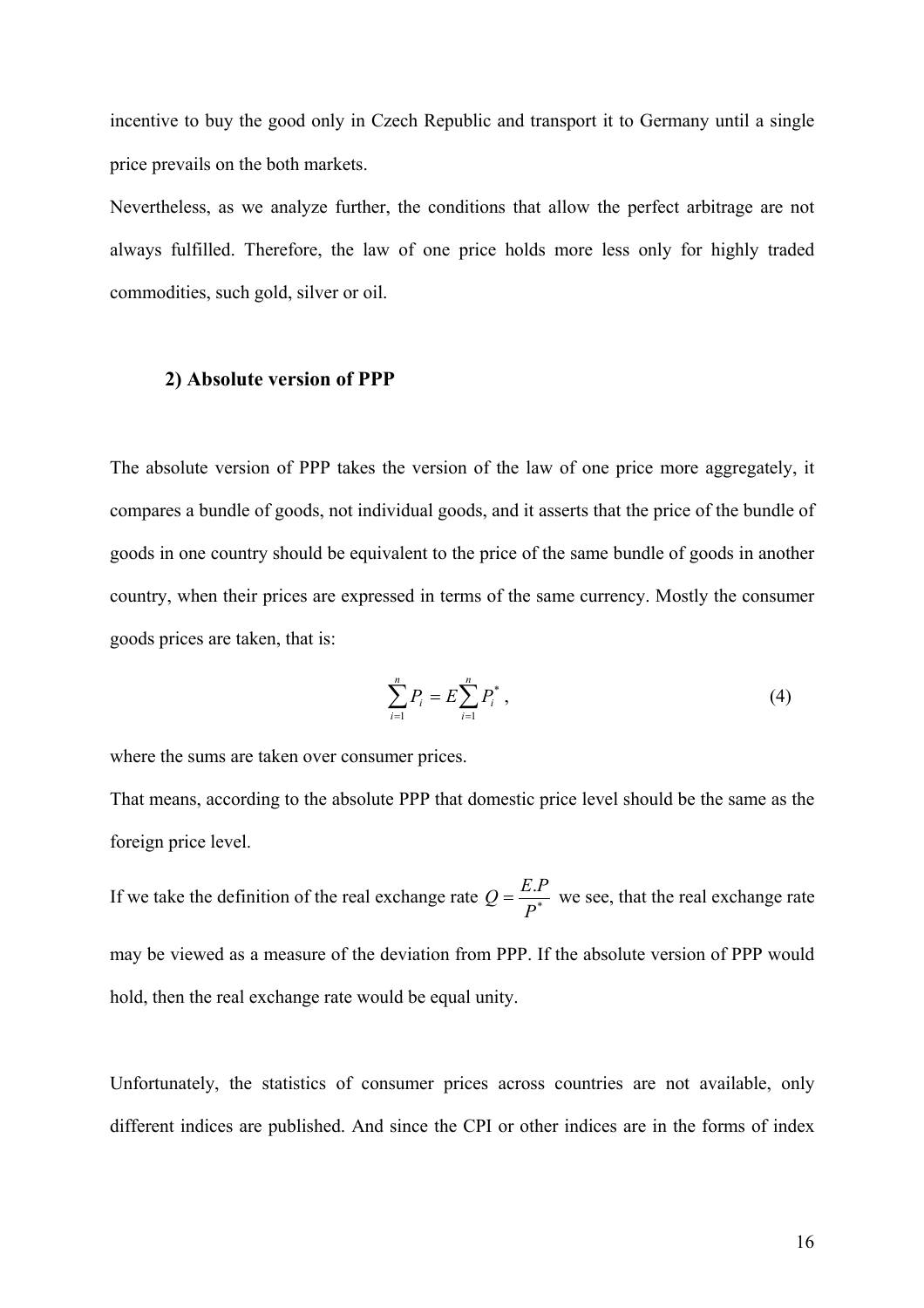relative to a base year, now mostly 2000=100, we can observe only the changes of consumer prices. Therefore, the PPP theory is empirically more used in its relative version.

#### **3) Relative version of PPP**

Relative PPP translates the absolute PPP from a statement about prices and exchange rate levels into one about prices and exchange rate changes. So it asserts that the percentage variations of the national price levels should be equal:

$$
\frac{\sum_{i=1}^{n} P_{it}}{\sum_{i=1}^{n} P_{it-1}} = \frac{E_t}{E_{t-1}} \frac{\sum_{i=1}^{n} P_{it}^*}{\sum_{i=1}^{n} P_{it-1}^*},
$$
\n(5)

where *t* denote time.

Put simply, the relative version of PPP argues that the exchange rate will adjust by the amount of the inflation differential between two economies.

#### **3.1.2 Frictions to PPP**

The all three variants of PPP assumes that the equality (of prices of identical goods in the law of one price, aggregate prices in the absolute form of PPP or the equality of changes in aggregate levels price in the relative form) should be forced by the international goods arbitrage. However, the assumption about free mobility of goods which enables arbitrage is not always fulfilled. The arbitrage can be hindered by trade restrictions, such as quotas or tariffs or by long inspection requirements and various registrations on borders. Fortunately, since the markets in the EU and in the NAFTA are becoming more integrated, the tariff barriers are disappearing.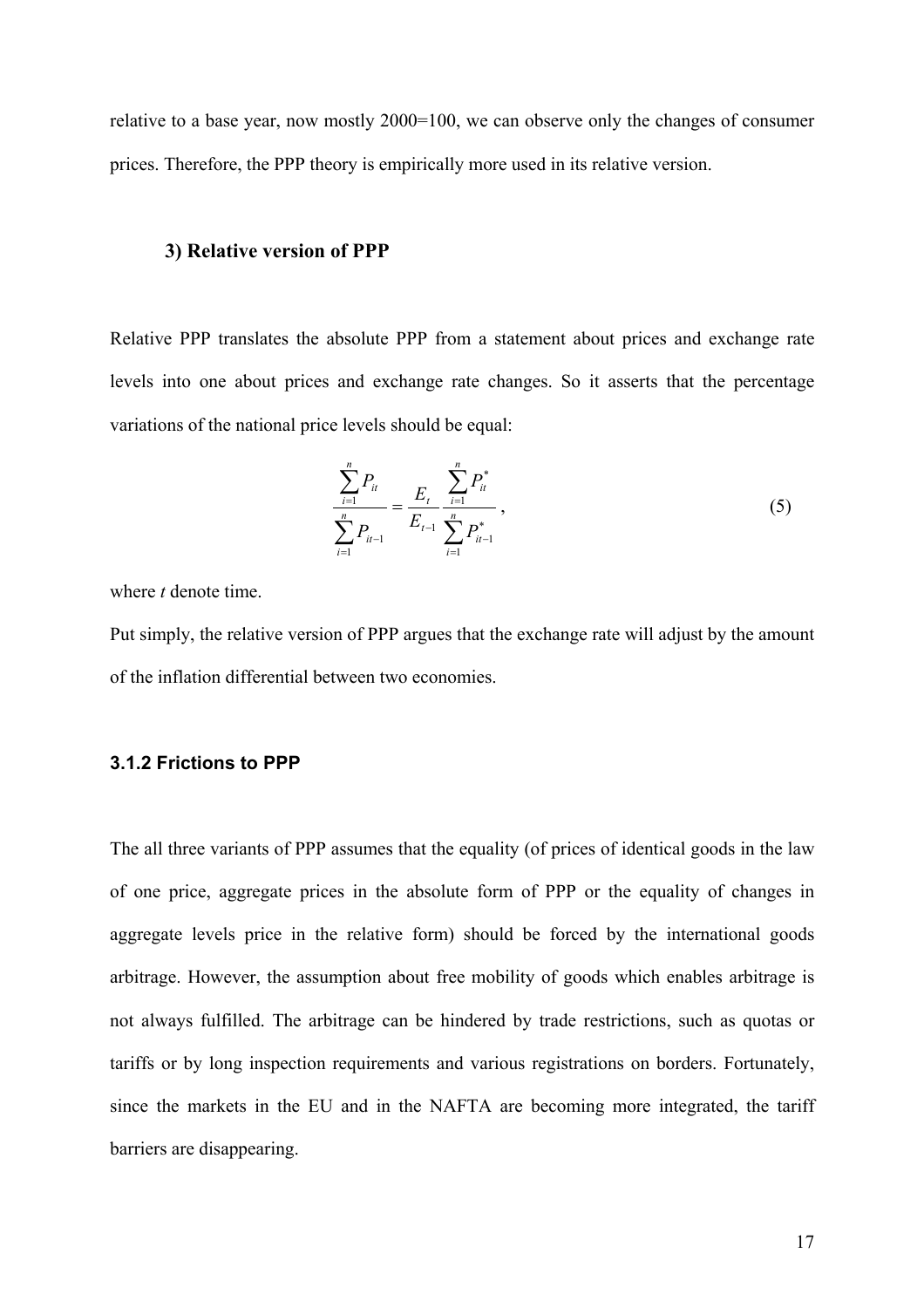Nevertheless, the trade can be restricted as well as by the non-tariff barriers. The differing national standards hinder the arbitrage, for example differing national sockets – if you buy the electronic good abroad, it does not work at home, or cars from the Great Britain would not be useful in continental Europe. Or since the warranty is granted only in the country of purchase, the consumer would reconsider to buy the good abroad.

However, even if the free mobility of goods would be ensured, the arbitrage need not always be accomplished due to high transportation costs. The price of transport of some goods is in comparison with the price of such good so high, that it does not pay off to transport the good. The International Monetary Fund<sup>8</sup> estimated the difference between the value of world exports computed "free on board" (FOB) and the value of world imports charged in full, or "cost, insurance, freight" (CIF). This difference indicates how large the transport costs in aggregate are. They estimated this cost of 10% and they found that it is highly variable across countries.

Moreover, sometimes even the information cost are so high, that it does not pay off to try to find the information about the price differences, it is just better to buy and do not ask, how much the good costs abroad.

Other studies, stemming from the theory of investment under uncertainty, are pointing out, that the international arbitrage has some initial fixed costs. Thus the international arbitrage can turn up, only if it is profitable enough to outweigh the costs; and the exchange rate is converging to the PPP only if the exchange rate deviates from the PPP heavily.<sup>9</sup>

<sup>8</sup> IMF (1994)

<sup>9</sup> Dumas (1992)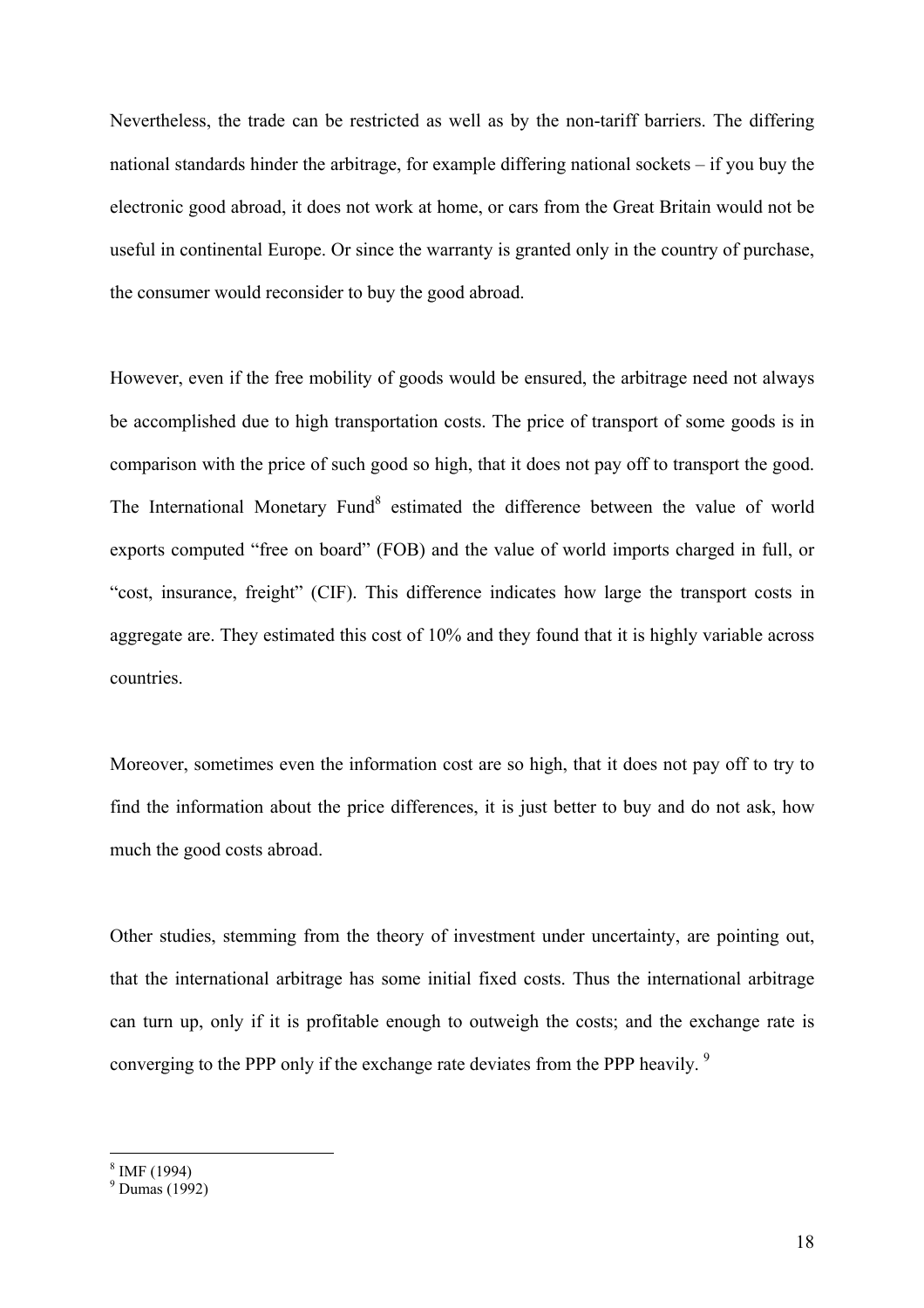Besides the free mobility of goods and no transportation and information costs, the PPP theory presupposes that the goods are highly homogenous and the markets are competitive. That means that the goods are the same wherever and however they are sold - yoghurt is always only yoghurt and there is no difference between them. However, to the real world corresponds more the model of a monopolistic competition by Robinson and Chamberlin, in which the products are differentiated. The goods are made to appear somewhat different and superior to those produced by other firms, to have a unique characteristic, such as brand or appearance, and the advertisement influence the consumer behavior. Or even the purchasing place makes the good more luxurious (the same Chinese textile is much more expensive on Paris Boulevard than on a Vietnamese market in Prague). Then "the same goods" can not be perfect substitutes and the assumption of homogeneity of goods need not always be fulfilled.

Since the markets remain segmented for whatever cause, the producers can price discriminate across different international markets. As  $Krugman<sup>10</sup>$  noticed, foreign firms were maintaining or even increasing their export prices to the US, when the dollar appreciated during the early 1980' (contrary to our intuition; in the appreciation period, the export prices should fall). He called the phenomenon of different price for the same good in separate economies as "pricing to market". Although the third degree price discrimination is only possible if the markets are separate, the incentive behind may be different: different demand elasticities<sup>11</sup>, the cushion of volatility of exchange rate, relatively high "menu costs" in the currency of the destination market or varying transportation costs due to volatile price of oil denominated in dollar or as we show in our analysis, the pricing-to-market coheres with degree of competition.

 $10$  Krugman (1986)

 $11$  Marston (1994)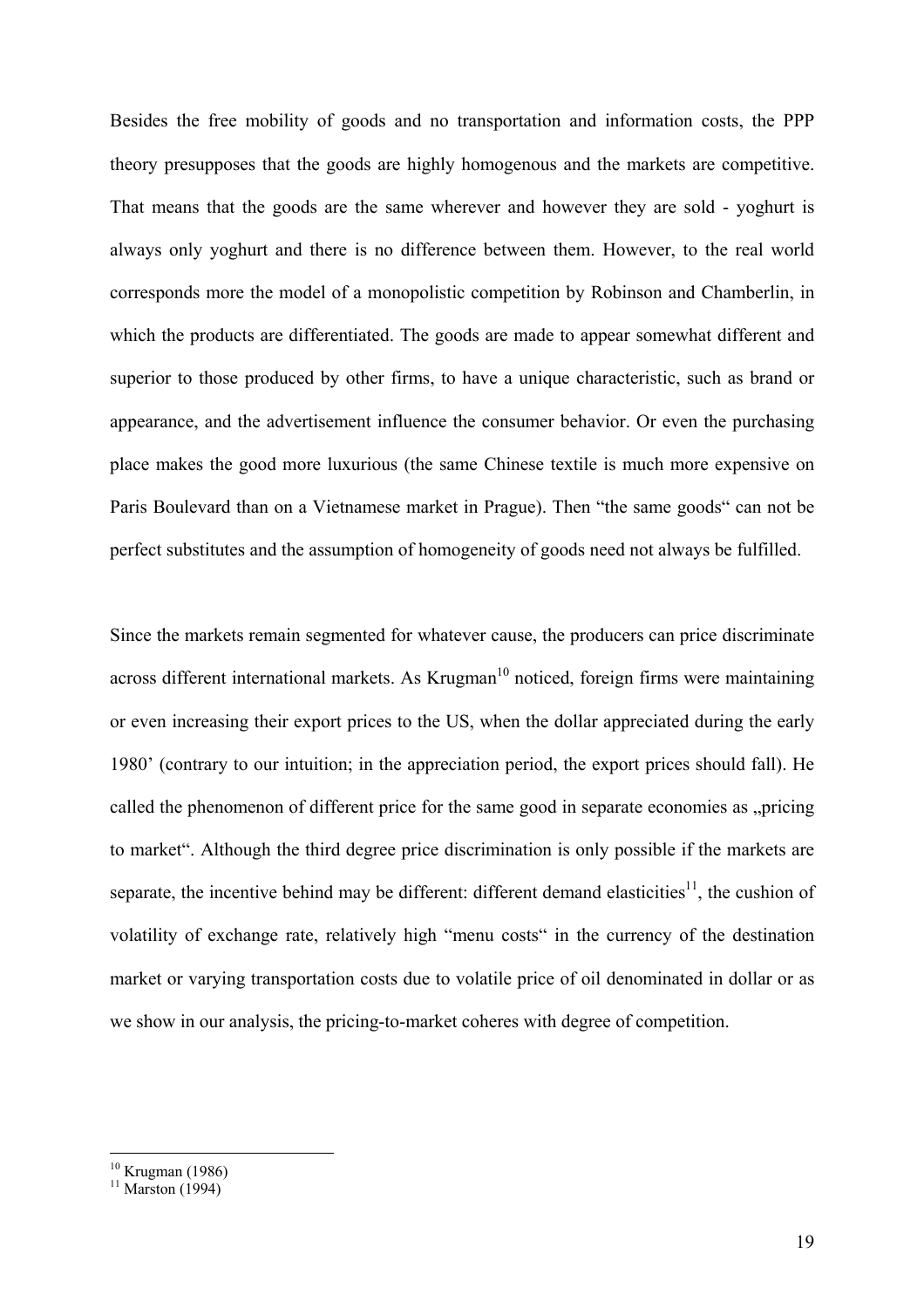As the above mentioned frictions indicate, the assumptions of PPP theory do not in reality always hold. Despite these frictions, the PPP theory is still considered as an essential theory of equilibrium exchange rate and it is supposed that holds in the long run.

#### **3.1.3 Modifications and extensions of PPP**

Some studies<sup>12</sup> suggest that high government spending and sustained current account deficits may lead to deviations of PPP. Rise in government spending may generate appreciation of the real exchange rate, since the government is demanding more nontraded goods, which will be therefore more expensive and that will lead to higher price level. And current account deficits may lead to depreciation of currency, since the foreign currency will be more demanded as the imports are prevailing exports. That modifications may be in a shorter run useful, however, the most influential modification of PPP is the famous Balassa-Samuelson effect.

#### **Balassa – Samuelson effect**

In 1964 Balassa and Samuelson<sup>13</sup> <sup>14</sup> noticed independently that if the hypothesis of PPP would be applied to the less developed countries, their currencies would generally appear to be greatly undervalued. In other words, CPI levels tend to be relatively higher in rich countries in comparison with the CPI levels in poor countries.

Their explanation of why PPP does not hold in terms of aggregate price indices is following. The theory starts with the distinction between tradable and nontradable sector. The first

 $\overline{a}$ 

 $12$  Rogoff (1996), p. 663

<sup>13</sup> Balassa (1964), Samuelson (1964)

<sup>&</sup>lt;sup>14</sup> Sometimes this effect is called Harrod-Balassa-Samuelson effect, since Roy Harrod described this phenomenon already in 1933.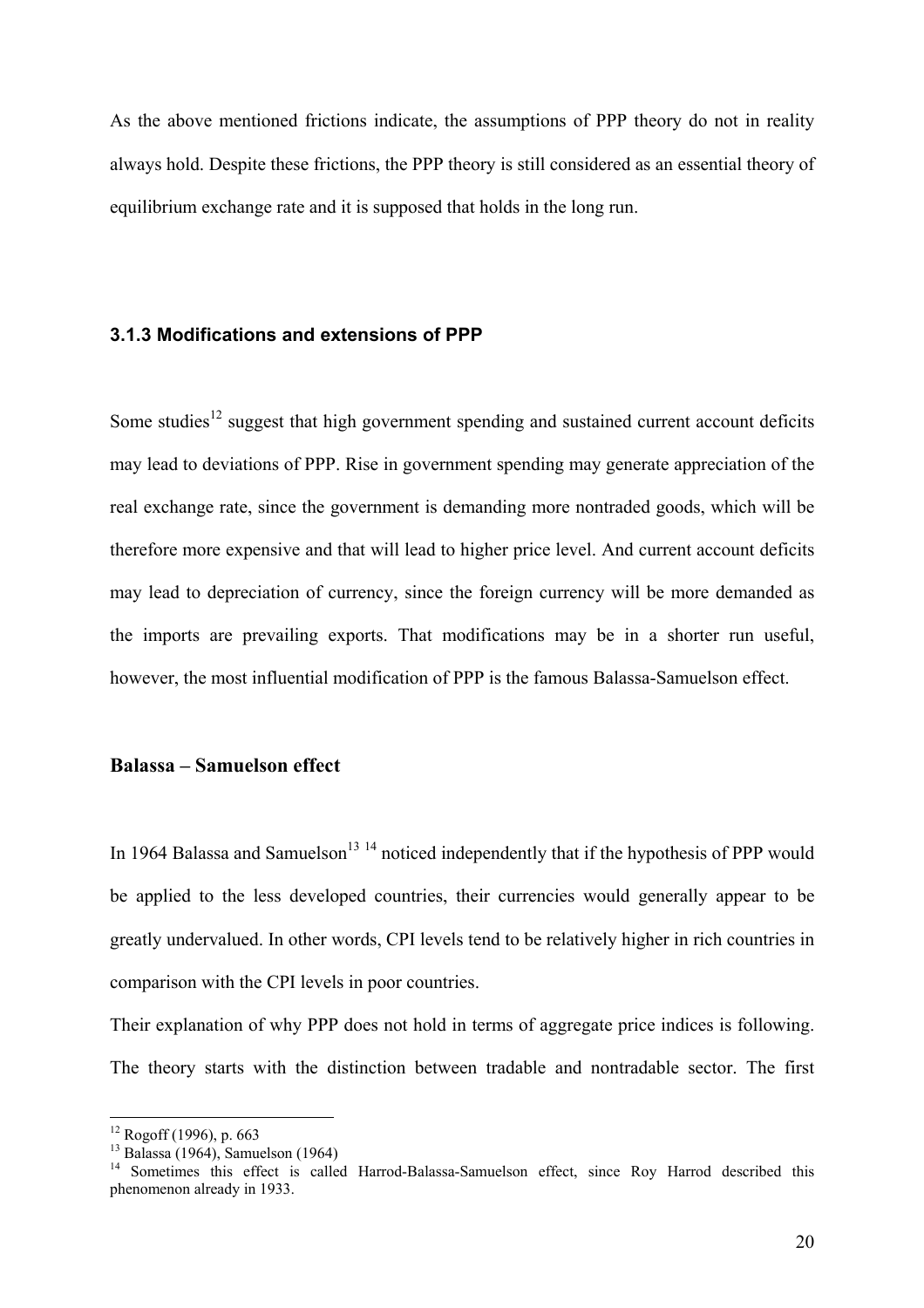assumption is that the law of one price holds for tradable goods. The second assumption is that capital is mobile across countries, but the labor only within one country.

Then, they reason that the productivity growth in the traded goods sector has been historically faster than in the nontraded goods sector. While PPP is assumed to hold for tradable goods, the prices of tradables will tend to be equal across countries. Increased productivity in the tradable sector will raise the wages in that sector and since the labor is mobile within one country, the wages in the non-tradable goods sector have to rise as well. Otherwise, all labor would work in tradable sector and nobody in the nontradable. And it is possible to pay higher wages in the nontradable sector, only if the prices of nontradable goods rise. This leads to the fact that relatively richer countries (with higher productivity in tradables than in nontradables) have higher overall price levels.<sup>15 16 17</sup>

A related prediction of the Balassa-Samuelson model is that fast-growing countries will tend to see their real exchange rates appreciate due to higher inflation in non-tradable sector. The very often cited example of the Balassa-Samuelson effect is the long appreciation of Yen, which began with postwar reconstruction. This appreciation has been contributed to rapid manufacturing productivity growth. In the 1990's, it has been said that the Balassa Samuelson effect is observed in post-communist countries, which are catching up the Euro zone countries. However, Balassa-Samuelson effect explains only the real appreciation in catching-

<sup>&</sup>lt;sup>15</sup> An alternative theory explaining the lower price levels of poor countries was proposed by Jagdish Bhagwati, Irving Kravis and by Robert Lipsey. Their view relies on differences in endowments of capital and labor than on productivity differences. Rich countries have high capital-labor ratios, while poor countries have more labor relative to capital, therefore the marginal productivity of labor is greater in rich countries than in poor countries, and the former will therefore have a higher wage level than the latter. Nontradables, which consist largely of services, are naturally labor-intensive relative to tradables. And labor is cheaper in poorer countries, therefore the nontradables are cheaper than in rich, high-wage countries. That explanation has the same outcome as the Balassa-Samuelson effect, it also predicts that the relative price of nontradables increases as real per capita income increases. (Kravis, Lipsey 1983), (Bhagwati 1984) 16 Obstfeld, Rogoff (1996), p. 210

<sup>&</sup>lt;sup>17</sup> The mathematical derivation of the Balassa Samuelson model is showed in the analytical part of the thesis (chapter 5).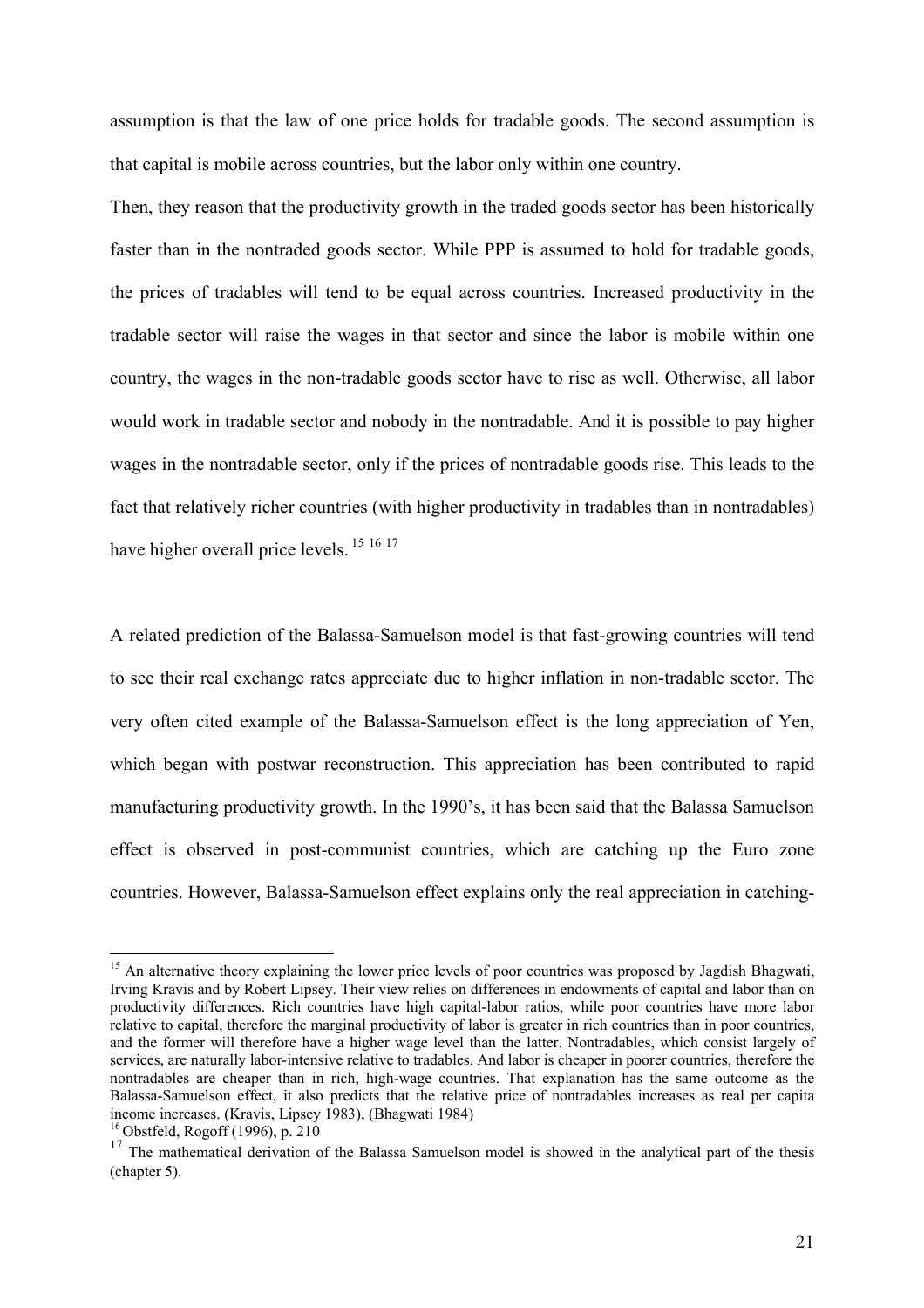up countries through higher inflation, but it does not say anything about the nominal appreciation which is very often mistakenly explained by the Balassa-Samuelson effect, although the B-S model assumes constant nominal exchange rate.

Although the Balassa-Samuelson hypothesis can partly explain the behavior of the real exchange rates of countries at different stages of development, it can not explain the behavior across developed countries.

However, due to the Balassa – Samuelson effect the PPP theory is assumed to hold only on tradables, where the arbitrage is possible. Unfortunately, the distinction between tradable and nontradable good is not so obvious. The price of tradable good in retail is different from the world market price for the cost of workforce, the local transportation costs, VAT, the rent of the building, insurance, wholesale margins etc., which are different across countries.

#### **3.1.4 Specification of PPP**

The empirical measurement of PPP has many impediments. Since information on price levels of tradables is difficult to obtain for most products, mostly price indices are used. Nonetheless, the indices are not constructed for internationally standardized baskets of identical goods. Summers and Heston<sup>18</sup> tried to develop an international database of common baskets of goods across countries. This database is called International Comparison Programme (ICP), however, the data are available only for few countries and constructed at large time intervals, so the database is not very helpful. Therefore, in most of the research studies the price indices are used; such as consumer price index (CPI), producer price index

<sup>18</sup>Heston, Summers (1991)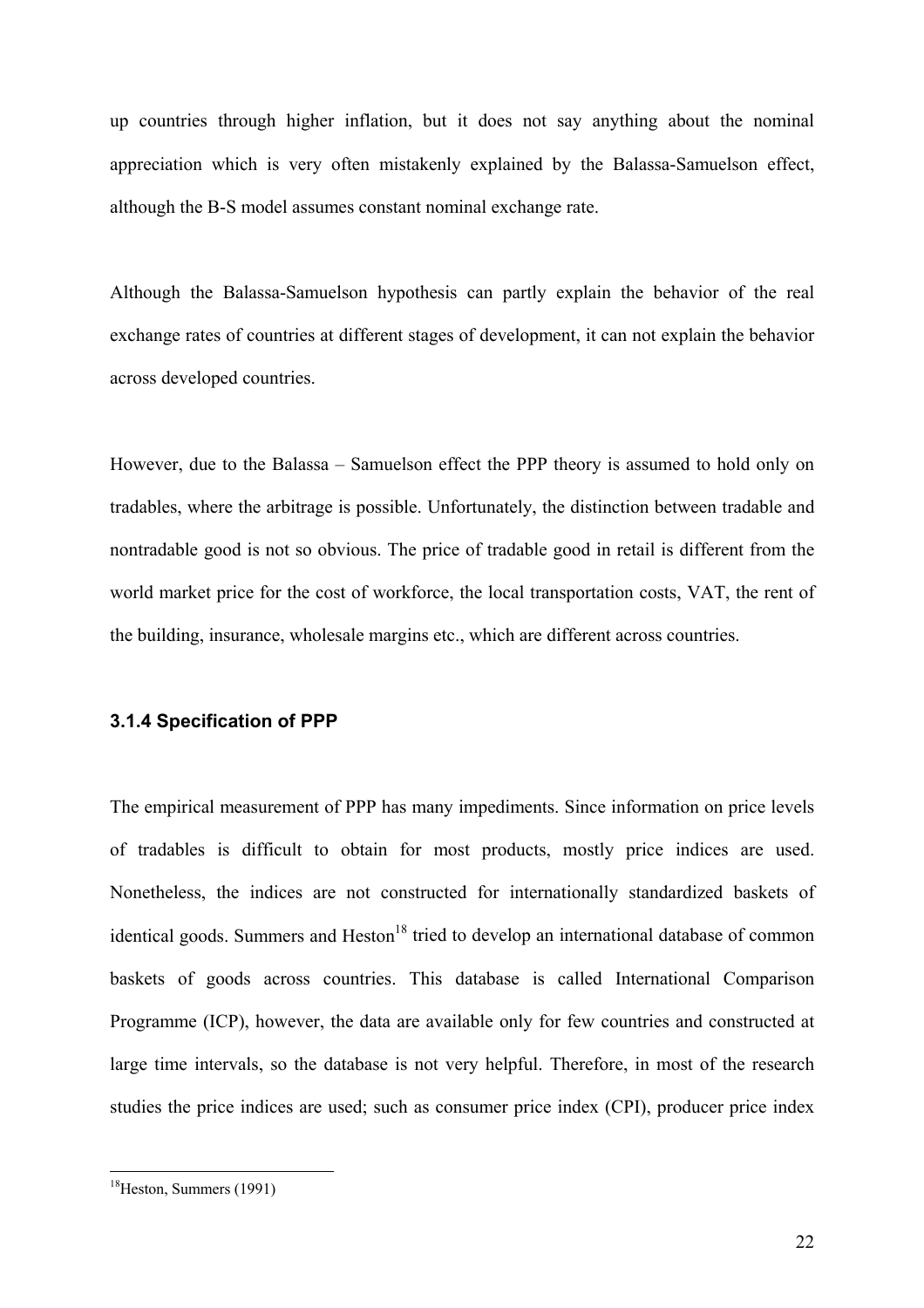(PPI), wholesale price index (WPI), gross domestic product deflator (GDP) or export price index. That might be misleading while we can compare incomparable, since the indices are differently constructed across countries and the difference development of these indices may not indicate the change of prices in that countries, but it can come from shift in consumption or production patterns (if the consumer start to consume different good or different quantity of the same good, the consumer index changes, although the prices do not change – the same effect with production).

In addition, the indices do not perfectly measure inflation also within one country, for instance, the CPI index does not handle the introduction of new goods, shifting consumption weights and improvement of goods.

Other problem is that CPI index includes as well as regulated prices, for example in case of Czech Republic regulated flat rents, and if these prices increase, the overall index increases, although we do not observe productivity improvement.

Moreover, since the indices are in the form of indices relative to a base year, say 2000=100, they give no indication of how large the deviation from PPP was for the base year. On that account, the models using indices are very probably biased.

To sum up, if someone wants to measure the PPP theory via indices, which are most often used, he has to think of the above mentioned drawbacks.

#### **3.1.5 Empirical evidence of PPP**

#### **3.1.5.1 The empirical evidence on the law of one price**

The empirical evidence from around the world is approving, what the frictions to assumptions of PPP suggest; the law of one price does not hold absolutely, not even for tradable goods.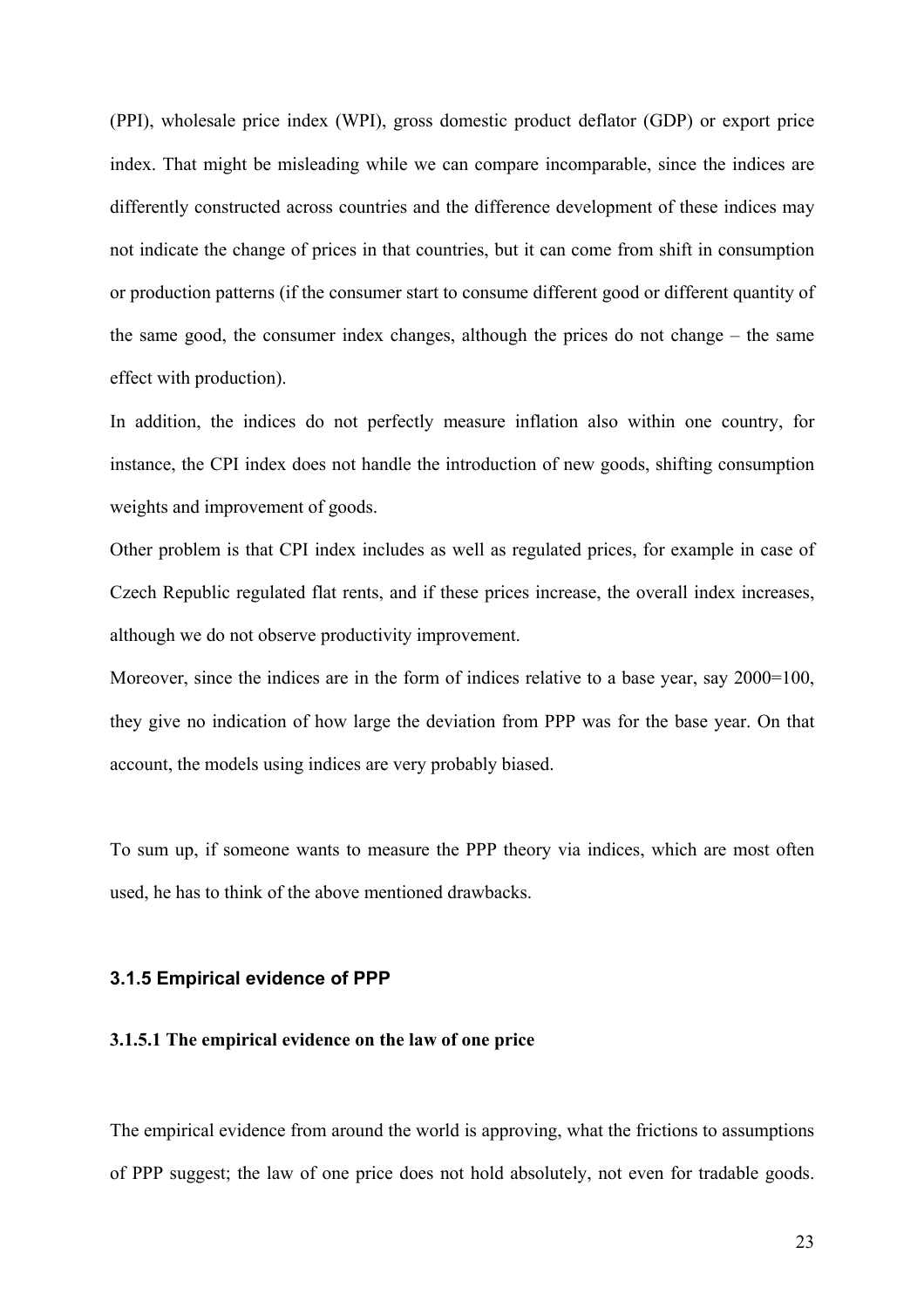The law of one price holds more less only for highly traded commodities, such as gold, silver, etc.

Interesting study did Engel and Rogers<sup>19</sup>. In their study of consumer prices across 23 cities in Canada and USA showed that price differentials for basic goods across countries are much bigger than across cities within the same country. The so-called "border effect" increases the volatility of price differentials by the same magnitude as would be generated by adding anywhere between 2 500 to 23 000 miles between cities within one country, depending on the specification.

The most famous "evidence" of friction of the law of one price provides *The Economist.* The Economist publishes each year funny Big Mac index. This index compares the price of McDonald's Big Mac hamburgers in different countries converted to dollar. The last Big Mac survey<sup>20</sup> reports that the euro is overvalued by 17% against the dollar. The euro is worth about \$1.22 on the foreign-exchange markets. A Big Mac costs  $\epsilon$ 2.92, on average, in the euro zone and \$3.06 in the United States. The rate that would equalize the burger's price in the two regions would be just \$1.05. That means the euro is overvalued from the Big Mac perspective. According to that survey, the most undervalued currency is Yuan - Big Macs costs \$1.27 in China and the most overvalued currency is Swiss franc, where the Big Mac costs \$5.05. The difference in prices can be explained by the above theoretically described trade barriers, transport costs, but mostly by the Balassa – Samuelson effect (or any other effect which explains different prices for nontradables in different countries): David Parsley, of Vanderbilt University, and Shang-Jin Wei, of the International Monetary Fund, estimated that non-traded inputs, such as labor, rent and electricity, account for between 55% and 64% of the price of a Big Mac.

 $\overline{a}$ 

 $19$  Engel, Rogers (1996)

<sup>20</sup> The Economist June 9th 2005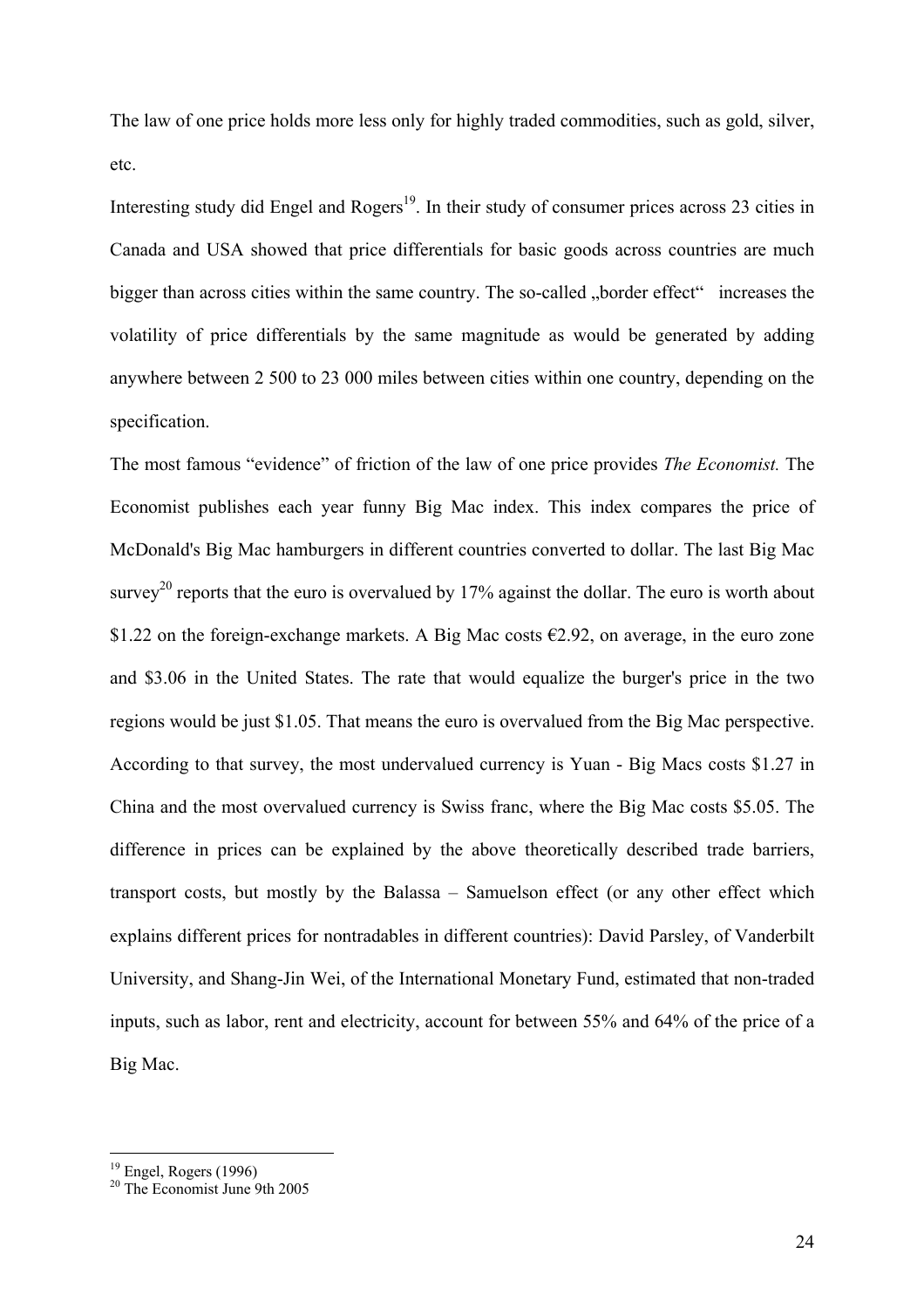|  |  |  |  |  | <b>Table 1: The Big Mac Index</b> |
|--|--|--|--|--|-----------------------------------|
|--|--|--|--|--|-----------------------------------|

|                                                           | <b>Big Mac</b><br>price in<br>dollars* | Implied<br><b>PPP</b> <sup>†</sup><br>of the<br>dollar | Under $(-)/$<br>over $(+)$<br>valuation<br>against the<br>dollar, % |                     | <b>Big Mac</b><br>price in<br>dollars* | Implied<br><b>PPP!</b><br>of the<br>dollar | Under $(-)/$<br>over $(+)$<br>valuation<br>against the<br>dollar, % |
|-----------------------------------------------------------|----------------------------------------|--------------------------------------------------------|---------------------------------------------------------------------|---------------------|----------------------------------------|--------------------------------------------|---------------------------------------------------------------------|
| United States#                                            | 3.06                                   |                                                        | —                                                                   | Aruba               | 2.77                                   | 1.62                                       | $-10$                                                               |
| Argentina                                                 | 1.64                                   | 1.55                                                   | -46                                                                 | Bulgaria            | 1.88                                   | 0.98                                       | $-39$                                                               |
| Australia                                                 | 2.50                                   | 1.06                                                   | $-18$                                                               | Colombia            | 2.79                                   | 2124                                       | $-Q$                                                                |
| Brazil                                                    | 2.39                                   | 1.93                                                   | $-22$                                                               | Costa Rica          | 2.38                                   | 369                                        | $-22$                                                               |
| <b>Britain</b>                                            | 3.44                                   | 1.635                                                  | $+12$                                                               | Croatia             | 2.50                                   | 4.87                                       | $-18$                                                               |
| Canada                                                    | 2.63                                   | 1.07                                                   | $-14$                                                               | Dominican Rep       | 2.12                                   | 19.6                                       | $-31$                                                               |
| Chile                                                     | 2.53                                   | 490                                                    | $-17$                                                               | Estonia             | 2.31                                   | 9.64                                       | $-24$                                                               |
| China                                                     | 1.27                                   | 3.43                                                   | $-59$                                                               | Fiif                | 2.50                                   | 1.39                                       | $-18$                                                               |
| Czech Republic                                            | 2.30                                   | 18.4                                                   | $-25$                                                               | Georgia             | 2.00                                   | 1.19                                       | $-34$                                                               |
| Denmark                                                   | 4.58                                   | 9.07                                                   | $+50$                                                               | Guatemala           | 2.20                                   | 5.47                                       | $-28$                                                               |
| Eqypt                                                     | 1.55                                   | 2.94                                                   | $-49$                                                               | <b>Honduras</b>     | 1.91                                   | 11.7                                       | $-38$                                                               |
| Euro area                                                 | $3.58**$                               | 1.05#                                                  | $+17$                                                               | <b>Tceland</b>      | 6.67                                   | 143                                        | $+118$                                                              |
| Hong Kong                                                 | 1.54                                   | 3.92                                                   | $-50$                                                               | Jamaica             | 2.70                                   | 53.9                                       | $-12$                                                               |
| Hungary                                                   | 2.60                                   | 173                                                    | $-15$                                                               | Jordan              | 3.66                                   | 0.85                                       | $+19$                                                               |
| Indonesia                                                 | 1.53                                   | 4,771                                                  | $-50$                                                               | Latvia              | 1.92                                   | 0.36                                       | $-37$                                                               |
| Japan                                                     | 2.34                                   | 81.7                                                   | $-23$                                                               | Lebanon             | 2.85                                   | 1405                                       | $-7$                                                                |
| Malaysia                                                  | 1.38                                   | 1.72                                                   | $-55$                                                               | Lithuania           | 2.31                                   | 2.12                                       | $-24$                                                               |
| Mexico                                                    | 2.58                                   | 9.15                                                   | $-16$                                                               | Macau               | 1.40                                   | 3.66                                       | -54                                                                 |
| <b>New Zealand</b>                                        | 3.17                                   | 1.45                                                   | $+4$                                                                | Macedonia           | 1.90                                   | 31.0                                       | $-38$                                                               |
| Peru                                                      | 2.76                                   | 2.94                                                   | $-10$                                                               | Moldova             | 1.84                                   | 7.52                                       | $-40$                                                               |
| Philippines                                               | 1.47                                   | 26.1                                                   | $-52$                                                               | Morocco             | 2.73                                   | 8.02                                       | $-11$                                                               |
| Poland                                                    | 1.96                                   | 2.12                                                   | $-36$                                                               | Nicaragua           | 2.11                                   | 11.3                                       | $-31$                                                               |
| Russia                                                    | 1.48                                   | 13.7                                                   | $-52$                                                               | Norway              | 6.06                                   | 12.7                                       | $+98$                                                               |
| Singapore                                                 | 2.17                                   | 1.18                                                   | $-29$                                                               | Pakistan            | 2.18                                   | 42.5                                       | $-29$                                                               |
| South Africa                                              | 2.10                                   | 4.56                                                   | $-31$                                                               | Paraguay            | 1.44                                   | 2941                                       | $-53$                                                               |
| South Korea                                               | 2.49                                   | 817                                                    | $-19$                                                               | Oatar               | 0.68                                   | 0.81                                       | $-78$                                                               |
| Sweden                                                    | 4.17                                   | 10.1                                                   | $+36$                                                               | Saudi Arabia        | 2.40                                   | 2.94                                       | $-22$                                                               |
| Switzerland                                               | 5.05                                   | 2.06                                                   | $+65$                                                               | Serbia & Montenegro | 2.08                                   | 45.8                                       | $-32$                                                               |
| Taiwan                                                    | 2.41                                   | 24.5                                                   | $-21$                                                               | Slovakia            | 2.09                                   | 21.6                                       | $-32$                                                               |
| Thailand                                                  | 1.48                                   | 19.6                                                   | $-52$                                                               | Slovenia            | 2.56                                   | 163                                        | $-16$                                                               |
| Turkey                                                    | 2.92                                   | 1.31                                                   | $-5$                                                                | Sri Lanka           | 1.75                                   | 57.2                                       | $-43$                                                               |
| Venezuela                                                 | 2.13                                   | 1.830                                                  | $-30$                                                               | Ukraine             | 1.43                                   | 2.37                                       | $-53$                                                               |
|                                                           |                                        |                                                        | "At current exchange rates TPurchasing-power parity                 | <b>UAE</b>          | 2.45                                   | 2.94                                       | $-20$                                                               |
| SDollars per pound **Weighted average of member countries |                                        |                                                        | Average of New York, Chicago, San Francisco and Atlanta             | Uruguay             | 1.82                                   | 14.4                                       | -40                                                                 |

**source: The Economist, June 9th 2005**

### **3.1.5.2 The empirical evidence on PPP** – testing mean reversion in real exchange rate<sup>21</sup>

The relative version of purchasing parity theory has been tested many times in many ways. However, the findings are broadly mixed. The book 'The economics of exchange rate' by L.

 $21$  This section draws heavily on Sarno and Taylor (2002)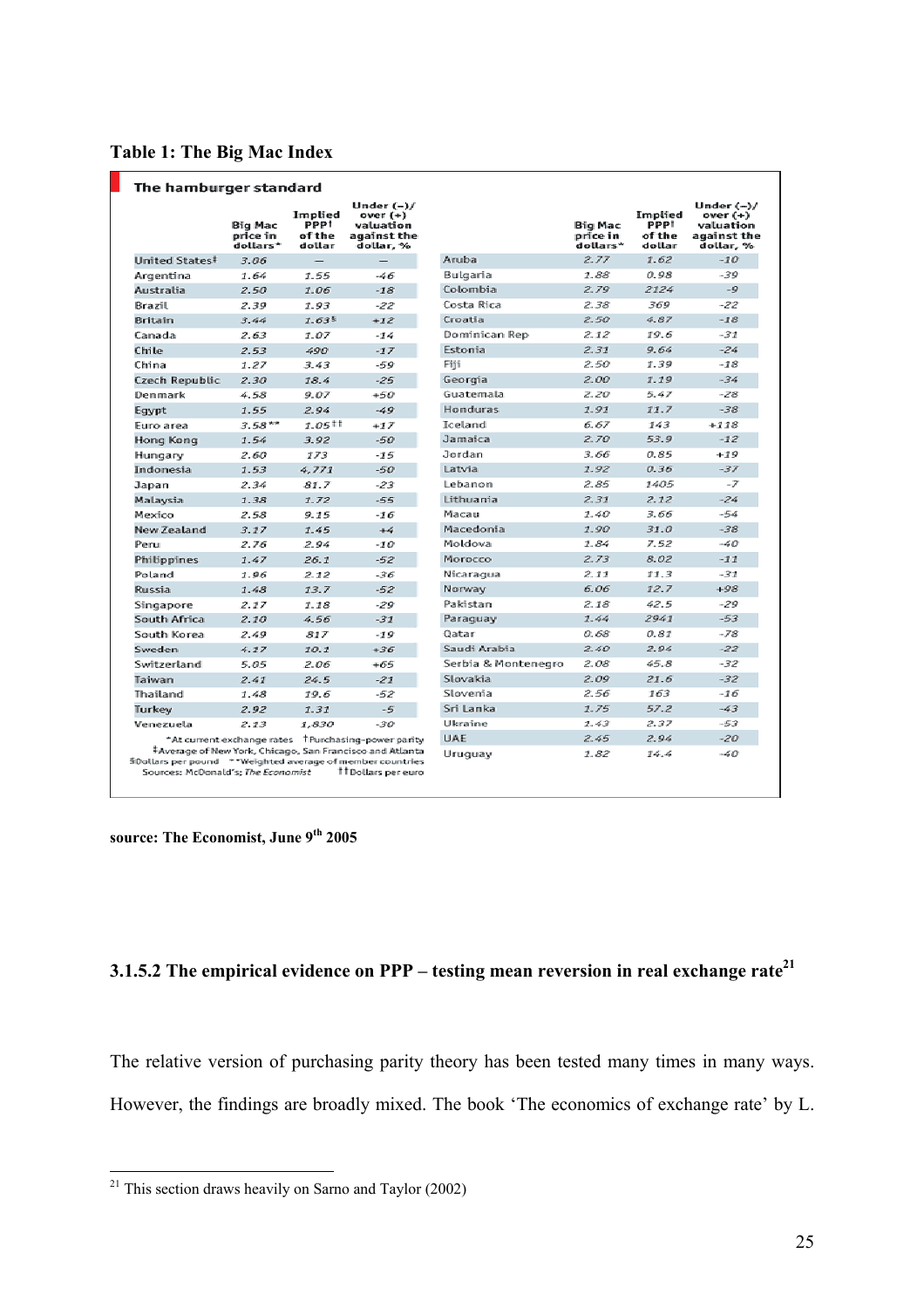Sarno and M. P. Taylor<sup>22</sup> provides a comprehensive overview of the empirical literature. We distinguish here just the main econometric approaches for testing PPP and the most influencing studies.

#### **1. Regression tests of PPP**

In the 1970s the PPP tests were based on equations of the simplest form:

$$
s_{t} = \alpha + \beta p_{t} + \beta^{*} p_{t}^{*} + \varepsilon_{t}, \qquad \text{for absolute PPP}
$$
  

$$
s_{t} - s_{t-1} = \alpha + \beta (p_{t} - p_{t-1}) + \beta^{*} (p_{t}^{*} - p_{t-1}^{*}) + \varepsilon_{t}, \qquad \text{for relative PPP}
$$

If  $\beta = 1, \beta^* = -1$ , that would be confirmation of the PPP theory.

Examples of the earliest estimation are for instance, Frenkel (1981) or Krugman  $(1978)^{23}$ . The outcomes based on this estimation are rather mixed, however the rejection of PPP hypothesis prevails. That is therefore, that these equations do not introduce dynamics to distinguish between short and long run mean reversion, they estimate only the short run effect, even if it was recognized already that the PPP holds in the long run. Besides, these estimations have other drawbacks: the endogeneity of nominal exchange rate is assumed randomly and the stationarity of variables is not investigated. Therefore, other methods are rather testing only the stationarity of the real exchange rate.

#### **2. Tests for a unit root**

With the development of econometric techniques in the 1980s, the empirical literature of exchange rate concentrated on testing the stationarity of variables. If the real exchange rate would be stationary, that would imply evidence of long-run PPP or if the null hypotheses of a

 $22$  Sarno, Taylor (2002)

 $23$  Krugman (1978)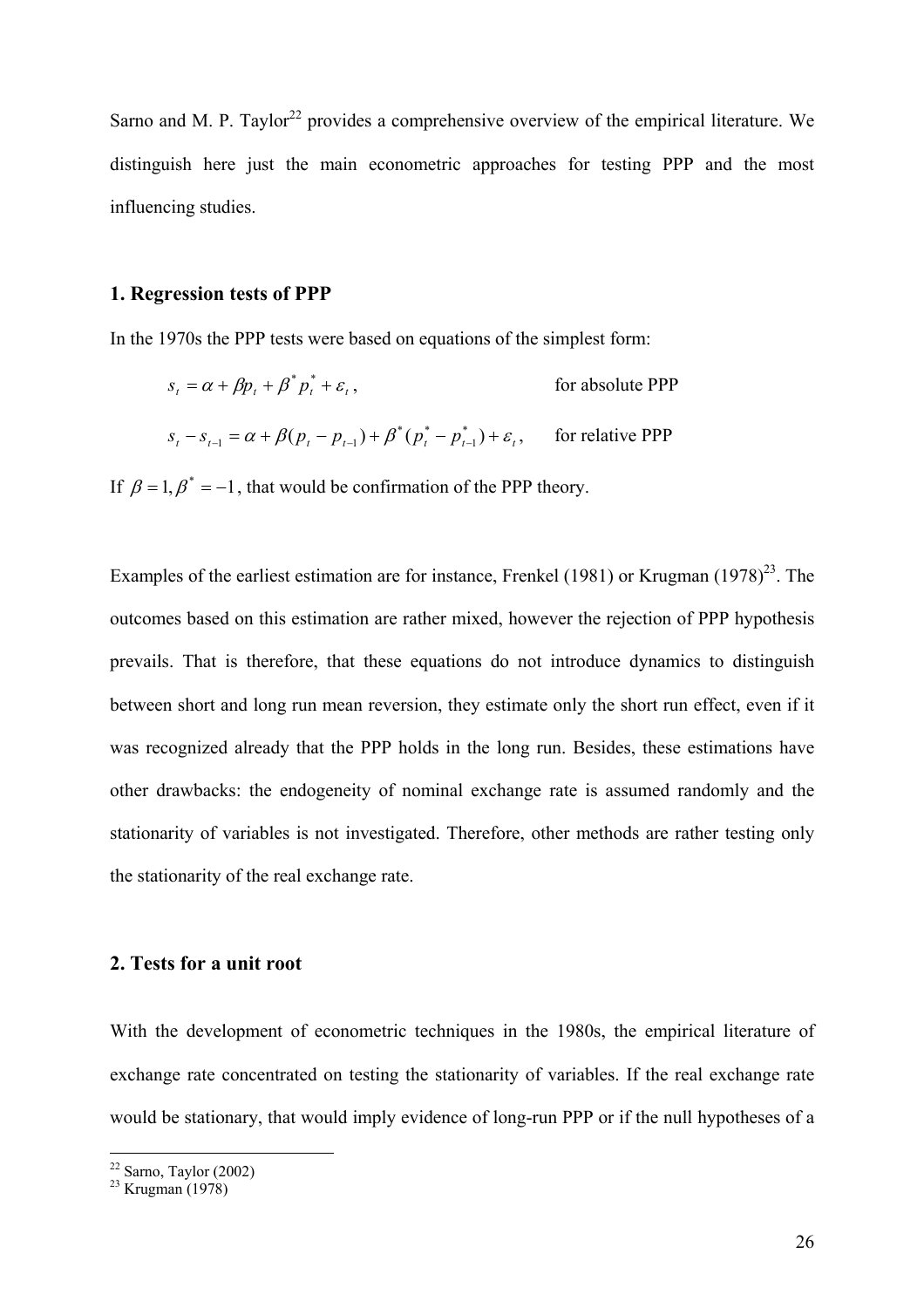unit root alias non-stationarity cannot be rejected, then the real exchange rate contains a unit root and does not revert to its mean value, indicating consequently, that PPP does not hold in the long run. That was tested by three approaches. First approach was to employ a variant of the augmented Dickey-Fuller (ADF) test; second approach was a variance ratio test and a third approach employed the techniques developed by the literature on fractional integration. However, also these types of studies, except two<sup>24</sup>, could not reject the unit root hypothesis for the real exchange rate; suggesting that the deviation from PPP is permanent.

#### **3. Long-span studies**

Some researchers asserted that unit root can not be rejected, since sufficiently long time series are not used. Therefore, to try to avoid the problem with nonstationarity of the real exchange rate series, some researchers employed long horizon data sets. After all, researchers using long time series were able to reject the unit root and to show that real exchange rates are mean-reverting. For example, Frankel<sup>25</sup> used 116 years (1869-1984) of annual data and dollar sterling exchange rate. Or Edison (1987) examined also dollar sterling exchange rate over the period 1890-1978, but using an error-correction mechanism.

Interestingly, the consensus among these studies is that the half-life of PPP deviations is three to five years. However, the relevant criticism of long-span studies is that they mix different exchange rate regimes (fixed and float)<sup>26</sup> and that the long period time samples are available for a few currencies. Thus the results are not much predicative.

 $24$  Huizinga (1987) and Chowdhury, Sdogati (1993)

 $25$  Frankel (1986)

 $26$  Rogoff (1996)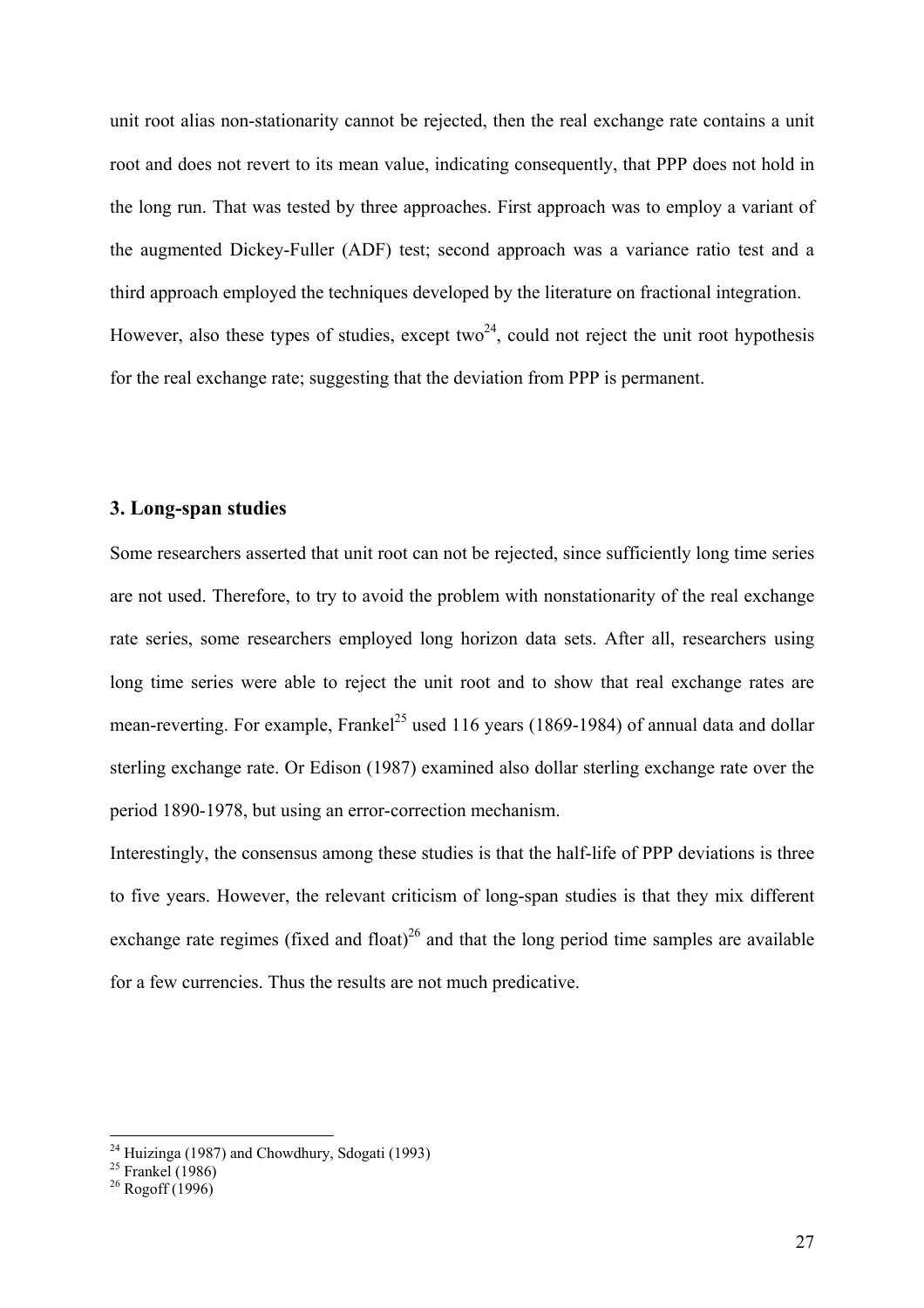#### **4. Cointegration studies of PPP**

In 1987 Engle and Granger developed a new econometric technique – cointegration, which seemed to be a step toward better testing for PPP. "Cointegration analysis tells us that any two nonstationary series which are found to be integrated of the same order are cointegrated if a linear combination of the two exists which is itself stationary. If this is the case, then the nonstationarity of one series exactly offsets the nonstationarity of the other and a long-run relationship is established between the two variables."27 In the case of testing for PPP, the linear combination of nominal exchange rate and the relative price (=  $p_t - p_t^*$ ) was tested. Although this method is progressive, the results of this type of estimations are rather mixed: the mean reversion towards PPP was reported as absent in the recent period (for example Taylor 1998), but stronger when high inflation countries were observed (for example Choudhry 1991).

#### **5. Panel data studies**

An alternative way to circumvent the low power of the previous mentioned tests is to consider a range of countries together in one panel. In this framework, Frankel and Rose<sup>28</sup> examined deviations from PPP using a panel data for 150 countries for the years 1948-1992 and they were able to reject the random walk hypothesis and showed strong evidence of meanreversion.

Interestingly, also other panel data studies showed similar findings, that the deviations from PPP have a half life of approximately four years. That result is similar to the results estimated from long-run time series.

However, potential problem in panel data studies can be that this practice can lead to crosssectional dependence in time series panel data, and then the result can be biased.

 $\overline{a}$ 

 $27$  Sarno (2002), p. 61

 $28$  Frankel and Rose (1996)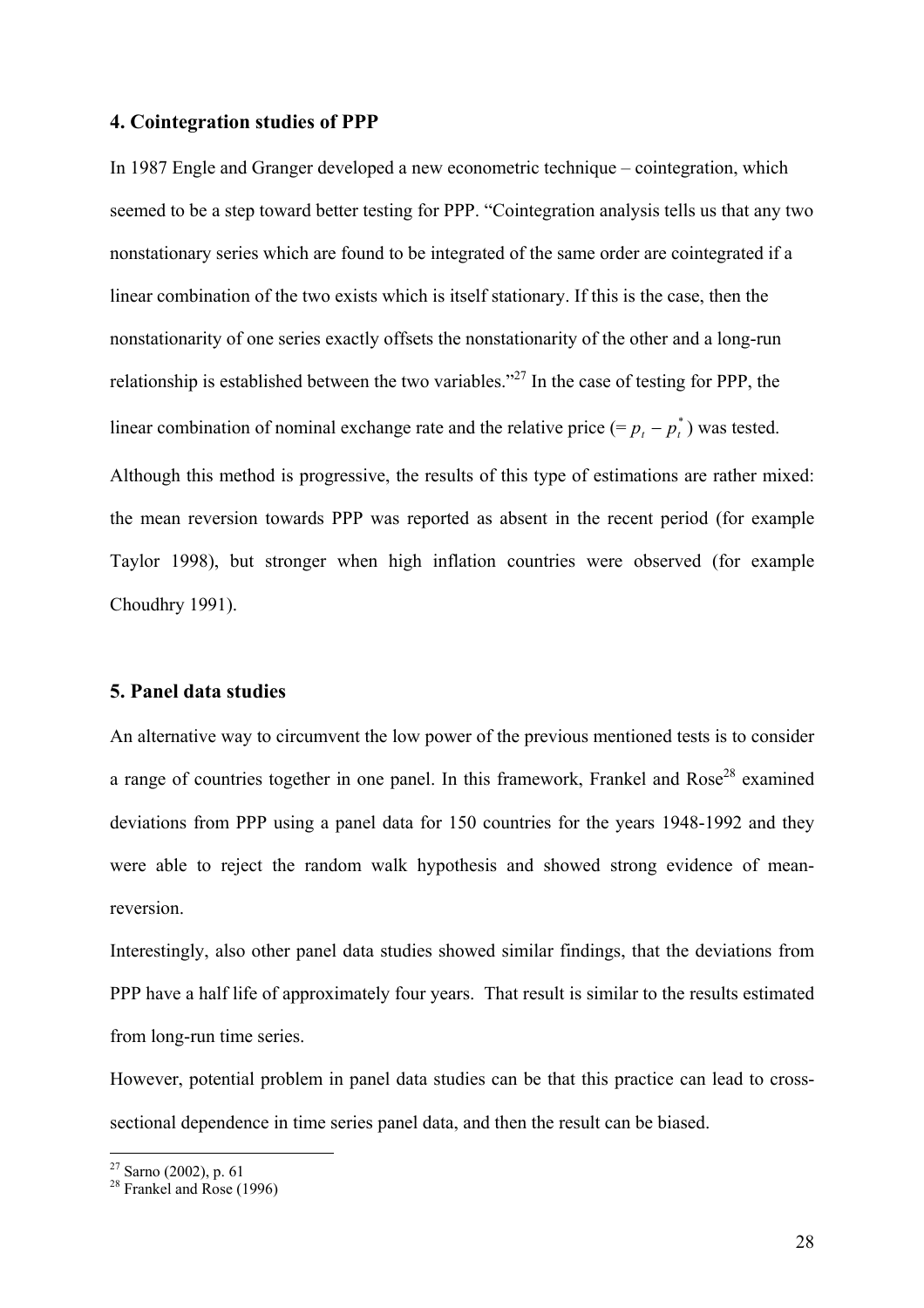To sum up, estimation methods such as regression tests, cointegration and unit root tests mostly can not reject the unit root (or so-called random walk) hypothesis. On the other hand, the estimation using long-run time series and panel data studies can find the mean reversion to PPP and remarkably, there appears to be a consensus that the size of the half-life of deviations from PPP is about three to five years.

However, the PPP theory is fundamental theory of exchange rate. Although the empirical analyses can not agree if it holds, it is generally assumed that the PPP theory holds in the longer run.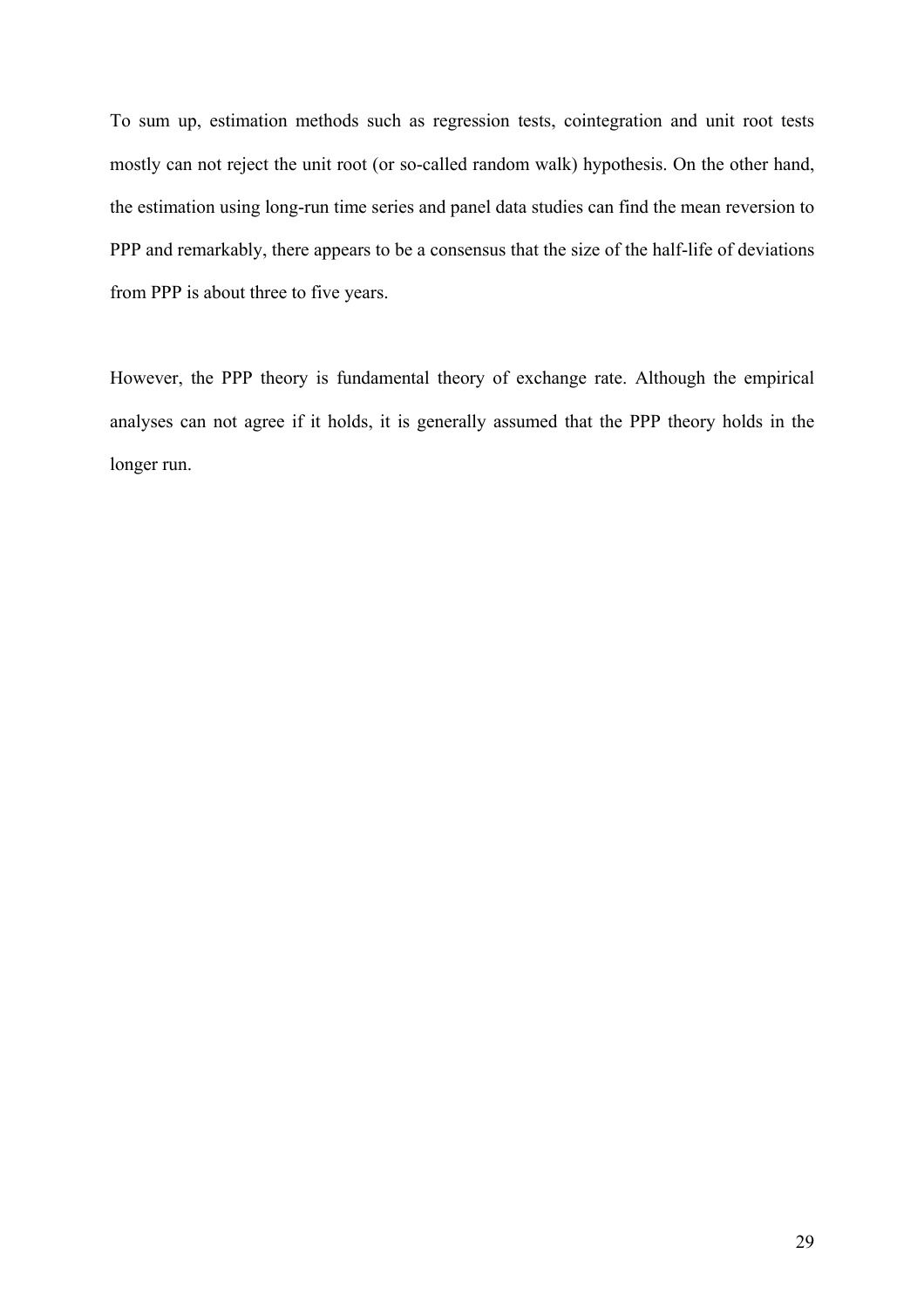#### **3.2 Interest rate parities**

Contrary to PPP, the interest rate parities concern the exchange rate as an asset price. The defining characteristic of an asset is that it is a form of wealth, which is transferable from the present into the future. As a consequence, the demand for a foreign currency should be influenced by the similar considerations that influences the demand of any other asset – what worth the asset will be in the future and what rate of return it offers. Similarly as the price of stock rises immediately after good news, so exchange rates respond immediately to any news concerning future currency values. And the foreign currency future value according to interest parity theory depends on two factors: on the interest rate, which the currency offers (or more precisely the interest rate differential against other currencies) and the expected change in the currency's exchange rate against other currencies.

The interest parities are two: covered and uncovered. The interest rate parity on which the other approaches are based is the uncovered interest parity. The uncovered interest parity stems from the covered interest parity. Hence we begin with the covered interest parity.

#### **3.2.1 Covered Interest Rate Parity**

The covered interest rate parity theory assumes that investor can invest his money in bonds in both countries with similar risk and maturity. If the bonds are equally risky and can be switched between them instantaneously, the only difference between them will be their currency of denomination and the interest rate attached to them. Then the investor when buying a bond will decide concerning only the relative interest rate and the forward exchange rate. That is what the covered interest parity asserts: the forward exchange rate must be equal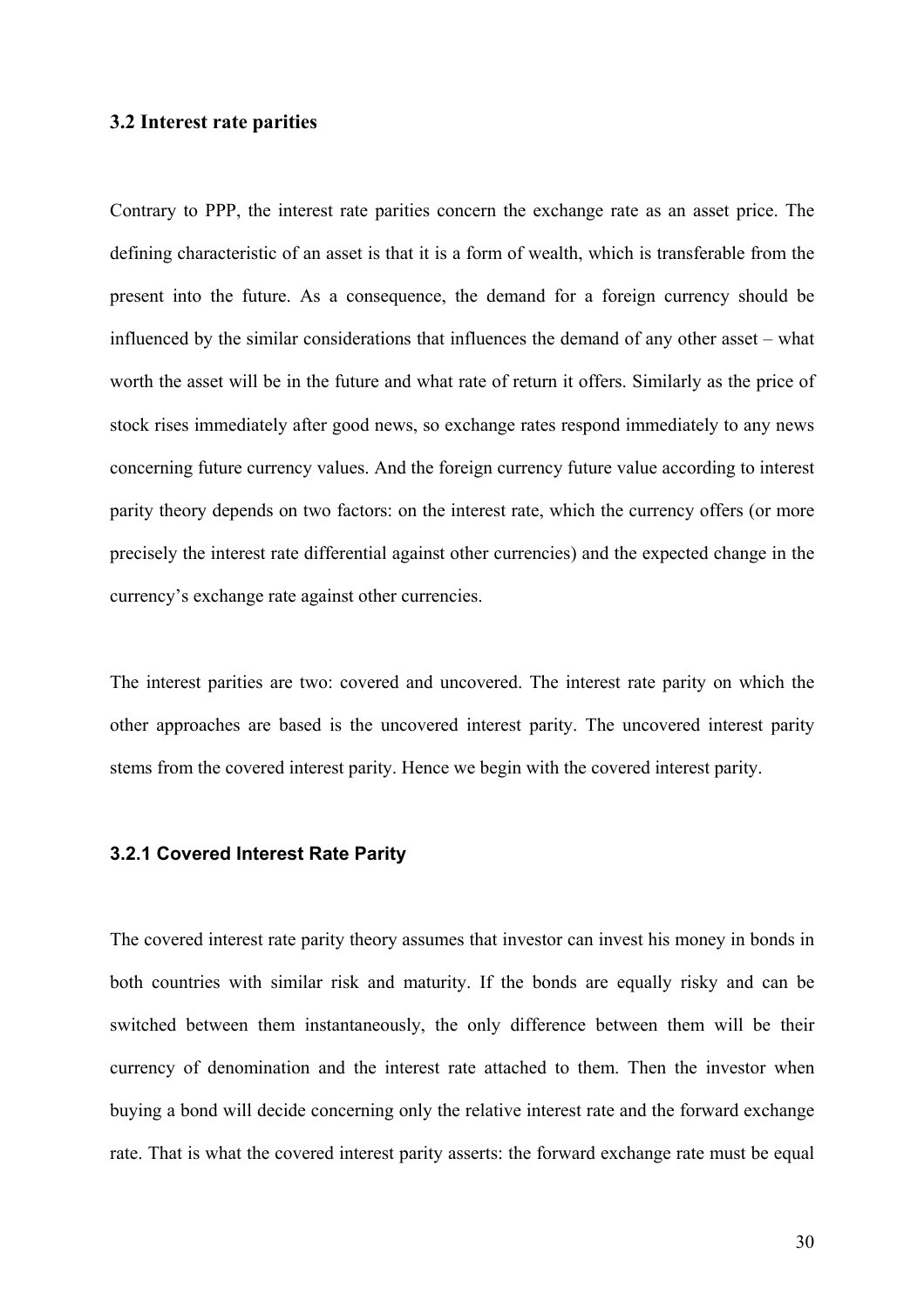to the two countries' interest rate differential, otherwise there exist profitable arbitrage opportunity $^{29}$ . That is:

$$
1 + i_{t+1} = (1 + i_{t+1}^*) \left\{ \frac{F_{t,t+1}}{S_t} \right\} \rightarrow
$$
 (6)

$$
F_{t,t+1} = \frac{1 + i_{t+1}}{1 + i_{t+1}^*} S_t
$$
\n<sup>(7)</sup>

where  $S_t$  is spot nominal exchange rate

 $F_t$  is the one-period forward exchange rate

 $i_{t+1}$  is the one-period the interest rate on bonds denominated in home currency at time t+1

 $i_{t+1}^*$  is the one-period interest rate on foreign-currency bonds at time  $t+1$ 

The equation must hold in any time, otherwise there would be an arbitrage opportunity. As an example assume, I have 1 million Euro to invest for one year. I can either invest in Euro zone at rate  $1 + i_{i+1}^*$ , which is say 1,025. So in one year, the investment will be worth 1.000.000  $x1 + i_{t+1}^*$ , which will be 1.025.000 Euro; or I can convert euro for Czech crown at the spot rate 28,4, invest in Czech Republic at rate  $1 + i_{t+1}$  (1,02) and make a forward contract simultaneously to sell Czech crowns in one year. The future value of this investment will be equal to 1.000.000 x  $(1+i_{t+1})$  x *t t t S*  $F_{t,t+1}$ . Then the forward exchange rate must be 28.54, otherwise if it would be smaller than 28.54 or bigger than 28.54 there would exist an exploitable arbitrage opportunity.

 $\overline{a}$ 

 $29$  Wang (2005), p.46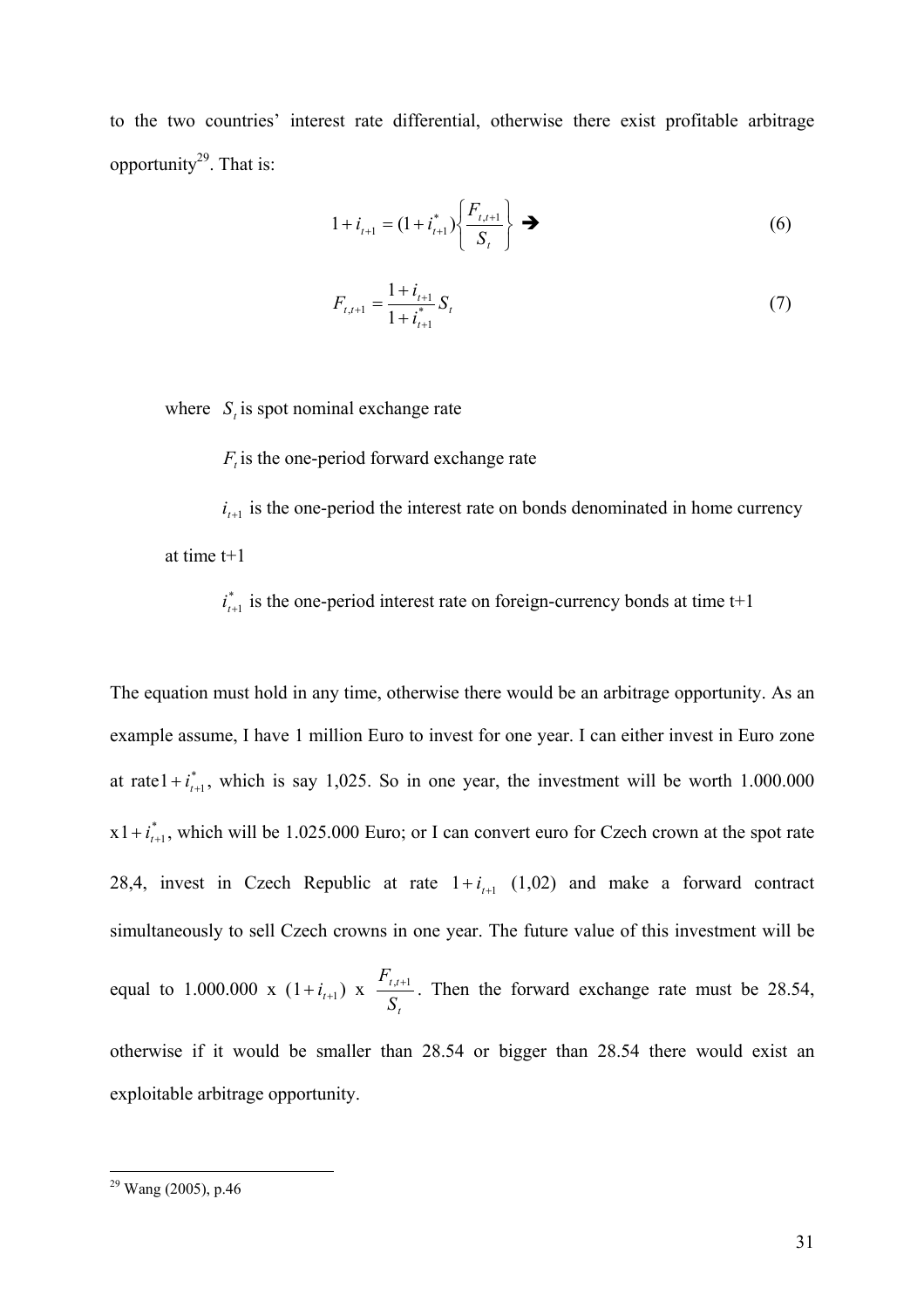Because this entire operation can be conducted at time t, it involves no risk (abstracting from default risk).

In any computation of CIP, it is important to consider home and foreign assets with comparable terms of maturity and characteristics such as default or political risk. Therefore empirical analyses of CIP have most often employed interest rate data on Euro deposits. Barriers which could hinder the arbitrage would be capital controls or large bid-ask spreads and transaction costs.

Empirically, the CIP can be tested by two approaches: Firstly, computing the actual deviations from interest parity to see if they differ significantly from zero and these deviations are compared with transactions costs; or secondly, estimating a regression equation: <sup>30</sup>

 $f_t^{(k)} - s_t = \alpha + \beta(i_t - i_t^*) + u_t$ , where *ut* is regression error.

If the CIP holds,  $\alpha$  should be zero and  $\beta$  should be one.

Since the transaction specified the CIP is covered, it does not surprise us that empirical analyses are approving that covered interest parity holds.<sup>31</sup> However, the uncovered interest parity has much more shortcomings.

#### **3.2.2 Uncovered Interest Parity**

The theory of uncovered interest parity assumes that foreign exchange market participants are endowed with rational expectations (they are sure of the exactness of their expectations about the future value of the spot exchange rate - world of a perfect foresight) and are risk-neutral (they cares only about the yield and not about the risk). The assumption of risk neutrality is

 $30$  Sarno (2002), p. 8

 $31$  Sarno (2002), p. 9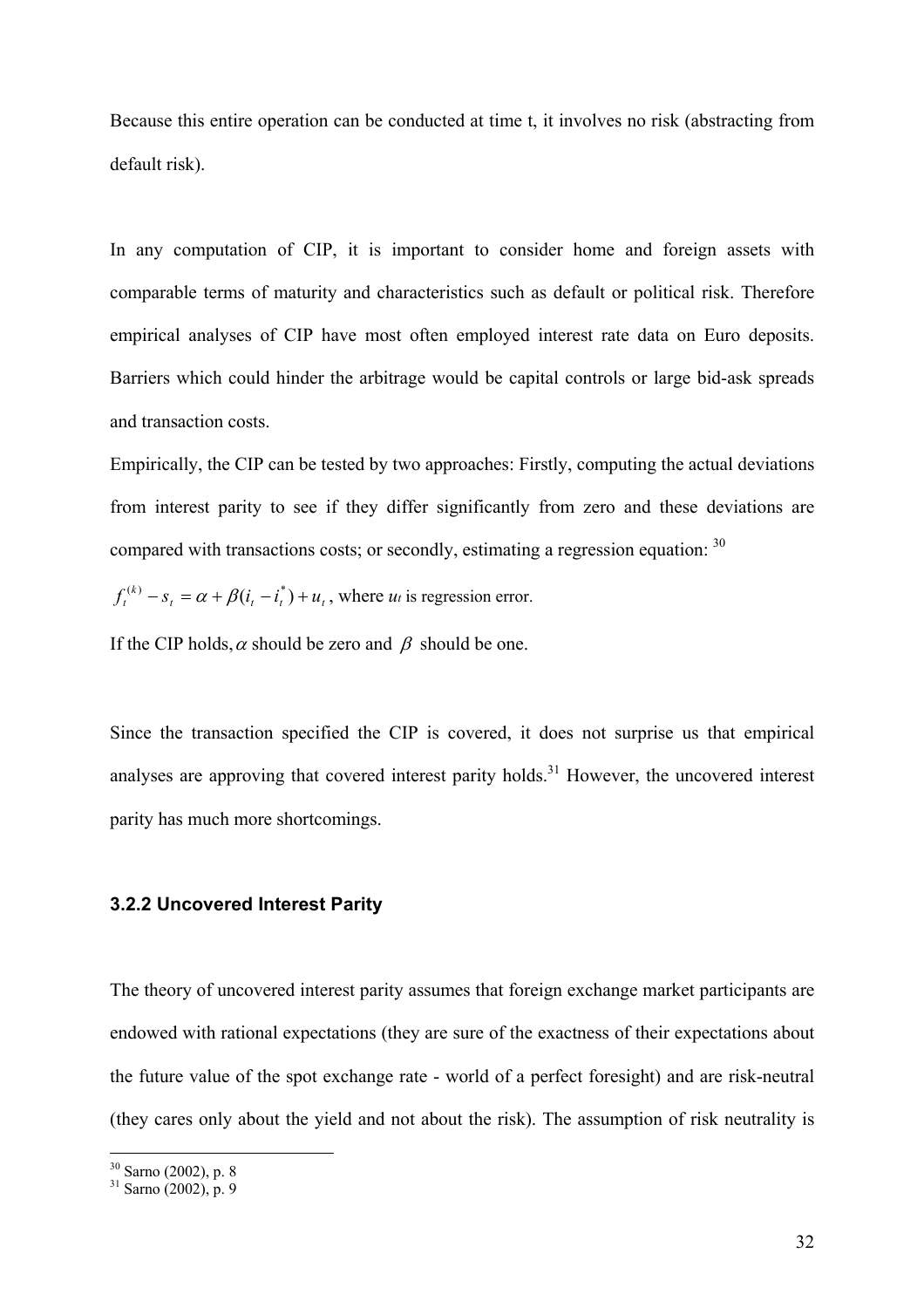very often modified and the risk-premium is admitted. However, if the assumption of riskneutrality holds, then the expected foreign exchange gain from holding one currency rather than another (the expected exchange rate change) should be just offset by the opportunity cost of holding funds in one currency rather than in the other (the interest rate differential). That is what the uncovered interest parity asserts:<sup>32</sup>

$$
\frac{E_t \{S_{t+1}\}}{S_t} = \frac{1 + i_{t+1}}{1 + i_{t+1}^*}
$$
(8)

where  $S<sub>x</sub>$  is nominal spot exchange rate

 $i_{t+1}$  is interest rate on bonds denominated in home currency at time  $t+1$ 

 $i_{t+1}^*$  is interest rate on foreign-currency bonds at time  $t+1$ 

That means, if in one country are interest rates 5% and in the second country 2%, the currency with lower interest rates should, in accordance with UIP, depreciate by 3% in order to equalize the returns.

However, in a real world, the strict assumptions of the uncovered interest parity do not hold. The investors do not have perfect foresight of the behavior of the exchange rate, they are neither risk averse. Transactions costs reduce arbitrage opportunities or prevent arbitrage opportunities from materializing. These include bid-ask spreads in foreign exchange rates and in case of using borrowed funds, the difference in lending and borrowing rates. The UIP requires as well perfect capital mobility, which can be hindered by administrative obstacles such as controls on capital movements or by high transaction costs, and so on.

And when domestic and foreign assets are not perfect substitutes (they do not have equal risk), UIP cannot hold. Besides exchange risk, the factors that make domestic and foreign

 $\overline{a}$ 

 $32$  Obstfeld, Rogoff (1996), p. 527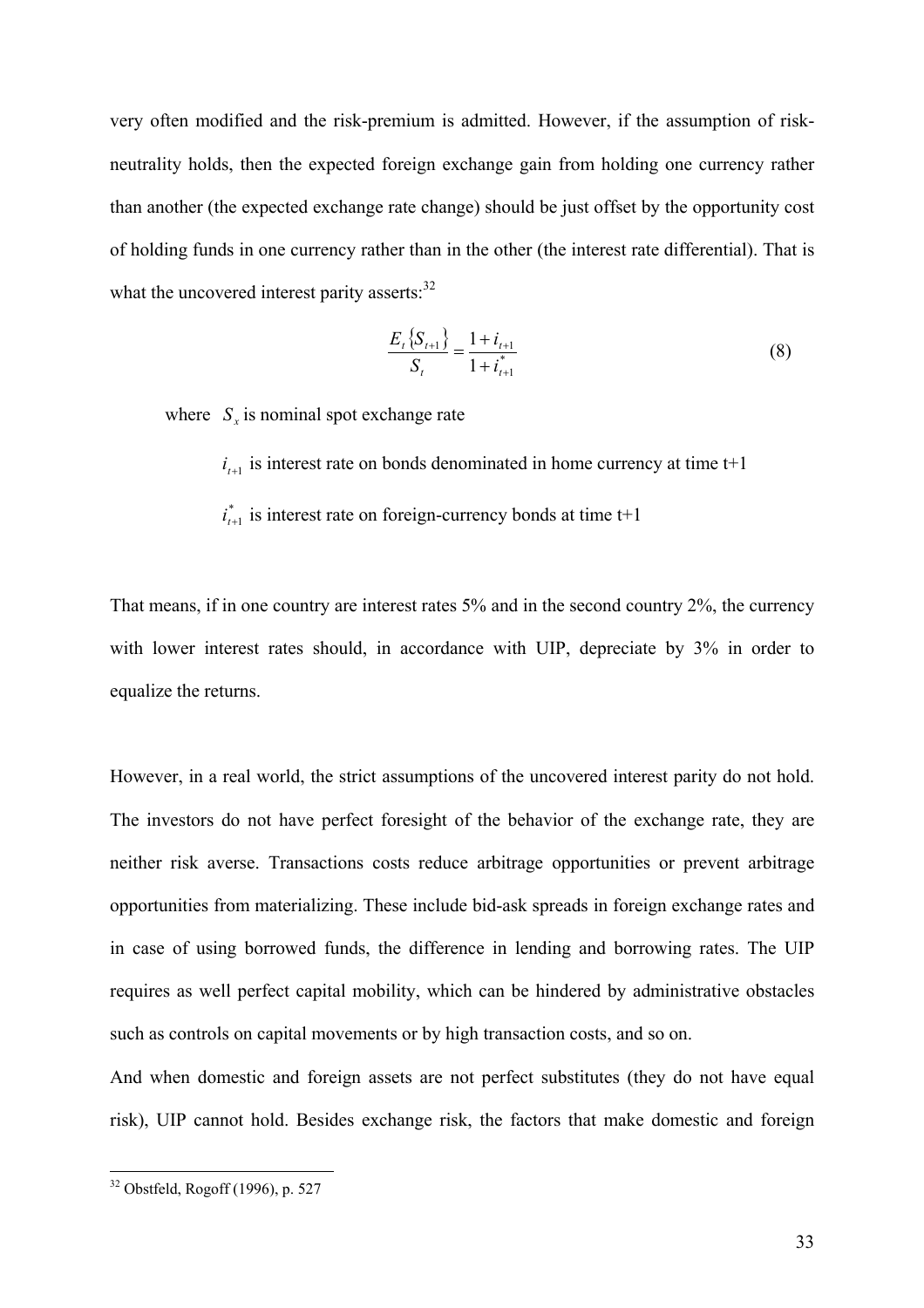bonds imperfect substitutes are, amongst other, political risk, the risk of default, the risk of the introduction of controls on capital movements, liquidity consideration, etc.<sup>33</sup> Therefore, the UIP is used with risk premium in an empirical analysis. However, risk premium is immeasurable, only some proxies are used.

#### **Siegel's Paradox**

The uncovered interest parity has many shortcomings due to its unrealistic assumptions; moreover it has also a substantial mathematical weakness, called Siegel's Paradox:

Siegel $34$  in 1972 noted that if the UIP holds, it must hold on both sides, as well for the foreign country:

$$
\frac{E_t\left\{\frac{1}{S_{t+1}}\right\}}{\frac{1}{S_t}} = \frac{1 + i_{t+1}^*}{1 + i_{t+1}}
$$
(9)

And if we compare both equations, for home and foreign country, then:

$$
\frac{E_t\left\{\mathcal{Y}_{S_{t+1}}\right\}}{\mathcal{Y}_{S_t}} = \frac{1 + i_{t+1}^*}{1 + i_{t+1}} = \frac{S_t}{E_t\{S_{t+1}\}} \implies E_t\left\{\mathcal{Y}_{S_{t+1}}\right\} = \frac{1}{E_t\{S_{t+1}\}}.
$$
\n(10)

On the other hand, for the convex function always holds Jensen's inequality:  $E[g(x)] > g[E(x)]$ , therefore it holds  $E_t\left\{\frac{1}{S_{t+1}}\right\} > \frac{1}{E_t\left\{S_{t+1}\right\}}$ +1  $\int_{t_1}^{t_2} B_{t_2}$ >  $\begin{cases} \end{cases}$  $E_t\left\{\frac{1}{S_{t+1}}\right\} > \frac{1}{E_t\left\{S_{t+1}\right\}}$  and not the equality above. That

means that UIP condition is not mathematically correct.

In order to avoid the Siegel's paradox, the uncovered interest parity is for empirical purposes expressed in logarithms  $i_{t+1} = i_{t+1}^* + E_t s_{t+1} - s_t$ . The equation is simply multiplied by minus unity, which is a linear transformation, and in that case it is mathematically correct.

 $\overline{a}$ 33 Wang (2005), p. 45

 $34$  Siegel (1972)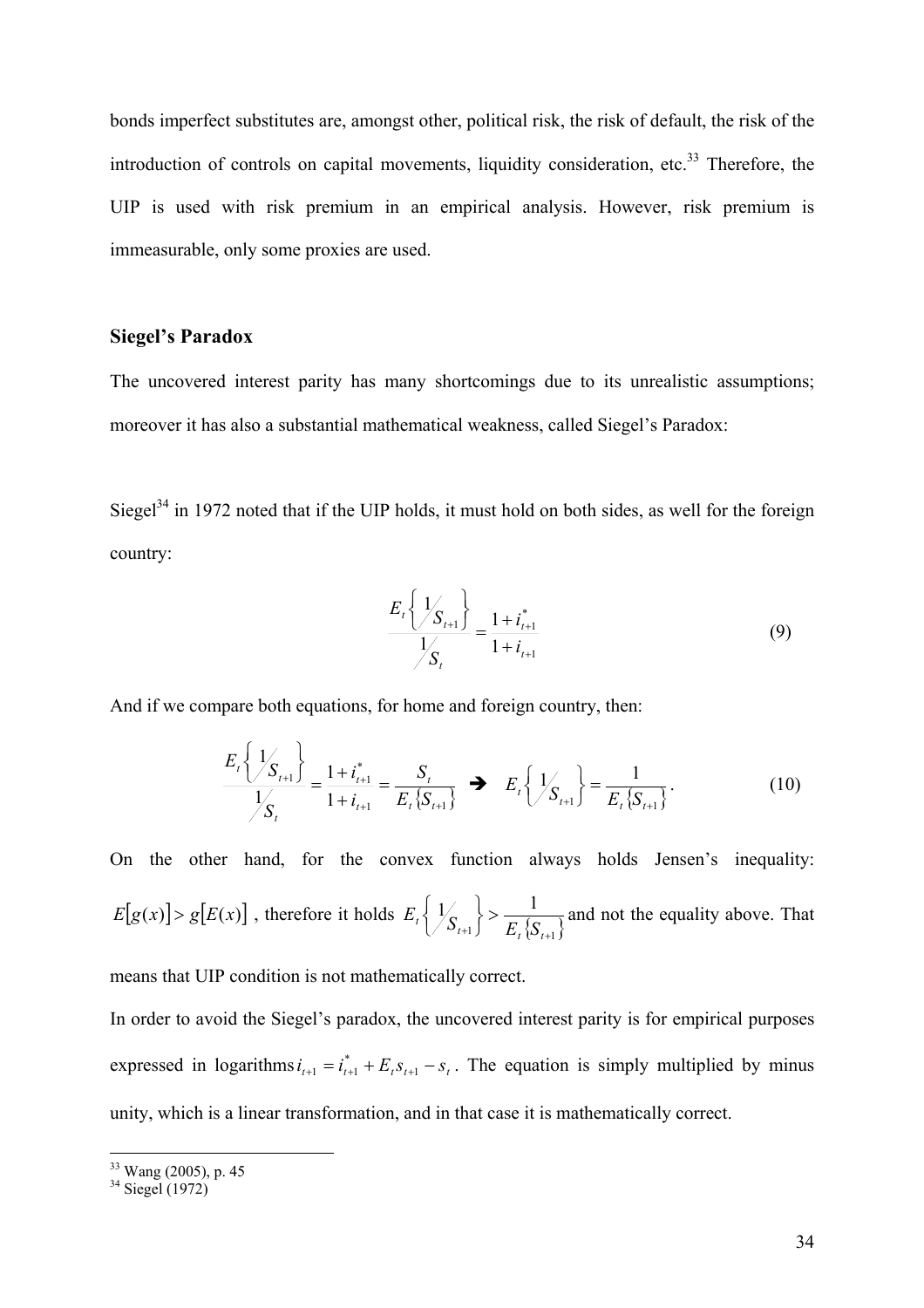### **Interrelationships between CIP, UIP and PPP35**

If the covered interest parity and uncovered interest parity are applied together, then it implies that the forward rate is an unbiased predictor of the future spot rate:

$$
f_t = E_t s_{t+1} \tag{11}
$$

And if uncovered interest parity holds simultaneously with real purchasing power parity (PPP), then the **real interest parity** holds, that means that the differential in interest rates should be the same as the expected inflation differential between the two countries:

UIP: 
$$
\Delta s_{t+1}^e = s_{t+1}^e - s_t = (i - i^*)_t \tag{12}
$$

$$
\Delta s_{t+1}^e = \Delta p_{t+1}^e - \Delta p_{t+1}^{*_e}
$$
 (13)

It follows that:  $i$ 

$$
i_{t} - \Delta p_{t+1}^{e} = i_{t}^{*} - \Delta p_{t+1}^{*e}
$$
 (14)

Exactly this real interest parity is used in BEER approaches. However, the hypothesis that interest rate differentials are unbiased predictors of future exchange rate movements has been almost universally rejected in empirical studies, as it is showed in the next chapter.

### **3.2.3 Empirical evidence of uncovered interest rate parity36**

The uncovered interest parity is tested by various methods. Most often is tested the hypothesis that the covered and uncovered parity holds simultaneously, that means, that the forward rate is an unbiased predictor of the future spot rate  $f_t = E_t s_{t+1}$ . Then the following regression is tested:  $\Delta_k s_{t+k} = \alpha + \beta (f_t^{(k)} - s_t) + u_{t+k}$ . If agents are risk-neutral with rational expectations, the parameter  $\beta$  should be equal to unity and the disturbance term  $u_{t+k}$  white noise. However,

 $\overline{a}$ 

 $35$  Cuthberston (1996), p.264

<sup>36</sup> Sarno (2002), p.12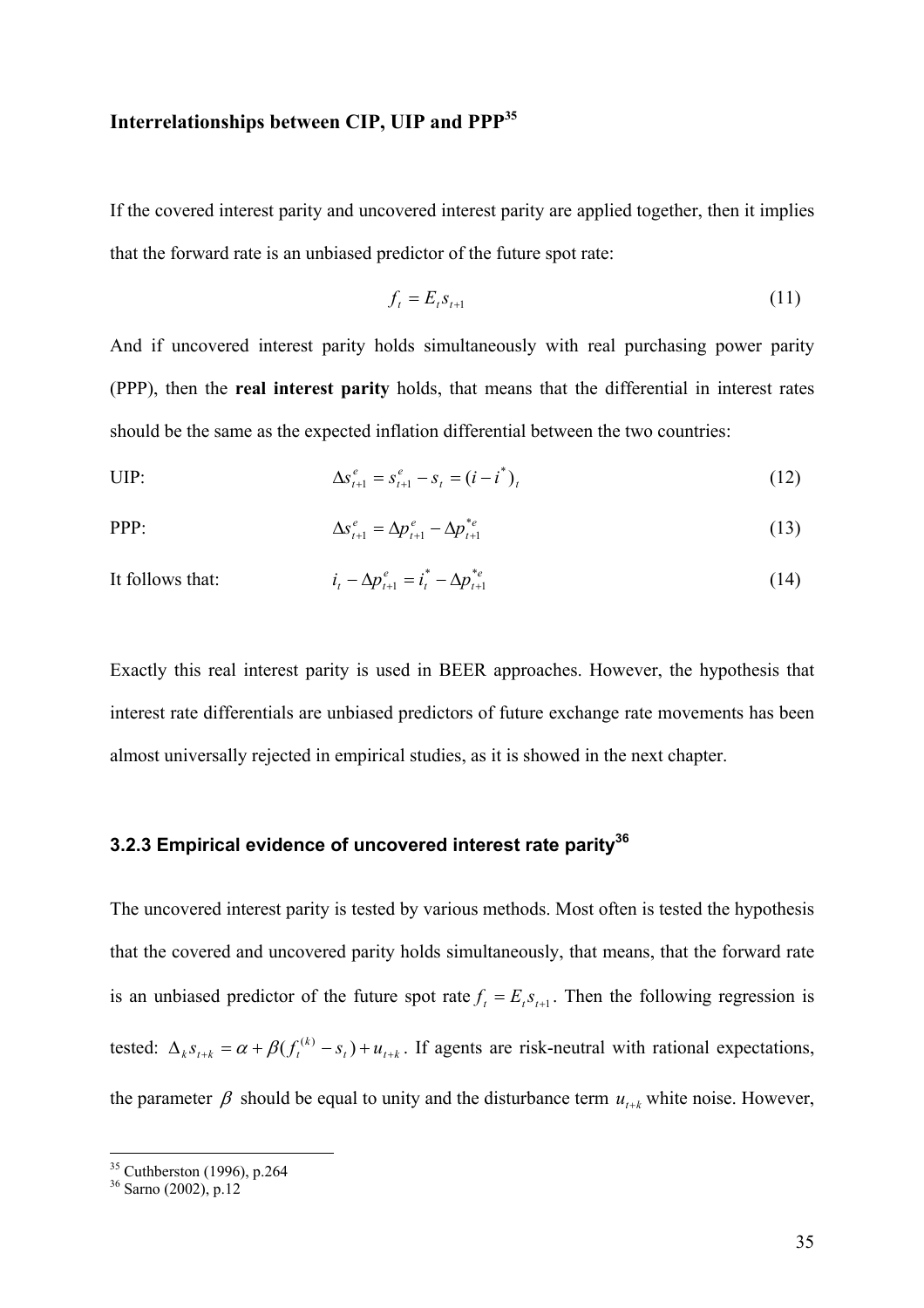empirical studies testing this equation are not supporting the UIP hypothesis. On the contrary, the coefficient  $\beta$  appears to be rather minus unity than unity (Froot, Thaler 1990). That is just opposite what the UIP theory predicts.

Even if other methods (e.g. testing orthogonality of the forward rate forecast error with respect to given information; or bivariate vector autoregression – VAR) have been developed, the uncovered interest parity has been generally rejected.

So, then the effort was shifted to explanation why the UIP does not hold. The literature mentions four reasons: the first concerning the assumption of risk neutrality and the others the assumption of perfect foresight expectations:

**1) risk premium:** If the foreign exchange market participants are risk-averse, the UIP may be distorted by a risk premium, because market participants demand a higher rate of return than the interest differential in return of holding foreign currency. And this risk premium is something immeasurable; however economists use some proxies. For instance Komárek and Meleck $\acute{v}^{37}$  used in their analysis amount of government debt as a proxy.

**2) rational bubbles - failure in perfect foresight expectations:** A speculative or rational bubble is characterized by an path of the exchange rate which takes the exchange rate away from its the equilibrium value. And this explanation says that speculators and investors continue to buy a currency despite the fact that it is already overvalued with respect to the fundamentals, simply because they think that continuation of the bubble will make it profitable to do so.

**3) rational learning in the foreign exchange market:** This explanation asserts that market participants learning about environment may be unable to fully exploit the arbitrage

 $\overline{a}$ 

<sup>37</sup> Komarek, Melecky (2003)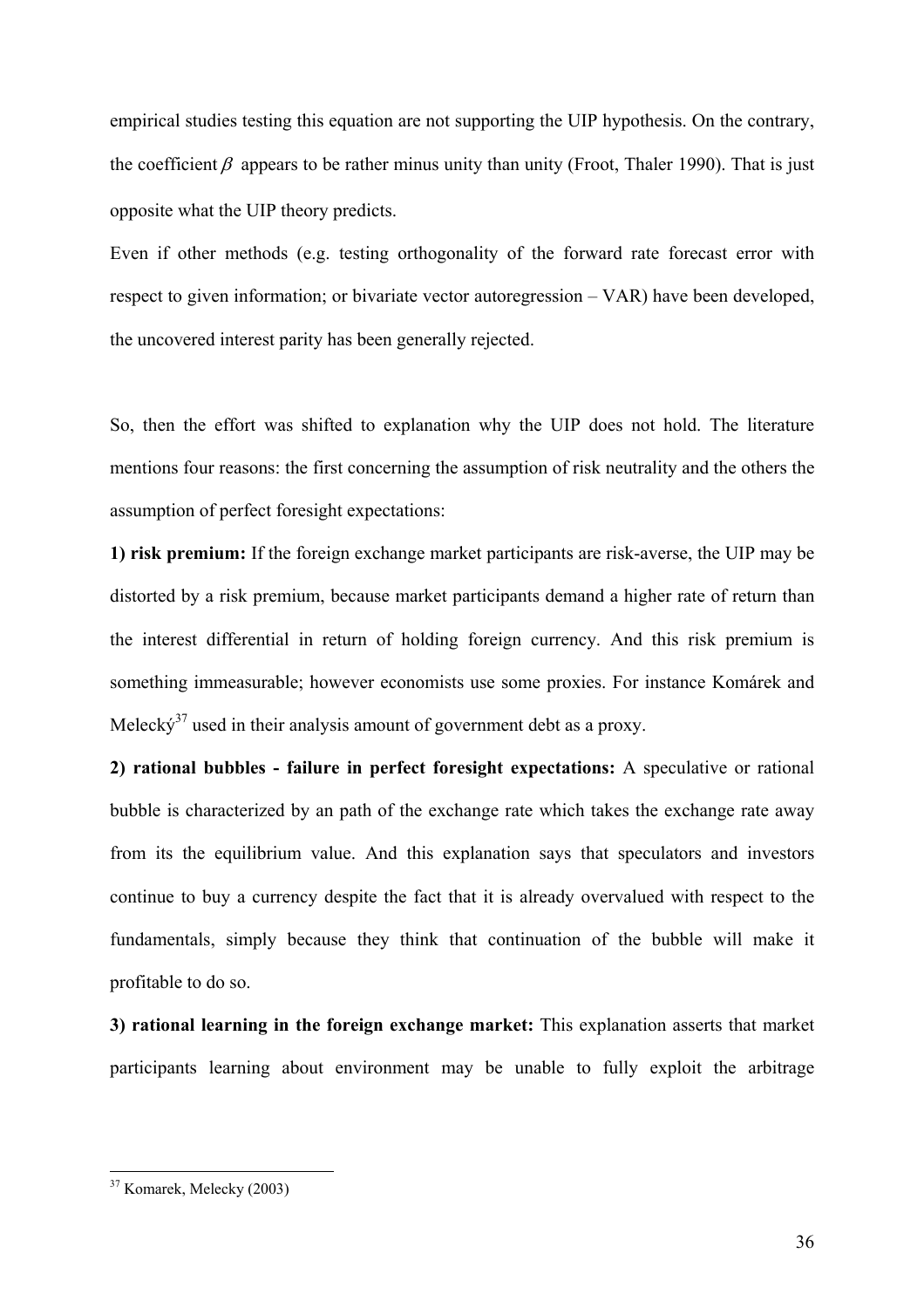opportunities which are apparent in the data ex post. This explanation of failure of UIP was first proposed by Lewis (1989).

**4) the peso problem:** The peso problem concerns the evidence of uncertainty of future shift in regime. The name is derived from the fact that this consequence was first observed in the foreign exchange market for the Mexican peso. In the period from April 1954 to August 1976, the peso/US dollar spot exchange rate remained fixed at 0,080 dollars per peso. However, during all this period the forward exchange rate of the peso vis-à-vis the dollar was always smaller than the spot rate prevailing on the day of delivery. This evidence is interpreted as the existence of risk premium.

However, the above mentioned explanations can not explain the fact that exchange rate moves exactly in the opposite way than the UIP theory predicts, because the mentioned explanations are small-sample problems. In general, the conclusion that emerges from survey data studies appears to be that both risk aversion and departures from rational expectations are responsible for the rejection of the uncovered interest parity theory. Nonetheless, the uncovered interest parity theory is still used in approaches for estimating real equilibrium exchange rate.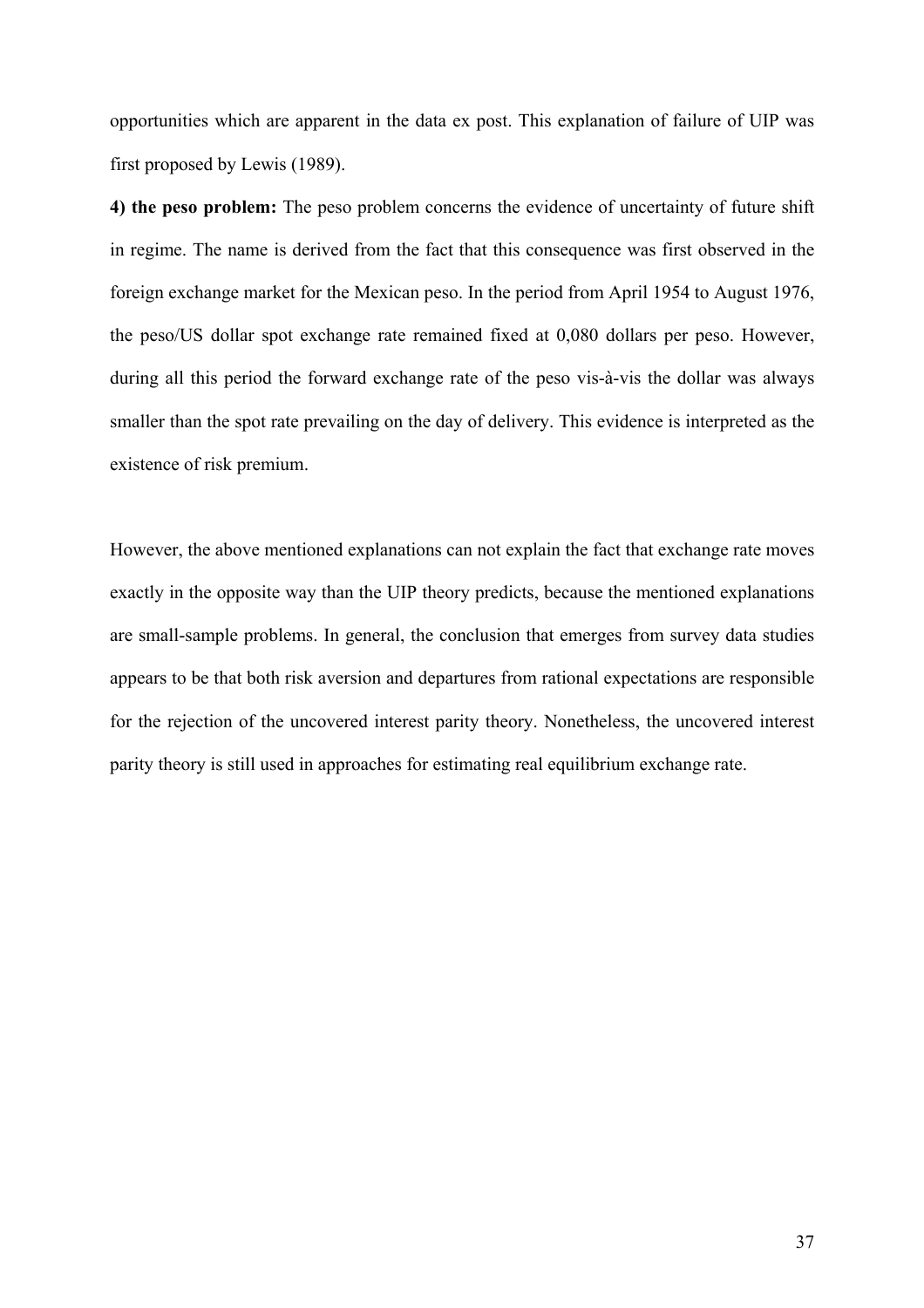# **4. APPROACHES FOR ESTIMATING REAL EQUILIBRIUM EXCHANGE RATE MISALIGNMENT**

In this section we present some approaches, which are trying to estimate if the actual exchange rate is misaligned. They are famous for their funny names; however, they seem to be lack of practical use. We will show three main methods: FEER, NATREX and BEER. Other approaches (such as DEER, PEER, CHEER, ITMEER..) are more less only some variant of the three main methods.

### **4.1 The FEER approach**

The first approach has become known as the macroeconomic balance approach. This approach appeared in 1950s and requires that the exchange rate should have the value, which achieves internal and external balance simultaneously. During the 1970s this method was refined by the International Monetary Fund, and later used by Williamson and others<sup>38</sup> in their work on "Fundamental Equilibrium Exchange Rates" (FEERs), where they gave the name to that approach. Williamson et al. were looking for a measure of the real exchange rate that will bring the current account, measured at potential, into line with some measure of "desirable capital flows". Since these applications have normative meaning, they tend to define external balance in terms of "balanced" or "normal" capital flows, ensuring external debt sustainability in a shorter-term horizon; and the internal balance is defined as a nonaccelerating inflation rate of unemployment (NAIRU). Williamson's desirable capital flows equal the difference between levels of investment and saving that are not distorted by public policy.

 $\overline{a}$ 

<sup>&</sup>lt;sup>38</sup> Williamson, (1994)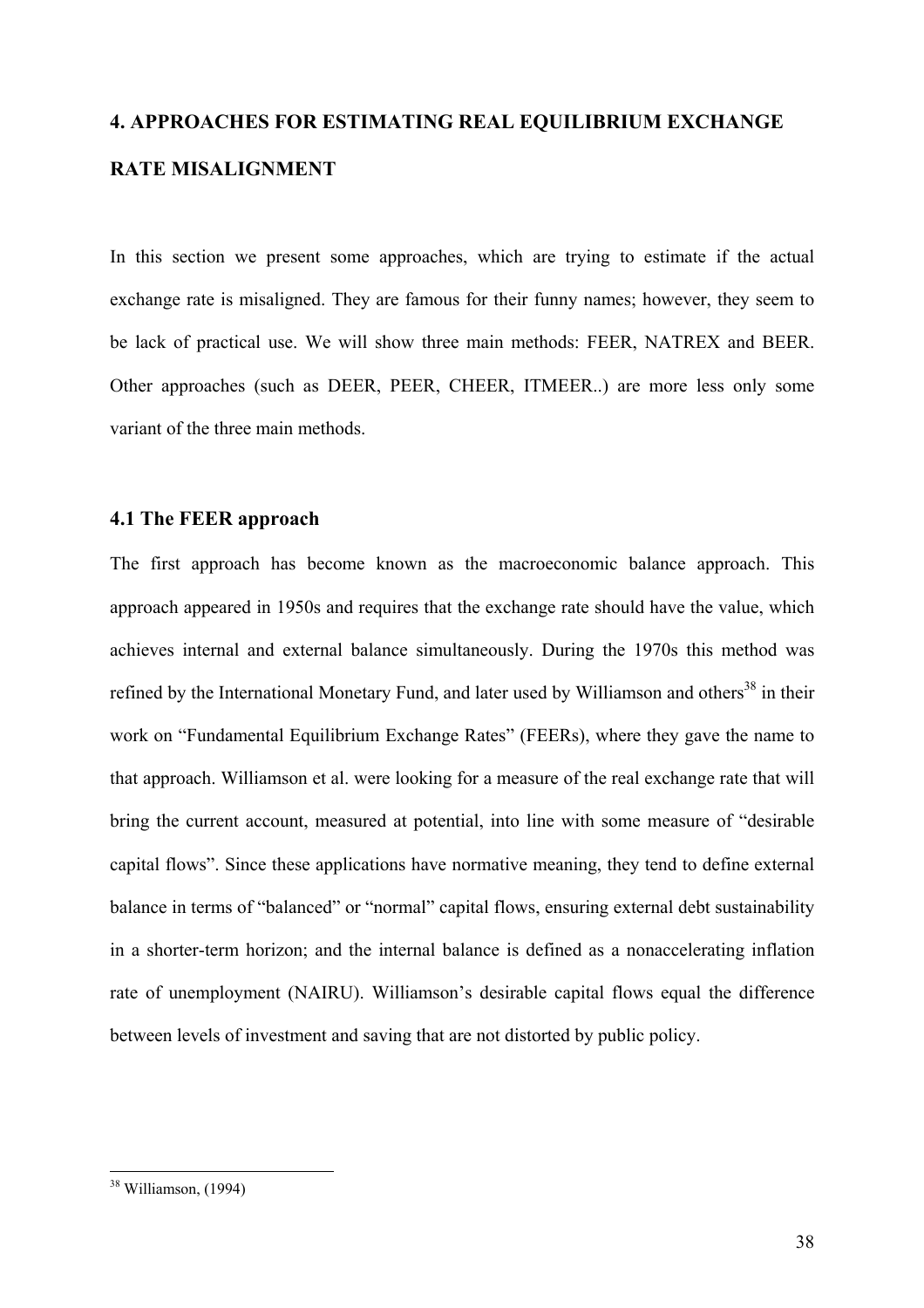The definition is very nice, however, if one wants to use the FEER approach empirically, he has to first determinate the potential output with low inflation. That can be done by using some filter, such as Hodrick-Prescott or Kalman etc. And secondly he needs to define what a sustainable current account is, which can be answered differently, depending on the author meaning. Since the FEER approach includes the normative assumptions, it is not an excellent tool to find the equilibrium exchange rate. Moreover, it remains unclear whether the underlying exchange rate relationship is well-founded in a statistical sense.<sup>39</sup>

What the Czech research concerns, the application of the FEER approach can be find in Šmídková (1998) and Šmídková et al. (2002), where they used Czech module of the NIGEM model. In 2004, Bulíř and Šmídková $40$  used the foreign debt-augmented FEER termed the Fundamental Real Exchange Rate (FRER). Their result was that the Czech Koruna had been overvalued since 1998 (see figure 1). That is lack of practical use. Moreover, the estimate has very wide confidential intervals, ten percentage points. Therefore the FEER approach seems to be useless for the debate of setting central parity for ERM II entry or for any other debate of misalignment of the exchange rate.



**Figure 1: Bulíř and Šmídková (2004): Misalignment of the Czech Koruna – FEER** 

**source: Babetskii, Egert, 2005** 

1

<sup>39</sup> Egert (2003)

 $40$  Bulíř and Šmídková (2004)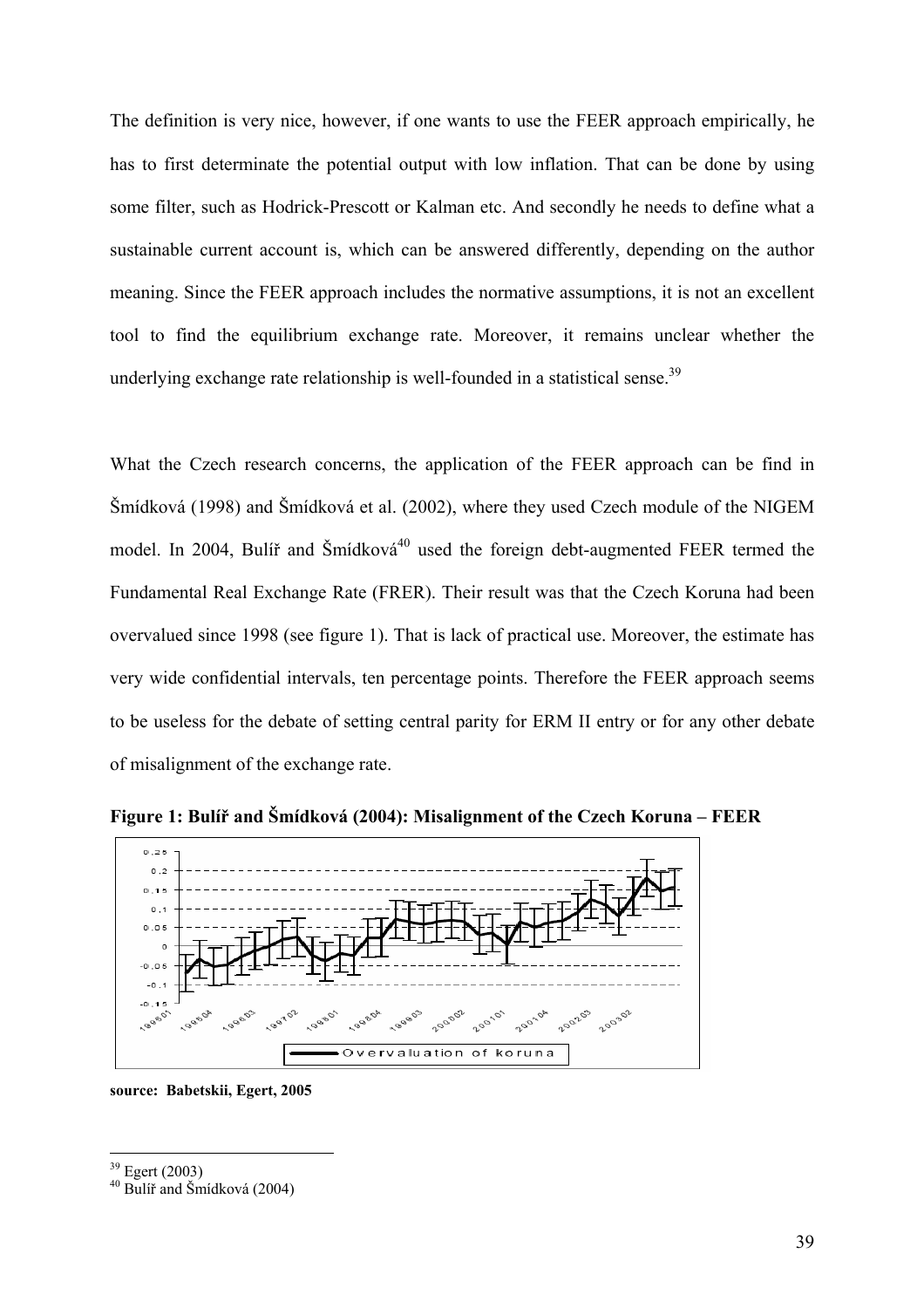#### **4.2 The NATREX approach**

Similar to the FEER approach is the NATREX (NATural Real EXchange rate) approach. It has been suggested by Stein (1995) and it is also based on internal and external balances. The definition according Stein<sup>41</sup> is: *"The NATREX is the equilibrium real exchange rate that clears the balance of payments in the absence of cyclical factors, speculative capital flows, and movements in international reserves."* 

The difference between FEER approach and NATREX is that the NATREX is a positive behavioral concept. It is assumed, that the exchange rate is implied by real fundamental determinants and by the existing economic policies. NATREX considers, in addition to medium term, also the long-run term. NATREX also considers the stock of capital and the stock of foreign debt in the long run.

The long run equilibrium is derived so that the stock of capital and the stock of foreign debt are stabilized at their steady state levels. It is assumed that capital stock and foreign debt converge to their steady state, as the following equations determine:

$$
\frac{K}{Y} = \frac{1+g}{\delta+g} \cdot \frac{I}{Y} \tag{15}
$$
\n
$$
\frac{FDEBT}{Y} = \frac{1+g}{g} \cdot \frac{CA}{Y}, \tag{16}
$$

where K is capital stock, FDEBT is foreign debt, CA is current account, I is investment – all expressed in terms of GDP (Y)

 $\delta$  is the rate of depreciation of the capital stock

g is the growth rate of GDP

 $\overline{a}$ 

 $41$  Stein (1995), p.6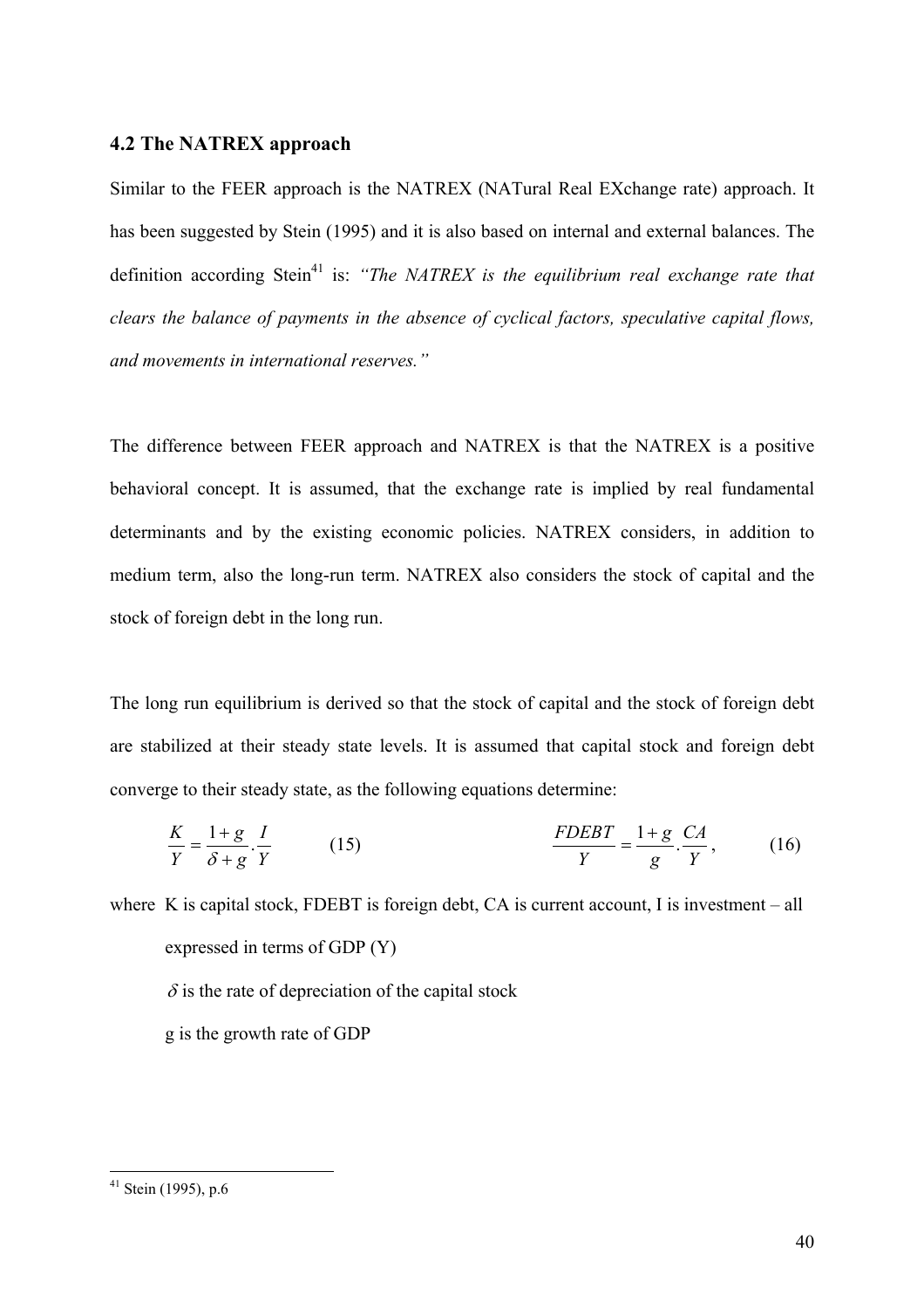The medium-run market-clearing equilibrium of the NATREX model can be described by the national income accounts equation,

$$
I - S + CA = 0,\t(17)
$$

where *I* is desired national investment

*S* is desired national saving

*CA* is the desired current account

All is measured when the economy is at capacity output and expectations about inflation are met. The equilibrium is maintained by the assumption that the real exchange rate, *R*, appreciates in response to an excess demand for goods.

 An example of application for the Czech Republic is Frait and Komarek (1999) who estimated the reduced form of NATREX. The reduced-form of NATREX is, however, very closely related to estimating BEER developed by MacDonald (1997) and Clark and MacDonald (1998).

#### **4.3 The BEER approach**

The BEER (behavioral equilibrium exchange rate) approach appeared in the literature in the 1990's and it is based on the real uncovered interest parity, through which the real exchange rate is linked to fundamentals. Real exchange rate is connected to the expected real exchange rate (which is a function of fundamentals), to the real interest rate differential and to risk premium (which depends on domestic and foreign government debt):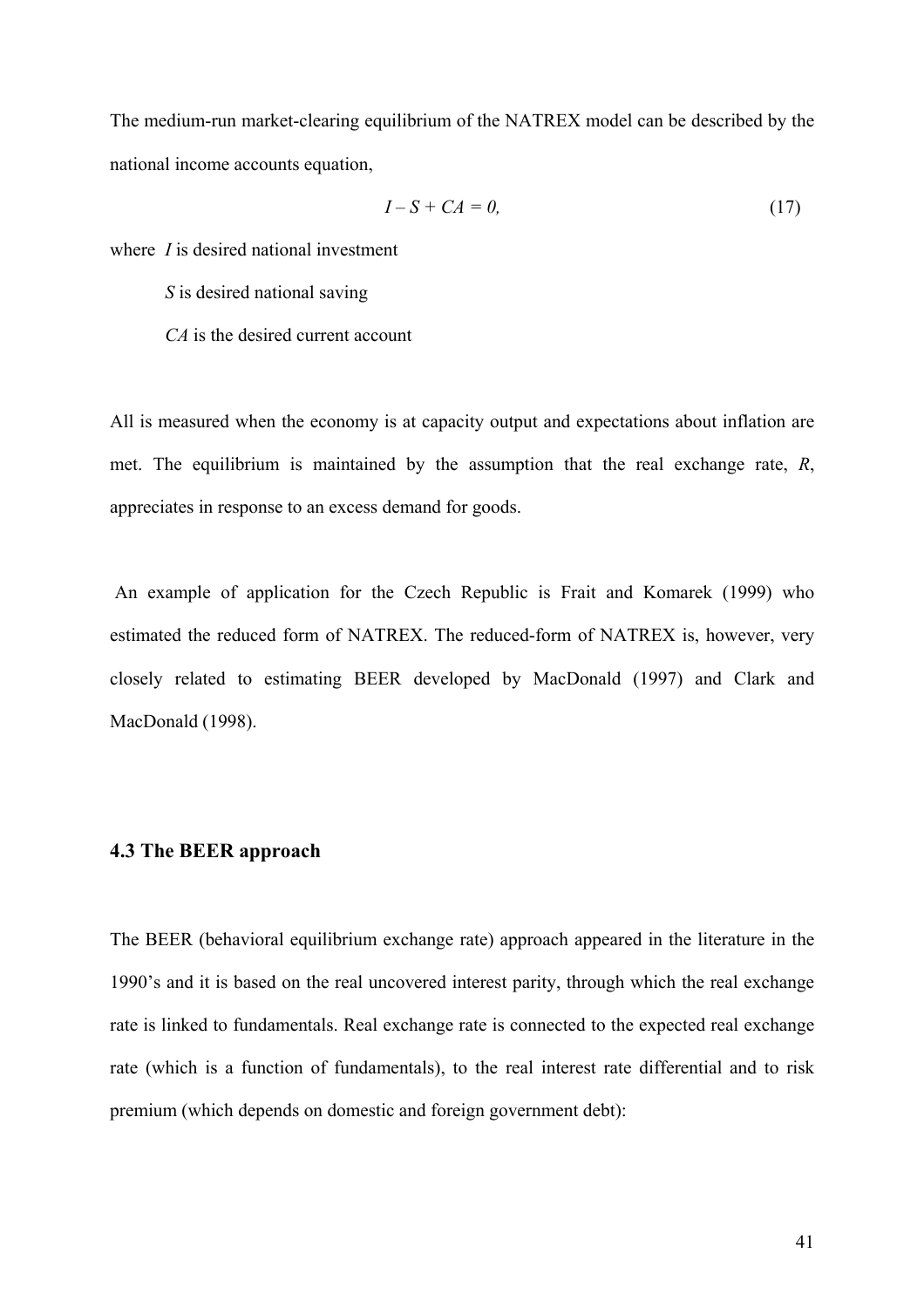Written in equation:  $42$ 

$$
q_{t} = E_{t}(\bar{x}_{t+1}) - (r_{t} - r_{t}^{*}),
$$
\n(18)

where  $q_t$  is the observed real exchange rate in period t,

 $r_t = i_t - E_t(\Delta p_{t+1})$  and  $r_t^* = i_t^* - E_t(\Delta p_{t+1}^*)$  $r_t^* = i_t^* - E_t(\Delta p_{t+1}^*)$  represent the domestic and foreign ex ante real interest rates and

 $E_t(\bar{x}_{t+1})$  denotes the expected real exchange rate, which is assumed to be determined by the outcome of the expected values of fundamentals, where  $\bar{x}$  is the vector of fundamentals

Such modeling is attractive in terms of trying to assess where the actual exchange rate is in relation to its "equilibrium value". However, "the equilibrium value" is sensitive to which particular fundamentals are included in the estimated model. Different fundamentals can be used in the estimation, depending on different theoretical frameworks, on author's meaning or on ad hoc econometric analysis. Balasz Egert and then Melecký and Komárek<sup>43</sup> summarized the various fundamentals, which were used in various studies concerning the real exchange rate of the new EU countries (see table 2).

The consensus appears to be in labor productivity, which enters the real exchange rate equation almost every time and it is evident, that increase in labor productivity leads to an appreciation of the real exchange rate. That stems also from the Balassa – Samuelson effect. Other variables are often included based on the following arguments:

1

 $42$  Egert (2003), p. 51

<sup>43</sup> Komárek, Melecký (2005), p.20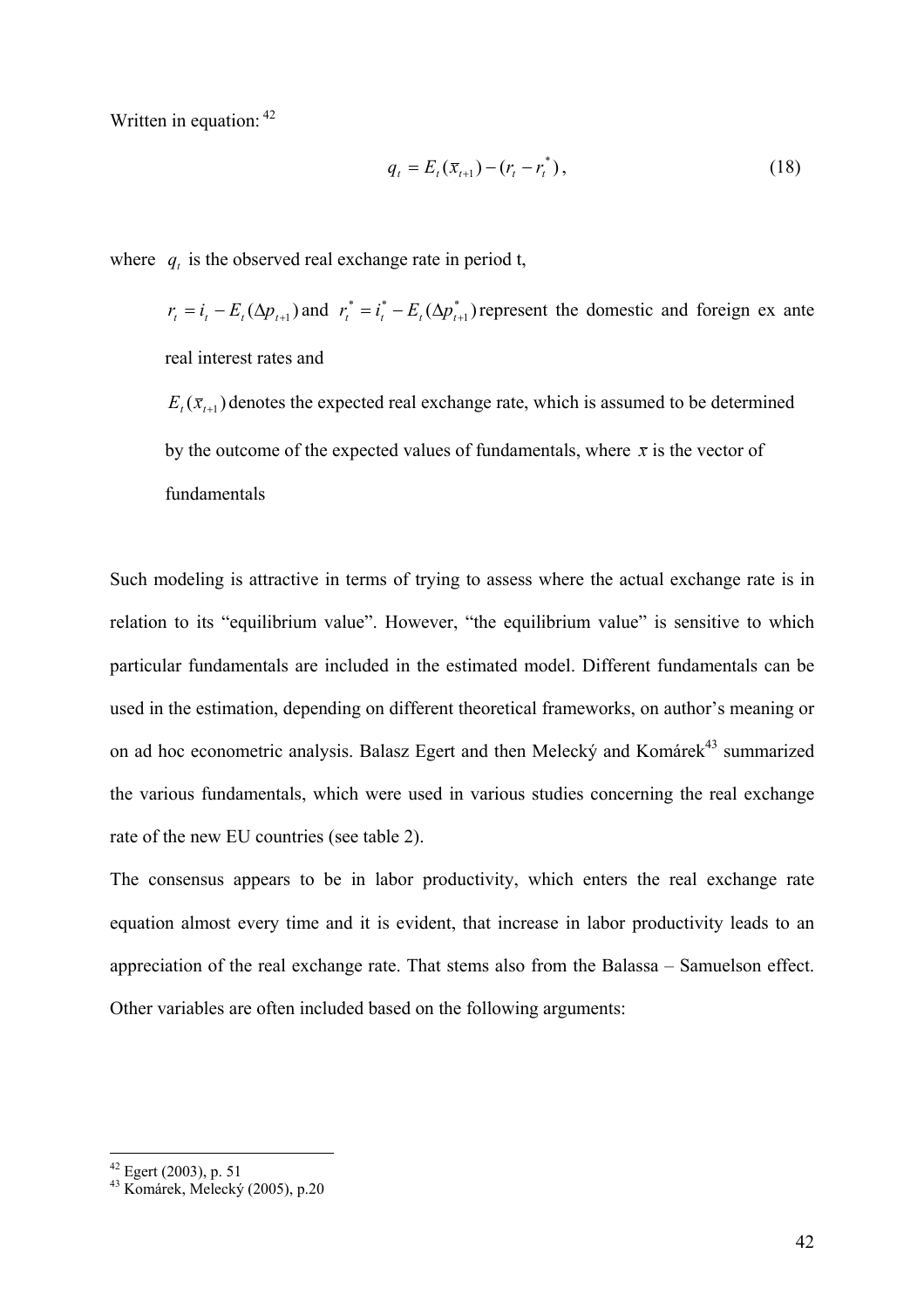### **Fundamentals often used in the behavioral analysis of the EER<sup>44</sup> 45:**

**Current account:** The deficit of current account should generate the depreciation of domestic currency, since the foreign currency is more demanded than the domestic currency as the imports are prevailing exports.

**Terms of trade:** The terms of trade are the ratio of domestic export prices and import prices. An increase in domestic export prices is assumed to result in real appreciation, since the domestic producers shift production towards tradable (exportable) goods, where the wage consequently increases and due to expected labor mobility, the overall domestic price level increases. Moreover, the improvement of the current account causes appreciation of the domestic currency.

**Foreign direct investment:** The inflow of FDI should cause the appreciation by the two effects. Firstly, the higher demand for domestic currency leads to nominal appreciation and secondly, it is expected that FDI inflow results in increase of average productivity, which leads to the appreciation, again due to the Balassa-Samuelson effect.

**Net foreign assets (NFA):** In the long term the increase of net foreign assets leads to appreciation of domestic currency due to repatriated dividends and interests, which results in higher demand for domestic currency. In the catching up countries, we should observe the depreciation due to negative net foreign assets.

**Government consumption:** Rise in government spending may generate appreciation of the real exchange rate, since the government is demanding more nontraded goods, which will be therefore more expensive and that will lead to higher price level. On the other hand, higher budget deficit would generate depreciation of the currency, due to larger interest payments and increase country risk.

 $\overline{a}$ 

<sup>44</sup> Komárek, Melecký (2005), p.7

 $45$  Horváth (2005)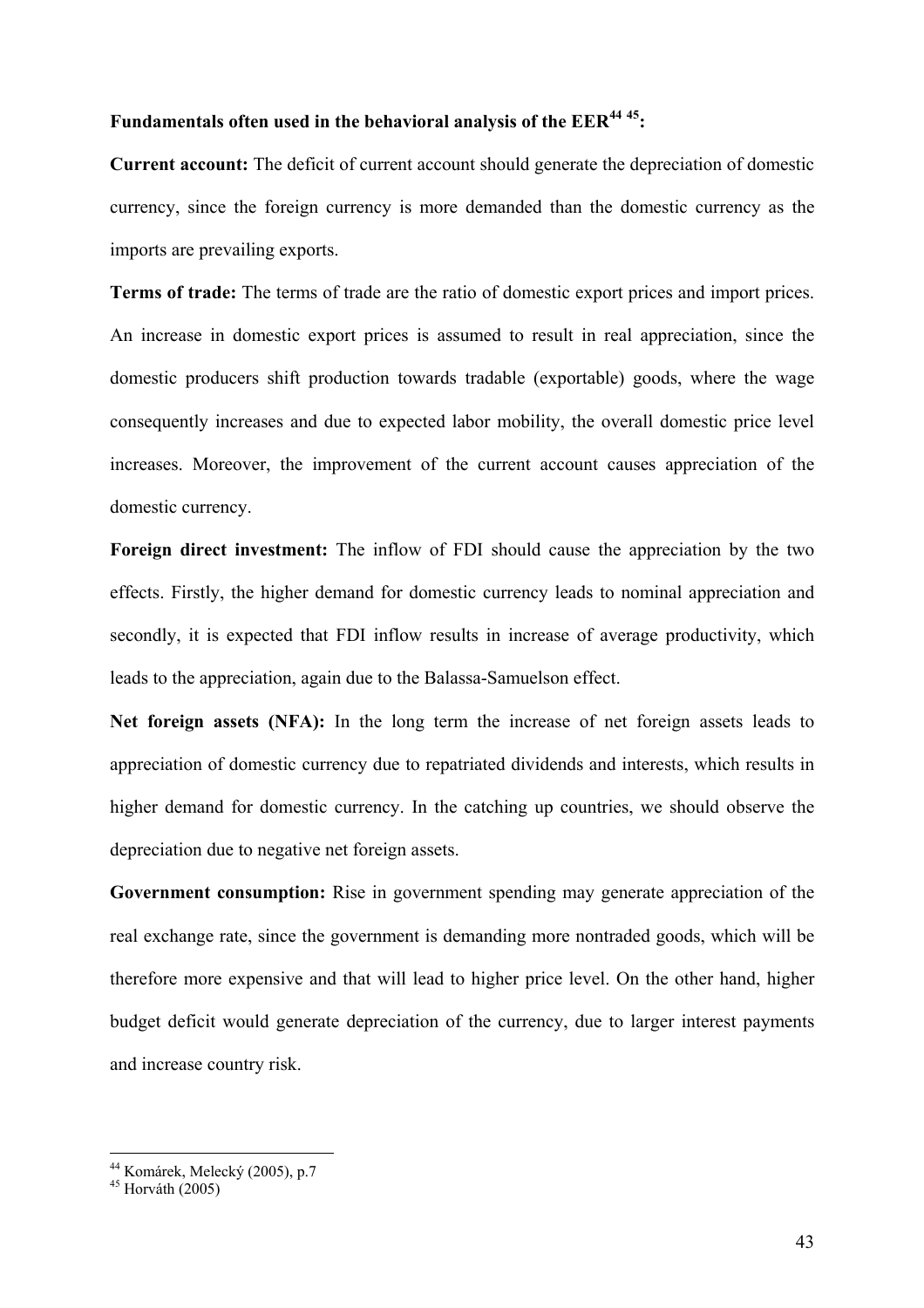**Deregulation:** Deregulation is likely to generate price increases that we can observe in real exchange rate appreciation.

**Real interest rate differential (UIP):** The real interest rate differential is essential for the BEER approach. According to UIP, it is assumed that currency with a positive interest rate differential will depreciate in the future, because of equalization yields in domestic and foreign currency. But in the short run, the positive interest rate differential increases demand for domestic currency resulting in appreciation of the currency.

The BEER approach attempts to link the above mentioned fundamentals or any other to the real exchange rate in a single equation and it asserts that the estimated coefficients (either on the basis of observed series of fundamentals or using fundamentals' long-term values) are the equilibrium coefficients. However, these estimates represent more less merely a statistical relationship. That is the first drawback of the BEER approach. The second drawback of the BEER approach is that it draws on the real interest parity which, as we showed in the chapter 3.2, does not hold.

However, the BEER approach attracts attention and is quite often used in estimating Czech crown or other CEEC currencies, for example Babetskii and Egert (2005) or Komarek and Melecky (2005).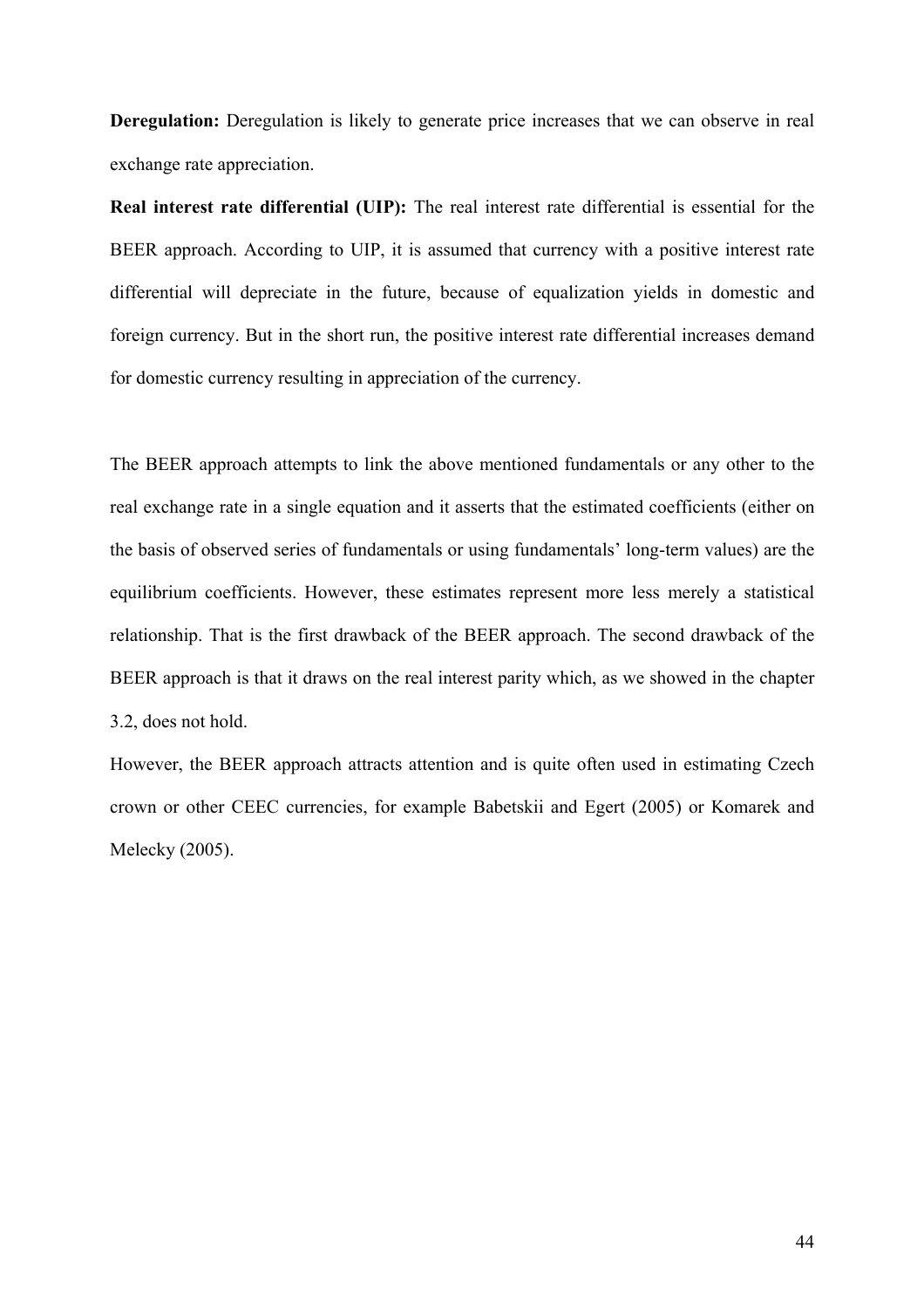

**Figure 2: Misalignment of the Czech Koruna – BEER estimates** 

Note: Misalignment = fitted - actual values. Positive values correspond to over-valuation.

### **4.4 Filtration techniques**

Since the above mentioned analysis have substantial drawbacks, the economists often use the simplest analysis – filter. They simply take a series of the real exchange rate and estimate its trend. Various filters can be used, such as Hodrick-Prescott filter, band-pass or Kalman filter. Then the values which do not lie on the trend line are considered as misalignments. Apparently, these misalignments are difficult to interpret, since filtration does not have any underlying economic theory. In addition, these filters suffer from so—called end point bias. That means that the values at the beginning and at the end of the series have stronger influence than the values in the middle of the series, which causes biased equilibrium values at the ends. Thus the filtration techniques are not suitable for estimating the current exchange rate misalignments. However, the filtration techniques are used for estimation of the gap of the real exchange rate.

Source: Komárek and Melecký (2003).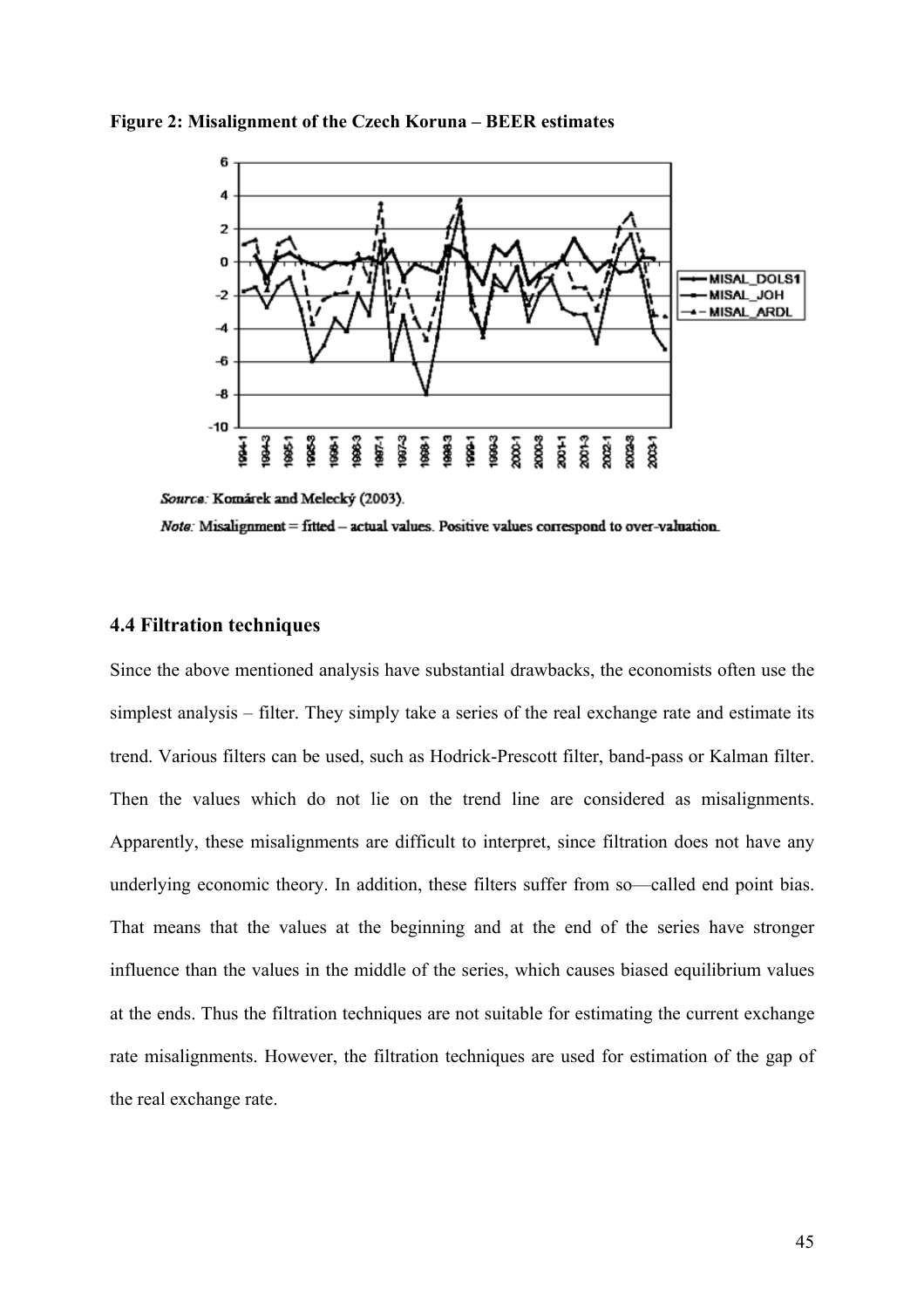As we see, the approaches trying to find the real equilibrium exchange rate are not perfect; nonetheless they are in some measure predicative.

Nevertheless, we show in the following analysis that the amplitude of the real exchange rate misalignment derived by the BEER approaches and by various filters is determined by the degree of competition at the relevant market. That is very important and to our knowledge we are the firsts who detect it.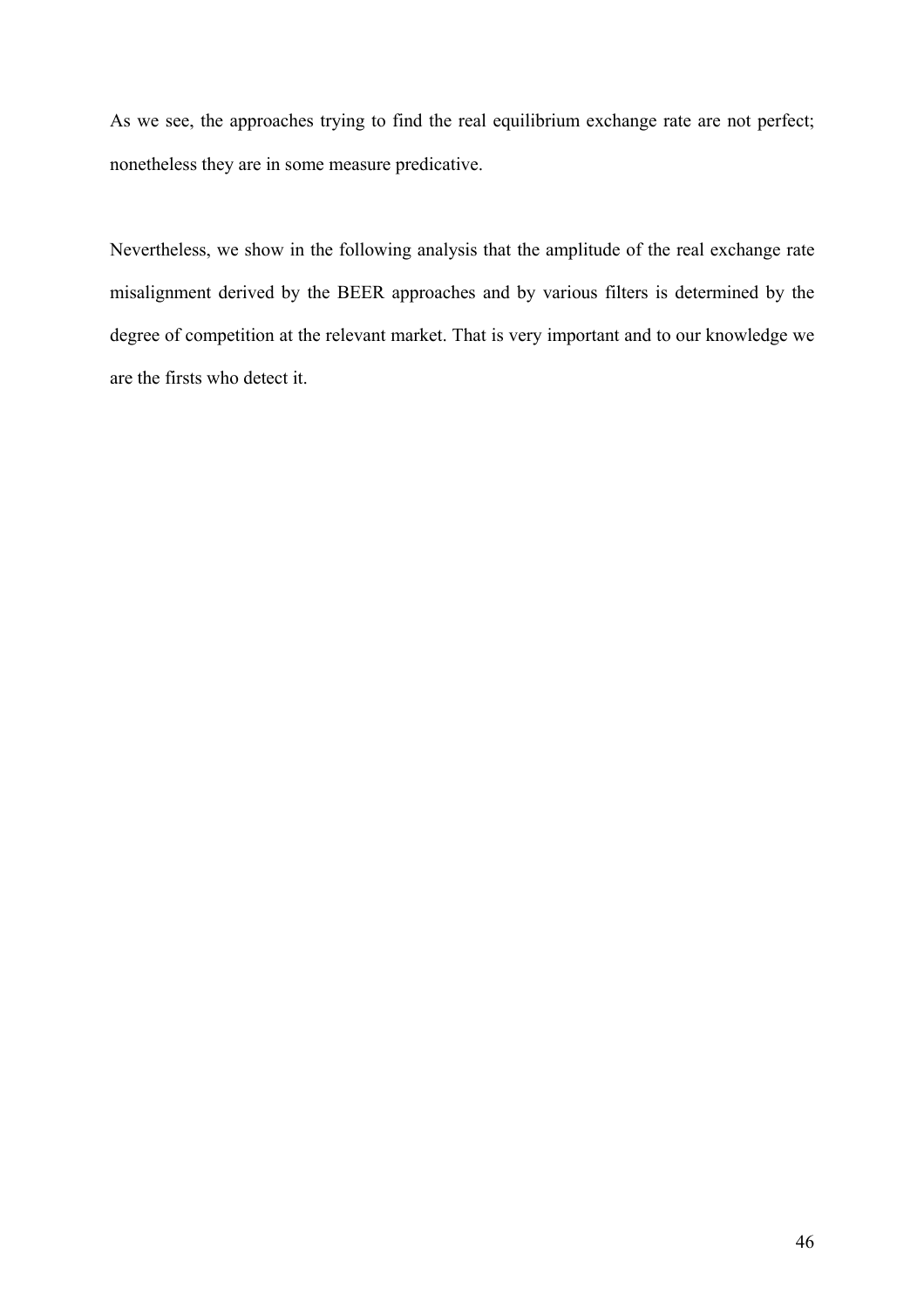| <b>STUDY BY</b>                    | PROD                     | GOV                      | <b>OPEN</b>              | NFA                      | <b>RIRD</b>              | TOT                      | <b>INV</b>               | FD        | $_{\rm PC}$              | <b>RP</b>                | FDI                      | No. variab.             |
|------------------------------------|--------------------------|--------------------------|--------------------------|--------------------------|--------------------------|--------------------------|--------------------------|-----------|--------------------------|--------------------------|--------------------------|-------------------------|
| Alberola (2003)                    | -                        |                          |                          | $-$ /+                   |                          |                          |                          |           |                          |                          |                          | 2                       |
| Alonso-Gamo et al. (2002)          | -                        |                          |                          | $\ddot{}$                |                          |                          |                          |           |                          |                          |                          | $\overline{c}$          |
| Avallone and Lahrèche-Révil (1999) | -                        | -                        | $\ddot{}$                |                          |                          | $\overline{\phantom{0}}$ |                          |           | $\qquad \qquad -$        |                          |                          | 5                       |
| Begg et al. (1999)                 | -                        | -                        | $\overline{\phantom{0}}$ |                          |                          |                          |                          |           |                          |                          |                          | $\overline{\mathbf{3}}$ |
| Beguna (2002)                      |                          | -                        | -                        |                          |                          | $\overline{\phantom{0}}$ |                          |           |                          |                          | $\overline{\phantom{0}}$ | $\overline{4}$          |
| <b>Bitans</b> (2002)               | -                        | $^{+}$                   | $\ddot{}$                |                          |                          |                          |                          |           |                          |                          |                          | 3                       |
| Bitans and Tillers (2003)          | -                        |                          |                          | -                        |                          | $\ddot{}$                |                          |           |                          |                          |                          | 3                       |
| Burgess et al. (2003)              | -                        |                          |                          | $\ddot{}$                |                          |                          |                          |           |                          |                          |                          | 3                       |
| Coricelli and Jazbec (2001)        | -                        | $\overline{\phantom{0}}$ |                          |                          |                          |                          |                          |           | $\overline{\phantom{0}}$ |                          |                          |                         |
| Coudert (1999)                     | -                        |                          |                          |                          |                          |                          |                          | $\ddot{}$ |                          |                          |                          | $\overline{2}$          |
| Csajbók (2003)                     | -                        | $\overline{\phantom{0}}$ |                          | —                        | -                        | $\qquad \qquad -$        |                          |           |                          |                          |                          | 6                       |
| Darvas (2001)                      | $\overline{a}$           |                          |                          | $\overline{\phantom{0}}$ | $-$ /+                   |                          |                          |           |                          |                          |                          | 3                       |
| De Broeck and Sløk (2001)          | -                        |                          | $\ddot{}$                |                          |                          |                          |                          |           |                          |                          |                          | $\overline{c}$          |
| Dobrinsky (2003)                   | -                        |                          |                          |                          |                          |                          |                          |           |                          |                          |                          | $\overline{2}$          |
| Égert and Lahrèche-Révil (2003)    | -                        |                          |                          |                          |                          |                          |                          |           |                          |                          |                          | 1                       |
| Égert and Lommatzsch (2003)        | -                        |                          | $\ddot{}$                |                          | -                        |                          |                          | $-$ /+    |                          | $\overline{\phantom{0}}$ |                          | 5                       |
| Filipozzi (2000)                   | -                        |                          |                          |                          |                          |                          | $\overline{\phantom{0}}$ |           |                          |                          |                          | $\overline{2}$          |
| Fischer (2002)                     | -                        | $\overline{\phantom{0}}$ |                          |                          | $-$ /+                   | $\ddot{}$                |                          |           |                          |                          |                          | 4                       |
| Frait and Komárek (1999, 2001)     | -                        |                          |                          |                          | $\ddot{}$                | -                        |                          |           | $(-)$                    |                          | $\qquad \qquad =$        | 4                       |
| Halpern and Wyplosz (1997)         | -                        | $\overline{\phantom{0}}$ |                          |                          |                          |                          |                          |           |                          |                          |                          | $\overline{2}$          |
| Hinnosar et al. (2003)             | -                        |                          |                          | $\overline{\phantom{0}}$ |                          | $\overline{a}$           |                          |           |                          |                          |                          | $\overline{\mathbf{3}}$ |
| IMF (1998)                         | -                        | $\ddot{}$                | $\overline{\phantom{0}}$ |                          |                          |                          | $\ddot{}$                |           |                          |                          |                          | 4                       |
| <b>Kazaks</b> (2000)               | -                        |                          | $^{+}$                   |                          |                          |                          |                          |           |                          |                          |                          | $\overline{2}$          |
| Kim and Korhonen (2002)            | -                        | $\overline{\phantom{0}}$ | $\ddot{}$                |                          |                          |                          | -                        |           |                          |                          |                          | 4                       |
| Krajnyák and Zettelmeyer (1998)    | -                        |                          |                          |                          |                          |                          |                          |           |                          |                          |                          | 1                       |
| Lommatzsch and Tober (2002b)       | -                        |                          |                          | $^{+}$                   | -                        |                          |                          |           |                          |                          |                          | 3                       |
| MacDonald and Wójcik (2002)        | -                        |                          |                          | $-$ /+                   | -                        |                          |                          |           |                          | $\overline{\phantom{0}}$ |                          | 4                       |
| Maurin (2001)                      | -                        | $\overline{\phantom{0}}$ |                          |                          | $\overline{\phantom{0}}$ |                          |                          | $\ddot{}$ |                          |                          |                          | 4                       |
| Rahn (2003)                        | -                        |                          |                          | $\overline{\phantom{0}}$ |                          |                          |                          |           |                          |                          |                          | 3                       |
| Randveer and Rell (2002)           | -                        |                          |                          |                          |                          | $\overline{\phantom{0}}$ |                          |           |                          |                          |                          | $\overline{c}$          |
| Rawdanowicz (2003)                 | $\overline{\phantom{0}}$ |                          |                          |                          | $\overline{a}$           | $\overline{\phantom{0}}$ |                          |           |                          |                          |                          | $\overline{\mathbf{3}}$ |
| Rubaszek (2003)                    |                          |                          |                          | $\overline{\phantom{0}}$ | $\overline{\phantom{0}}$ |                          |                          |           |                          |                          |                          | $\overline{2}$          |
| Vetlov (2002)                      | $\overline{a}$           |                          | $\ddot{}$                |                          | $\ddot{}$                |                          |                          |           |                          |                          |                          | 3                       |
| Number of '-'                      | 31                       | 10                       | 4                        | 8                        | 9                        | 7                        | $\overline{2}$           | 1         | $\overline{\mathbf{2}}$  | $\overline{2}$           | $\overline{2}$           | $\overline{\textbf{x}}$ |
| Number of '+'                      | 0                        | $\overline{c}$           | 7                        | 5                        | 3                        | $\overline{\mathbf{c}}$  | 1                        | 3         | 0                        | 0                        | 0                        | $\overline{\mathbf{x}}$ |
| Total number of studies            | 31                       | 12                       | 11                       | $\overline{11}$          | 10                       | 9                        | 3                        | 3         | $\overline{2}$           | $\overline{2}$           | $\overline{2}$           | $\overline{\mathbf{x}}$ |

### **Table 2: An Overview of RER Determinants in BEER approaches**

Notes:  $A(\rightarrow or (+)$  increase in the variable leads to an appreciation or depreciation of the real exchange rate respectively. PROD = productivity proxy;  $GOV = share$  of government consumption in GDP; OPEN = exports + imports over GDP; NFA = net foreign assets; RIRD = real interest rate differential;  $TOT = terms of trade = export prices / import prices; INV = share of investment in$ GDP; FD = foreign debt to GDP; PC = share of private consumption in GDP;  $RP$  = regulated prices (or differential vis-à-vis benchmark economy),  $FDI = foreign$  direct investment over GDP; S = national savings over GDP.

**Source: Komárek and Melecký (2005)**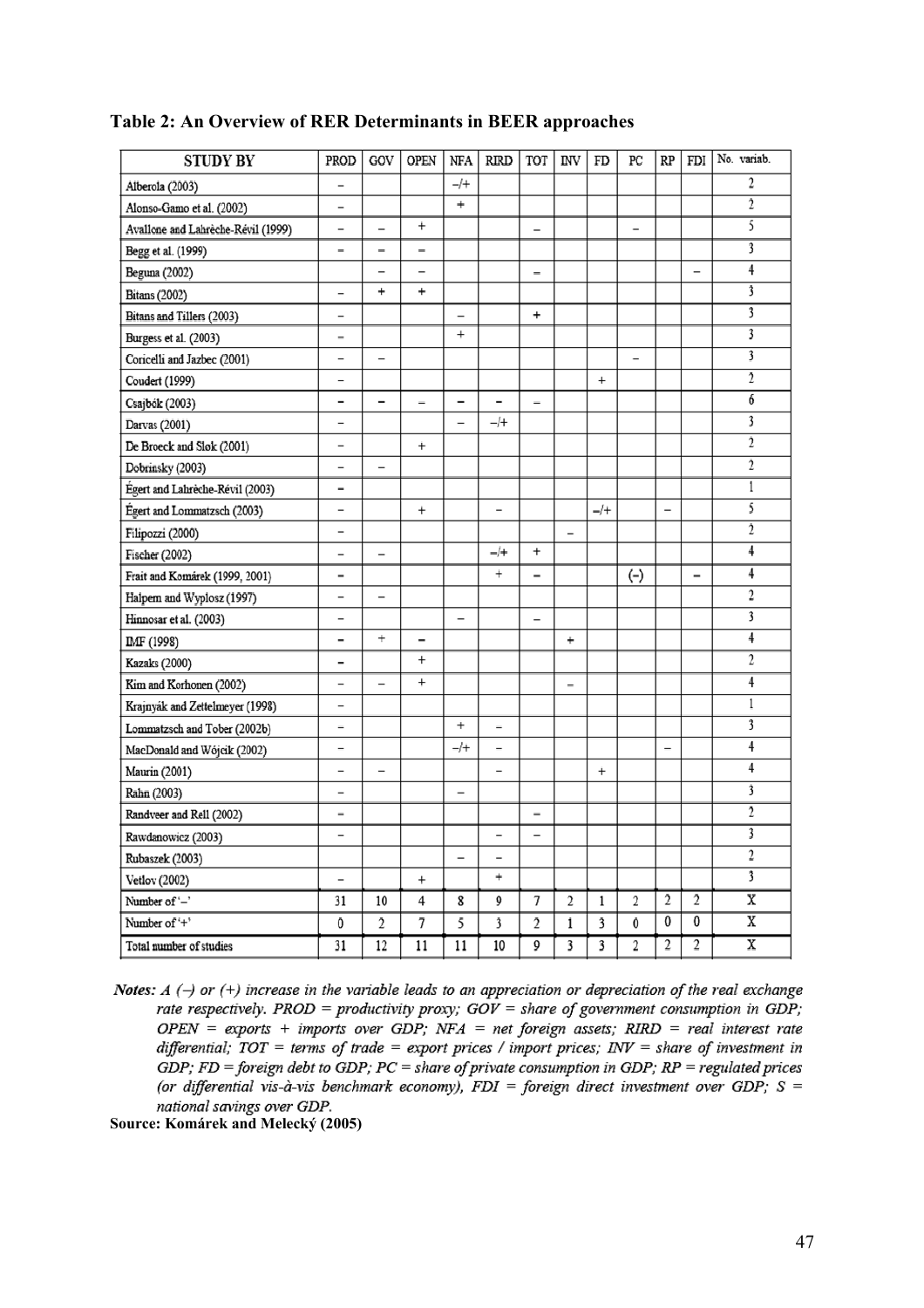# **5. RELATIONSHIP BETWEEN COMPETITION AND REAL EXCHANGE RATE – PANEL ANALYSIS OF EXPORTING COMPANIES**

In the previous sections we reviewed the theories which are concerning the real exchange rate and the approaches which are trying to assess if the real exchange rate is or were on its equilibrium value. In this section we analyze our hypothesis of the relevance of degree of competition on the real exchange rate. Moreover, as we show, the degree of competition has an impact on the outcome of approaches which were showed in the previous chapter.

#### **5.1 Exporting firm's optimum**

In the model, we consider a company that produces to the domestic and foreign market. The company faces the respective demand functions in each market. A representative consumer has utility  $u(Q)$  from consuming domestic composite good  $Q$  and foreign composite good  $Q_f$ . good. The composite goods, *Q* and *Qf* represent the demands at the domestic and foreign markets for distinct substitute goods with certain elasticity of substitution between products q<sub>i</sub> (on the domestic market  $\varepsilon > 1$  and on the foreign market  $\varepsilon_f > 1$ ).

The demand for the product of a producer *i* is given by the results of the consumers' maximization problem. The standard result implies that at the local segment and at the foreign market segment the firm faces the demand:

$$
q_i = f\left(\frac{p_i}{P}, Q\right)
$$
 and  $q_{f,j} = f\left(\frac{p_{f,j}}{P_f}, Q_f\right)$ , respectively. (19)

*P* and  $P_f$  denote the aggregate price indices on the local and foreign markets, respectively. The exporting firm maximizes its profit and thus solves: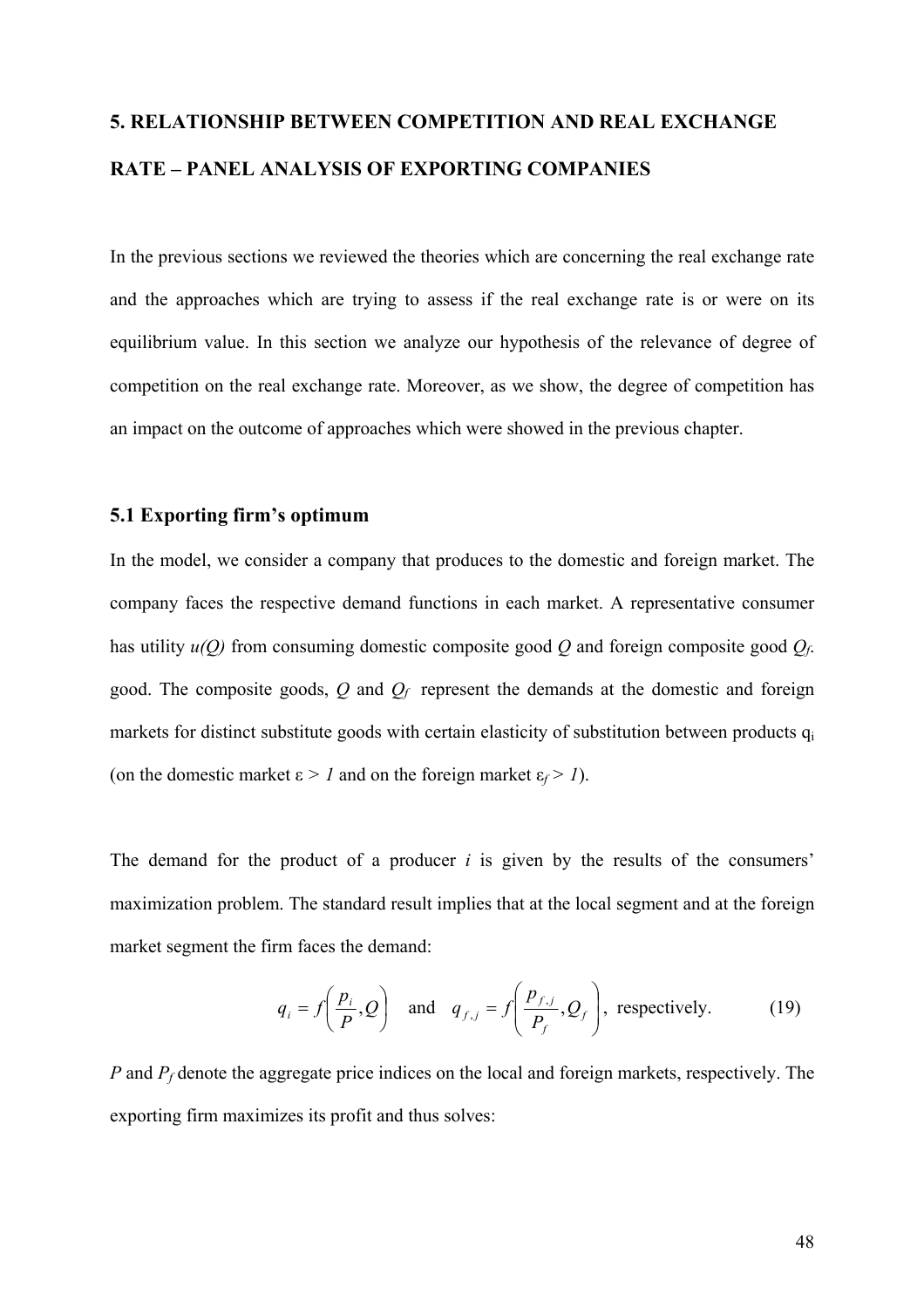$$
p_i q_i + \mathrm{Sp}_{f,i} q_{f,i} - c \left( q_i + q_{f,i} \right) \to \max_{q_i q_{f,i}} \tag{20}
$$

where *c(.)* is the cost function and *S* denotes the nominal exchange rate. After substituting for prices from demands, we yield

$$
q_i f\left(\frac{q_i}{Q}, P\right) + Sq_{f,i} f\left(\frac{q_{f,i}}{Q_f}, P_f\right) - C\left(q_i + q_{f,i}\right) \to \max_{q_i, q_{f,i}}.
$$
\n(21)

The first order conditions dictate:

$$
Sf'\left(\frac{q_{f,i}}{Q_f}, P_f\right)\frac{1}{Q_f}q_{f,i} + Sp_{f,i} - MC = 0
$$
 (22)

and

$$
f'\left(\frac{q_i}{Q}, P\right) \frac{1}{Q} q_i + p_i - MC = 0.
$$
 (23)

Where  $f'$ .) denotes first derivatives with respect to  $q_i$  and  $q_{if}$ . After rearranging we get the optimal pricing mechanism at both markets:

$$
p_{fi} = \frac{\varepsilon_f}{\varepsilon_f - 1} \frac{1}{S} MC \text{ and } p_i = \frac{\varepsilon}{\varepsilon - 1} MC. \tag{24}
$$

From the above derivations follows that the domestic prices do not respond to exchange rate changes, unlike the export prices that are directly influenced by its changes. More substantially, the changes in exchange rate are perceived by the firm as exogenous shocks into marginal costs.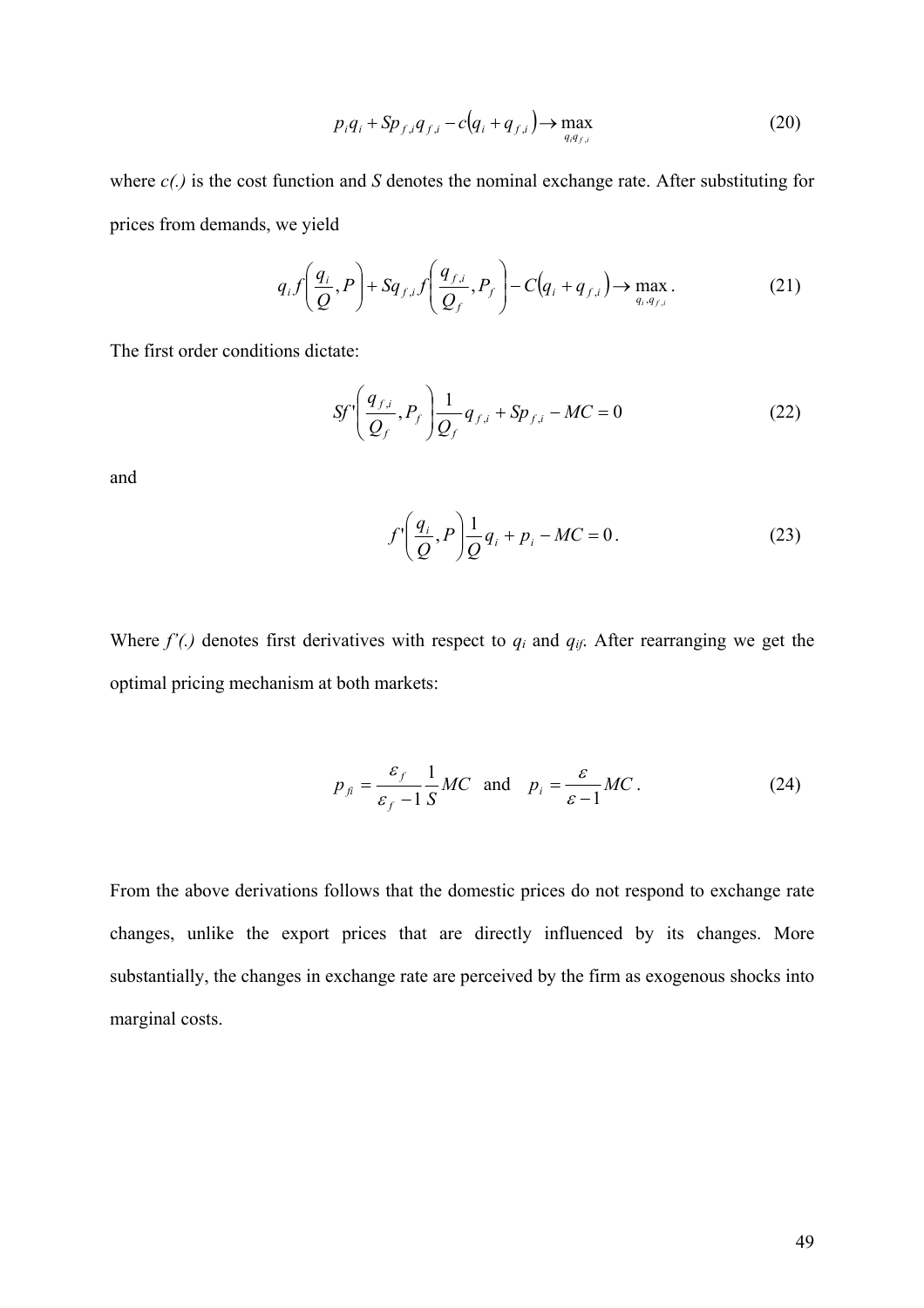Since the exchange rate changes are perceived by the firm as exogenous shocks into marginal costs, the way how the firm will react to this shock will depend on degree of competition in its market.

#### **1) Under perfect competition:**

If the firm operates under perfect competition, the elasticity  $\varepsilon_f$  goes to infinity; therefore the ratio *<sup>f</sup>* −1 *f* ε  $\frac{\varepsilon_f}{\sqrt{2}}$  is equal to 1. Then the price of sold products is equal to its marginal costs:  $p_f = MC'$ , where  $MC' = 1/S \times MC$ . An exchange rate appreciation leads to a rise in marginal and average costs, thus the firm has to raise the foreign price of the good by the same magnitude as the initial exchange rate impulse. Revenues and costs equalize, which has no impact on price-cost margin. Therefore under perfect competition the relative prices do not change, when the shock of nominal appreciation comes. Nevertheless, the relative change of real exchange rate does not say anything about volume of sold products at foreign market.

#### **2) Under imperfect competition:**

On the other hand, if the firm operates under imperfect competition, the ratio *<sup>f</sup>* −1 *f* ε  $\frac{\varepsilon_f}{\cdot}$  is higher than 1, the price of sold products is higher than marginal costs:  $p_f > MC'$ , where  $MC' = 1/S$  x *MC.* Therefore, if the exchange rate appreciates, the marginal costs are rising, but the company will not increase the foreign price by the same magnitude as the exchange rate appreciated. With the rising price, the imperfect competitor is shifting along the demand curve to the more elastic region. Therefore, optimal for the imperfect competitor is to lower its margin, not to raise the *pfi* by the same magnitude as the exchange rate shock was. The pricecost margin shrinks and relative prices change.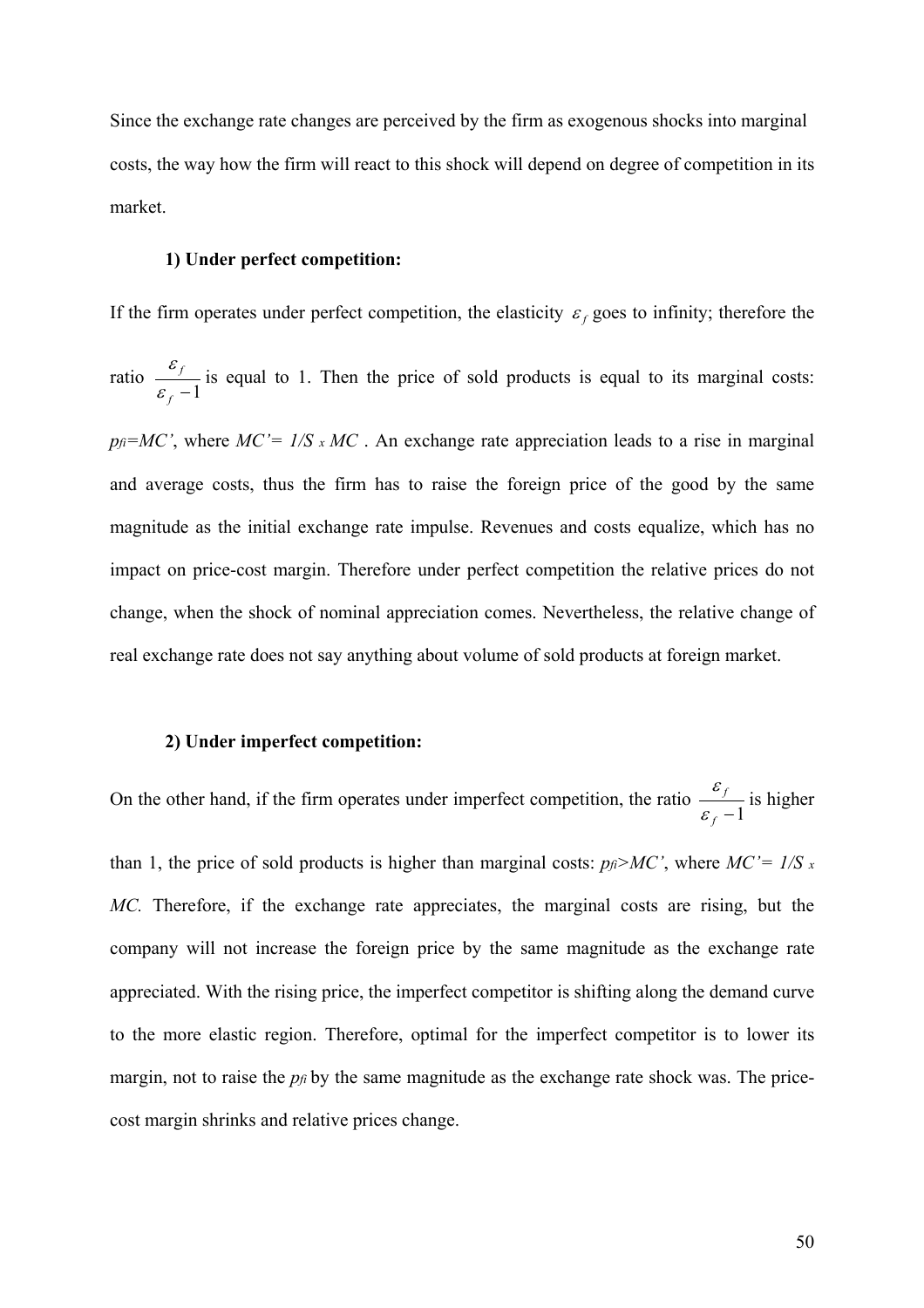### **5.2 Measurement of relative price changes**

The change of relative prices alias pricing to market (PTM) can be measured from two points of view. Firstly, from the point of view of consumer, so the question is, costs the same good in different countries the same? Then the economists mostly research the relative change of consumer prices. Or secondly, from the point of view of producer and the question is, sells the producer the same good to the domestic market and foreign market for the same price? The derivation of the producer PTM component in the exchange rate development has been presented in the paper of Cincibuch and Podpiera  $(2006)$ <sup>46</sup>. Their approach relates both the

export and import goods *ppi im ex ppi*  $EP_{nni}^*P_i$  $P_{\alpha}P$  $Q = \sqrt{\frac{P}{ED^* \cdot D}}$ , thus represent more complex approach than the

usual producer approach comparing merely export and domestic price indices (for instance Marston 1990).

However, these two approaches (from the point of view of producer and consumer) are identical if prices of tradable and nontrable goods perform identically and no third country exists.

In our analysis, we measure the change of relative prices from the point of view of producer. We are interested in the relative change of the real exchange rate, which we measure by means of relative change of prices of tradable goods depending on change of nominal exchange rate. In contrast to other studies which were measuring the relative change of the real exchange rate from the price indices (for example already mentioned Cincibuch and Podpiera 2006), we are using original data from the financial statements of exporting companies (in order to analyze the relevance of market structure). Since we use data only for Czech companies, we are obtaining the relative change of the real exchange rate for the Czech

1

<sup>&</sup>lt;sup>46</sup> Cincibuch and Podpiera (2006)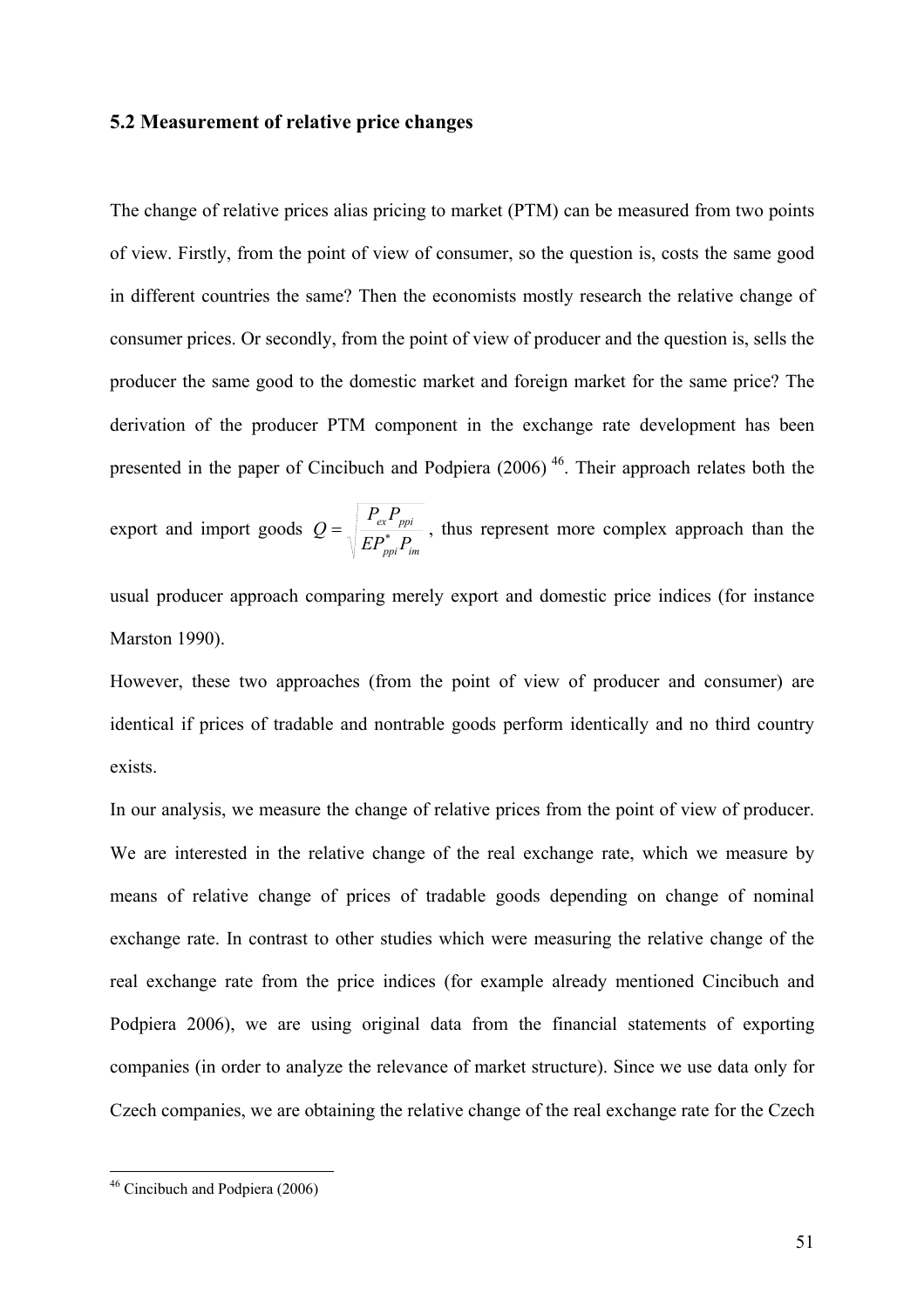side (Δ*PTM<sub>Czech</sub>*). Properly, we should do the same analysis for the German (European) side  $(\triangle PTM_{German})$  and compute the relative change of the real exchange rate according to this relation  $\Delta PTM = \sqrt{\Delta PTM_{Czech} \cdot \Delta PTM_{German}}$ . However, Cincibuch and Podpiera (2004) estimated on price indices that the German-Czech relative change of the real exchange rate  $ΔPTM<sub>German</sub>$  is very similar to the Czech-German  $ΔPTM<sub>Czech</sub>$ , thus we can conclude that our one-sided relative change of the real exchange rate will be comparable to the correct one.

#### **5.3 Data description and definition of variables**

To focus on firms' prices of sold products and the effect of nominal exchange rate on it, we constructed a panel data structure that is composed of individual manufacturing firms that are located in the Czech Republic and do export that is positive. The data source is database Magnus which provides financial statements for lot of Czech companies from 1993 onwards.

Since we examine the effect of the exchange rate (CZK/EUR) on exporting firms, we need the information if the firm is exporting or not. This information is not accessible for all firms; neither is showed in financial statements, however, it is sometimes published in newspapers or in magazines and the database Magnus is providing media monitoring. The media has been monitored since 2000 and the information about export percentage is available for 443 manufacturing firms.

For the firms we found the information about their share of export, we gathered the financial statements. All firms are obliged to send their financial statements to district trade registers and these financial statements are gathered in the database Magnus. By 2003 the workers of Magnus were traveling all over the district trade registers and were copying the data. Since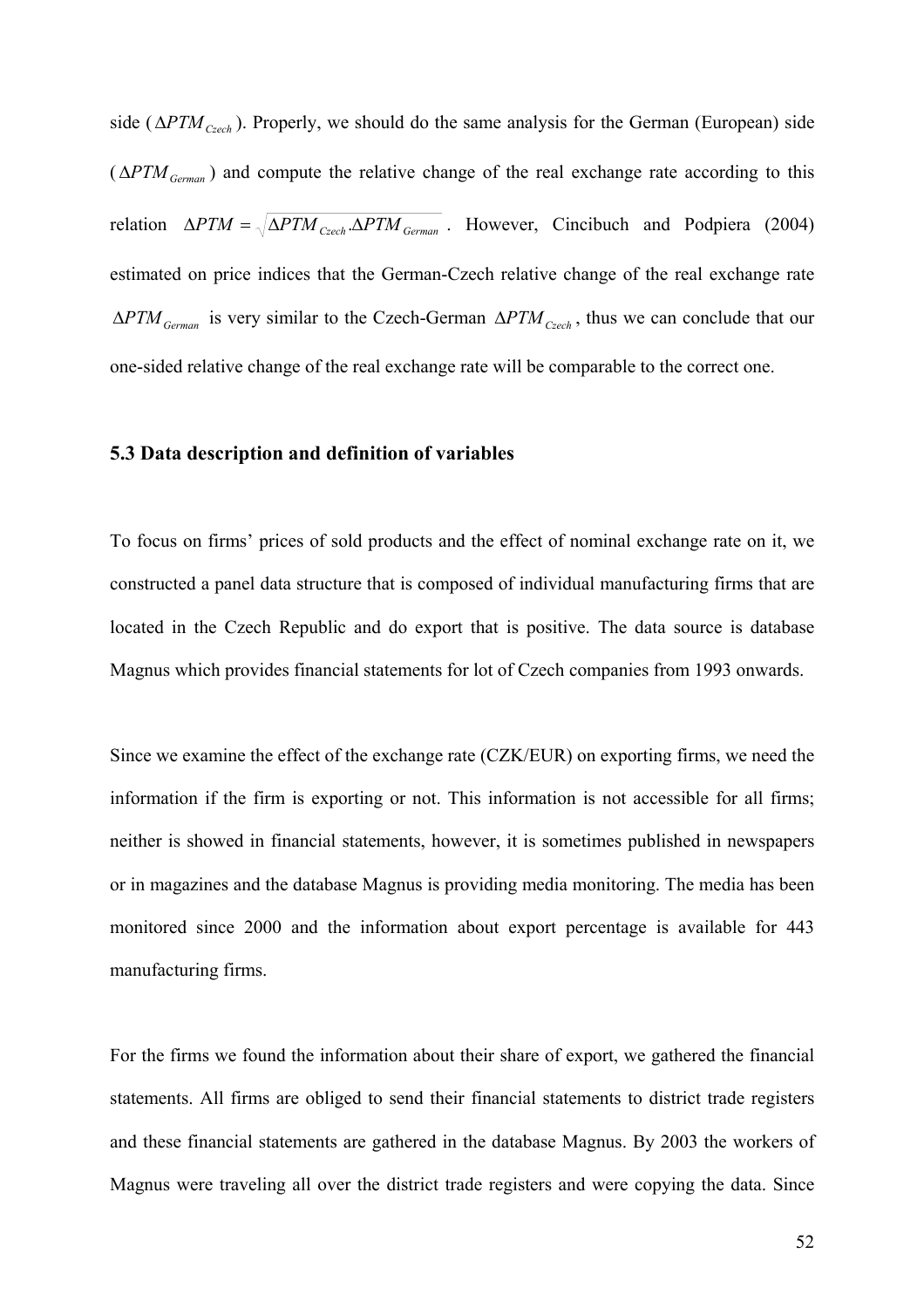2004, all financial statements should be electronically on the Internet. Unfortunately, the online trade register does not work properly. Therefore the data set starting 2004 onwards is very restricted and we excluded limit our sample to 2003.

However, we downloaded all accessible quarterly financial statements for the period 1993- 2005. We excluded the firms whose financial statements were not accessible and the observations that had not complete records on a set of these accounting variables: production, production costs and employment costs (payroll). These three variables are used for calculating price-cost margin.

We required at least 2 continuous observations, since the "*profit and loss statement*" is cumulative statement (for second, third and fourth quarter). In order to explore the effect of the exchange rate in particular quarters, we had to subtract the third quarter from the fourth quarter, the second form the third and the first from the second. For that we needed two consecutive financial statements, therefore we excluded non-consecutive observations.

In the end, we have used a sample of 94 exporting companies operating in Czech Republic, whose main activity (according to "okeč"- the Czech classification of activities) is manufacturing and for which we have information about their export share and at least 2 continuous quarterly observations during the period 1993-2003. We got the unbalanced panel data set with 1447 quarterly observations for 94 firms for the period 1993-2003. The panel is unbalanced both in the sense that we have more observations on some firms than on others and that these observations correspond to different time spans. However, as the following table 3 shows, the observation per company and year are relatively uniform.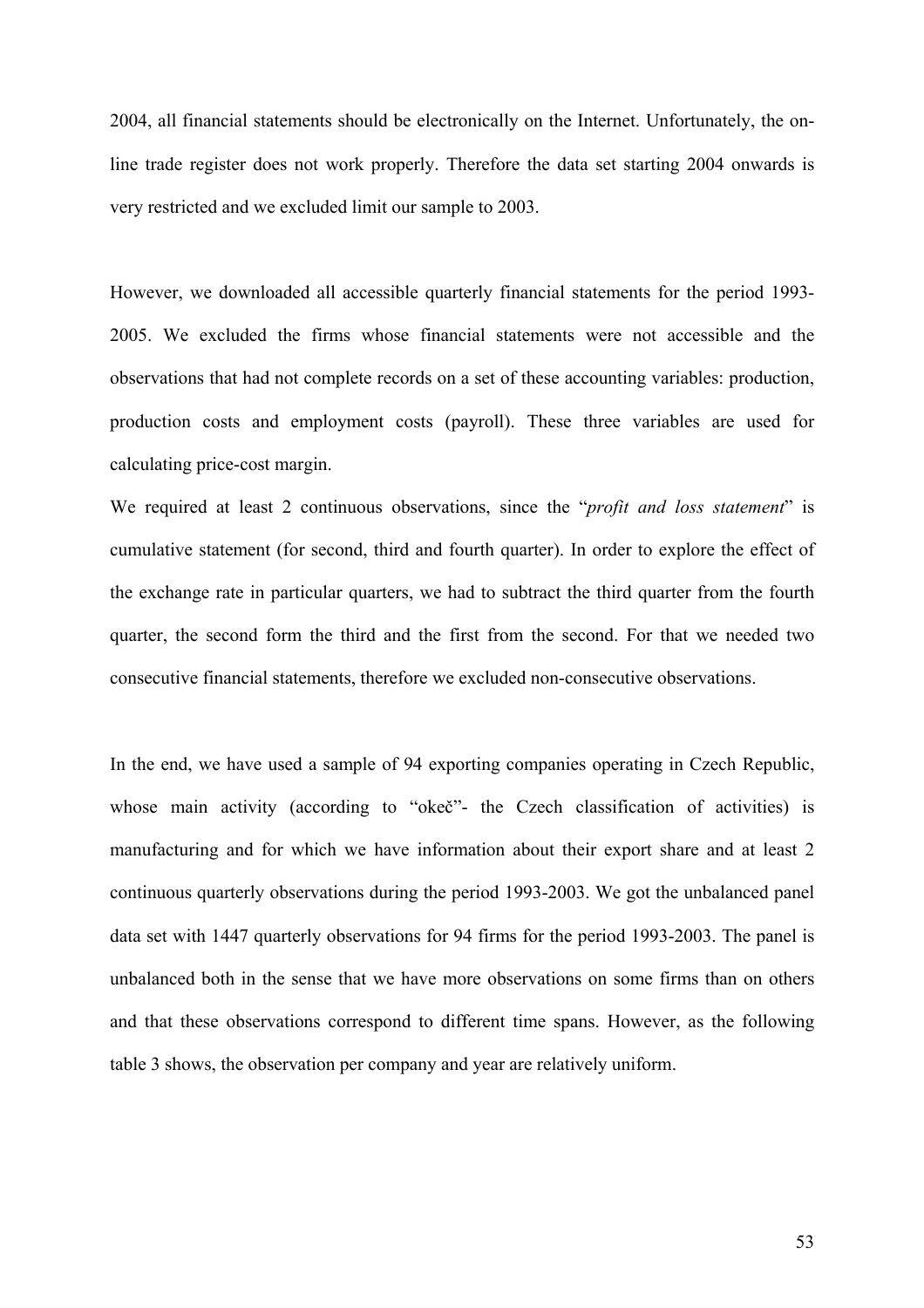|                                                  | Mean    | Std. dev. | Max.       | Min.    |
|--------------------------------------------------|---------|-----------|------------|---------|
| Number of observations per time period (quarter) | 35      | 9         | 51         | 15      |
| Number of observations per company               | 16      | 11        | 44         | ົ       |
| Revenues (thousands of czk)                      | 536 202 | 2 581 855 | 39 000 000 | 7448    |
| Production costs (thousands of czk)              | 405 645 | 2 219 246 | 33 200 000 | 4 3 3 0 |
| Personal costs (thousands of czk)                | 72 199  | 169 661   | 2 119 719  | 2 9 0 7 |
| Exchange rate (CZK/EUR)                          | 34,18   | 1.98      | 37,76      | 30,25   |

**Table 3: Descriptive statistics of data (1)** 

Standard deviations in table 4 suggest how the costs and revenues varied across companies and across time. The personal costs varied in observing period between 2.9 million and unbelievable 2 billion of Czech crowns, the production costs between 4.3 million and 33 billion of Czech crowns and revenues between 7.4 million and 39 billion Czech crowns. It means that both large and smaller companies are involved in our sample. Naturally, Škoda Auto is the largest company in the sample.

The within standard deviation indicates how the variables are volatile within one company over time. If it would be zero, then the personal costs, production costs and revenues would not vary. However, the within standard deviation indicates that the production costs, revenues and even personal costs are quite volatile within one firm. The negative value of "within minimum" does not mean that the variable is negative, but the within number refers to the deviation from each individual's average, and naturally, some of those deviations must be negative.

|  | Table 4: Desriptive statistics of data (2) |  |  |  |
|--|--------------------------------------------|--|--|--|
|--|--------------------------------------------|--|--|--|

|                         |         | Mean    | Std. dev. | Max.        | Min.      |
|-------------------------|---------|---------|-----------|-------------|-----------|
| Personal costs          | overall | 72 199  | 169 661   | 2 119 719   | 2 9 0 7   |
| (thousands of czk)      | between |         | 232 430   | 1986702     | 4 1 0 5   |
|                         | Within  |         | 19754     | 434 125     | $-115625$ |
| <b>Production costs</b> | overall | 405 645 | 2 219 246 | 33 200 000  | 4 3 3 0   |
| (thousands of czk)      | between |         | 3 157 010 | 30 000 000  | 7443      |
|                         | Within  |         | 160 652   | 3 586 622   | -1835458  |
| Revenues                | overall | 536 202 | 2 581 855 | 390 000 000 | 7448      |
| (thousands of czk)      | between |         | 3 659 927 | 34 600 000  | 17 144    |
|                         | Within  |         | 227 156   | 4 946 975   | -2932990  |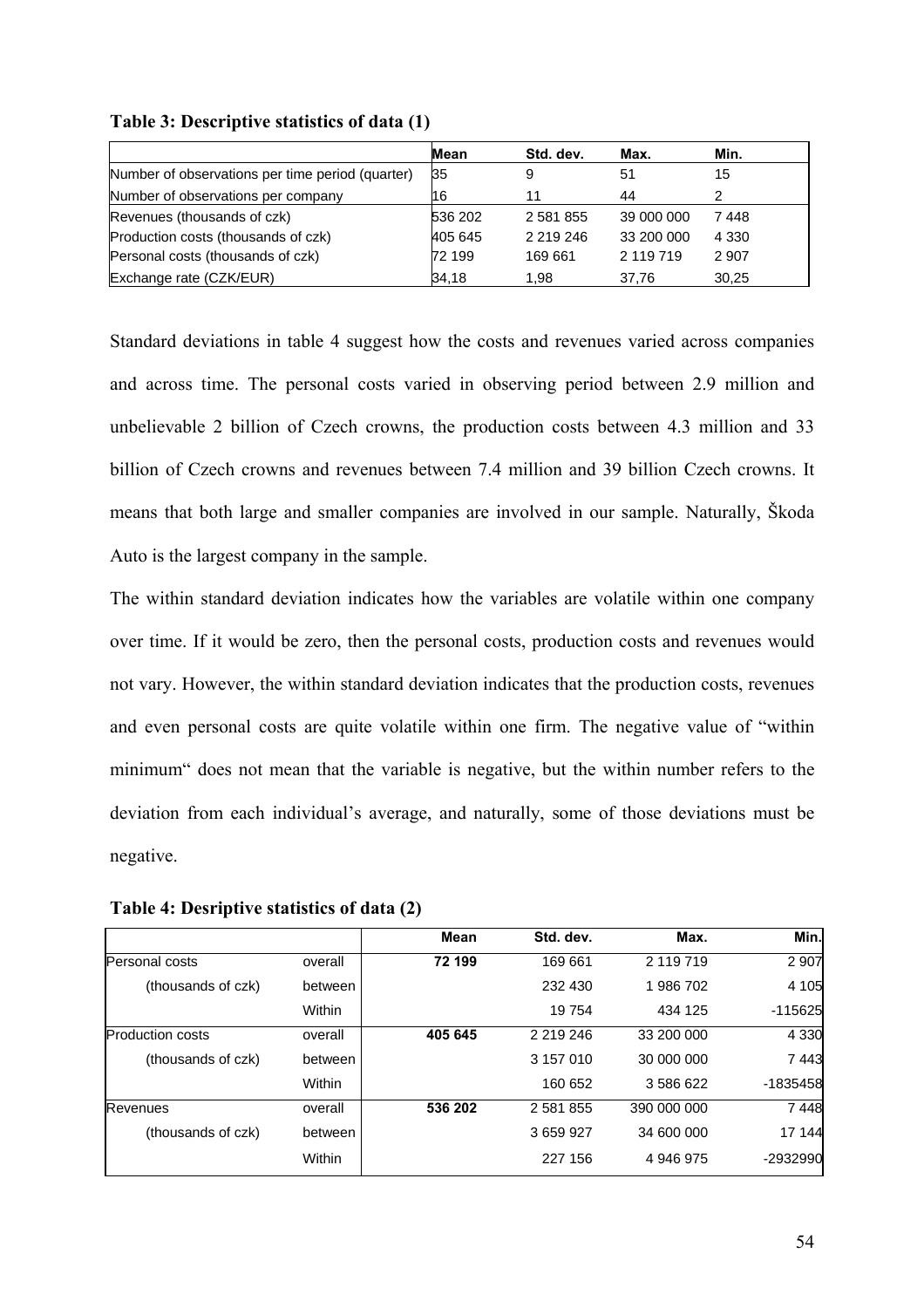The table 5 shows how individual industry groups' exports are explained by our firm level data. In other words, what share of all exporting firms we have in our panel data. It would seem, according the data, that our companies do not explain most of the Czech exports, however, one must bear in mind, that the figures of total export includes both sort of goods: firstly, the good that were produced in the Czech Republic and exported and secondly, the goods for which the Czech Republic is only transit country.

| <b>Name</b>      | <b>Okec</b> | total export 2002<br>(mil. CZK) | our data export 2002<br>(mil. CZK) | share of our data<br>on total export |
|------------------|-------------|---------------------------------|------------------------------------|--------------------------------------|
| <b>Textiles</b>  | 17,18       | 65,396                          | 4,174                              | 6%                                   |
| Paper            | 20,21,22    | 62,271                          | 4,769                              | 8%                                   |
| <b>Chemicals</b> | 24,25       | 132,009                         | 12,712                             | 10%                                  |
| <b>Glass</b>     | 26          | 53,447                          | 4,368                              | 8%                                   |
| <b>Metals</b>    | 27,28       | 149,892                         | 26,354                             | 18%                                  |
| <b>Fitting</b>   | 29          | 147.624                         | 6,622                              | 4%                                   |
| <b>Machines</b>  | 31,32,33    | 194,307                         | 663                                | $0\%$                                |
| Cars             | 34          | 208,101                         | 123,466                            | 59%                                  |

**Table 5: Share of used data on total export of Czech Republic** 

Note: Source of data of total export is Czech statistical office, www.czso.cz

## **5.4 The estimation**

Our regression equation is derived as following:

We define the price-cost margin (profit margin):

$$
PCM = \frac{\left(\alpha p_i + (1 - \alpha)Sp_{fi}\right) \hat{q}_i}{c_i(\hat{q}_i)},
$$
\n(25)

where  $\alpha$  denotes the share of production which is not exported

*S* denotes nominal exchange rate

 $p_i$  and  $p_f$  denote the average price of produced goods at home and abroad

 $\hat{q}$  represents the total quantity produced (for home market as well as for foreign

market)

So, the numerator represents revenues and the denominator costs (payroll + material).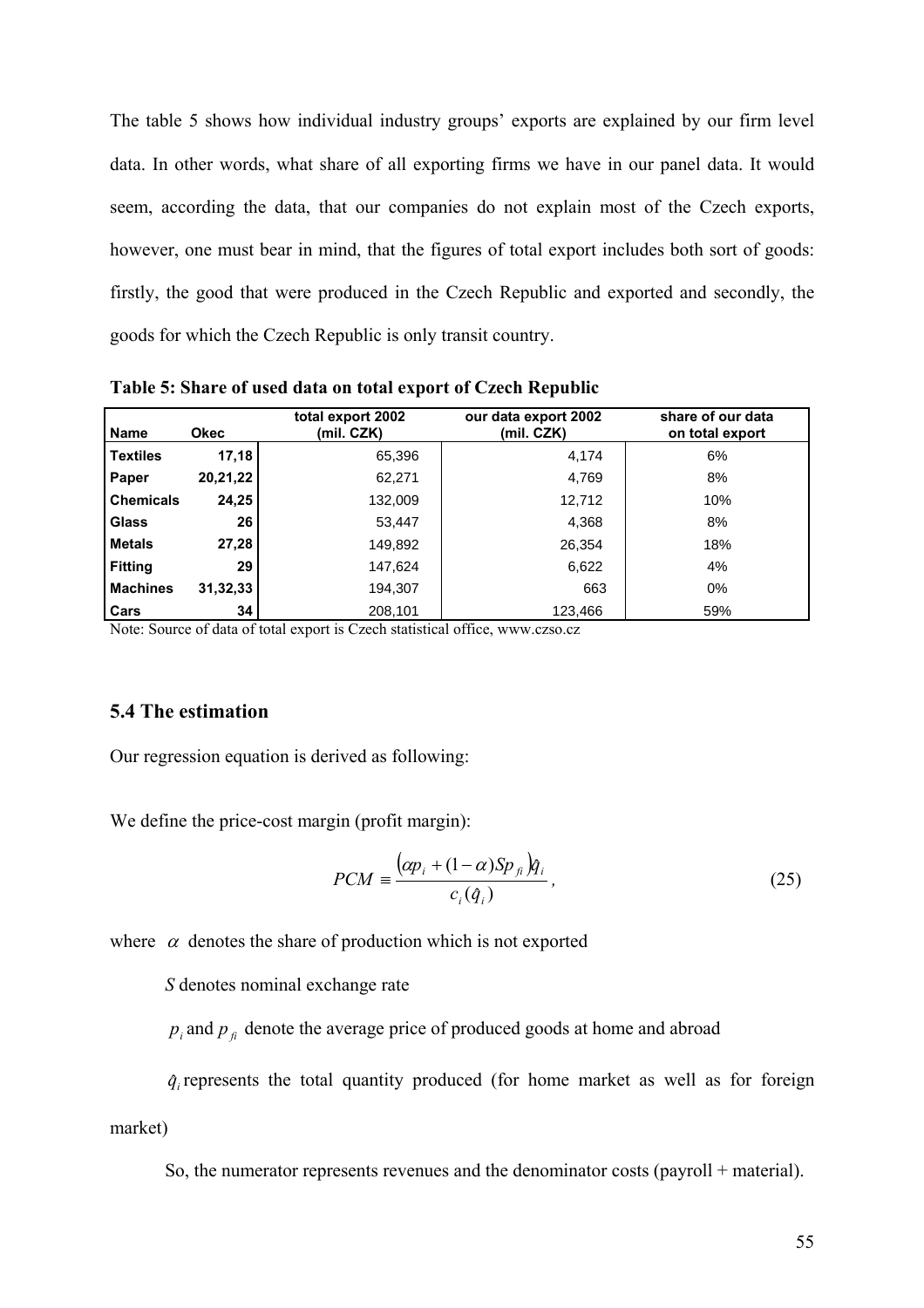If we write the price-cost margin in percentage changes (log-differencing), we yield:

$$
\Delta \ln PCM = \Delta \ln(\alpha p_i + (1 - \alpha)Sp_{\hat{B}})q_i - \Delta \ln c_i(\hat{q}_i) = f(c_i(q_i), S),
$$
\n(26)

If we add  $\Delta \ln c_i(\hat{q}_i)$  to both sides of equation, we express our regression equation:

$$
\Delta \ln(\alpha p_i + (1 - \alpha)Sp_{\beta}) + \Delta \ln q_i \approx
$$
\n
$$
\beta_i + \beta_1 (\Delta \ln ACM_i + \Delta \ln q_i) + \beta_2 (\Delta \ln AWC_i + \Delta \ln q_i) + \beta_3 \Delta \ln S
$$
\n(27)

where the dependent variable is revenues and on the right side *ACM* denotes the average costs of material and *AWC* denotes the average wage costs of the *i*-th firm.

If we theoretically subtract from both sides of regression equation  $\Delta \ln q_i$ , on the left side remains the relative change of prices. After the linear transformation the coefficient  $\beta_3$  is unbiased (contrary to coefficients  $\beta_1$  and  $\beta_2$ , which are biased, however, for our analysis irrelevant). So, the coefficient  $\beta_3$  is expressing the relative change of prices, actually pricing to market (measured at the industry level):

$$
\frac{\Delta \ln PTM_i}{\Delta \ln S} = \beta_{3,i},\tag{28}
$$

where by subscript i we denote the respective industry.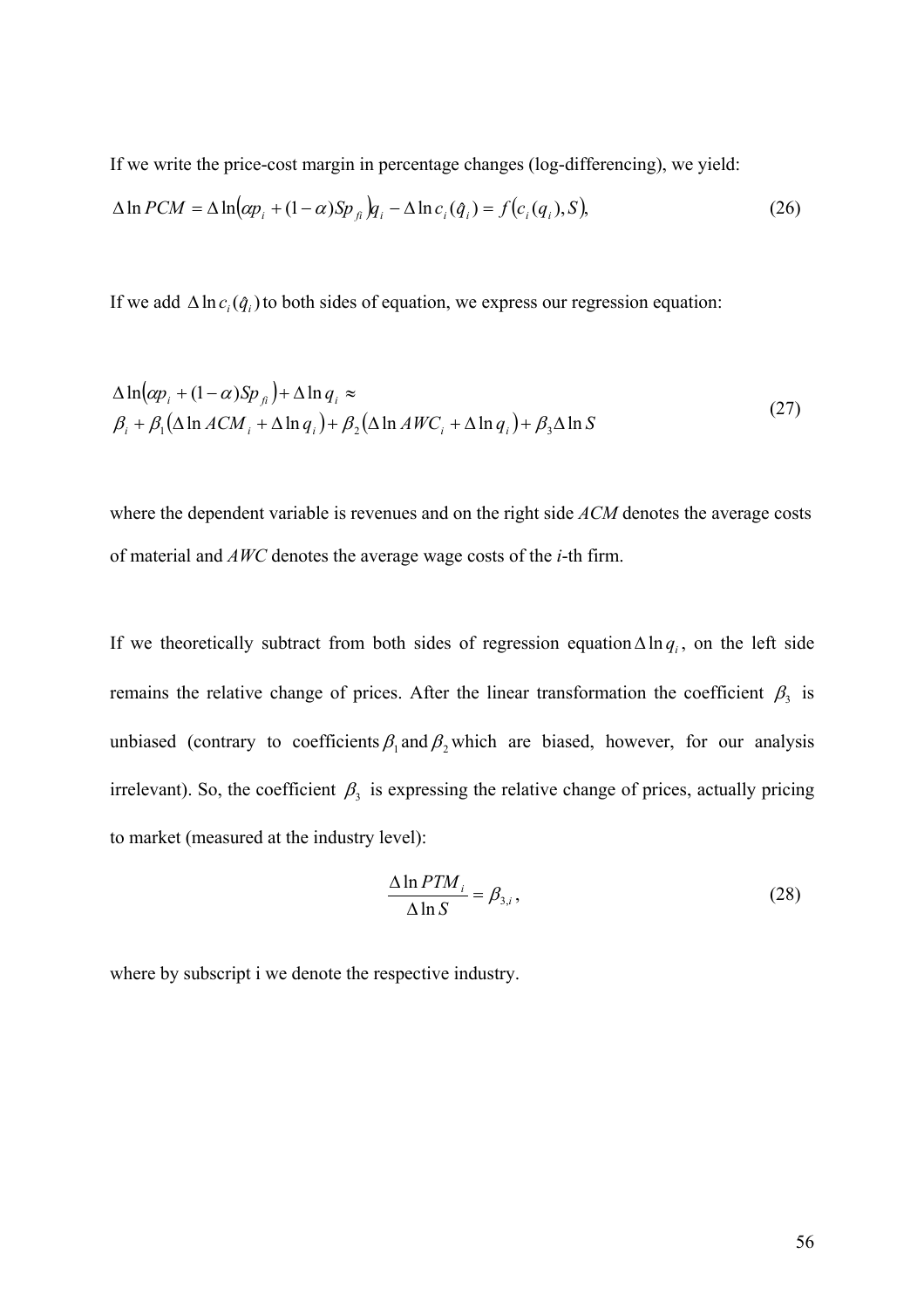#### **Fixed or random effects estimation?**

The panel data can be analyzed by two approaches – by fixed effect estimator or by random effect estimator. The random effect estimator is more efficient estimator than the fixed effect estimator, because it is saving on degrees of freedom. However, the random effect estimator is unbiased only if its composite error is uncorrelated with the explanatory variables. Therefore, one can use the random effect estimator only if the composite error is uncorrelated with explanatory variable. Appropriate test for the independence between the error term and the explanatory variables is the Hausman test. As we can see in the table 6, we reject the null hypotheses, that the composite errors are uncorrelated with the explanatory variables. Therefore we use the fixed effect estimators.

| <b>Name</b>      | okec     | correlation of composite error with explanatory variables |
|------------------|----------|-----------------------------------------------------------|
| <b>Bier</b>      | 15       | 0.89                                                      |
| <b>Textiles</b>  | 17,18    | $-0.09$                                                   |
| Paper            | 20,21,22 | 0.61                                                      |
| <b>Chemicals</b> | 24,25    | $-0.70$                                                   |
| <b>Glass</b>     | 26       | 0.25                                                      |
| <b>Metals</b>    | 27,28    | 0.64                                                      |
| <b>Fitting</b>   | 29       | 0.04                                                      |
| <b>Machines</b>  | 31,32,33 | 0.07                                                      |
| Cars             | 34       | 0.94                                                      |

**Table 6: Results of Hausman test** 

### **Fixed effect estimation**

The regression equation that we estimate by means of fixed effect estimation is:

$$
\Delta \ln \text{revenues}_{it} = \beta_j + \beta_1 (\Delta \ln(\text{material} + \text{ services} - \text{costs}))_{it} + \beta_2 (\Delta \ln \text{payroll})_{it} +
$$
  

$$
\beta_3 (\Delta \ln \text{nom.} \text{exch.} \text{rate})_{it} + \varepsilon_{it}
$$
 (29)

where *i* stands for individual firms, and *t* for time – quarters and  $\varepsilon$ <sub>*it*</sub> are fixed effect error terms, that  $\varepsilon_{ii} = u_i + v_{ii}$ , where  $u_i$  are individual effects constant over time and  $v_{ii}$  is the "traditional" error term.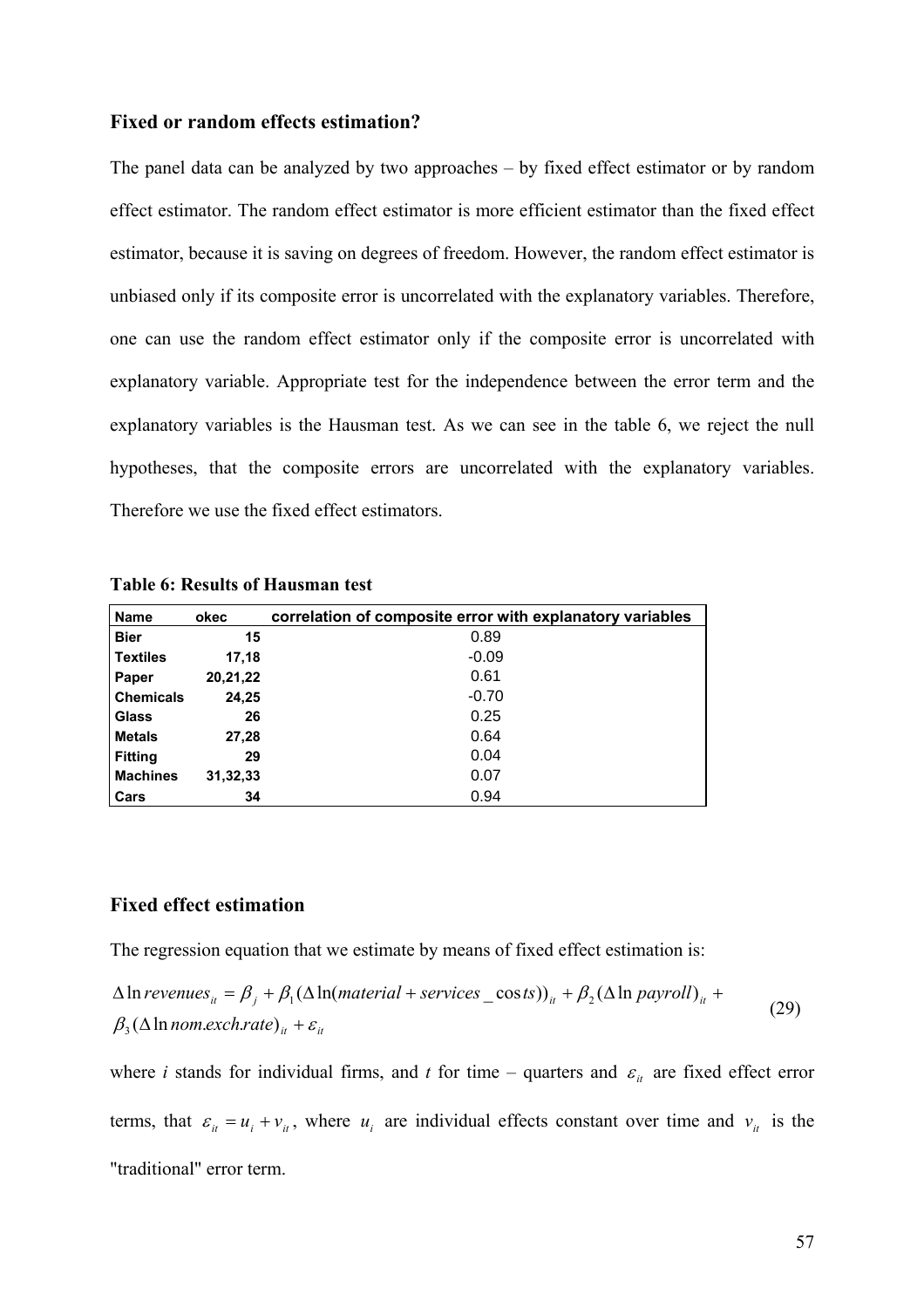We estimate this equation for each industry (bier, textiles, paper, chemicals, glass...) separately. The firms are divided into industries groups according their main "okec". The estimated equation is with individual firm effects. The differences across firms are captured in differences in the constant term. The equations are estimated by means of econometric program Stata.

#### **5.5 Estimation results**

The results include a set of regression estimated for individual industries by the fixed effects estimator, as well as the weighted aggregate regression.

### **5.5.1 Sectoral PTM**

The sectoral estimations of PTM are displayed in the Table 4. The table presents the results for the fixed effects model applied to each sector defined by the Okec classification. The coefficient  $\beta_3$  is significant for all included industries, except beer and glass industry. Chemical industry is significant on 10% significance level, the metals industry is significant on 5% significance level and textile, paper, fitting, machines and cars industry's coefficients are significant on 1% significance level.

So the result is: if the nominal exchange rate changes by 1%, the relative prices in individual industries changes as coefficient  $\beta_3$  indicates. The highest relative change of prices is indicated by the car industry  $(0.7\%)$ , then by machine  $(0.61\%)$  and paper industry  $(0.55\%)$ . The smallest change of relative prices is indicated by the chemical industry  $(0.15\%)$ , textiles  $(0.16\%)$  and metals industry  $(0.26\%)$ .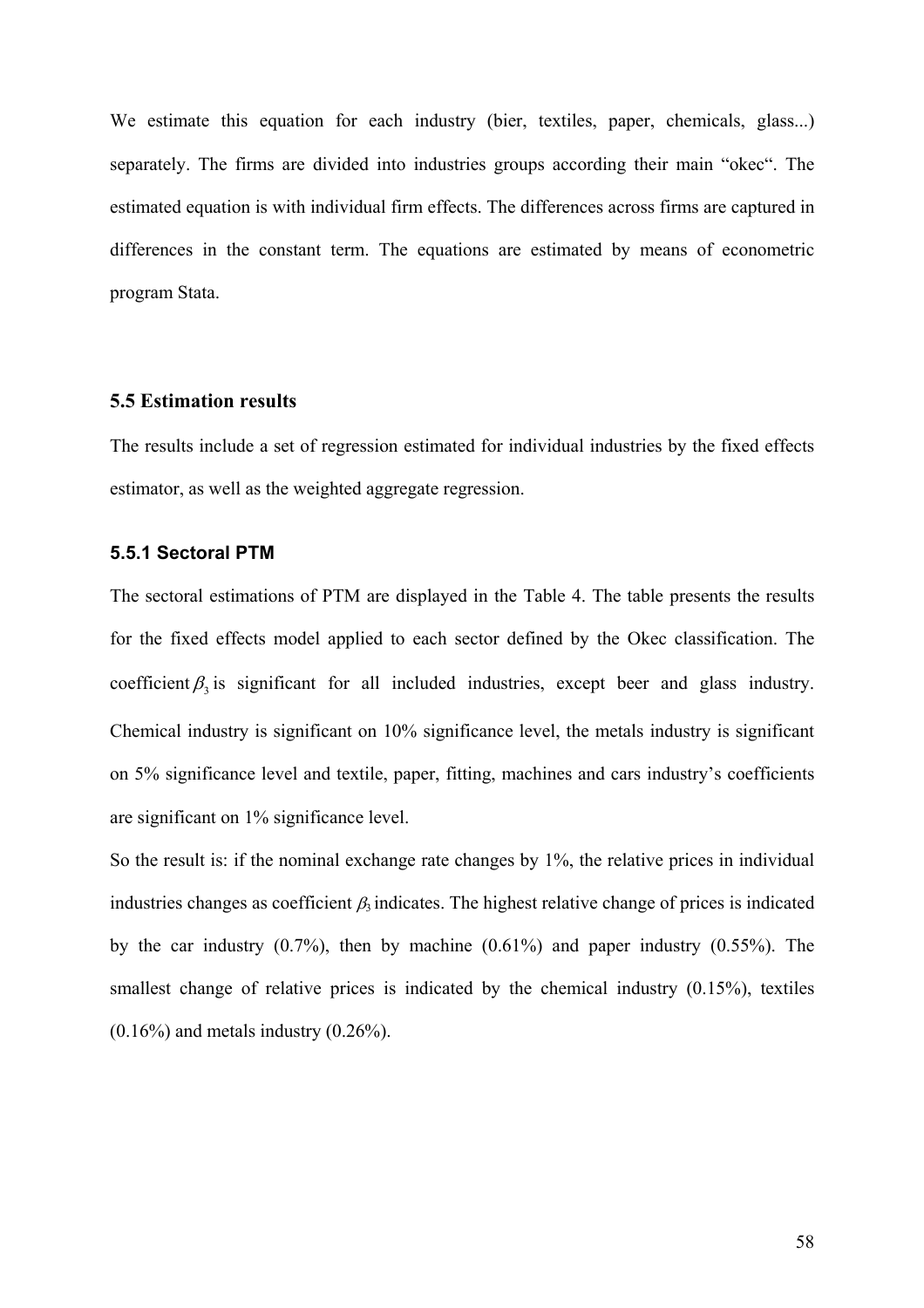| <b>Name</b>      | okec     | 61                         | ß2                | $\beta$ 3=PTM      | intercept          |
|------------------|----------|----------------------------|-------------------|--------------------|--------------------|
| <b>Bier</b>      | 15       | $0.922***$ (0.050)         | 0.036(0.096)      | 0.241(0.159)       | $-0.008(0.465)$    |
| <b>Textiles</b>  |          | $17,18$ 0.822***(0.029)    | $0.158***(0.033)$ | $0.216***(0.074)$  | 0.083(0.072)       |
| Paper            |          | $20,21,22$ 0.796***(0.053) | 0.021(0.036)      | $0.550***(0.103)$  | $0.634***(0.215)$  |
| <b>Chemicals</b> |          | $24,25$ 0.957***(0.036)    | 0.045(0.042)      | $0.149*(0.087)$    | $-0.127**$ (0.054) |
| Glass            | 26       | $0.702***(0.078)$          | $0.362***(0.091)$ | 0.087(0.146)       | $-0.191*(0.103)$   |
| <b>Metals</b>    |          | $27,28$ 0.913***(0.044)    | 0.042(0.052)      | $0.264**$ (0.116)  | 0.007(0.134)       |
| <b>Fitting</b>   | 29       | $0.700***$ (0.029)         | $0.245***(0.046)$ | $0.367***(0.111)$  | 0.046(0.106)       |
| <b>Machines</b>  | 31,32,33 | $0.780***$ (0.051)         | 0.073(0.054)      | $0.607***(0.125)$  | 0.102(0.115)       |
| Cars             | 34       | $0.712***$ (0.089)         | $0.144**$ (0.073) | $0.700***$ (0.209) | 0.076(0.153)       |

**Table 7: Estimation results of sectoral PTM** 

Notes: In parenthesis are given standard errors; stars denote significance as follows: 3stars 1%, 2stars 5% and 1star 10%.

 The presented intercepts are not correct intercepts, since they are averages of fixed effects across individual companies.

The statistics of the estimates are presented in Table 5. As the high R square (in all dimensions cross-section, time series and the overall) indicates, the model fits well to our data. As well as, the residuals do not exhibit significant serial correlation as LBI statistics and BH-DW statistics denote.

|                  |          |       | Bh.-      |       |       |       |      |      |       | $R2-$ | Withi | betw  | Prob  |
|------------------|----------|-------|-----------|-------|-------|-------|------|------|-------|-------|-------|-------|-------|
| <b>Name</b>      | okec     | LBI   | <b>DW</b> | rho   | s u   | s e   | exp. | obs. | firms | all   | n     | een   | >F    |
| <b>Bier</b>      | 15       | 1.954 | 1.791     | 0.122 | 0.146 | 0.094 | 0.13 | 46   | 3     | 0.989 | 0.958 | 0.999 | 0.026 |
| Textiles         | 17.18    | 1.741 | 1.522     | 0.261 | 0.089 | 0.076 | 0.72 | 300  | 15    | 0.967 | 0.984 | 0.981 | 0.000 |
| Paper            | 20.21.22 | 1.799 | 1.473     | 0.273 | 0.199 | 0.111 | 0.43 | 101  | 6     | 0.982 | 0.956 | 0.994 | 0.006 |
| <b>Chemicals</b> | 24.25    | 1.691 | 1.384     | 0.347 | 0.158 | 0.097 | 0.51 | 239  | 18    | 0.989 | 0.992 | 0.994 | 0.000 |
| <b>Glass</b>     | 26       | 1.785 | 1.209     | 0.413 | 0.094 | 0.096 | 0.68 | 93   | 7     | 0.987 | 0.985 | 0.995 | 0.001 |
| <b>Metals</b>    | 27.28    | 1.885 | 1.712     | 0.170 | 0.096 | 0.088 | 0.49 | 145  | 13    | 0.994 | 0.981 | 0.997 | 0.004 |
| <b>Fitting</b>   | 29       | 1.710 | 1.436     | 0.287 | 0.080 | 0.121 | 0.68 | 371  | 20    | 0.965 | 0.953 | 0.987 | 0.000 |
| <b>Machines</b>  | 31.32.33 | 1.899 | 1.493     | 0.279 | 0.119 | 0.094 | 0.62 | 93   | 6     | 0.938 | 0.987 | 0.957 | 0.000 |
| Cars             | 34       | .934  | 1.617     | 0.316 | 0.308 | 0.109 | 0.53 | 59   | 6     | 0.996 | 0.987 | 0.998 | 0.019 |

**Table 8: Estimation statistics of sectoral PTM** 

#### **5.5.2 Aggregated PTM**

The aggregated PTM indicates the size of misalignment of real exchange rate from its equilibrium. The aggregate change of relative prices can be measured in two ways. We could calculate weighted average from the industry level estimates, but the standard error of this average estimation could be high. Or we could directly apply the weights the industries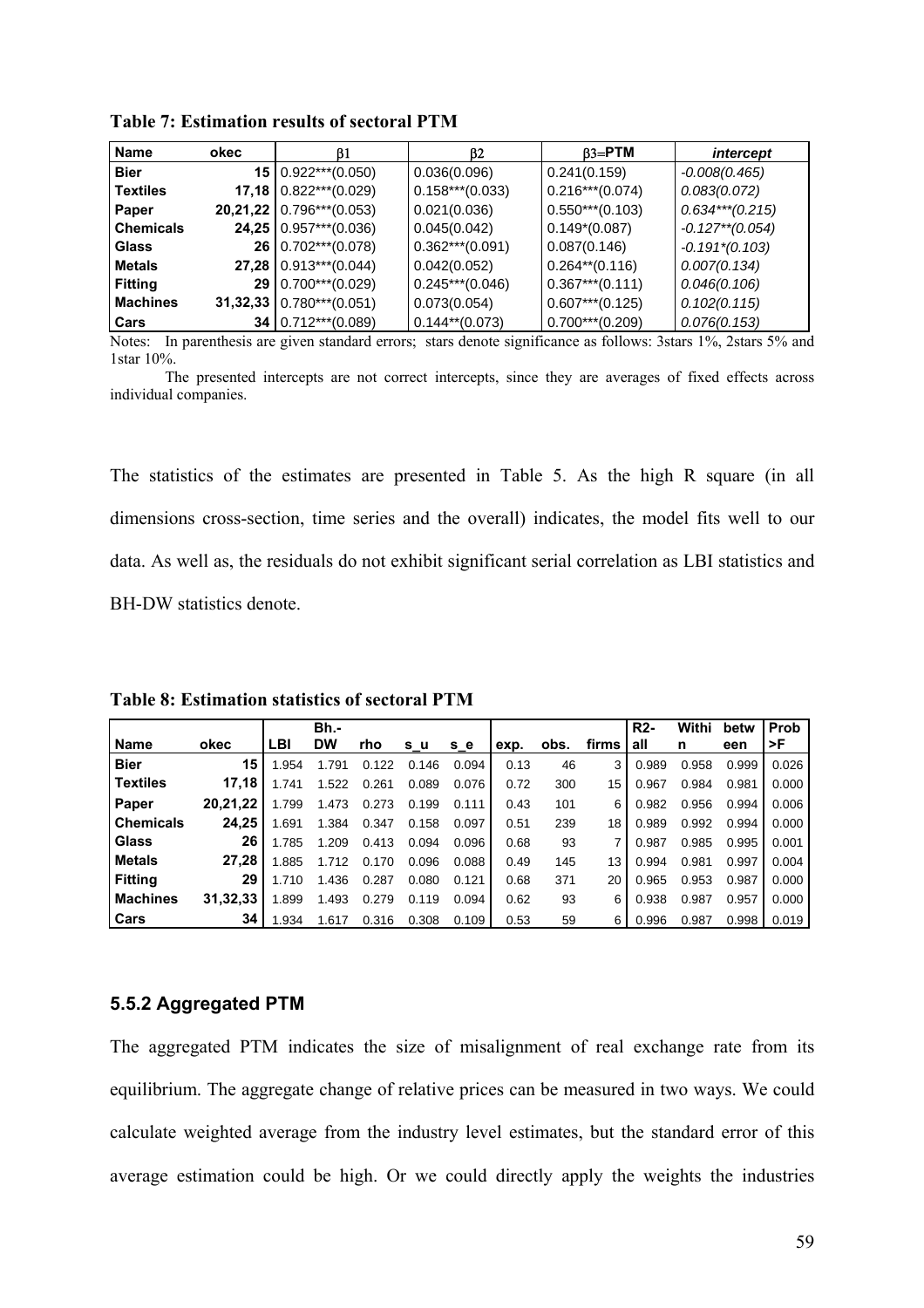possess in the trade on the exchange rate in a single panel and estimate one regression by means of fixed effects method. We have chosen the latter approach.

The result of aggregated estimate, where we have taken into account the weights, the industries possess in the trade (table 6), is presented in table 7. The effective sensitivity of the relative prices of export companies to exchange rate changes is 0.455 and is statistically significant on 1% significance level. That means, if the nominal exchange rate changes by 1%, the relative prices change by 0.455%.

**Table 9: Share of examined industries on total export (year 2003)** 

| <b>Name</b>      |          | okecshare of industry on total export 2003 |
|------------------|----------|--------------------------------------------|
| Bier             | 15       | 2,8                                        |
| <b>Textiles</b>  | 17,18    | 4,5                                        |
| Paper            | 20.21.22 | 4,4                                        |
| <b>Chemicals</b> | 24,25    | 10,6                                       |
| Glass            | 26       | 3,7                                        |
| <b>Metals</b>    | 27,28    | 12,9                                       |
| Fitting          | 29       | 12,7                                       |
| <b>Machines</b>  | 31,32,33 | 17,1                                       |
| <b>Cars</b>      | 34       | 15,7                                       |

Note: Source of data is Czech statistical office, www.czso.cz

**Table 10: Estimation result of aggregated PTM** 

| <b>Aggregated</b> | ß1  |                   |       | <b>B2</b> |                   |      | $B3 = PTM$        |        |       | <i>intercept</i>   |                          |  |
|-------------------|-----|-------------------|-------|-----------|-------------------|------|-------------------|--------|-------|--------------------|--------------------------|--|
| <b>PTM</b>        |     | $0.888***(0.014)$ |       |           | $0.100***(0.015)$ |      | $0.455***(0.052)$ |        |       | $0.152***$ (0.031) |                          |  |
| Statistics of     | _BI | <b>Bh.-DW</b>     | rho   | s u       | s e               | obs  | firms             | R2-all |       |                    | within   betwee   Prob>F |  |
| <b>estimation</b> | .67 | .381              | 0.333 | 0.289     | 0.109             | 1447 | 94                | 0.944  | 0.982 | 0.949              | 0,000                    |  |

### **5.6 A comparison of results with estimates from price indices**

Since we analyze the change of relative prices from firm level data (financial statements) and Cincibuch and Podpiera<sup>47</sup> analyzed the change of relative prices from disaggregated price indices, we can compare both approaches. As we can see in the table 11 and in the figure 3,

<sup>1</sup>  $47$  Cincibuch and Podpiera (2006)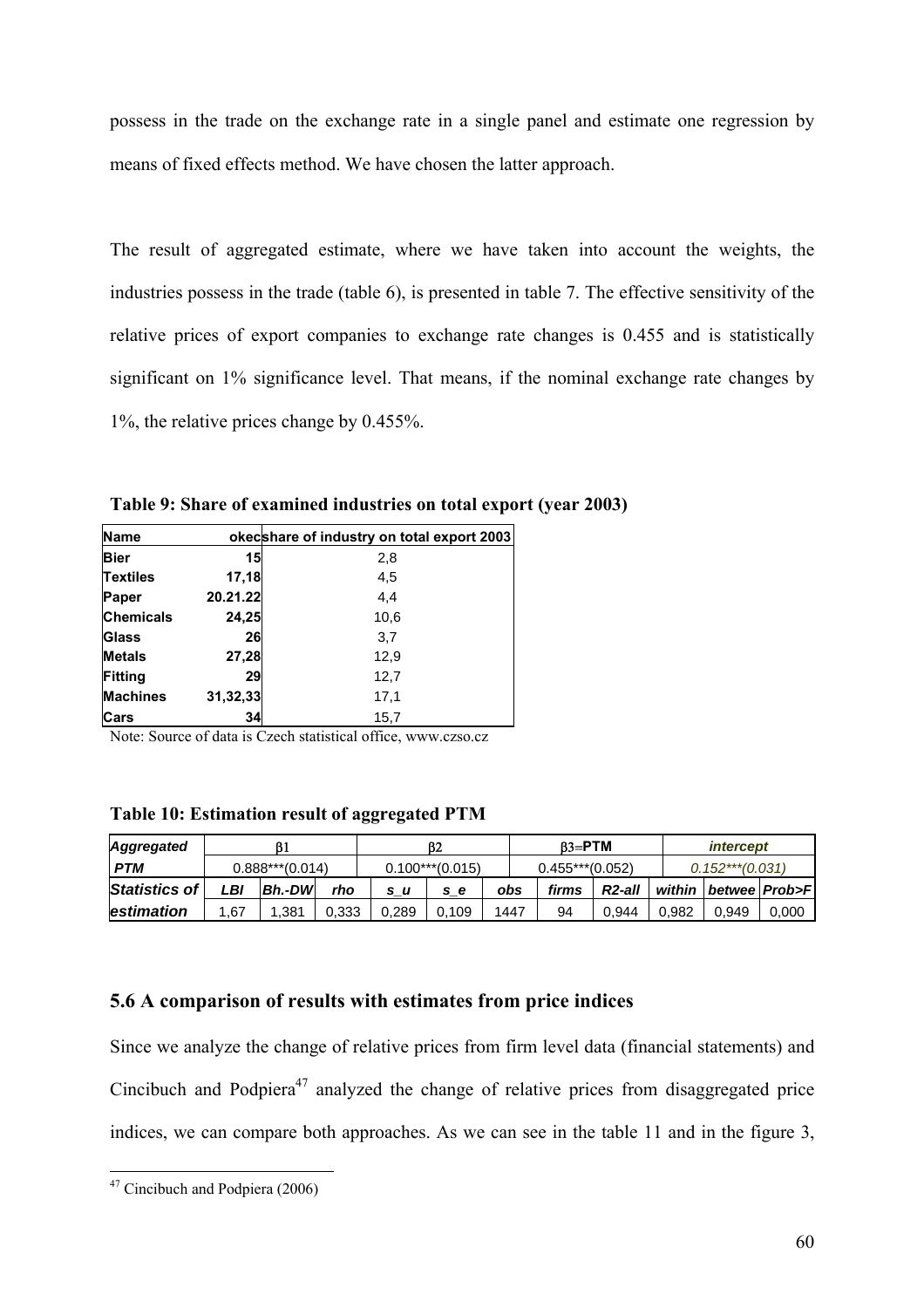the results are very similar (except for chemical industry, where the difference is caused by broad definition of industry on the aggregate level).

Results from the company data should be more precise, as they alleviate a major drawback of the sectoral price indices – aggregation of different goods.

**Table 11: Comparison of results with estimates from price indices (Cincibuch, Podpiera 2006)** 

| <b>Name</b>      | okec     | change of RP - Cincibuch, Podpiera (2006) | change of RP -Podpiera, Rakova |
|------------------|----------|-------------------------------------------|--------------------------------|
| <b>Textiles</b>  | 17,18    | 0.242(0.074)                              | 0.216(0.074)                   |
| Paper            | 20,22    | 0.296(0.119)                              | 0.550(0.103)                   |
| <b>Chemicals</b> | 24,25    | 0.483(0.156)                              | 0.149(0.084)                   |
| <b>Metals</b>    | 27,28    | 0.157(0.136)                              | 0.264(0.116)                   |
| <b>Machines</b>  | 31,32,33 | 0.477(0.102)                              | 0.607(0.125)                   |
| <b>Cars</b>      | 34       | 0.659(0.111)                              | 0.700(0.209)                   |

**Figure 3: Comparison of results with estimates from price indices (Cincibuch, Podpiera, 2006)** 



## **5.7 Competition and relation to PTM**

## **5.7.1 Competition measurement**

Since our hypotheses sounds, that firms operating on more competitive markets will exhibit smaller change of relative prices with nominal appreciation, we analyze the degree of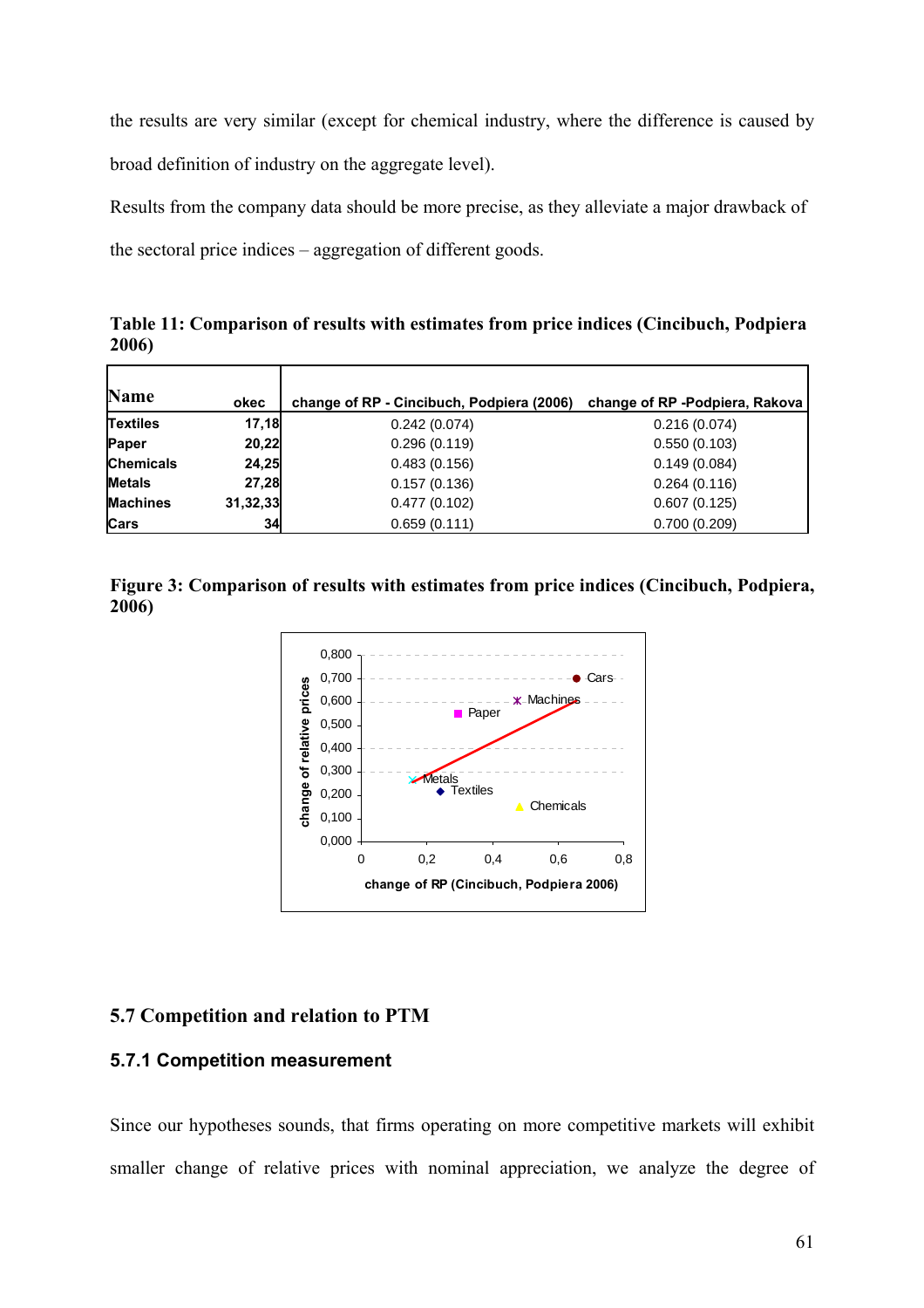competition for individual industries in the relevant market segment. The analysis of market competition is very difficult and controversial. In most cases is measured by market share of individual firm (for instance Herfindahl-Hirschman Index). The definition of the relevant market in important cases is decided by a court, what is for our analysis impractical. Thus, the indicators of competitiveness that do not operate with market share are suitable for our purpose; they are Lerner index and Rosse – Panzar elasticity.

**The Lerner index** attempts to measure market power by subtracting a firm's marginal cost from its price, and then dividing the result by the firm's price. Lerner index is in fact equal to cost-price margin (CPM). The ratios range from 0 to 1. Firms that are in perfect competition show ratios close to zero, firms that are perfect monopolists show ratio close to 1. In other words, if markets are less than perfectly competitive, firms are able to charge prices higher than marginal cost.

The computation of the cost-price margin (Lerner index) is derived as in Domowitz<sup>48</sup>:

$$
CPM \equiv \frac{Sale + \Delta Inventories - Payroll - Material \cos t}{Sale + \Delta Inventories}
$$
\n(30)

**Rosse – Panzar elasticity<sup>49</sup>** measures the market power by the extent to which changes in input prices are reflected in revenues. Under perfect competition, a proportional increase in factor prices causes a proportional change in revenues. On the other hand, under monopolistic competition, revenues will increase less than proportionally to changes in factor prices, as the demand is less than perfectly elastic.

1

 $48$  Domowitz et al. (1986)

<sup>49</sup> Panzar and Rosse (1987)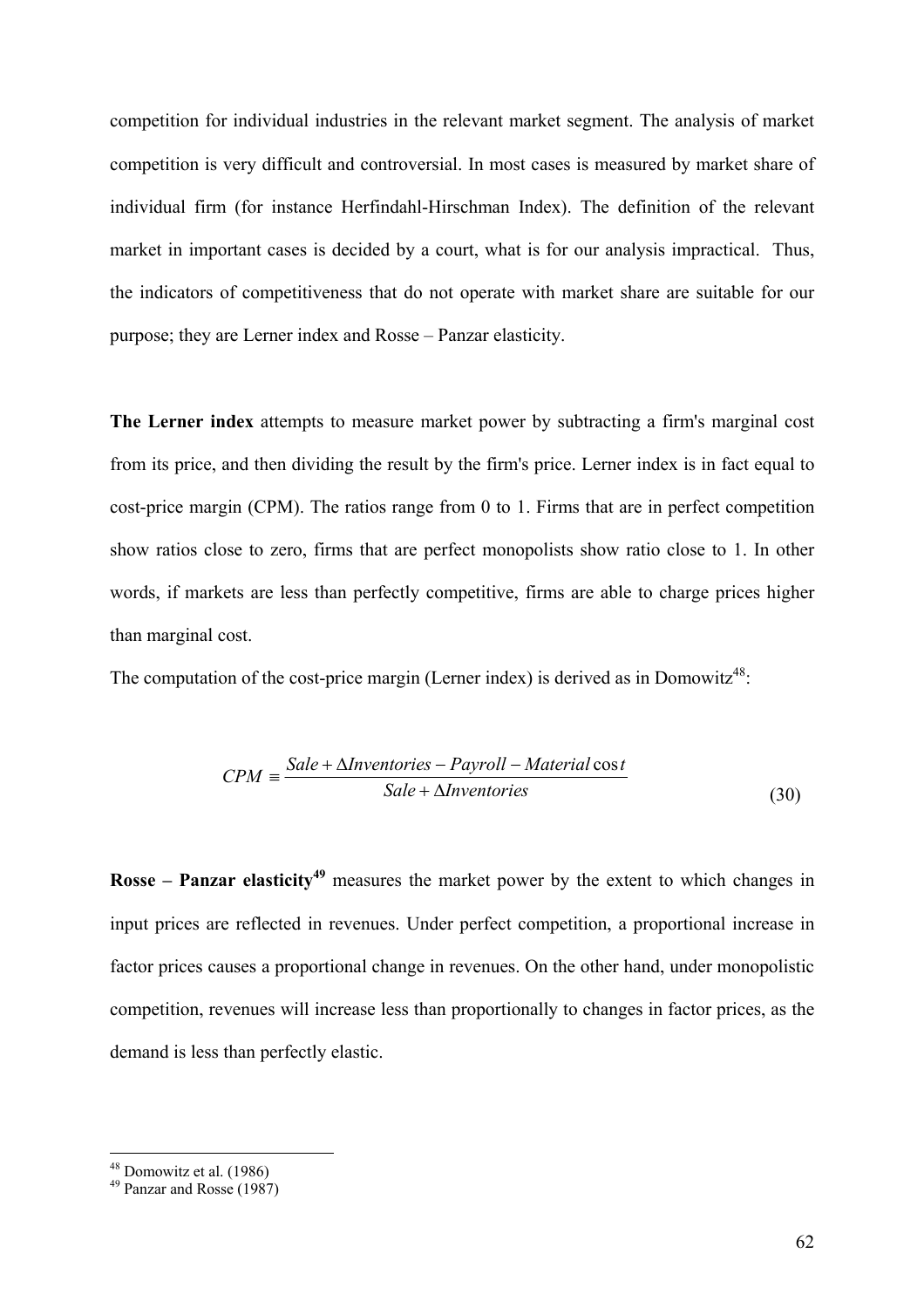However, we do not hold the prices of input costs, but the average costs. Therefore we estimate the amended Rosse-Panzar ("aRP") elasticity: "aRP" elasticity close to zero indicates monopoly, "aRP" elasticity close to 1 indicates perfect competition.

Moreover, we show the price-cost margin (PCM), which indicates an extent of margins in industry (close to 1 stronger competition, bigger than 1 weaker competition).

#### **5.7.2 Results: degree of competition and relation to PTM**

We calculated the indicators of competitiveness for each industry group. The higher degree of competition according to Lerner index and amended Rosse-Panzar elasticity is indicated in metals industry, chemical industry and textiles industry. Reversely, the lower degree of competition according to Lerner index and amended Rosse-Panzar elasticity is specified in car industry, machines industry and paper industry.

And if we compare the estimated degree of competition and the size of changes in relative prices, we observe that industries with Rosse-Panzar elasticity close to 1, which indicates perfect competition, have low PCM (close to 1) and low Lerner index (close to 0) and statistically insignificant or low parameter  $\beta_3$ , which indicates small change in relative prices. And reversely, where the Rosse-Panzar elasticity is significantly below unity, there is high PCM and Lerner Index and high parameter  $\beta_3$ , that indicates perfect competition. In other words, the size of changes in relative prices is negatively correlated with the degree of competition.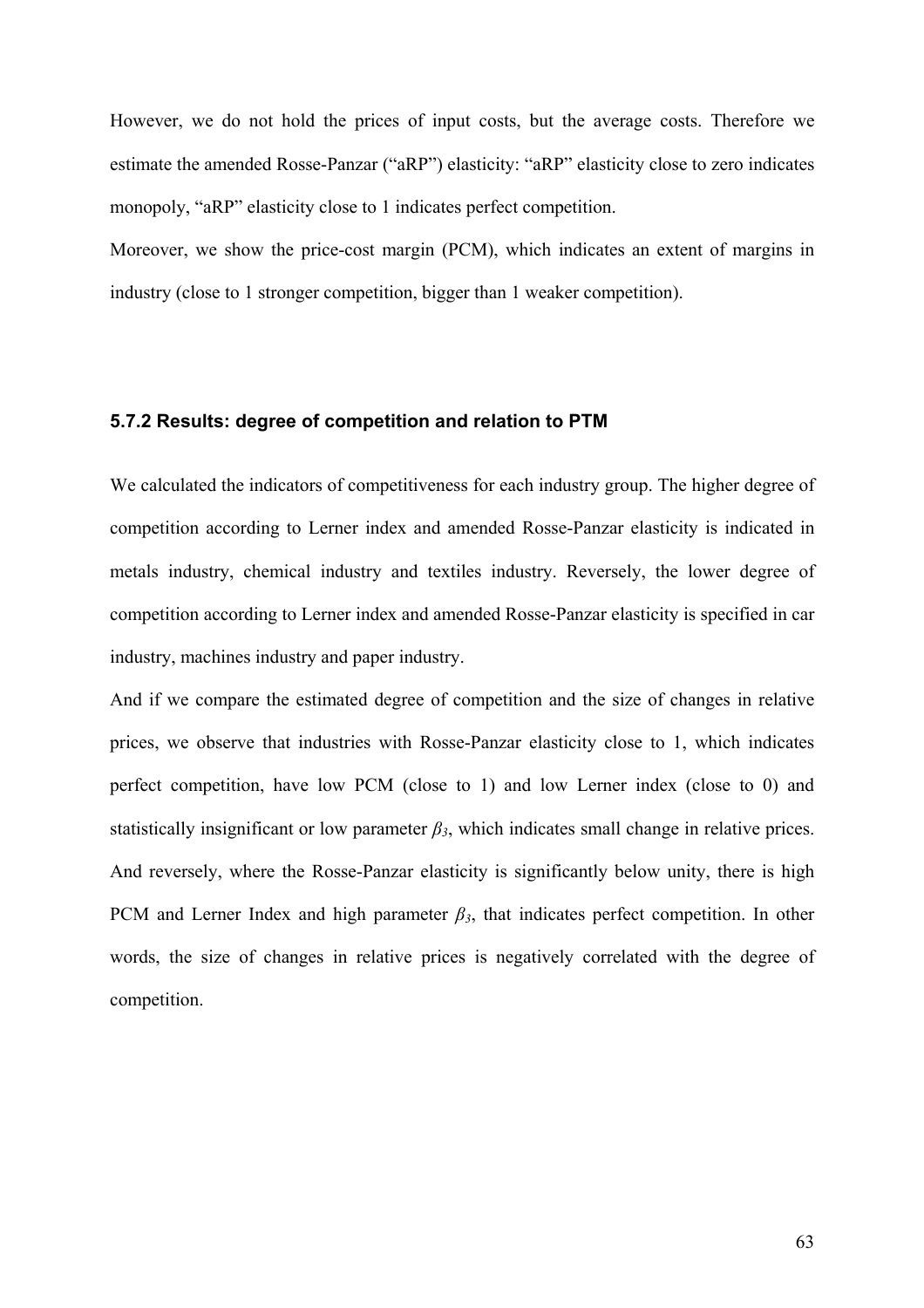| <b>Name</b>     | okec       | $PTM: \beta3$ | Lerner index=CPM | <b>PCM</b> | Rosse-Panzar<br>elasticity $(\beta1+\beta2)$ |
|-----------------|------------|---------------|------------------|------------|----------------------------------------------|
| <b>Bier</b>     | 15         | 0.241         | 0.143            | 1.187      | 0.958                                        |
| <b>Textiles</b> | 17,18      | 0.216         | 0.118            | 1.146      | 0.980                                        |
| Paper           | 20,21,22   | 0.550         | 0.137            | 1.181      | 0.817                                        |
| Chemicals       | 24.25      | 0.149         | 0.108            | 1.135      | 1.002                                        |
| Glass           | 26         | 0.087         | 0.160            | 1.214      | 1.064                                        |
| Metals          | 27,28      | 0.264         | 0.078            | 1.096      | 0.955                                        |
| Fitting         | 29         | 0.367         | 0.099            | 1.132      | 0.945                                        |
| <b>Machines</b> | 31, 32, 33 | 0.607         | 0.162            | 1.219      | 0.853                                        |
| Cars            | 34         | 0.700         | 0.182            | 1.253      | 0.856                                        |

**Table 12: Competition (Lerner index – Rosse-Panzar elasticity) and relation to PTM** 

The negative correlation can be well observed visually in figure 4. The relative change of prices is illustrated on the vertical axis and the degree of competition (measured by amended Rosse-Panzar elasticity, Lerner index and PCM) is illustrated on the horizontal axis. Especially the industries, where the high relative change of prices is estimated (car industry, machines industry and paper industry) are these industries, where both amended Rosse-Panzar elasticity and Lerner index indicate lower degree of competition. And reversely, the industries, where we estimated low or insignificant relative change of prices (metals industry, chemical industry and textiles industry) are these industries, where the lower degree of competition is indicated.

Our hypothesis of dependence of change of relative prices on degree of competition has been confirmed.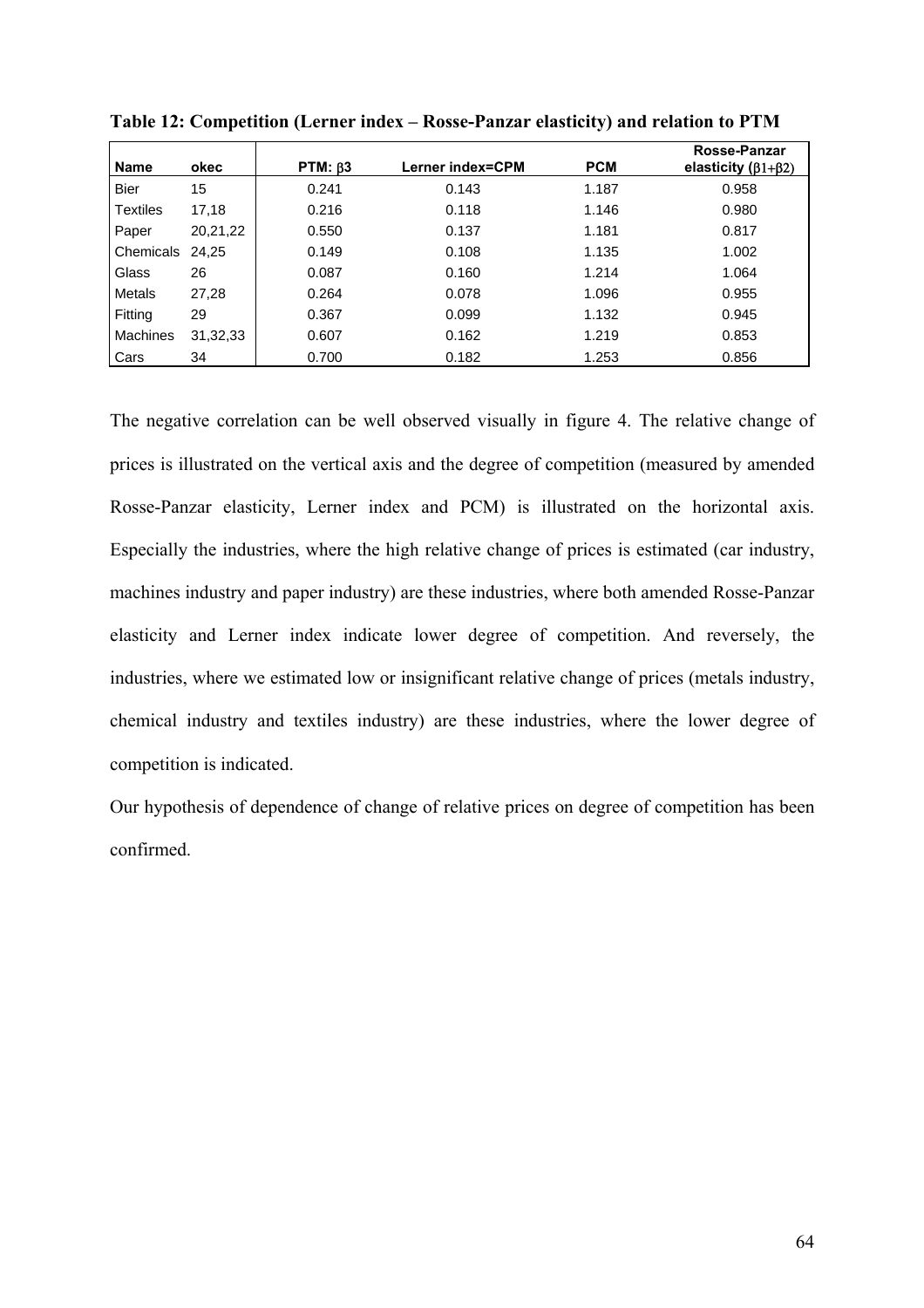

**Figure 4: Competition (Lerner index – Rosse-Panzar elasticity) and relation to PTM** 

# **5.8 Relationship between degree of competition and real equilibrium exchange rate**

We estimated the relative change of prices from producers' data. That analysis is similar to the analysis of PPI indices. However, can we conclude our result to the real exchange rate measured by means of CPI indices? We assert that we do, while the only difference between these two approaches is the Balassa-Samuelson effect, as the following derivation reveals, and the Balassa-Samuelson effect has been recently considered as negligible in the Czech Republic $50$ .

 $\overline{a}$ 

 $50$  Mihaljek (2003)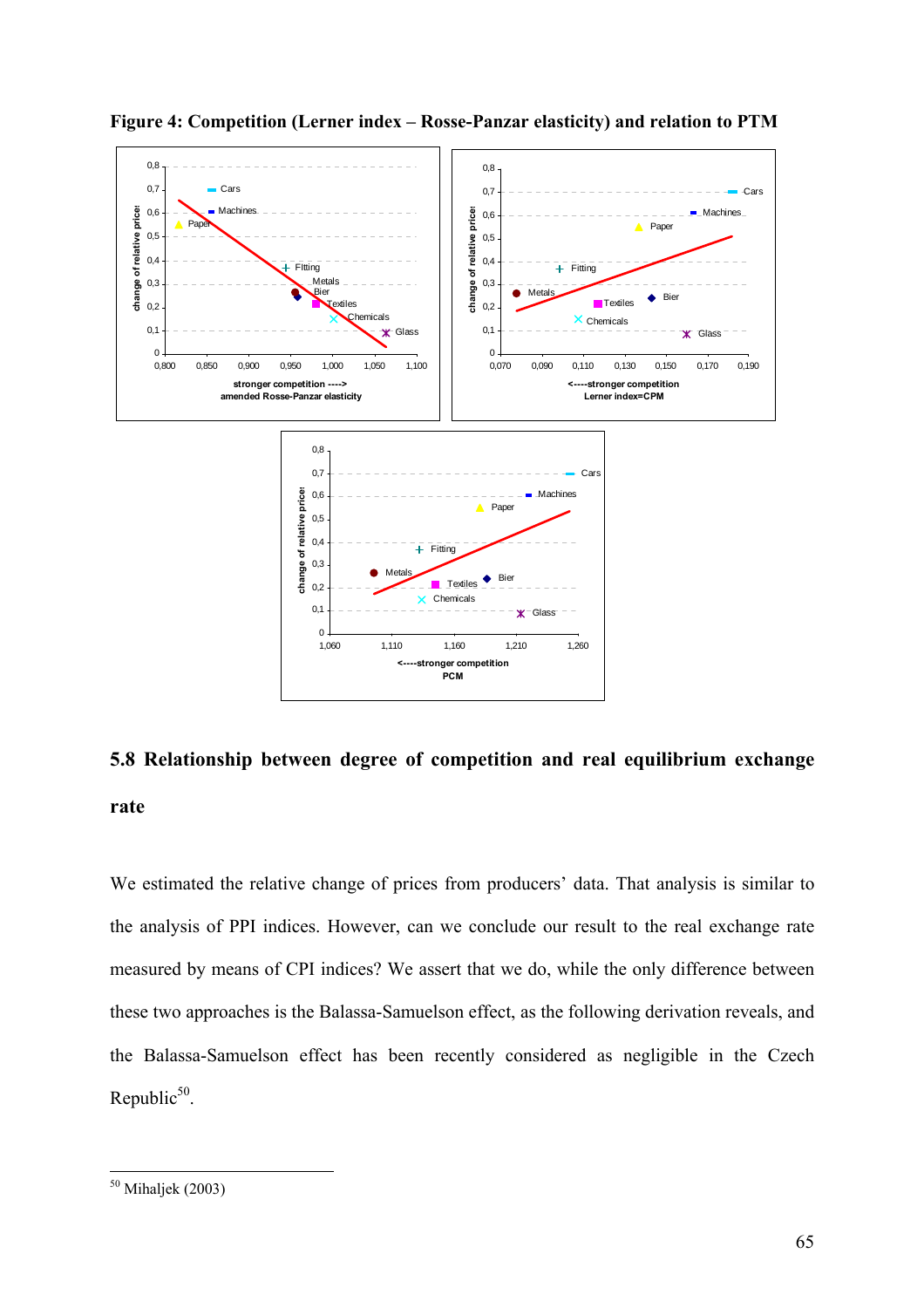# **5.8.1 The derivation of the real exchange rate from the Balassa-Samuelson model**

The definition of the real exchange rate, which relates the foreign to domestic price aggregate consumer price level, is:

$$
Q = S \frac{P_{\text{cpi}}^*}{P_{\text{cpi}}} \tag{31}
$$

where  $P_{cpi}^*$  represents the foreign consumer price level,  $P_{cpi}$  stands for domestic consumer price level and *S* represents the nominal exchange rate. After log-differencing, it follows that:

$$
q = s + p_{\text{cpi}}^* - p_{\text{cpi}} \tag{32}
$$

The CPI for each country can be expressed as follows:

$$
p_{\text{cpi}} = \nu p + (1 - \nu) p_n \tag{33}
$$

$$
p_{\text{cpi}}^* = \omega p^* + (1 - \omega) p_n^* \tag{34}
$$

where  $\omega$  denotes the share of tradable goods in the basket of foreign consumer price index (CPI). Similarly, υ denotes the share of tradable goods in the basket of the domestic CPI. *p* represents prices of the domestic CPI of tradables and  $p_n$  prices of the domestic CPI of nontradables. Similarly,  $p^*$  represents prices of the foreign CPI of tradables and  $p_n$  prices of the foreign CPI of non-tradables.

Thus the real exchange rate is:

$$
q = s + \omega p^* - \omega p + (1 - \omega)(p_n^*) - (1 - \omega)p_n \tag{35}
$$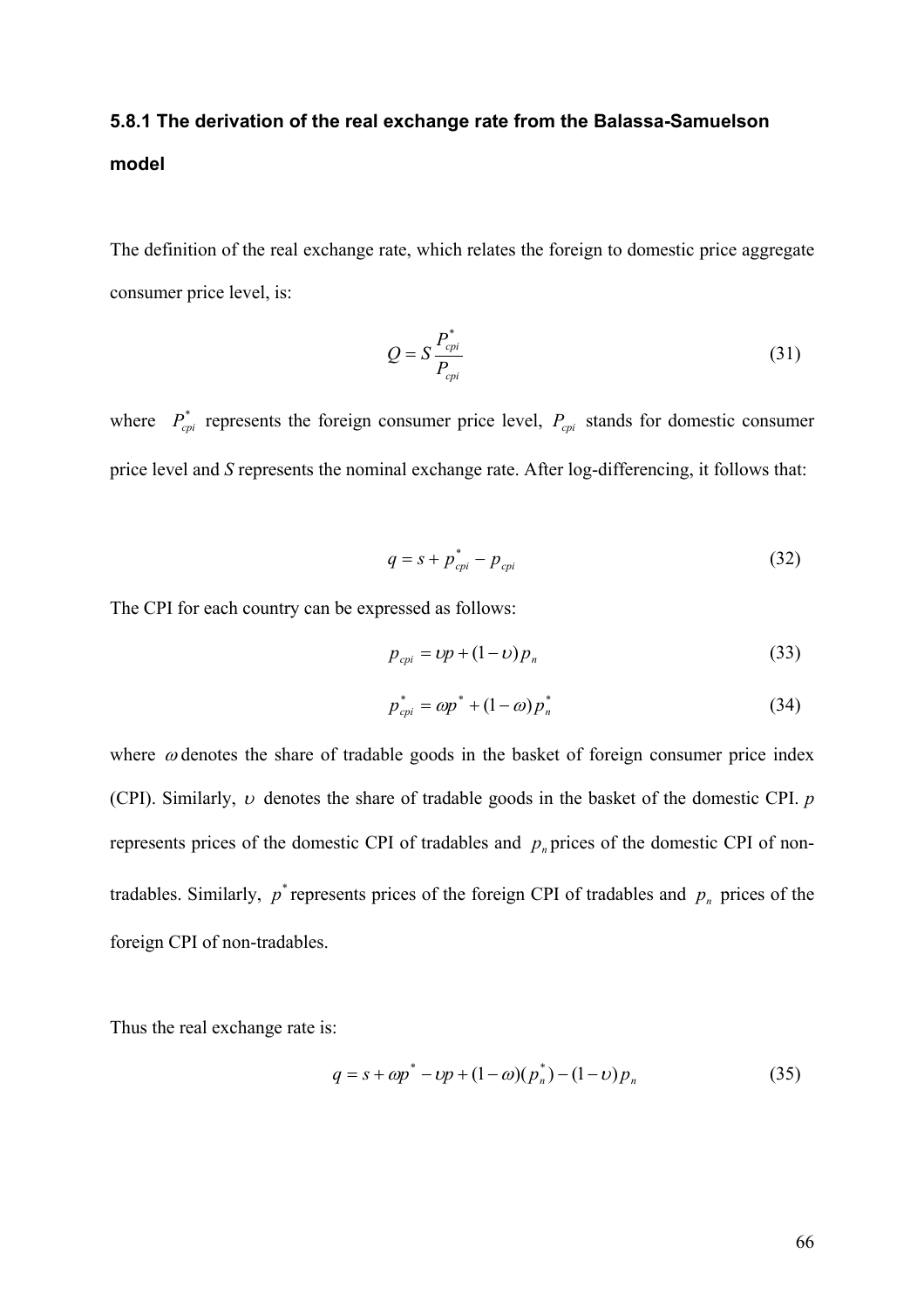A trend in real exchange rate based on non-tradable goods is explained by the Balassa-Samuelson model. It is assumed a perfect labor market arbitrage between tradable and nontradable goods sectors within a country but not across countries. Capital is assumed to be perfectly mobile internationally. Technology in the domestic country is represented by a homogenous production function:

for the tradable goods sector: 
$$
Y = BLk^{1-\psi}
$$
 (36)

and for the non-tradable goods sector: 
$$
Y_n = B_n L_n k_n^{1-\rho}
$$
 (37)

where  $L$  and  $L_n$  denotes labor in the tradable and non-tradable sector, respectively.  $B$  and  $B<sub>n</sub>$  represent the total factor productivity in the tradable and non-tradable sector, respectively. *L*  $k = \frac{K}{I}$  is the capital labor ratio for the tradable sector and *n*  $n = \frac{R_n}{L_n}$  $k_n \equiv \frac{K_n}{I_n}$  for the non-tradable sector.  $\psi$  and  $\rho$  denote labor share in the domestic non-tradable sector and tradable sector, respectively.

If the capital is perfectly international mobile, the interest rate for a small open economy is determined exogenously and it is equal to the marginal product of capital. In respective sectors, we have:

$$
i = (1 - \psi)Bk^{-\psi} \tag{38}
$$

and

$$
i = \frac{p}{p_n} (1 - \rho) B_n k^{-\rho}
$$
 (39)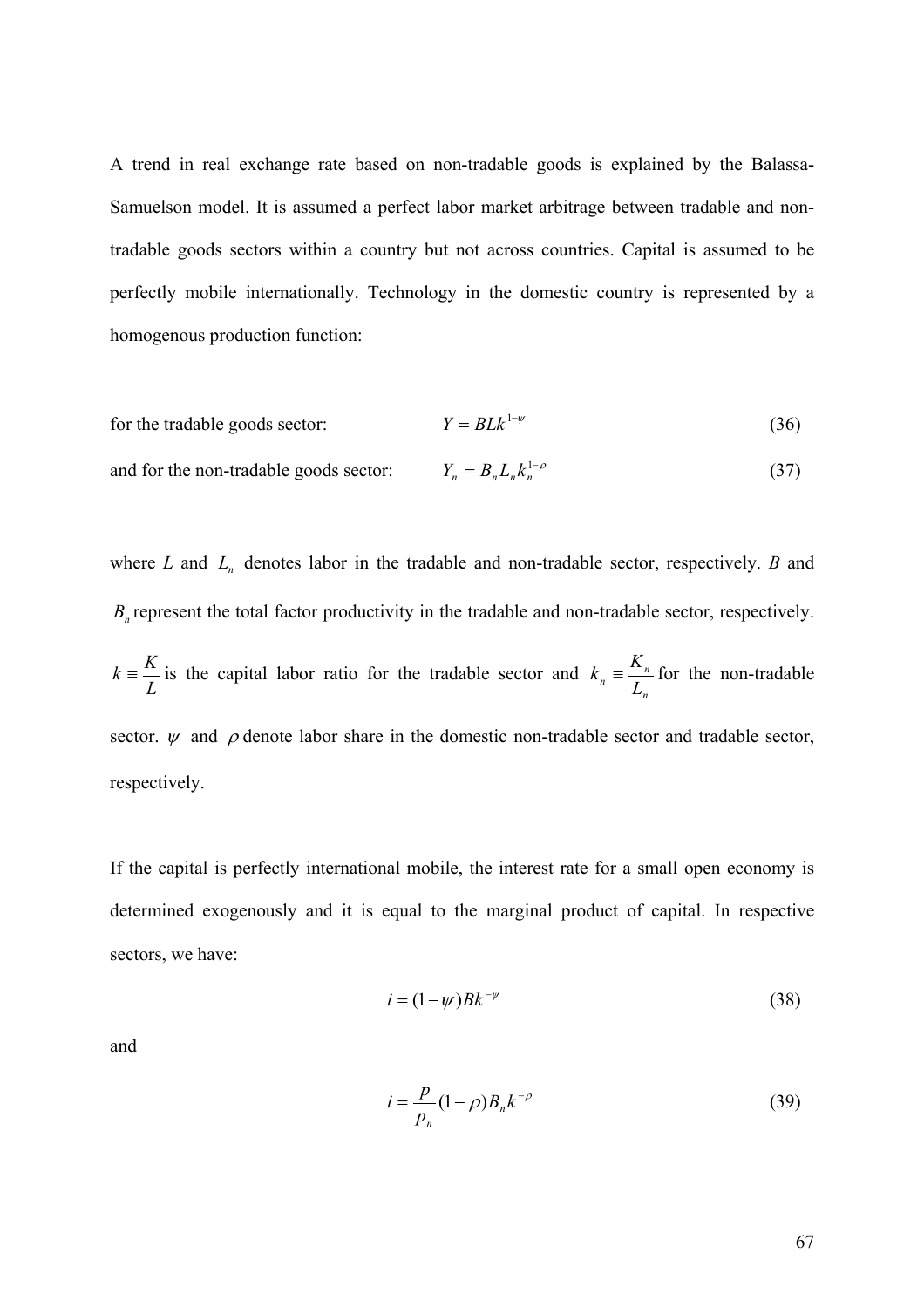The equations (38) and (39) determine the capital-labor ratio in the tradable sector and nontradable sector, respectively. With respect to the wage rate, the profit maximizing behavior forces the marginal product of labor to be equal to the wage rate in the tradable sector. Hence, we have

$$
\omega = B \psi k^{1-\psi} \tag{40}
$$

By expressing the capital-labor ratio in terms of the international interest rate and substituting into (40) for k, we see that the wage rate is determined solely within the tradable sector. Based on the second assumption about perfect labor market arbitrage between the tradable and nontradable sector within a country, which implies that the wage in the tradable sector determines the wage dynamics in the non-tradable sector, we write (after log-differencing):

$$
p - p_n = \frac{\psi}{\rho} B - B_n \tag{41}
$$

Equation (41) is the final implication of the BS model. It asserts that the differences in total factor productivity in the tradable and non-tradable sectors explain the dynamic in relative prices (internal real exchange rate).

If we put the equation (41) into the equation of the real exchange rate (35) and if we assume that temporary deviations are due to imperfections in the labor market such as sticky wages or low flexibility of labor (denoted as  $\varepsilon$ ), we can express the percentage change in real exchange rate as:

$$
q = s + p^* - p + (1 - v)\left(\frac{\psi}{\rho}B - B_n\right) - (1 - \omega)\left(\frac{\psi^*}{\rho^*}B^* - B_n^*\right) + \varepsilon\,,\tag{42}
$$

where *B* denotes the total factor productivity in the domestic tradable sector and  $B_n$  stands for the total factor productivity in the domestic non-tradable sector.  $\psi$  and  $\rho$  denote labor in the domestic non-tradable sector and tradable sector, respectively. Symmetrically,  $B^*$  is the total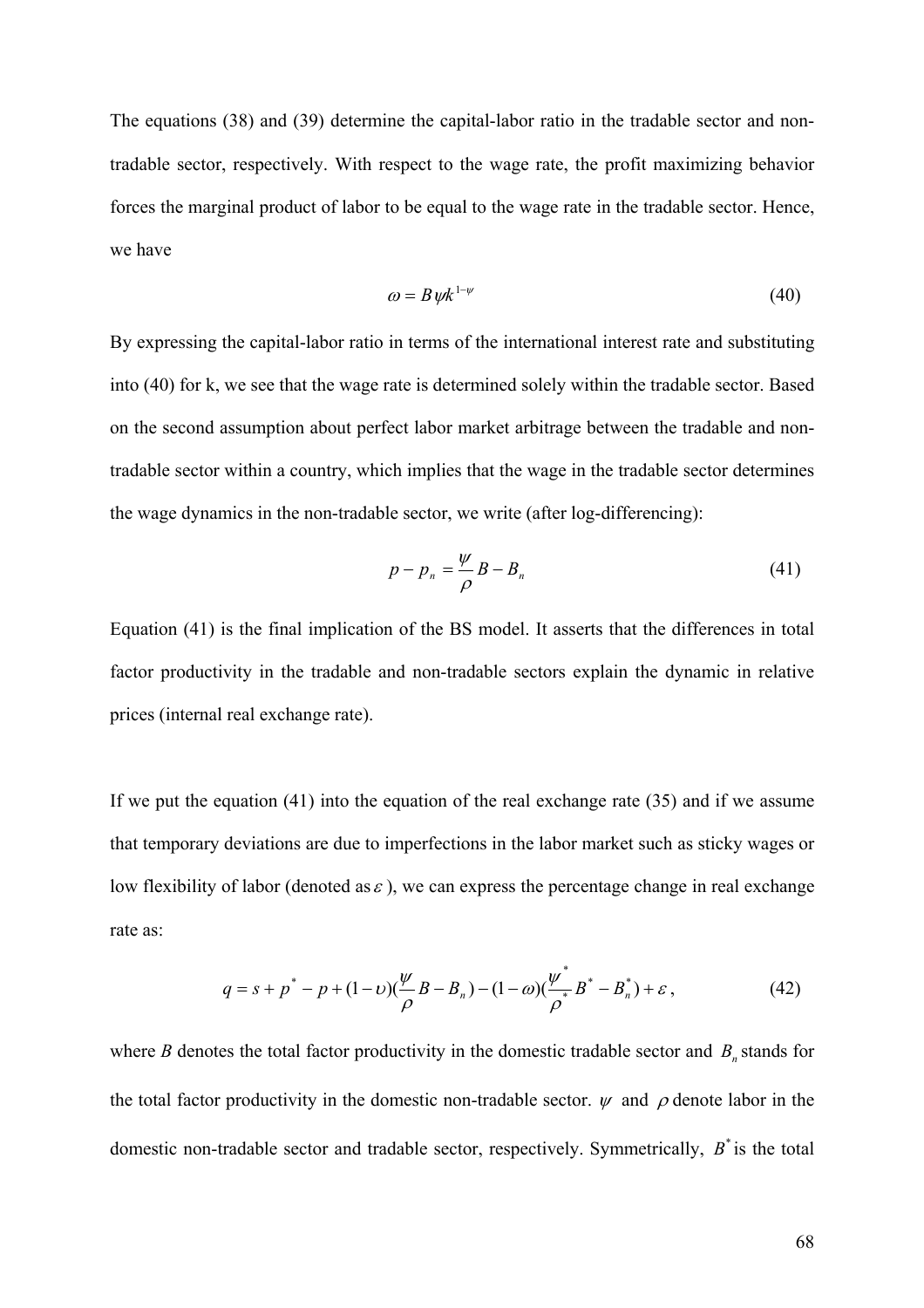factor productivity in the foreign tradable sector and  $B_n^*$  in the foreign non-tradable good sector.  $\psi^*$  denotes the labor share in the foreign non-tradable and  $\rho^*$  in the tradable sector,

respectively. The term  $(1-v)(\frac{\psi}{\phi}B-B_n)-(1-\omega)(\frac{\psi}{\phi}B^*-B_n^*)+\varepsilon$ ρ ω $\frac{\psi}{\psi}$ ρ  $(1-\nu)(\frac{\psi}{\rho}B-B_n)-(1-\omega)(\frac{\psi}{\rho^*}B^*-B_n^*)+$ \*  $(B - B_n) - (1 - \omega)(\frac{\omega}{\sigma} B^* - B_n^*) + \varepsilon$  represents the Balassa-

Samuelson effect, i.e. the cross-country inflation differentials. So, the RER can be simply expressed as:

$$
q = s + p^* - p + (Balassa - Samuelson\_effect)
$$
\n(43)

Since it has recently been documented that the Balassa-Samuelson effect in the Czech Republic is negligible, for instance Mihaliek  $(2003)^{51}$  or Flek, Marková and Podpiera (2002), the real exchange rate is equal to:

$$
q = s + p^* - p \tag{44}
$$

where  $p$  represents prices of the domestic CPI of tradables and  $p^*$  represents prices of the foreign CPI of tradables.

If  $p_{\text{cpi}}^{\text{tradable}} = p_{\text{ppi}}$  which in two-country model holds, then:

$$
q = s + p_{\text{cpi}}^* - p_{\text{cpi}} = s + p_{\text{ppi}}^* - p_{\text{ppi}}, \qquad (45)
$$

i.e., the real exchange rate measured by means of CPI would have the same magnitude as the RER measured by means of PPI.

So, since the Balassa-Samuelson effect is minor and the only difference between RER based on prices of tradables (measured by PPI) and RER based on prices of nontradables and tradables together (measured by CPI) is the Balassa-Samuelson effect, we can extend our results to the real exchange rate based on CPI, too.

 $\overline{a}$ 

 $51$  Mihaljek (2003)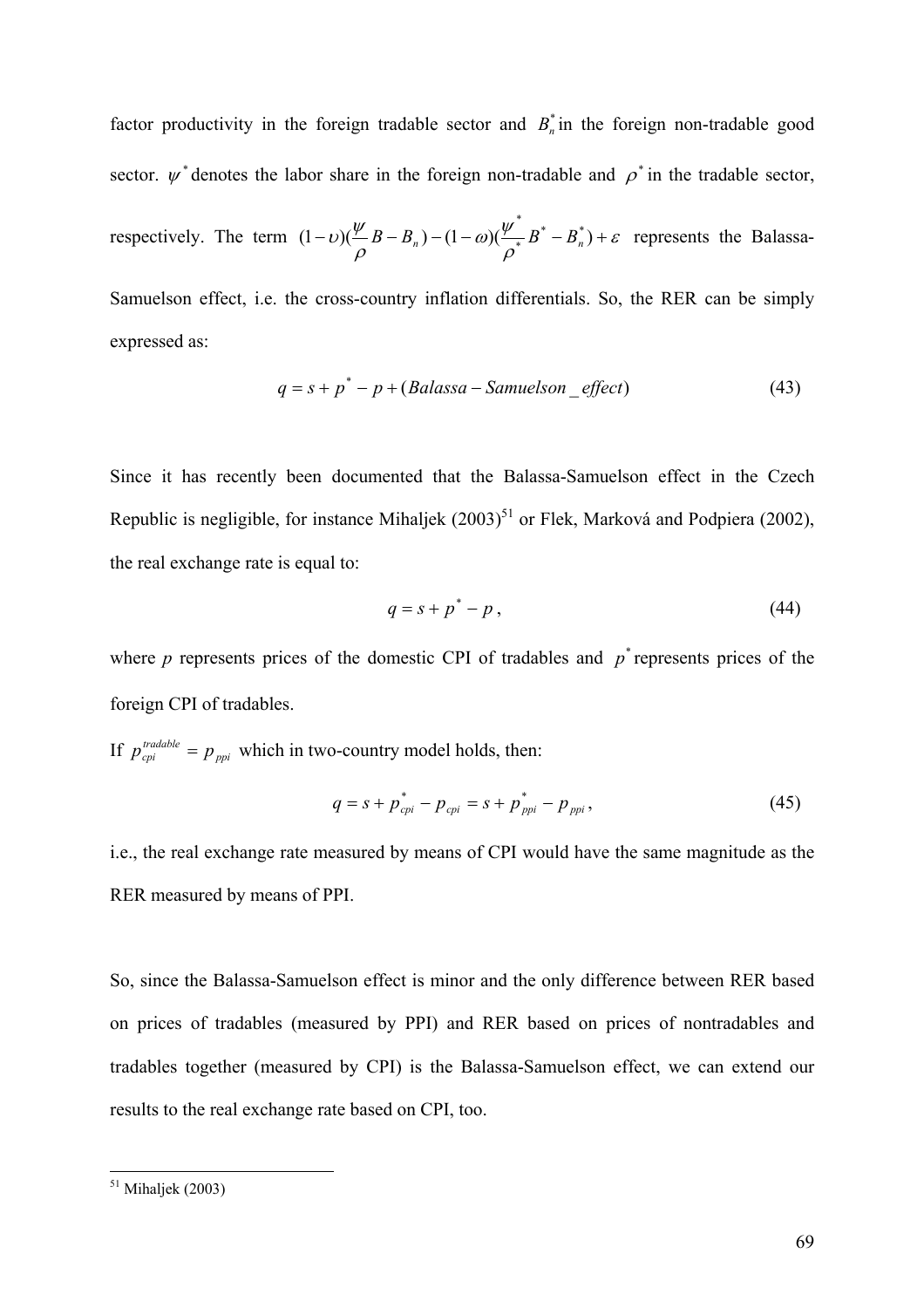

## **Figure 5: Real exchange rate based on PPI and CPI**

# **5.8.2 The effect of the degree of competition on REER estimated by various approaches**

Babetskii and Egert<sup>52</sup> compared different approaches to real equilibrium exchange rate and as we can see in figure 6 below, all of the approaches find very similar misalignment of the real exchange rate. We added to the graph our estimation of misalignment (the green line), derived through the firms' aggregate decision on relative prices. As we can see, our disparity is highly correlated with other methods.<sup>53</sup>

 $\overline{a}$ 

<sup>52</sup> Babetskii, Egert (2005)

<sup>&</sup>lt;sup>53</sup> The difference at the ends (years 1994 and 2004) between our approach and other approaches can be explained by an end-point bias. Other approaches use filtration technique, thus they suffer by an end-point bias. On the contrary, our approach does not use any filtration technique.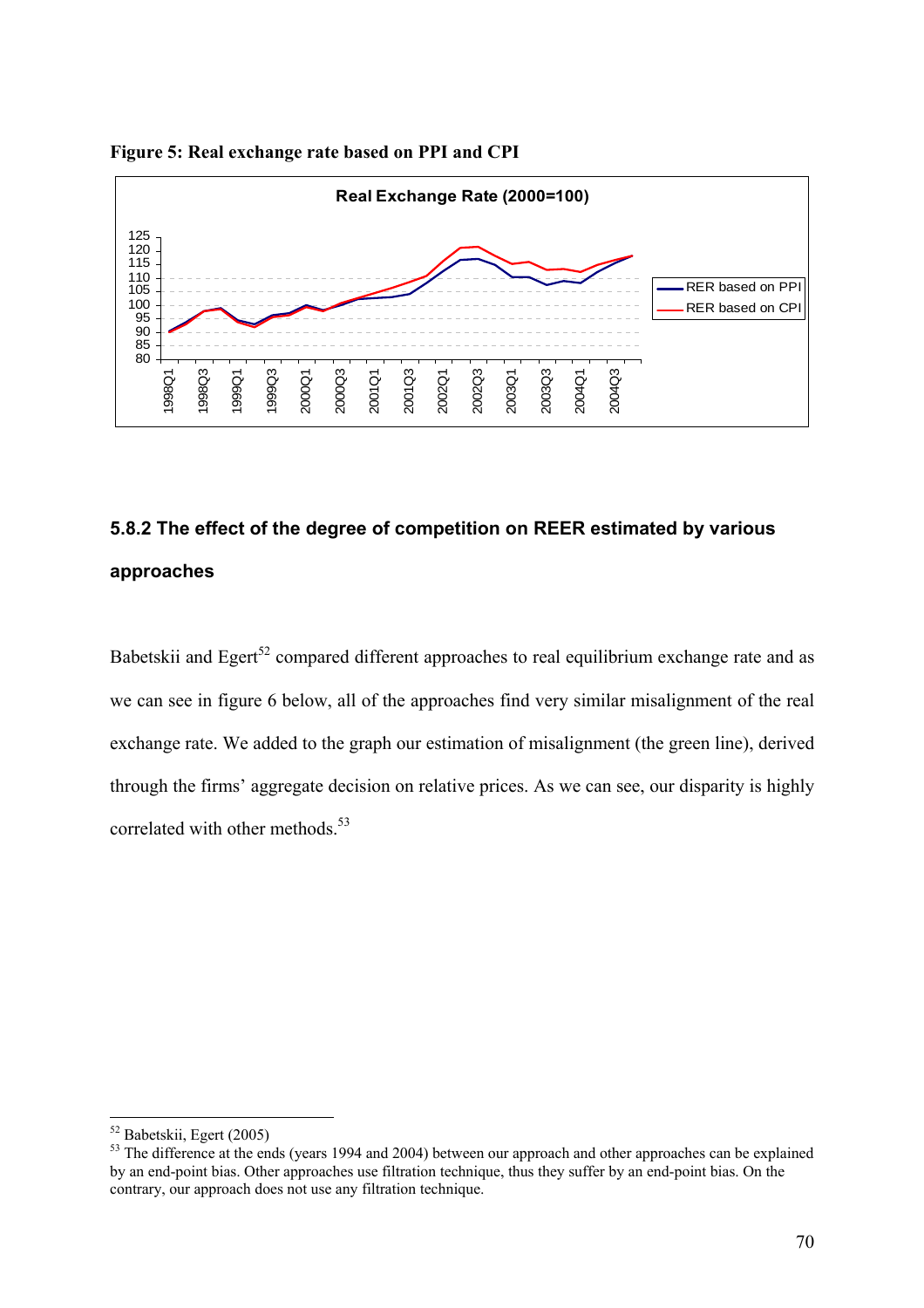

**Figure 6: Misalignment of the Czech Koruna (%) – various approaches** 

**source: Babetskii and Egert (2005)** 

**Note: QPM denotes quarterly prediction model, BP filter denotes band-pass filter, the disparity C-P denotes the PTM derived by weighted sectoral disparities (derived using price indices) published in Cincibuch and Podpiera (2006). P-R denotes the disparity derived using the elasticity estimated by weighted regression in this paper.** 

Since our disparity is estimated from aggregate relative price changes, we assert that the gap in the real exchange rate measured by other approaches is also caused by the relative price discrepancies. And as we showed in our analysis, the relative price discrepancies depend on degree of competition.

So we conclude that the gap in real exchange rate could arise only if the companies were operating in the environment of imperfect competition. Under imperfect competition, it is optimal for firms to charge different prices at different markets (converted in a single currency), if the nominal exchange rate changes. But if all firms were operating in the environment of perfect competition (or close to perfect competition), they would optimally charge equal prices at distinct markets regardless of the development of the exchange rate.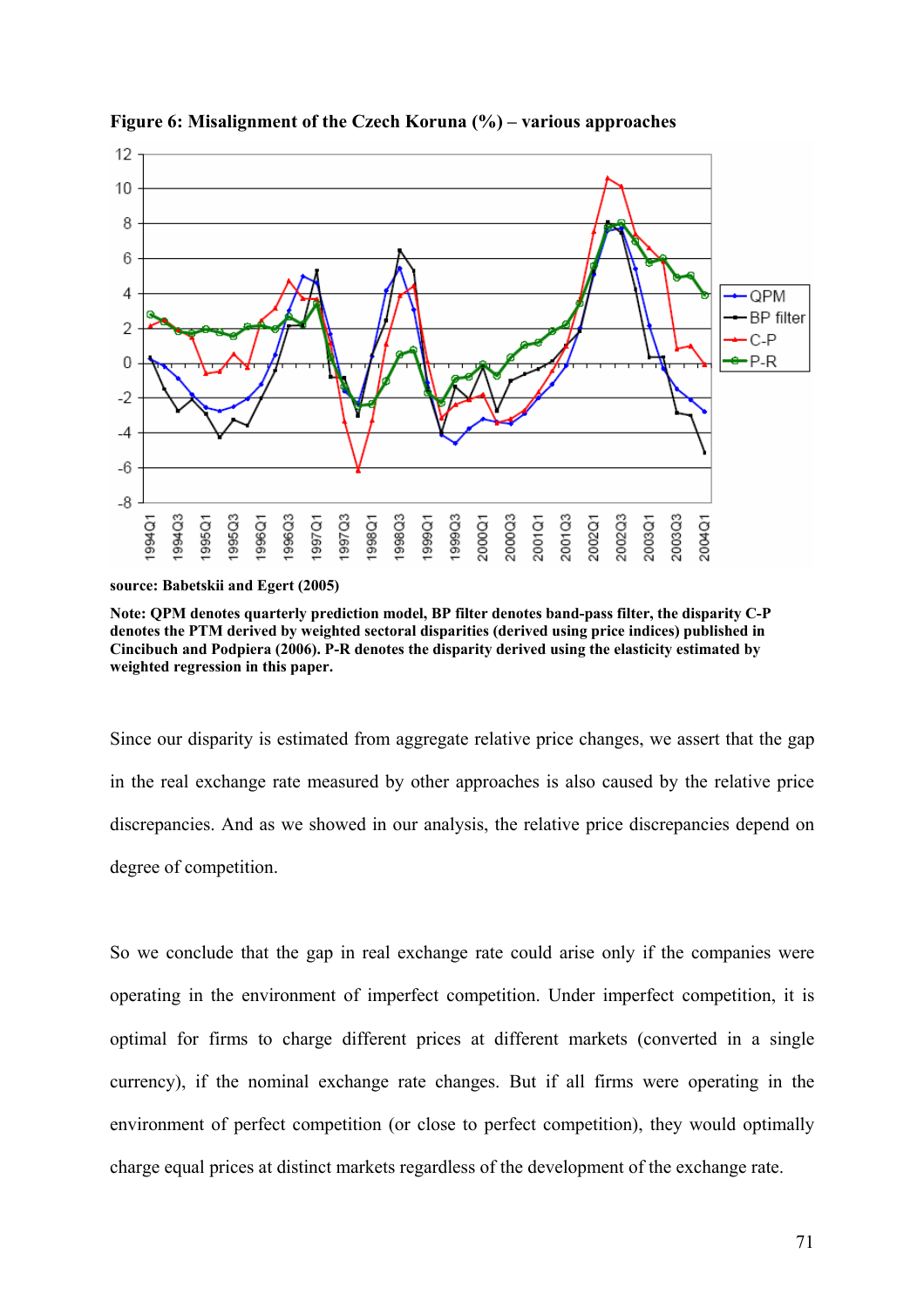Consequently, the real exchange rate in tradables (approximated by export/domestic production prices) remains constant under perfect competition. In other words, under perfect competition the real exchange rate is always in equilibrium and any nominal exchange rate change is an equilibrium. However, the exported quantity of firms in perfect competition would go down to zero when there is significant appreciation. On the contrary, the loss in real market shares abroad would be much less pronounced, when there will monopolistic competition or oligopoly, due to pricing to market.

This is very substantial conclusion. It implies that if market structure changes *ceteris paribus*, all the approaches (BEER, etc.) will find smaller real exchange rate misalignment under the same movement of nominal exchange rate. The smaller misalignment would be interpreted so that the real exchange rate is closer to the equilibrium. However in reality the firms will suffer more, while they will loose foreign market share. That is paradoxical and one should bear it in mind, when interpreting the gap of the real exchange rate.

Therefore, we conclude, when one wants to interpret the real equilibrium exhange rate based on price indices, he should always take into consideration the degree of competition in the relevant market. Therefore, one should not only look at price indices, when computing the real equilibrium exchange rate, but real market shares, as well.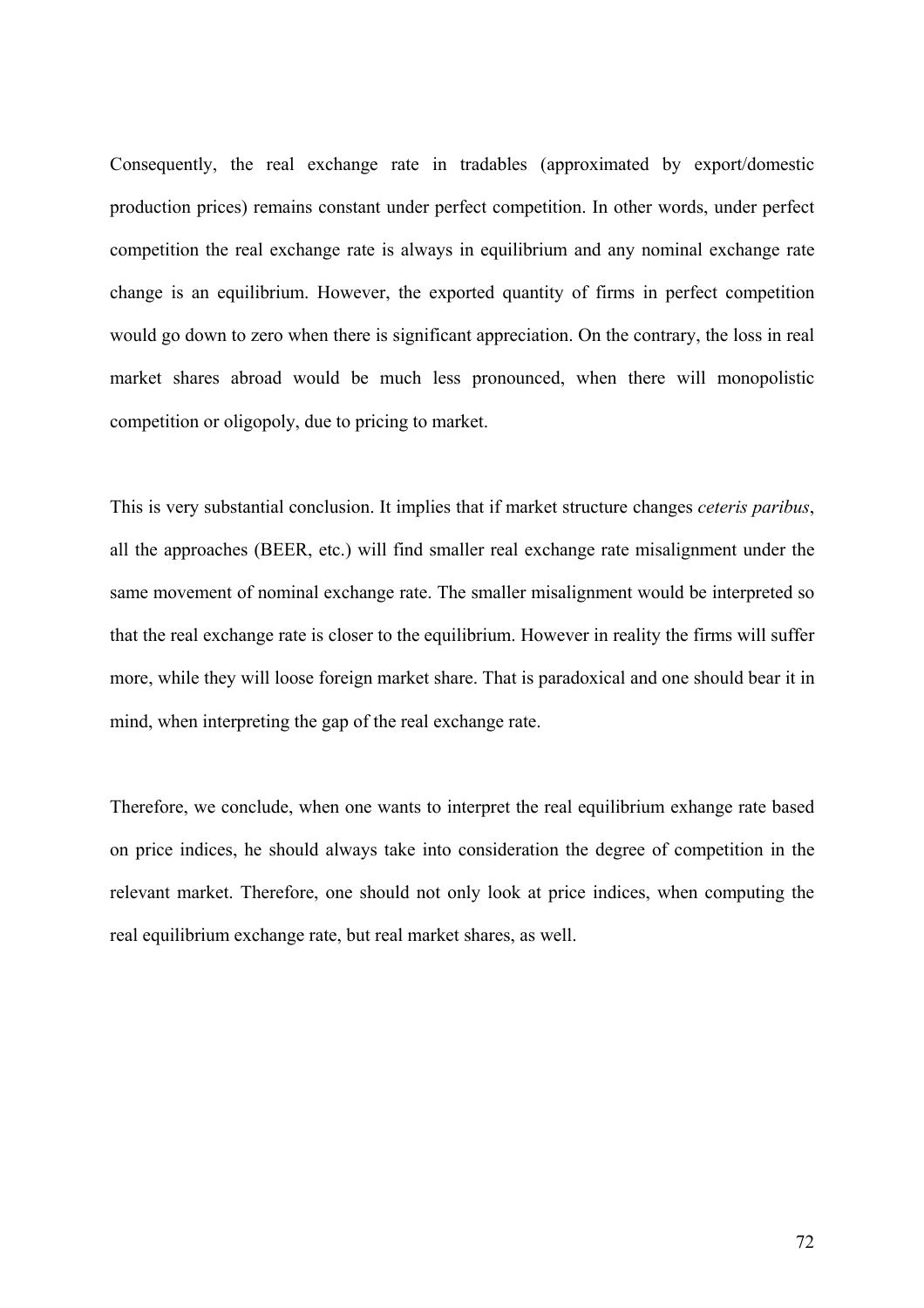## **6. CONCLUSION**

Since the exchange rate is one of the most important prices in a small open economy, economists are trying to apply various approaches in order to find the right equilibrium value. However, the nominal exchange rate does not say anything about price levels and price changes, thus most of studies and theories are concerned with real exchange rate. As well as, this thesis was devoted to the analysis of the real exchange rate.

First, we presented two main theories of exchange rate – purchasing power parity and uncovered interest parity. The purchasing power parity is fundamental theory. Although the empirical analyses question it from the empirical point of view, it is overall assumed that the PPP theory holds in the long run. On the contrary, the empirical analyses of the UIP theory agree, that it does not hold in reality. Moreover, some studies show that the exchange rate behaves exactly in the opposite way than what UIP predicts. Surprisingly, the UIP theory is still very often used in empirical approaches which are assessing the relation of exchange rate in comparison to equilibrium value.

Afterwards, we presented three main empirical approaches of estimating the real equilibrium exchange rate: FEER, BEER and NATREX. The FEER approach is a normative approach; it tends to define the external balance in terms of "normal" capital flows; and then it estimates the levels of real exchange rates that would equate current account balances at positions of full employment. Its drawback is that the equilibrium value depends on an ad hoc author's definition of desirable values of fundamentals. On the other hand, the BEER approach is a positive approach; it observes the statistical relation of particular fundamentals with real exchange rate and estimates an equation, where the real exchange rate is dependant variable.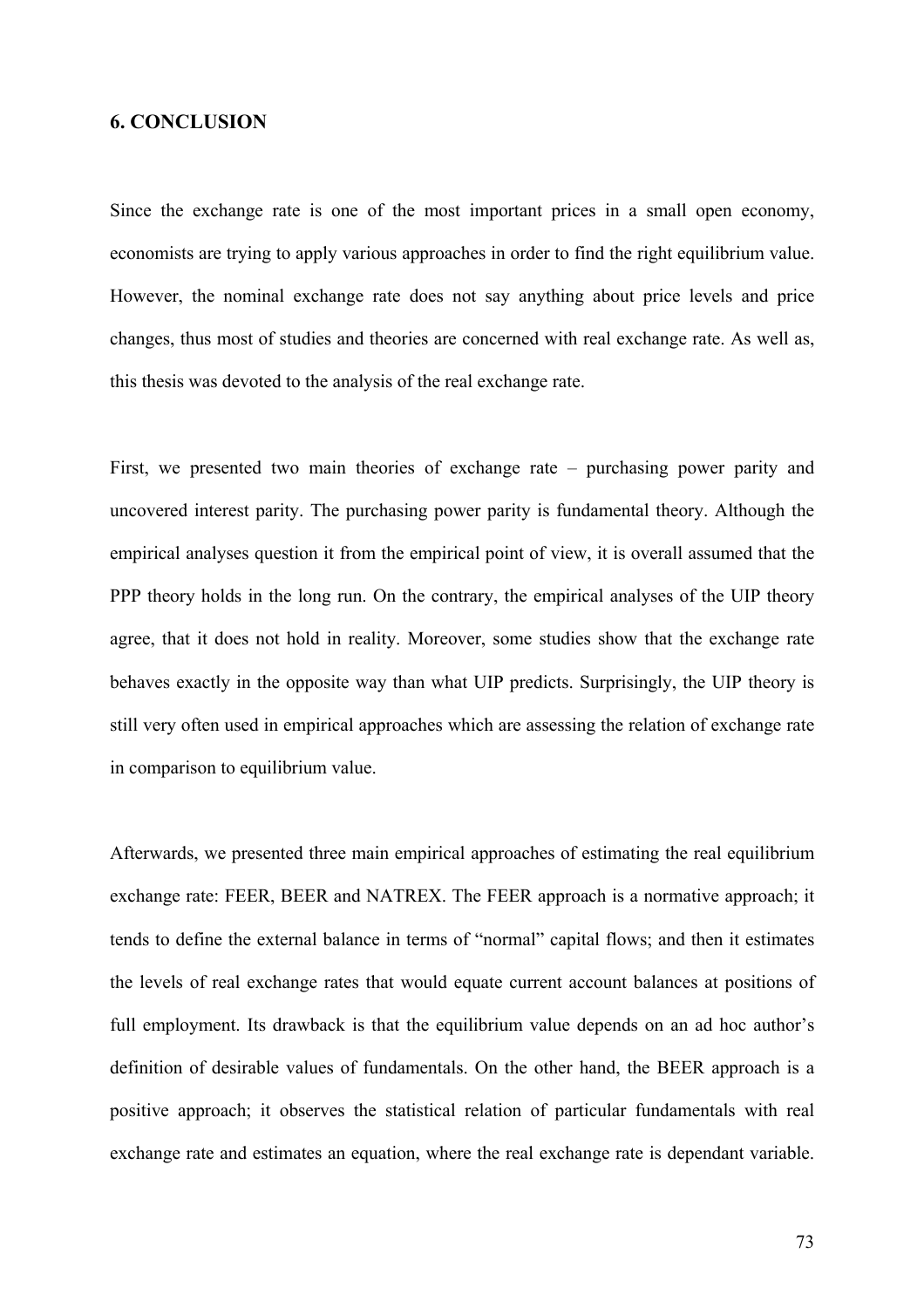Therefore, the BEER approach measures rather statistical relationship. The NATREX approach is some mixture of the BEER and FEER approaches. Since all that approaches have substantial drawbacks, economists most often use filtration techniques. The filtration technique simply defines a trend of the real exchange rate which is then called equilibrium exchange rate.

In the last part, we analyze, to our knowledge originally, the relevance of the degree of competition on the real exchange rate and on the size of misalignment, which the above mentioned approaches find. In our analysis we use original data of almost one hundred Czech exporting companies over the period 1993-2003.

Our main finding is that size of the gap of the real exchange rate depends on degree of competition. Since the misalignment is caused by the relative price discrepancies, this misalignment will be identified only if the firms operate under imperfect competition. Under perfect competition, the price discrepancies do not appear, therefore the real exchange rate will indicate no misalignment and all methods estimating equilibrium exchange rate from the real exchange rate will find it as equilibrium. However, that is paradoxical, since the real losses in diminishing revenues under perfect competition will be higher than for firms operating under imperfect competition.

This is very essential conclusion. The real exchange rate approaches will identify, *ceteris paribus*, different size of misalignment under different degree of competition with the same nominal appreciation (or depreciation). Paradoxically, the smaller misalignment will be accompanied by huge real losses in output of firms, and reversely the bigger misalignment will indicate weaker degree of competition, thus smaller real losses.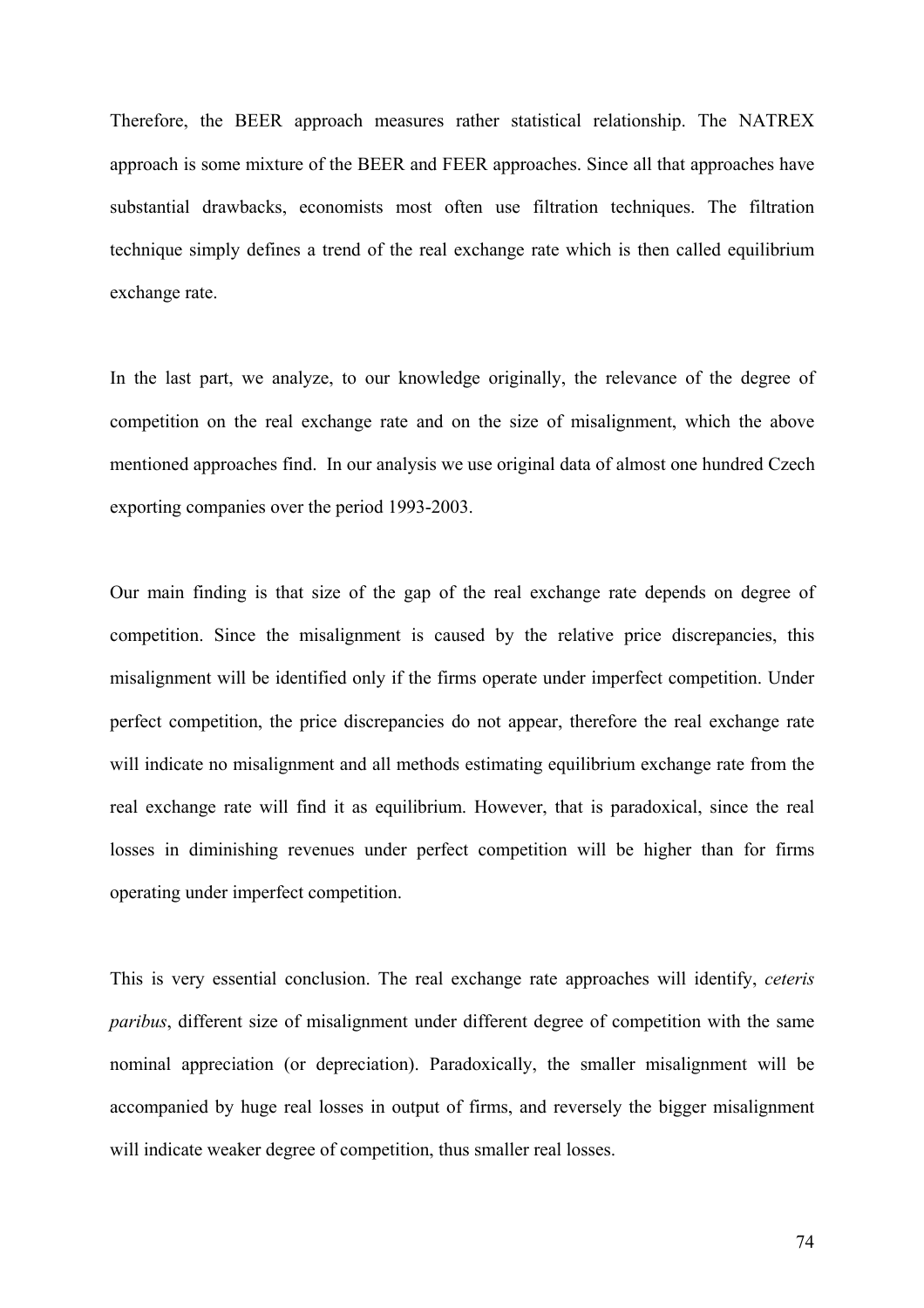Hence, by interpreting the gap of the real exchange rate one should always take into consideration the effect of the degree of competition on the real exchange rate.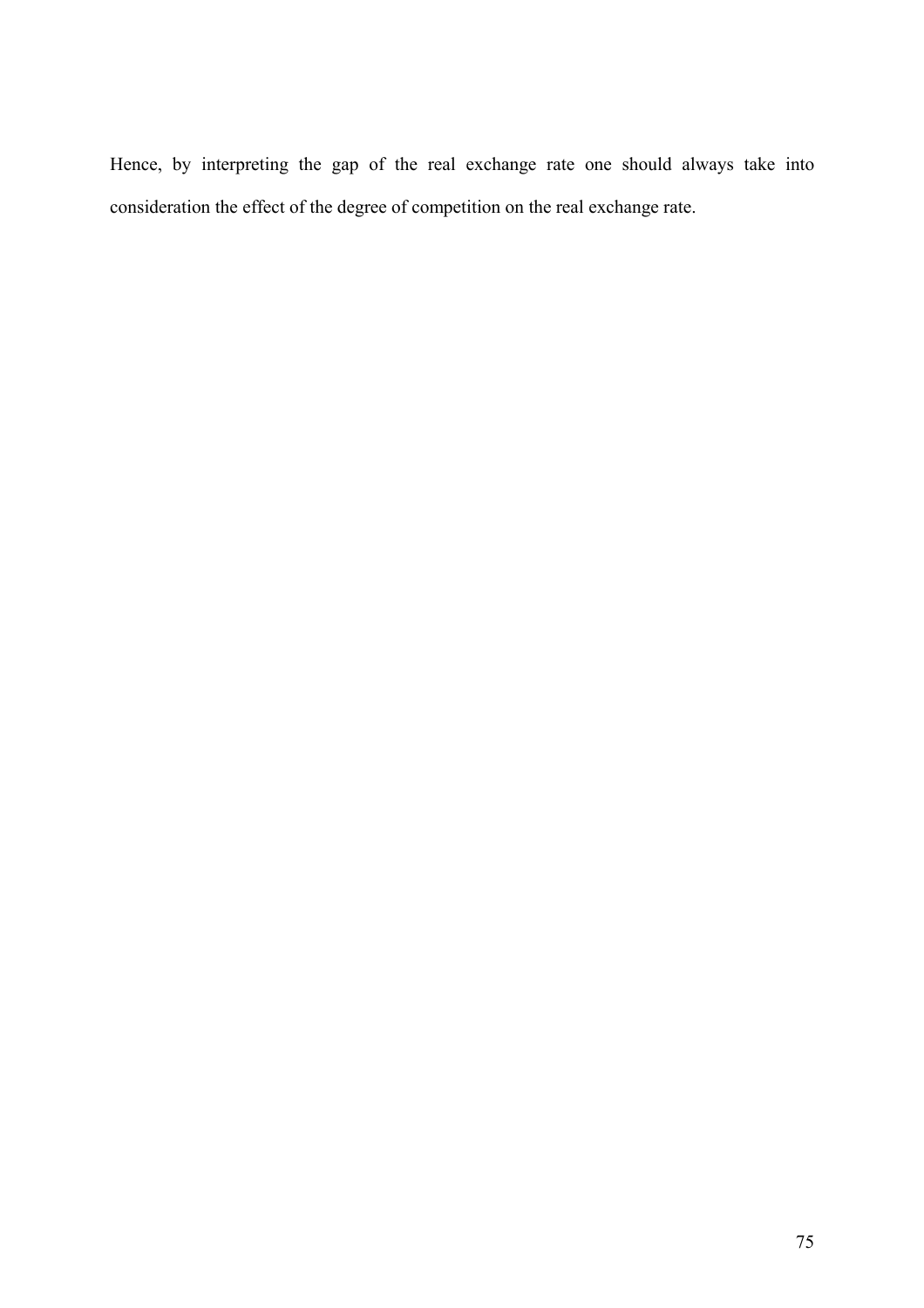## **REFERENCES:**

BABETSKII, I. AND BALÁSZ, E. (2005): "Equilibrium Exchange Rate In the Czech Republic: How Good is the Czech Beer?" *CERGE Working Paper No. 267* 

BALASSA, B. (1964): "The Purchasing Power Parity Doctrine: A Reappraisal". *Journal of Political Economy, 72 (6), 244-267.* 

BAYOUMI, et al. (1994): "The Robustness of Equilibrium Exchange Rate Calculations to Alternative Assumptions and Methodologies". *Williamson ed.*

BHAGWATI, J.N. (1984): "Why are services cheaper in the poor countries". *Economic Journal 94* 

BULÍŘ, A. AND ŠMÍDKOVÁ, K. (2004): "Exchange Rates in the New EU Accession Countries: What Have We Learned from the Forerunners". *CNB WP No. 10/2004* 

CASSEL, G., (1921): "The World's Money Problems". *New York: E.P.Duttonand Co.* 

CHAMBERLIN, E.M., (1933): "The Theory of Monopolistic Firm". *Harvard University Press, Cambridge M.A.*

CHOWDHURY, A.R. AND SDOGATI, F. (1993): "Purchasing Power Parity in the Major EMS Countries": The Role of Price and Exchange Rate Adjustment". *Journal of Macroeconomics, 15, pp. 25-45.* 

CINCIBUCH, M. AND PODPIERA, J. (2004): "Beyond Balassa – Samuelson: Real Appreciation in Tradables in Transition Countries". *CNB Working Paper No.9/2004¨* 

CINCIBUCH, M. AND PODPIERA, J. (2006): "Beyond Balassa – Samuelson: Real Appreciation in Tradables in Transition Countries". *Forthcoming in The Economics of Transition.* 

CUTHBERSTON, K. (1996): "Quantitative Financial Economics, Stocks, Bonds and Foreign Exchange". *John Wiley and Sons Ltd.*

DIXIT A. AND STIGLITZ, J. (1977): "Monopolistic Competition and Optimal Product Diversity". *American Economic Review 67.* 

76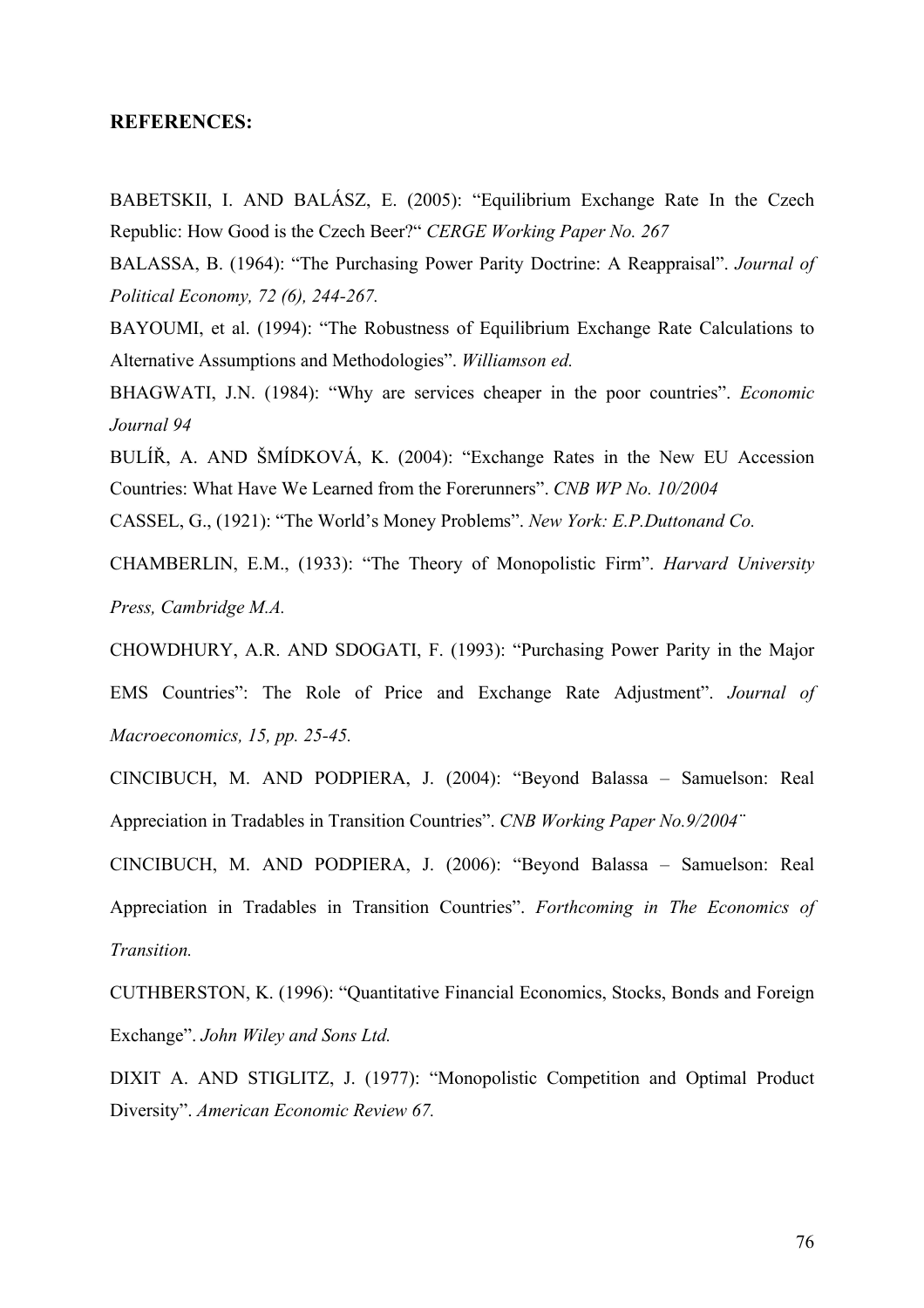DOMOWITZ, I., HUBBARD, R.G. AND PETERSEN, B.C. (1986): "Business Cycles and the Relationship between Concentration and Price-Cost Margins". *The RAND Journal of Economics, Vol 17, No.1, 1-17.*

DUMAS, B. (1972): "Dynamic Equilibrium and the Real Exchange Rate in Spatially Separated World". *Review of Financial Studies, 5, pp. 153-180* 

ENGEL, CH. AND ROGERS, J. (1995): "How Wide is the Border?" *NBER WP. 4829*

ENGLE, R.F. AND GRANGER C.W.J. (1987): "Co-integration and Error Correction: Represantation, Astimation and Testing". *Econometrica, 55, pp. 251-76* 

EGERT, B. (2003): "Assessing Equilibrium Exchange Rates in CEE Acceding Countries: Can We Have DEER with BEER without FEER? A Critical Survey of the Literature". *Focus on Transition 2/2003, pp. 38-106* 

FLEK, V. AND MARKOVÁ, L. AND PODPIERA, J. (2002): "Sectoral Productivity and Real Exchange Rate Appreciation: Much Ado about Nothing?" *CNB Working Paper No.4/2002*

FRANKEL, J.A. (1986): "International Capital Mobility and Crowding Out in the US Economy: Imperfect Integration of Financial Markets or Goods Markets?" *Lexington Books, pp.33-67* 

FRANKEL, J.A. AND ROSE, A.K. (1996): "A Panel Project on Purchasing Power Parity: Mean Reversion Within And Between Countries". *Journal of International Economics, 40, pp. 209-224.* 

GANDOLFO, G. (2001): "International Finance and Open-Economy Macroeconomics." *Springer*

GREENE, W.H. (2003): "Econometric Analysis". *Prentice Hall.* 

GRIFFITHS, A. AND WALL, S. (2004): "Applied Economics". *Prentice Hall Financial Times* 

HESTON, A. AND SUMMERS, R. (1991): "The Penn World Table: An Extanded Set of InternationalComparisons, 1950-1988". *Quarterly Journal of Economics, 106, p. 327-68*

HORVÁTH, R. (2005): "Real Equilibrium Exchange Rate Estimates: To What Extent Are They Applicable for Setting the Central Parity?". *Working paper, UK FSV – IES, No. 75* 

HUIZINGA, J. (1987): "An empirical Investigation of the Long-Run Behaviour of real Exchange Rates". *Carnegie-Rochester Conference Series on Poublic Policy, 27, pp. 149-214* 

KENNEDY, P. (2003): "A Guide to Econometrics". *The MIT Press* 

KOMÁREK, L. AND MELECKÝ, M. (2005): "The Behavioral Equilibrium Exchange Rate of the Czech Koruna". *CNB Working Paper No.5/2005.*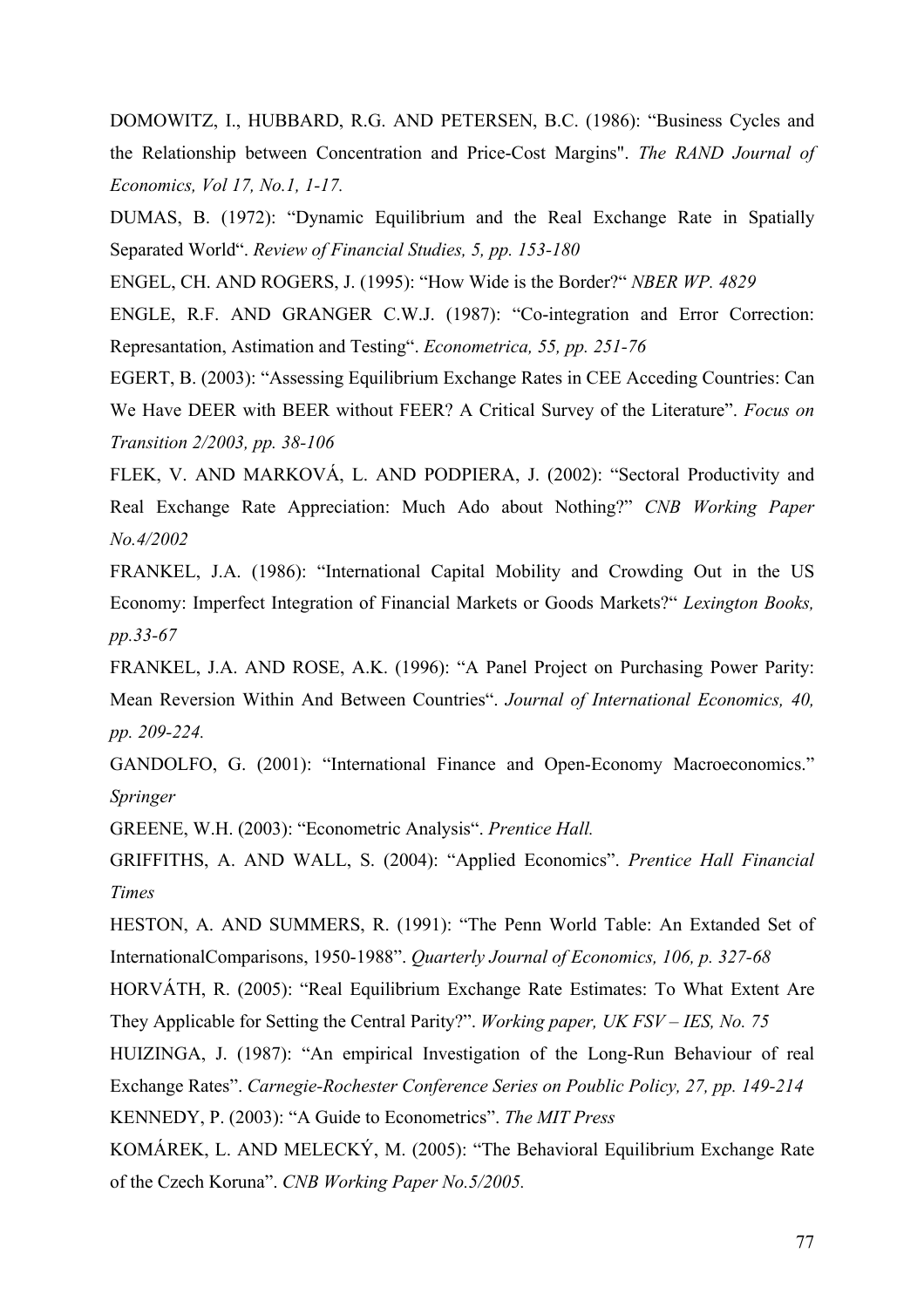KRAVIS, I.B. AND LIPSEY, R.E (1983): "Towards an Explanation of National Price Levels". *Princeton Studies in International Finance 52.* 

KRUGMAN, P.R. (1978): "Purchasing Power Parity and Exchange Rates: Another Look at the Evidence". *Journal of International Economics, 8, pp. 397-407.* 

KRUGMAN, P.R. (1986): "Pricing to market when the exchange rate changes". *NBER Working Paper No. 1926.* 

KRUGMAN, P.R. AND OBSTFELD, M. (1999): "International Economics, Theory and Policy". *Addison Wesley Longman, Inc.*

MACDONALD, R. AND MARSH, I. (1999): "Exchange Rate Modelling". *Kluwer Academic Publishers.* 

MACDONALD, R. AND STEIN, J.L. (1999): "Equilibrium Exchange Rates". *Dordrecht and London: Kluwer Academic Publishers.* 

MARSTON (1994): "Pricing to market in Japanese manufacturing". *Journal of International Economics, 29, p. 217-236.* 

MIHALJEK, D. AND KLAU, M. (2003): "The Balassa-Samuelson effect in central Europe: a disaggregated analysis". *BIS Working Paper, No.143*

OBSTFELD, M. AND ROGOFF, K. (1996): "Foundations of International Macroeconomics" *MIT Press.*

OFFICER, L.H (1982): "Purchasing Power Parity and Exchange Rates: Theory, Evidenceand Relevance." *Greenwich, Conn.: JAI Press* 

PANZAR, J.C. AND ROSSE J.N. (1987): "Testing For "Monopoly" Equilibrium". *The Journal of Industrial Economics, Vol. 35, No. 4, pp.443-456* 

ROGOFF, K. (1996): "The Purchasing Parity Puzzle". *Journal of Economic Literature, 34, 647-668.* 

SAMUELSON, P.A. (1964): "Theoretical Notes on Trade Problems". *Review of Economics and Statistics, 46, pp.145-154* 

SARNO, L. AND TAYLOR, M.P. (2002): "The Economics of Exchange Rates". *Cambridge University Press* 

SIEGEL, J.J. (1972): "Risk, Interest, and Forward Exchange." *Quarterly Journal of Economics* 

STEIN, J.L. AND ALLEN. P.R. (1995): "Fundamental Determinants of Exchange Rates". *Clarendon Press, Oxford*

WANG, P. (2005): "The Economics of Foreign Exchange and Global Finances". *Springer*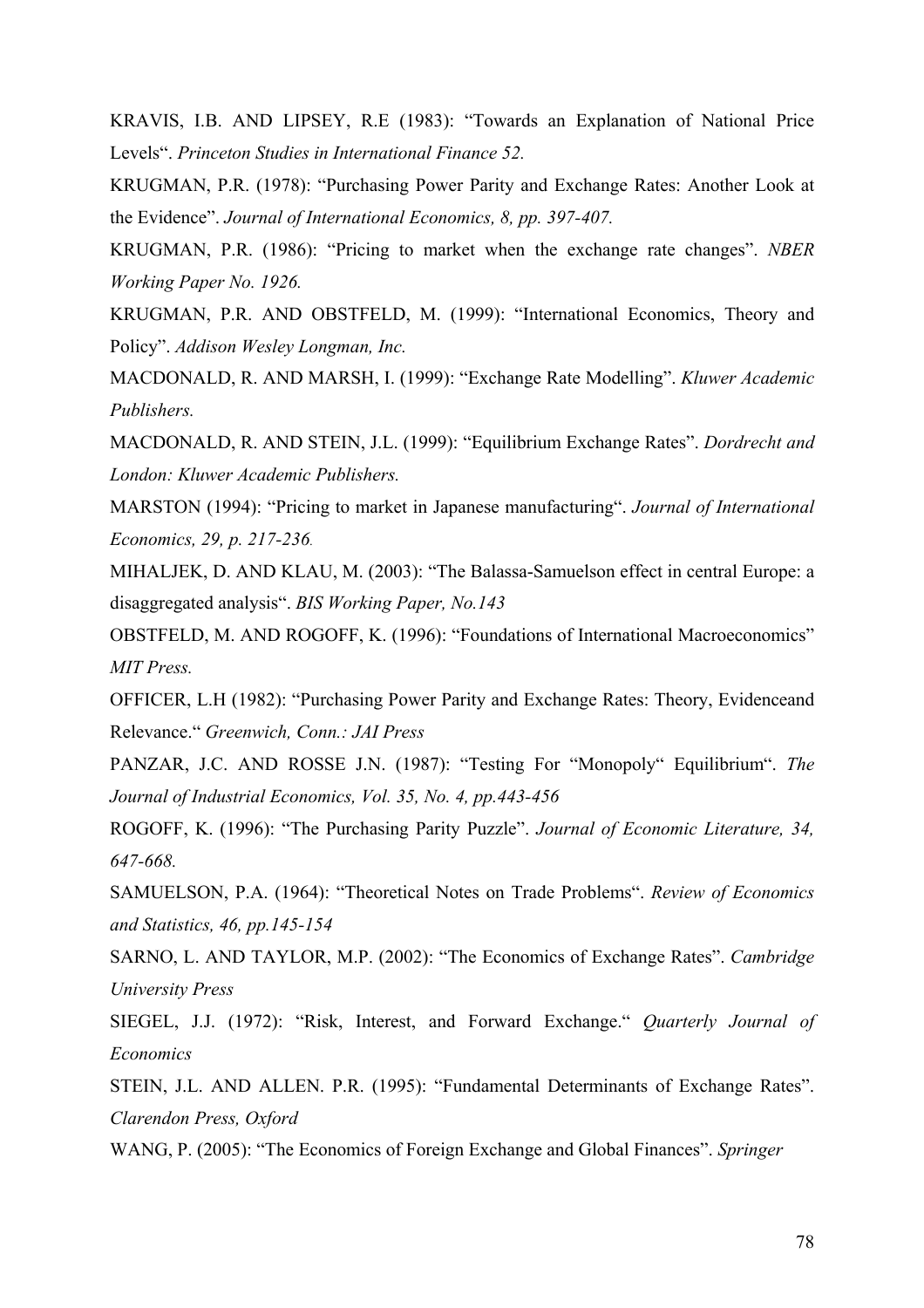WILLIAMSON, J. (1994): "Estimating Equilibrium Exchange Rates". *Washington (DC): Institute for International Economics.* 

The Economist, Jun 9<sup>th</sup> 2005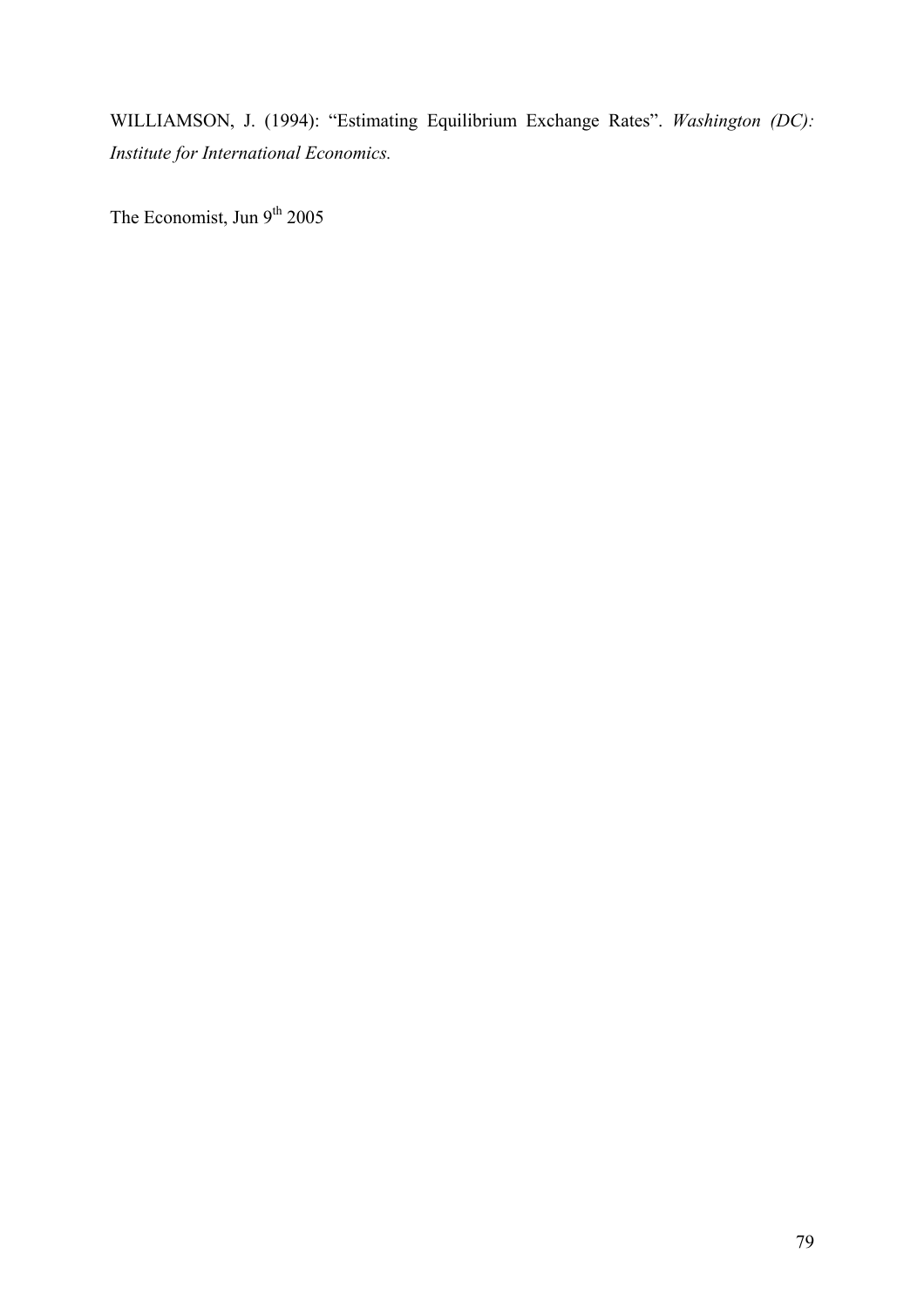## **Appendix 1: List of companies**

|                                                                 | no.of          |          | share of |          |
|-----------------------------------------------------------------|----------------|----------|----------|----------|
| Name of the company                                             | obs.           | "ico"    | export   | okec no. |
| RUDOLF JELÍNEK a.s.                                             | 34             | 49971361 | 14%      | 159100   |
| STOCK Plzeň a.s.                                                | 6              | 14706563 | 5%       | 159100   |
| Pivovar Louny, a.s.                                             | 9              | 46708031 | 10%      | 159600   |
| VLNAP a.s.                                                      | 17             | 13111    | 52%      | 171300   |
| DEKORA-Jeníček, a.s.                                            | $\overline{4}$ | 64829359 | 58%      | 172100   |
| Jitka, a.s.                                                     | 33             | 13502905 | 70%      | 172100   |
| MILETA a.s.                                                     | 32             | 45534403 | 72%      | 172100   |
| PERLA, bavlnářské závody,a.s.                                   | 16             | 60108908 | 73%      | 172100   |
| TIBA, a.s.                                                      | 7              | 48171468 | 70%      | 172100   |
| VEBA, textilní závody a.s.                                      | 44             | 45534276 | 83%      | 172100   |
| HEDVA, a.s.                                                     | 37             | 48171565 | 52%      | 172400   |
| VITKA Brněnec a.s.                                              | 14             | 174131   | 71%      | 172500   |
| JUTA, a.s.                                                      | 22             | 45534187 | 72%      | 172540   |
| SLEZAN Frýdek-Místek a.s.                                       | 29             | 45193371 | 74%      | 173000   |
| Tylex Letovice, akciová společnost                              | 24             | 13366    | 40%      | 174020   |
| LONKA Příbor, a.s.                                              | 10             | 18050913 | 70%      | 177100   |
| Triola a.s.                                                     | 7              | 60192984 | 70%      | 182300   |
| TONAK a.s.                                                      | 20             | 13226    | 79%      | 182410   |
| LIRA, obrazové lišty a rámy, a.s.                               | 16             | 15789772 | 60%      | 201000   |
| OKD, PILA - SALMA, a.s.                                         | $\overline{4}$ | 47676230 | 23%      | 201000   |
| <b>Biocel Paskov a.s.</b>                                       | 7              | 26420317 | 90%      | 211100   |
| KRKONOŠSKÉ PAPÍRNY a.s.                                         | 15             | 45534284 | 37%      | 211200   |
| Olšanské papírny a.s.                                           | 35             | 12351    | 65%      | 211200   |
| Obchodní tiskárny, akciová společnost                           | 33             | 13790    | 15%      | 222200   |
| SPOLANA a.s.                                                    | 26             | 45147787 | 86%      | 241000   |
| Spolek pro chemickou a hutní výrobu, akciová společnost         | 17             | 11789    | 71%      | 241000   |
| <b>ALIACHEM a.s.</b>                                            | 20             | 60108916 | 43%      | 241200   |
| PRECHEZA a. s.                                                  | 13             | 14617064 | 80%      | 241200   |
| BorsodChem MCHZ, s.r.o.                                         | 6              | 26019388 | 80%      | 241400   |
| Lovochemie, a.s.                                                | 20             | 49100262 | 37%      | 241500   |
| COLORLAK, a.s.                                                  | 24             | 49444964 | 14%      | 243000   |
| BIOPHARM, Výzkumný ústav biofarmacie a veterinárních léčiv a.s. | 22             | 46356606 | 59%      | 244200   |
| Zentiva a.s.                                                    | 18             | 49240030 | 37%      | 244200   |
| Lybar, a.s.                                                     | $\,8\,$        | 49901869 | 55%      | 245200   |
| SILON a.s.                                                      | 13             | 14504332 | 62%      | 247010   |
| RUBENA a.s.                                                     | 7              | 12131    | 45%      | 251300   |
| VULKAN akciová společnost                                       | 29             | 12220    | 60%      | 251300   |
| GRANITOL, akciová společnost                                    | 15             | 12114    | 30%      | 252100   |
| Alfa Plastik, a.s.                                              | 5              | 60793791 | 40%      | 252200   |
| Chemoplast, a.s.                                                | 7              | 44015861 | 30%      | 252410   |
| Linaset, a.s.                                                   | 6              | 47674687 | 45%      | 252420   |
| TANEX, PLASTY a.s.                                              | 6              | 13583808 | $70\%$   | 252420   |
| <b>CRYSTALEX a.s.</b>                                           | 6              | 49903501 | 90%      | 261300   |
| Sklo Bohemia, a.s.                                              | 14             | 48173371 | 85%      | 261320   |
| Saint-Gobain Vertex, a.s.                                       | 33             | 12661    | 90%      | 261400   |
| Starorolský porcelán Moritz Zdekauer, a.s.                      | 29             | 46886419 | 40%      | 262110   |
| Moravské keramické závody a.s.                                  | 9              | 46900985 | 56%      | 262600   |
| <b>CIDEM Hranice, a.s.</b>                                      | $\overline{4}$ | 14617081 | 22%      | 266500   |
| Průmysl kamene a.s.                                             | 5              | 46350888 | 50%      | 267000   |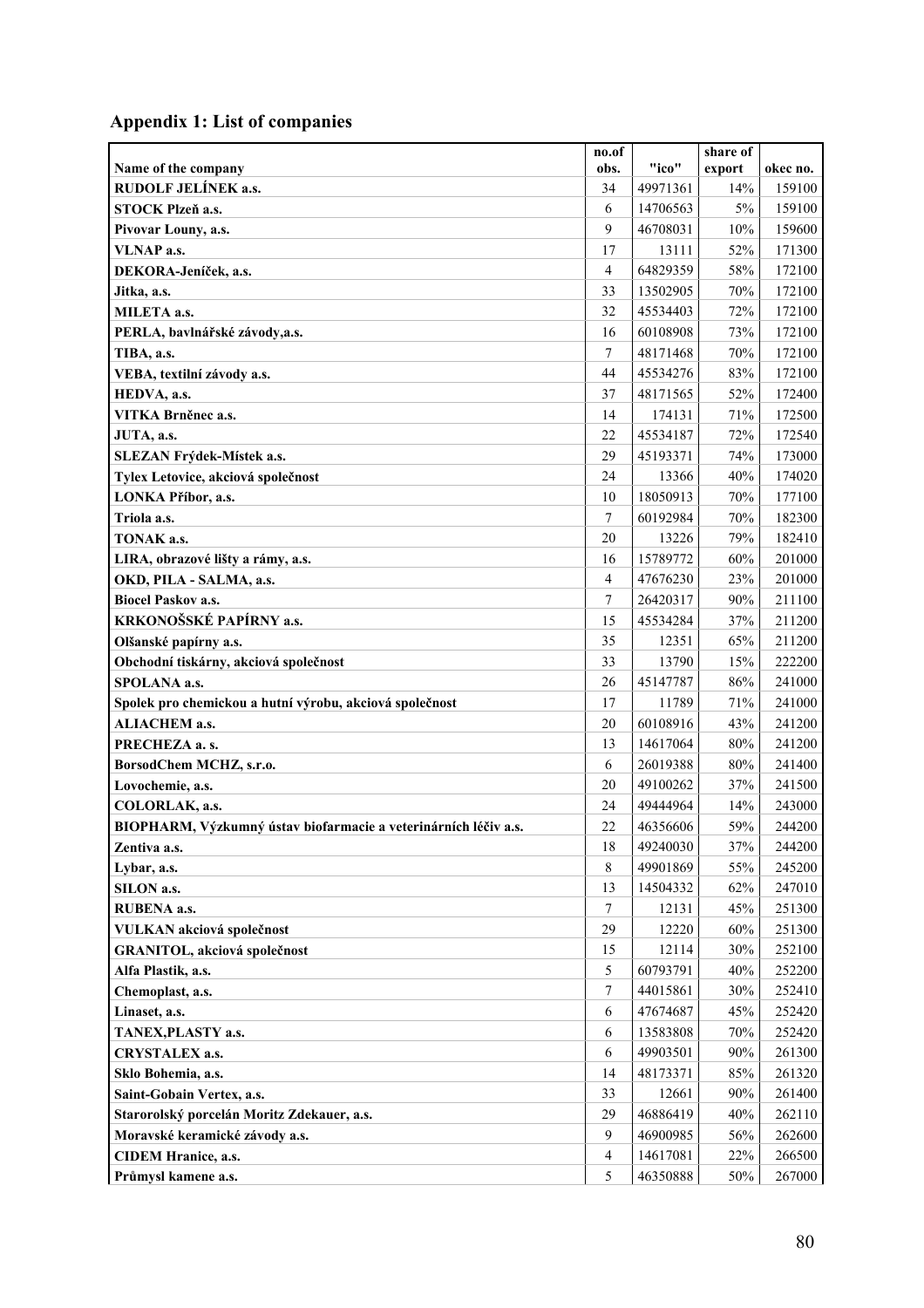| TŘINECKÉ ŽELEZÁRNY, a. s.<br>$\overline{4}$<br>18050646<br>54.50%<br>271000<br>VÁLCOVNY PLECHU, a.s.<br>5<br>14613581<br>43%<br>271000<br>ŽĎAS, a.s.<br>27<br>52%<br>46347160<br>271000<br>Hutní druhovýroba - reality a.s.<br>46708715<br>33%<br>16<br>273100<br>ŽDB a.s.<br>47672412<br>60%<br>273400<br>17<br>274200<br>45148112<br>66%<br>Kovohutě Mníšek a.s.<br>6<br>KOVOHUTĚ ROKYCANY, a.s.<br>49195719<br>$\overline{4}$<br>50%<br>274400<br>Pacovské strojírny, akciová společnost, Pacov, cizojazyčné mutace : Pacovské<br>282100<br>strojírny Aktiengesselschaft, Pacovské strojírny Sociéte Anonyme<br>29<br>15821773<br>70%<br>45534535<br>50%<br>282100<br>TENEZ a.s.<br>14<br>5<br>46347054<br>50%<br>287200<br>Impress Znojmo, a.s.<br>Šroubárna Turnov, a.s.<br>18<br>46504613<br>12%<br>287400<br>Šroubárna Žatec, a.s.<br>13<br>49903527<br>65%<br>287400<br>ŠKODA POWER s.r.o.<br>$\overline{4}$<br>49193864<br>75%<br>291100<br>19<br>46347071<br>38%<br>291200<br>JIHLAVAN, a.s.<br>32<br>46504851<br>69%<br>291200<br>Poličské strojírny a.s.<br>40<br>90%<br>MSA, a.s.<br>45192278<br>291300<br>SEVEROČESKÁ ARMATURKA, a.s.<br>29%<br>291300<br>12<br>8885<br>STROJÍRNY POLDI, spol. s r.o.<br>46358404<br>74%<br>291400<br>8<br>Wikov MGI a.s.<br>90%<br>291400<br>23<br>529834<br>Slovácké strojírny, akciová společnost<br>26<br>8702<br>88.60%<br>292200<br>8<br>15770397<br>REMAK a.s.<br>60%<br>292300<br>40<br>9041<br>54%<br>292300<br>ZVVZ a.s.<br>8<br>64651142<br>90%<br>294300<br>TOS VARNSDORF a.s.<br><b>OSTROJ a.s.</b><br>24<br>45193681<br>12%<br>295200<br>30<br>90%<br>STAVOSTROJ, a.s.<br>8753<br>295200<br>8<br>45192049<br>295200<br>65%<br>UNEX a.s.<br>ADAMOVSKÉ STROJÍRNY a.s.<br>46345833<br>70%<br>295690<br>24<br>BUZULUK Komárov, nástupnická a.s.<br>$\overline{4}$<br>25056301<br>47%<br>295690<br>44792247<br>25%<br>KOBIT, spol. s r.o.<br>5<br>295690<br>Česká zbrojovka a.s.<br>46<br>46345965<br>80%<br>296000<br>ETA a. s.<br>35<br>70%<br>297100<br>10341<br>4<br>46507272<br>80%<br>297100<br>Isolit-Bravo, spol. s r.o.<br>45534543<br>311000<br>ATAS elektromotory Náchod a.s.<br>32<br>62%<br>7<br>49810146<br>34%<br>312000<br>OEZ s.r.o.<br>18<br>$28\%$<br>46504753<br>313000<br>KABLO ELEKTRO, a.s.<br>49969862<br>37%<br>316100<br><b>MAGNETON a.s.</b><br>4<br>20<br>45193533<br>70%<br>321000<br>ON SEMICONDUCTOR CZECH REPUBLIC, a.s.<br>46346996<br>68%<br>331000<br>19<br>BMT a.s.<br>6<br>DAEWOO AVIA, a.s.<br>45273227<br>50%<br>341000<br>ŠKODA AUTO a.s.<br>12<br>177041<br>83%<br>341000<br>78%<br>6<br>45193444<br>341000<br>TATRA, a.s.<br>ALMET, a. s.<br>26<br>46505156<br>27%<br>343000<br>$\overline{4}$<br>30%<br>343000<br>10367<br>MASSAG, a.s.<br>15<br>9296<br>80%<br>343000<br>MOTORPAL, a.s.<br>5<br>46505091<br>$80\%$<br>DAKO-CZ, a.s.<br>352000<br>5<br>25%<br>25213423<br>352000<br>LEKOV, a.s.<br>22<br>45275301<br>90%<br>352000<br>MTH Praha a.s.<br>361400<br>JITONA a.s.<br>11<br>14504278<br>75%<br>$\overline{4}$<br>15531457<br>90%<br>364000<br>SPORTEN, a.s.<br>Knoflíkářský průmysl Žirovnice a.s.<br>20<br>60827173<br>40%<br>366310<br>CENTROPEN, a.s.<br>6<br>142492<br>78%<br>366330 | <b>Mittal Steel Ostrava a.s.</b> | 11 | 45193258 | 34% | 271000 |
|-------------------------------------------------------------------------------------------------------------------------------------------------------------------------------------------------------------------------------------------------------------------------------------------------------------------------------------------------------------------------------------------------------------------------------------------------------------------------------------------------------------------------------------------------------------------------------------------------------------------------------------------------------------------------------------------------------------------------------------------------------------------------------------------------------------------------------------------------------------------------------------------------------------------------------------------------------------------------------------------------------------------------------------------------------------------------------------------------------------------------------------------------------------------------------------------------------------------------------------------------------------------------------------------------------------------------------------------------------------------------------------------------------------------------------------------------------------------------------------------------------------------------------------------------------------------------------------------------------------------------------------------------------------------------------------------------------------------------------------------------------------------------------------------------------------------------------------------------------------------------------------------------------------------------------------------------------------------------------------------------------------------------------------------------------------------------------------------------------------------------------------------------------------------------------------------------------------------------------------------------------------------------------------------------------------------------------------------------------------------------------------------------------------------------------------------------------------------------------------------------------------------------------------------------------------------------------------------------------------------------------------------------------------------------------------------------------------------------------------------------------------------------------------------------------------------------------------------------------------------------------------------------------------------------------------------------------------------------------------------------------------------------------------------------------------------------------------------------------------------------------------------------------------------------------------------------------|----------------------------------|----|----------|-----|--------|
|                                                                                                                                                                                                                                                                                                                                                                                                                                                                                                                                                                                                                                                                                                                                                                                                                                                                                                                                                                                                                                                                                                                                                                                                                                                                                                                                                                                                                                                                                                                                                                                                                                                                                                                                                                                                                                                                                                                                                                                                                                                                                                                                                                                                                                                                                                                                                                                                                                                                                                                                                                                                                                                                                                                                                                                                                                                                                                                                                                                                                                                                                                                                                                                                       |                                  |    |          |     |        |
|                                                                                                                                                                                                                                                                                                                                                                                                                                                                                                                                                                                                                                                                                                                                                                                                                                                                                                                                                                                                                                                                                                                                                                                                                                                                                                                                                                                                                                                                                                                                                                                                                                                                                                                                                                                                                                                                                                                                                                                                                                                                                                                                                                                                                                                                                                                                                                                                                                                                                                                                                                                                                                                                                                                                                                                                                                                                                                                                                                                                                                                                                                                                                                                                       |                                  |    |          |     |        |
|                                                                                                                                                                                                                                                                                                                                                                                                                                                                                                                                                                                                                                                                                                                                                                                                                                                                                                                                                                                                                                                                                                                                                                                                                                                                                                                                                                                                                                                                                                                                                                                                                                                                                                                                                                                                                                                                                                                                                                                                                                                                                                                                                                                                                                                                                                                                                                                                                                                                                                                                                                                                                                                                                                                                                                                                                                                                                                                                                                                                                                                                                                                                                                                                       |                                  |    |          |     |        |
|                                                                                                                                                                                                                                                                                                                                                                                                                                                                                                                                                                                                                                                                                                                                                                                                                                                                                                                                                                                                                                                                                                                                                                                                                                                                                                                                                                                                                                                                                                                                                                                                                                                                                                                                                                                                                                                                                                                                                                                                                                                                                                                                                                                                                                                                                                                                                                                                                                                                                                                                                                                                                                                                                                                                                                                                                                                                                                                                                                                                                                                                                                                                                                                                       |                                  |    |          |     |        |
|                                                                                                                                                                                                                                                                                                                                                                                                                                                                                                                                                                                                                                                                                                                                                                                                                                                                                                                                                                                                                                                                                                                                                                                                                                                                                                                                                                                                                                                                                                                                                                                                                                                                                                                                                                                                                                                                                                                                                                                                                                                                                                                                                                                                                                                                                                                                                                                                                                                                                                                                                                                                                                                                                                                                                                                                                                                                                                                                                                                                                                                                                                                                                                                                       |                                  |    |          |     |        |
|                                                                                                                                                                                                                                                                                                                                                                                                                                                                                                                                                                                                                                                                                                                                                                                                                                                                                                                                                                                                                                                                                                                                                                                                                                                                                                                                                                                                                                                                                                                                                                                                                                                                                                                                                                                                                                                                                                                                                                                                                                                                                                                                                                                                                                                                                                                                                                                                                                                                                                                                                                                                                                                                                                                                                                                                                                                                                                                                                                                                                                                                                                                                                                                                       |                                  |    |          |     |        |
|                                                                                                                                                                                                                                                                                                                                                                                                                                                                                                                                                                                                                                                                                                                                                                                                                                                                                                                                                                                                                                                                                                                                                                                                                                                                                                                                                                                                                                                                                                                                                                                                                                                                                                                                                                                                                                                                                                                                                                                                                                                                                                                                                                                                                                                                                                                                                                                                                                                                                                                                                                                                                                                                                                                                                                                                                                                                                                                                                                                                                                                                                                                                                                                                       |                                  |    |          |     |        |
|                                                                                                                                                                                                                                                                                                                                                                                                                                                                                                                                                                                                                                                                                                                                                                                                                                                                                                                                                                                                                                                                                                                                                                                                                                                                                                                                                                                                                                                                                                                                                                                                                                                                                                                                                                                                                                                                                                                                                                                                                                                                                                                                                                                                                                                                                                                                                                                                                                                                                                                                                                                                                                                                                                                                                                                                                                                                                                                                                                                                                                                                                                                                                                                                       |                                  |    |          |     |        |
|                                                                                                                                                                                                                                                                                                                                                                                                                                                                                                                                                                                                                                                                                                                                                                                                                                                                                                                                                                                                                                                                                                                                                                                                                                                                                                                                                                                                                                                                                                                                                                                                                                                                                                                                                                                                                                                                                                                                                                                                                                                                                                                                                                                                                                                                                                                                                                                                                                                                                                                                                                                                                                                                                                                                                                                                                                                                                                                                                                                                                                                                                                                                                                                                       |                                  |    |          |     |        |
|                                                                                                                                                                                                                                                                                                                                                                                                                                                                                                                                                                                                                                                                                                                                                                                                                                                                                                                                                                                                                                                                                                                                                                                                                                                                                                                                                                                                                                                                                                                                                                                                                                                                                                                                                                                                                                                                                                                                                                                                                                                                                                                                                                                                                                                                                                                                                                                                                                                                                                                                                                                                                                                                                                                                                                                                                                                                                                                                                                                                                                                                                                                                                                                                       |                                  |    |          |     |        |
|                                                                                                                                                                                                                                                                                                                                                                                                                                                                                                                                                                                                                                                                                                                                                                                                                                                                                                                                                                                                                                                                                                                                                                                                                                                                                                                                                                                                                                                                                                                                                                                                                                                                                                                                                                                                                                                                                                                                                                                                                                                                                                                                                                                                                                                                                                                                                                                                                                                                                                                                                                                                                                                                                                                                                                                                                                                                                                                                                                                                                                                                                                                                                                                                       |                                  |    |          |     |        |
|                                                                                                                                                                                                                                                                                                                                                                                                                                                                                                                                                                                                                                                                                                                                                                                                                                                                                                                                                                                                                                                                                                                                                                                                                                                                                                                                                                                                                                                                                                                                                                                                                                                                                                                                                                                                                                                                                                                                                                                                                                                                                                                                                                                                                                                                                                                                                                                                                                                                                                                                                                                                                                                                                                                                                                                                                                                                                                                                                                                                                                                                                                                                                                                                       |                                  |    |          |     |        |
|                                                                                                                                                                                                                                                                                                                                                                                                                                                                                                                                                                                                                                                                                                                                                                                                                                                                                                                                                                                                                                                                                                                                                                                                                                                                                                                                                                                                                                                                                                                                                                                                                                                                                                                                                                                                                                                                                                                                                                                                                                                                                                                                                                                                                                                                                                                                                                                                                                                                                                                                                                                                                                                                                                                                                                                                                                                                                                                                                                                                                                                                                                                                                                                                       |                                  |    |          |     |        |
|                                                                                                                                                                                                                                                                                                                                                                                                                                                                                                                                                                                                                                                                                                                                                                                                                                                                                                                                                                                                                                                                                                                                                                                                                                                                                                                                                                                                                                                                                                                                                                                                                                                                                                                                                                                                                                                                                                                                                                                                                                                                                                                                                                                                                                                                                                                                                                                                                                                                                                                                                                                                                                                                                                                                                                                                                                                                                                                                                                                                                                                                                                                                                                                                       |                                  |    |          |     |        |
|                                                                                                                                                                                                                                                                                                                                                                                                                                                                                                                                                                                                                                                                                                                                                                                                                                                                                                                                                                                                                                                                                                                                                                                                                                                                                                                                                                                                                                                                                                                                                                                                                                                                                                                                                                                                                                                                                                                                                                                                                                                                                                                                                                                                                                                                                                                                                                                                                                                                                                                                                                                                                                                                                                                                                                                                                                                                                                                                                                                                                                                                                                                                                                                                       |                                  |    |          |     |        |
|                                                                                                                                                                                                                                                                                                                                                                                                                                                                                                                                                                                                                                                                                                                                                                                                                                                                                                                                                                                                                                                                                                                                                                                                                                                                                                                                                                                                                                                                                                                                                                                                                                                                                                                                                                                                                                                                                                                                                                                                                                                                                                                                                                                                                                                                                                                                                                                                                                                                                                                                                                                                                                                                                                                                                                                                                                                                                                                                                                                                                                                                                                                                                                                                       |                                  |    |          |     |        |
|                                                                                                                                                                                                                                                                                                                                                                                                                                                                                                                                                                                                                                                                                                                                                                                                                                                                                                                                                                                                                                                                                                                                                                                                                                                                                                                                                                                                                                                                                                                                                                                                                                                                                                                                                                                                                                                                                                                                                                                                                                                                                                                                                                                                                                                                                                                                                                                                                                                                                                                                                                                                                                                                                                                                                                                                                                                                                                                                                                                                                                                                                                                                                                                                       |                                  |    |          |     |        |
|                                                                                                                                                                                                                                                                                                                                                                                                                                                                                                                                                                                                                                                                                                                                                                                                                                                                                                                                                                                                                                                                                                                                                                                                                                                                                                                                                                                                                                                                                                                                                                                                                                                                                                                                                                                                                                                                                                                                                                                                                                                                                                                                                                                                                                                                                                                                                                                                                                                                                                                                                                                                                                                                                                                                                                                                                                                                                                                                                                                                                                                                                                                                                                                                       |                                  |    |          |     |        |
|                                                                                                                                                                                                                                                                                                                                                                                                                                                                                                                                                                                                                                                                                                                                                                                                                                                                                                                                                                                                                                                                                                                                                                                                                                                                                                                                                                                                                                                                                                                                                                                                                                                                                                                                                                                                                                                                                                                                                                                                                                                                                                                                                                                                                                                                                                                                                                                                                                                                                                                                                                                                                                                                                                                                                                                                                                                                                                                                                                                                                                                                                                                                                                                                       |                                  |    |          |     |        |
|                                                                                                                                                                                                                                                                                                                                                                                                                                                                                                                                                                                                                                                                                                                                                                                                                                                                                                                                                                                                                                                                                                                                                                                                                                                                                                                                                                                                                                                                                                                                                                                                                                                                                                                                                                                                                                                                                                                                                                                                                                                                                                                                                                                                                                                                                                                                                                                                                                                                                                                                                                                                                                                                                                                                                                                                                                                                                                                                                                                                                                                                                                                                                                                                       |                                  |    |          |     |        |
|                                                                                                                                                                                                                                                                                                                                                                                                                                                                                                                                                                                                                                                                                                                                                                                                                                                                                                                                                                                                                                                                                                                                                                                                                                                                                                                                                                                                                                                                                                                                                                                                                                                                                                                                                                                                                                                                                                                                                                                                                                                                                                                                                                                                                                                                                                                                                                                                                                                                                                                                                                                                                                                                                                                                                                                                                                                                                                                                                                                                                                                                                                                                                                                                       |                                  |    |          |     |        |
|                                                                                                                                                                                                                                                                                                                                                                                                                                                                                                                                                                                                                                                                                                                                                                                                                                                                                                                                                                                                                                                                                                                                                                                                                                                                                                                                                                                                                                                                                                                                                                                                                                                                                                                                                                                                                                                                                                                                                                                                                                                                                                                                                                                                                                                                                                                                                                                                                                                                                                                                                                                                                                                                                                                                                                                                                                                                                                                                                                                                                                                                                                                                                                                                       |                                  |    |          |     |        |
|                                                                                                                                                                                                                                                                                                                                                                                                                                                                                                                                                                                                                                                                                                                                                                                                                                                                                                                                                                                                                                                                                                                                                                                                                                                                                                                                                                                                                                                                                                                                                                                                                                                                                                                                                                                                                                                                                                                                                                                                                                                                                                                                                                                                                                                                                                                                                                                                                                                                                                                                                                                                                                                                                                                                                                                                                                                                                                                                                                                                                                                                                                                                                                                                       |                                  |    |          |     |        |
|                                                                                                                                                                                                                                                                                                                                                                                                                                                                                                                                                                                                                                                                                                                                                                                                                                                                                                                                                                                                                                                                                                                                                                                                                                                                                                                                                                                                                                                                                                                                                                                                                                                                                                                                                                                                                                                                                                                                                                                                                                                                                                                                                                                                                                                                                                                                                                                                                                                                                                                                                                                                                                                                                                                                                                                                                                                                                                                                                                                                                                                                                                                                                                                                       |                                  |    |          |     |        |
|                                                                                                                                                                                                                                                                                                                                                                                                                                                                                                                                                                                                                                                                                                                                                                                                                                                                                                                                                                                                                                                                                                                                                                                                                                                                                                                                                                                                                                                                                                                                                                                                                                                                                                                                                                                                                                                                                                                                                                                                                                                                                                                                                                                                                                                                                                                                                                                                                                                                                                                                                                                                                                                                                                                                                                                                                                                                                                                                                                                                                                                                                                                                                                                                       |                                  |    |          |     |        |
|                                                                                                                                                                                                                                                                                                                                                                                                                                                                                                                                                                                                                                                                                                                                                                                                                                                                                                                                                                                                                                                                                                                                                                                                                                                                                                                                                                                                                                                                                                                                                                                                                                                                                                                                                                                                                                                                                                                                                                                                                                                                                                                                                                                                                                                                                                                                                                                                                                                                                                                                                                                                                                                                                                                                                                                                                                                                                                                                                                                                                                                                                                                                                                                                       |                                  |    |          |     |        |
|                                                                                                                                                                                                                                                                                                                                                                                                                                                                                                                                                                                                                                                                                                                                                                                                                                                                                                                                                                                                                                                                                                                                                                                                                                                                                                                                                                                                                                                                                                                                                                                                                                                                                                                                                                                                                                                                                                                                                                                                                                                                                                                                                                                                                                                                                                                                                                                                                                                                                                                                                                                                                                                                                                                                                                                                                                                                                                                                                                                                                                                                                                                                                                                                       |                                  |    |          |     |        |
|                                                                                                                                                                                                                                                                                                                                                                                                                                                                                                                                                                                                                                                                                                                                                                                                                                                                                                                                                                                                                                                                                                                                                                                                                                                                                                                                                                                                                                                                                                                                                                                                                                                                                                                                                                                                                                                                                                                                                                                                                                                                                                                                                                                                                                                                                                                                                                                                                                                                                                                                                                                                                                                                                                                                                                                                                                                                                                                                                                                                                                                                                                                                                                                                       |                                  |    |          |     |        |
|                                                                                                                                                                                                                                                                                                                                                                                                                                                                                                                                                                                                                                                                                                                                                                                                                                                                                                                                                                                                                                                                                                                                                                                                                                                                                                                                                                                                                                                                                                                                                                                                                                                                                                                                                                                                                                                                                                                                                                                                                                                                                                                                                                                                                                                                                                                                                                                                                                                                                                                                                                                                                                                                                                                                                                                                                                                                                                                                                                                                                                                                                                                                                                                                       |                                  |    |          |     |        |
|                                                                                                                                                                                                                                                                                                                                                                                                                                                                                                                                                                                                                                                                                                                                                                                                                                                                                                                                                                                                                                                                                                                                                                                                                                                                                                                                                                                                                                                                                                                                                                                                                                                                                                                                                                                                                                                                                                                                                                                                                                                                                                                                                                                                                                                                                                                                                                                                                                                                                                                                                                                                                                                                                                                                                                                                                                                                                                                                                                                                                                                                                                                                                                                                       |                                  |    |          |     |        |
|                                                                                                                                                                                                                                                                                                                                                                                                                                                                                                                                                                                                                                                                                                                                                                                                                                                                                                                                                                                                                                                                                                                                                                                                                                                                                                                                                                                                                                                                                                                                                                                                                                                                                                                                                                                                                                                                                                                                                                                                                                                                                                                                                                                                                                                                                                                                                                                                                                                                                                                                                                                                                                                                                                                                                                                                                                                                                                                                                                                                                                                                                                                                                                                                       |                                  |    |          |     |        |
|                                                                                                                                                                                                                                                                                                                                                                                                                                                                                                                                                                                                                                                                                                                                                                                                                                                                                                                                                                                                                                                                                                                                                                                                                                                                                                                                                                                                                                                                                                                                                                                                                                                                                                                                                                                                                                                                                                                                                                                                                                                                                                                                                                                                                                                                                                                                                                                                                                                                                                                                                                                                                                                                                                                                                                                                                                                                                                                                                                                                                                                                                                                                                                                                       |                                  |    |          |     |        |
|                                                                                                                                                                                                                                                                                                                                                                                                                                                                                                                                                                                                                                                                                                                                                                                                                                                                                                                                                                                                                                                                                                                                                                                                                                                                                                                                                                                                                                                                                                                                                                                                                                                                                                                                                                                                                                                                                                                                                                                                                                                                                                                                                                                                                                                                                                                                                                                                                                                                                                                                                                                                                                                                                                                                                                                                                                                                                                                                                                                                                                                                                                                                                                                                       |                                  |    |          |     |        |
|                                                                                                                                                                                                                                                                                                                                                                                                                                                                                                                                                                                                                                                                                                                                                                                                                                                                                                                                                                                                                                                                                                                                                                                                                                                                                                                                                                                                                                                                                                                                                                                                                                                                                                                                                                                                                                                                                                                                                                                                                                                                                                                                                                                                                                                                                                                                                                                                                                                                                                                                                                                                                                                                                                                                                                                                                                                                                                                                                                                                                                                                                                                                                                                                       |                                  |    |          |     |        |
|                                                                                                                                                                                                                                                                                                                                                                                                                                                                                                                                                                                                                                                                                                                                                                                                                                                                                                                                                                                                                                                                                                                                                                                                                                                                                                                                                                                                                                                                                                                                                                                                                                                                                                                                                                                                                                                                                                                                                                                                                                                                                                                                                                                                                                                                                                                                                                                                                                                                                                                                                                                                                                                                                                                                                                                                                                                                                                                                                                                                                                                                                                                                                                                                       |                                  |    |          |     |        |
|                                                                                                                                                                                                                                                                                                                                                                                                                                                                                                                                                                                                                                                                                                                                                                                                                                                                                                                                                                                                                                                                                                                                                                                                                                                                                                                                                                                                                                                                                                                                                                                                                                                                                                                                                                                                                                                                                                                                                                                                                                                                                                                                                                                                                                                                                                                                                                                                                                                                                                                                                                                                                                                                                                                                                                                                                                                                                                                                                                                                                                                                                                                                                                                                       |                                  |    |          |     |        |
|                                                                                                                                                                                                                                                                                                                                                                                                                                                                                                                                                                                                                                                                                                                                                                                                                                                                                                                                                                                                                                                                                                                                                                                                                                                                                                                                                                                                                                                                                                                                                                                                                                                                                                                                                                                                                                                                                                                                                                                                                                                                                                                                                                                                                                                                                                                                                                                                                                                                                                                                                                                                                                                                                                                                                                                                                                                                                                                                                                                                                                                                                                                                                                                                       |                                  |    |          |     |        |
|                                                                                                                                                                                                                                                                                                                                                                                                                                                                                                                                                                                                                                                                                                                                                                                                                                                                                                                                                                                                                                                                                                                                                                                                                                                                                                                                                                                                                                                                                                                                                                                                                                                                                                                                                                                                                                                                                                                                                                                                                                                                                                                                                                                                                                                                                                                                                                                                                                                                                                                                                                                                                                                                                                                                                                                                                                                                                                                                                                                                                                                                                                                                                                                                       |                                  |    |          |     |        |
|                                                                                                                                                                                                                                                                                                                                                                                                                                                                                                                                                                                                                                                                                                                                                                                                                                                                                                                                                                                                                                                                                                                                                                                                                                                                                                                                                                                                                                                                                                                                                                                                                                                                                                                                                                                                                                                                                                                                                                                                                                                                                                                                                                                                                                                                                                                                                                                                                                                                                                                                                                                                                                                                                                                                                                                                                                                                                                                                                                                                                                                                                                                                                                                                       |                                  |    |          |     |        |
|                                                                                                                                                                                                                                                                                                                                                                                                                                                                                                                                                                                                                                                                                                                                                                                                                                                                                                                                                                                                                                                                                                                                                                                                                                                                                                                                                                                                                                                                                                                                                                                                                                                                                                                                                                                                                                                                                                                                                                                                                                                                                                                                                                                                                                                                                                                                                                                                                                                                                                                                                                                                                                                                                                                                                                                                                                                                                                                                                                                                                                                                                                                                                                                                       |                                  |    |          |     |        |
|                                                                                                                                                                                                                                                                                                                                                                                                                                                                                                                                                                                                                                                                                                                                                                                                                                                                                                                                                                                                                                                                                                                                                                                                                                                                                                                                                                                                                                                                                                                                                                                                                                                                                                                                                                                                                                                                                                                                                                                                                                                                                                                                                                                                                                                                                                                                                                                                                                                                                                                                                                                                                                                                                                                                                                                                                                                                                                                                                                                                                                                                                                                                                                                                       |                                  |    |          |     |        |
|                                                                                                                                                                                                                                                                                                                                                                                                                                                                                                                                                                                                                                                                                                                                                                                                                                                                                                                                                                                                                                                                                                                                                                                                                                                                                                                                                                                                                                                                                                                                                                                                                                                                                                                                                                                                                                                                                                                                                                                                                                                                                                                                                                                                                                                                                                                                                                                                                                                                                                                                                                                                                                                                                                                                                                                                                                                                                                                                                                                                                                                                                                                                                                                                       |                                  |    |          |     |        |
|                                                                                                                                                                                                                                                                                                                                                                                                                                                                                                                                                                                                                                                                                                                                                                                                                                                                                                                                                                                                                                                                                                                                                                                                                                                                                                                                                                                                                                                                                                                                                                                                                                                                                                                                                                                                                                                                                                                                                                                                                                                                                                                                                                                                                                                                                                                                                                                                                                                                                                                                                                                                                                                                                                                                                                                                                                                                                                                                                                                                                                                                                                                                                                                                       |                                  |    |          |     |        |
|                                                                                                                                                                                                                                                                                                                                                                                                                                                                                                                                                                                                                                                                                                                                                                                                                                                                                                                                                                                                                                                                                                                                                                                                                                                                                                                                                                                                                                                                                                                                                                                                                                                                                                                                                                                                                                                                                                                                                                                                                                                                                                                                                                                                                                                                                                                                                                                                                                                                                                                                                                                                                                                                                                                                                                                                                                                                                                                                                                                                                                                                                                                                                                                                       |                                  |    |          |     |        |
|                                                                                                                                                                                                                                                                                                                                                                                                                                                                                                                                                                                                                                                                                                                                                                                                                                                                                                                                                                                                                                                                                                                                                                                                                                                                                                                                                                                                                                                                                                                                                                                                                                                                                                                                                                                                                                                                                                                                                                                                                                                                                                                                                                                                                                                                                                                                                                                                                                                                                                                                                                                                                                                                                                                                                                                                                                                                                                                                                                                                                                                                                                                                                                                                       |                                  |    |          |     |        |
|                                                                                                                                                                                                                                                                                                                                                                                                                                                                                                                                                                                                                                                                                                                                                                                                                                                                                                                                                                                                                                                                                                                                                                                                                                                                                                                                                                                                                                                                                                                                                                                                                                                                                                                                                                                                                                                                                                                                                                                                                                                                                                                                                                                                                                                                                                                                                                                                                                                                                                                                                                                                                                                                                                                                                                                                                                                                                                                                                                                                                                                                                                                                                                                                       |                                  |    |          |     |        |
|                                                                                                                                                                                                                                                                                                                                                                                                                                                                                                                                                                                                                                                                                                                                                                                                                                                                                                                                                                                                                                                                                                                                                                                                                                                                                                                                                                                                                                                                                                                                                                                                                                                                                                                                                                                                                                                                                                                                                                                                                                                                                                                                                                                                                                                                                                                                                                                                                                                                                                                                                                                                                                                                                                                                                                                                                                                                                                                                                                                                                                                                                                                                                                                                       |                                  |    |          |     |        |
|                                                                                                                                                                                                                                                                                                                                                                                                                                                                                                                                                                                                                                                                                                                                                                                                                                                                                                                                                                                                                                                                                                                                                                                                                                                                                                                                                                                                                                                                                                                                                                                                                                                                                                                                                                                                                                                                                                                                                                                                                                                                                                                                                                                                                                                                                                                                                                                                                                                                                                                                                                                                                                                                                                                                                                                                                                                                                                                                                                                                                                                                                                                                                                                                       |                                  |    |          |     |        |
|                                                                                                                                                                                                                                                                                                                                                                                                                                                                                                                                                                                                                                                                                                                                                                                                                                                                                                                                                                                                                                                                                                                                                                                                                                                                                                                                                                                                                                                                                                                                                                                                                                                                                                                                                                                                                                                                                                                                                                                                                                                                                                                                                                                                                                                                                                                                                                                                                                                                                                                                                                                                                                                                                                                                                                                                                                                                                                                                                                                                                                                                                                                                                                                                       |                                  |    |          |     |        |
|                                                                                                                                                                                                                                                                                                                                                                                                                                                                                                                                                                                                                                                                                                                                                                                                                                                                                                                                                                                                                                                                                                                                                                                                                                                                                                                                                                                                                                                                                                                                                                                                                                                                                                                                                                                                                                                                                                                                                                                                                                                                                                                                                                                                                                                                                                                                                                                                                                                                                                                                                                                                                                                                                                                                                                                                                                                                                                                                                                                                                                                                                                                                                                                                       |                                  |    |          |     |        |
|                                                                                                                                                                                                                                                                                                                                                                                                                                                                                                                                                                                                                                                                                                                                                                                                                                                                                                                                                                                                                                                                                                                                                                                                                                                                                                                                                                                                                                                                                                                                                                                                                                                                                                                                                                                                                                                                                                                                                                                                                                                                                                                                                                                                                                                                                                                                                                                                                                                                                                                                                                                                                                                                                                                                                                                                                                                                                                                                                                                                                                                                                                                                                                                                       |                                  |    |          |     |        |
|                                                                                                                                                                                                                                                                                                                                                                                                                                                                                                                                                                                                                                                                                                                                                                                                                                                                                                                                                                                                                                                                                                                                                                                                                                                                                                                                                                                                                                                                                                                                                                                                                                                                                                                                                                                                                                                                                                                                                                                                                                                                                                                                                                                                                                                                                                                                                                                                                                                                                                                                                                                                                                                                                                                                                                                                                                                                                                                                                                                                                                                                                                                                                                                                       |                                  |    |          |     |        |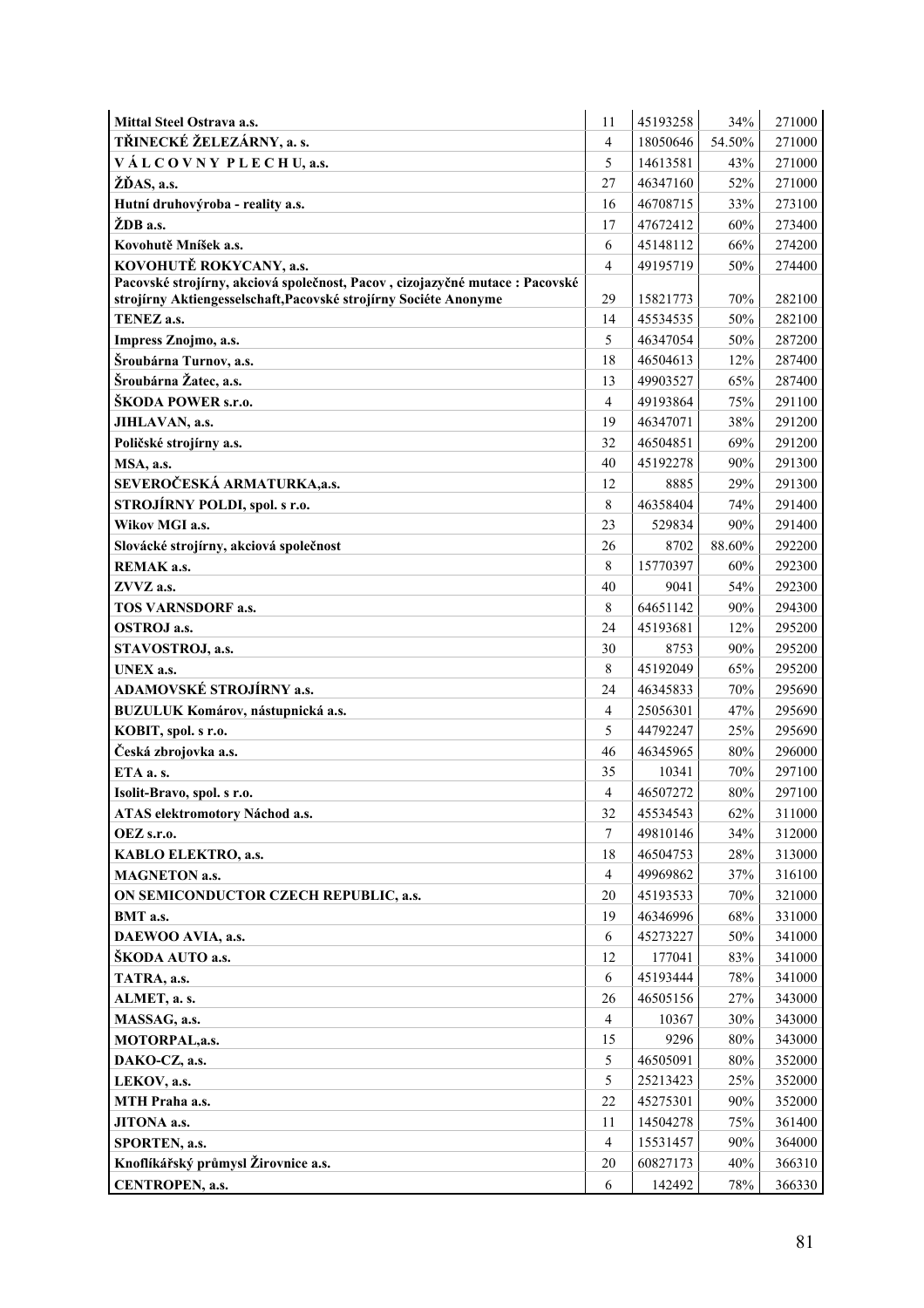

**Appendix 2: The graphical evidence of 8 firms with the longest sequence of data**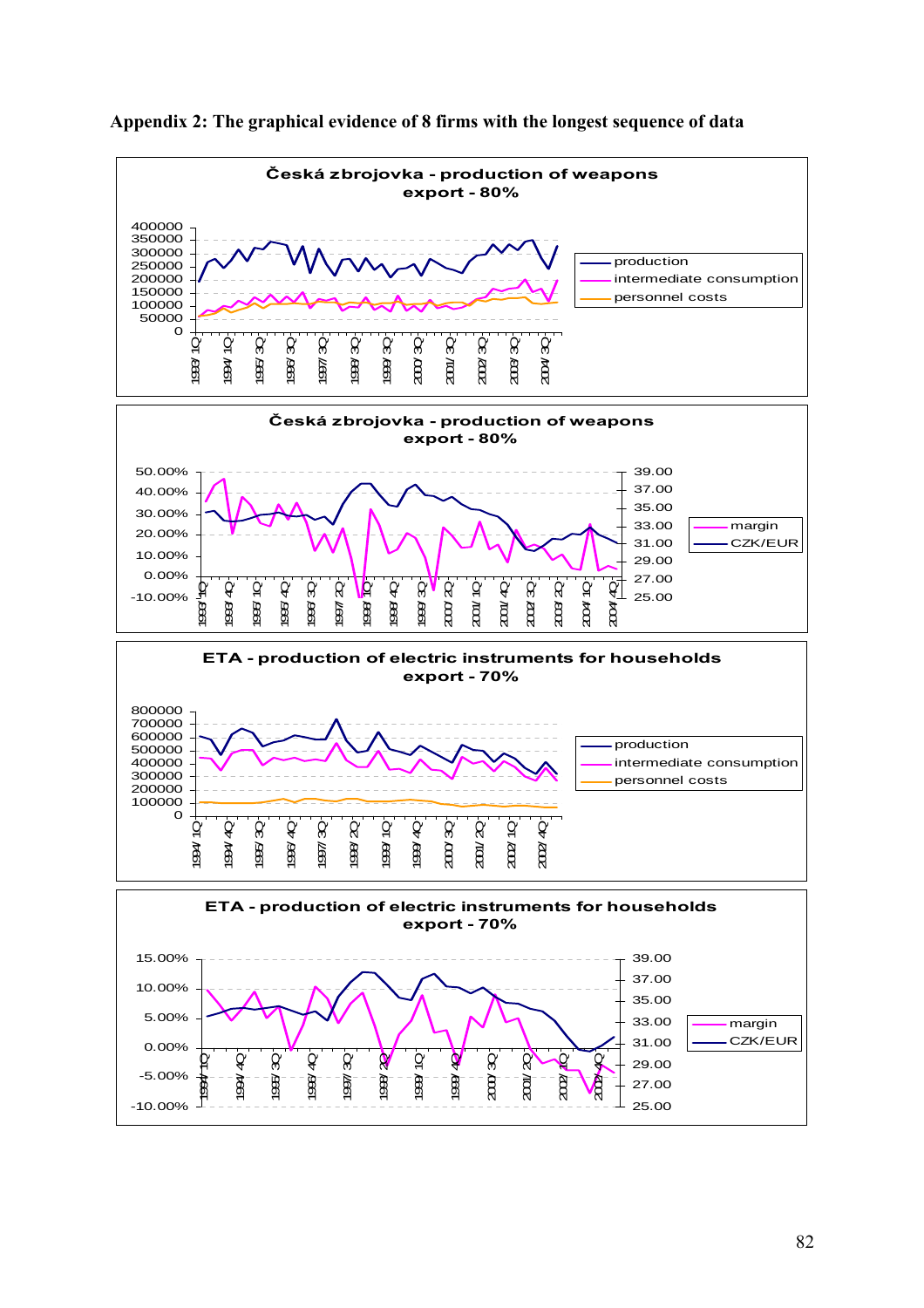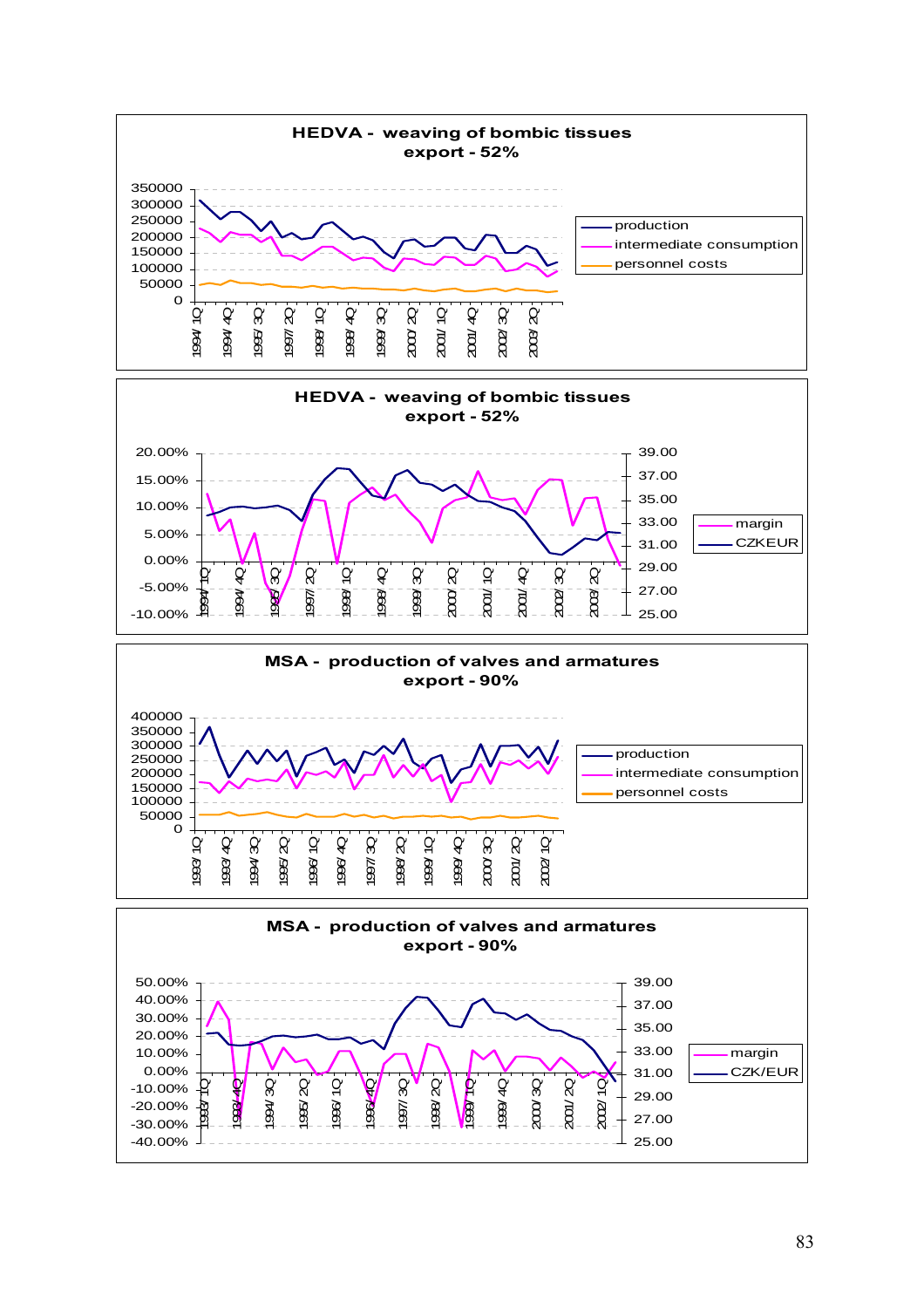